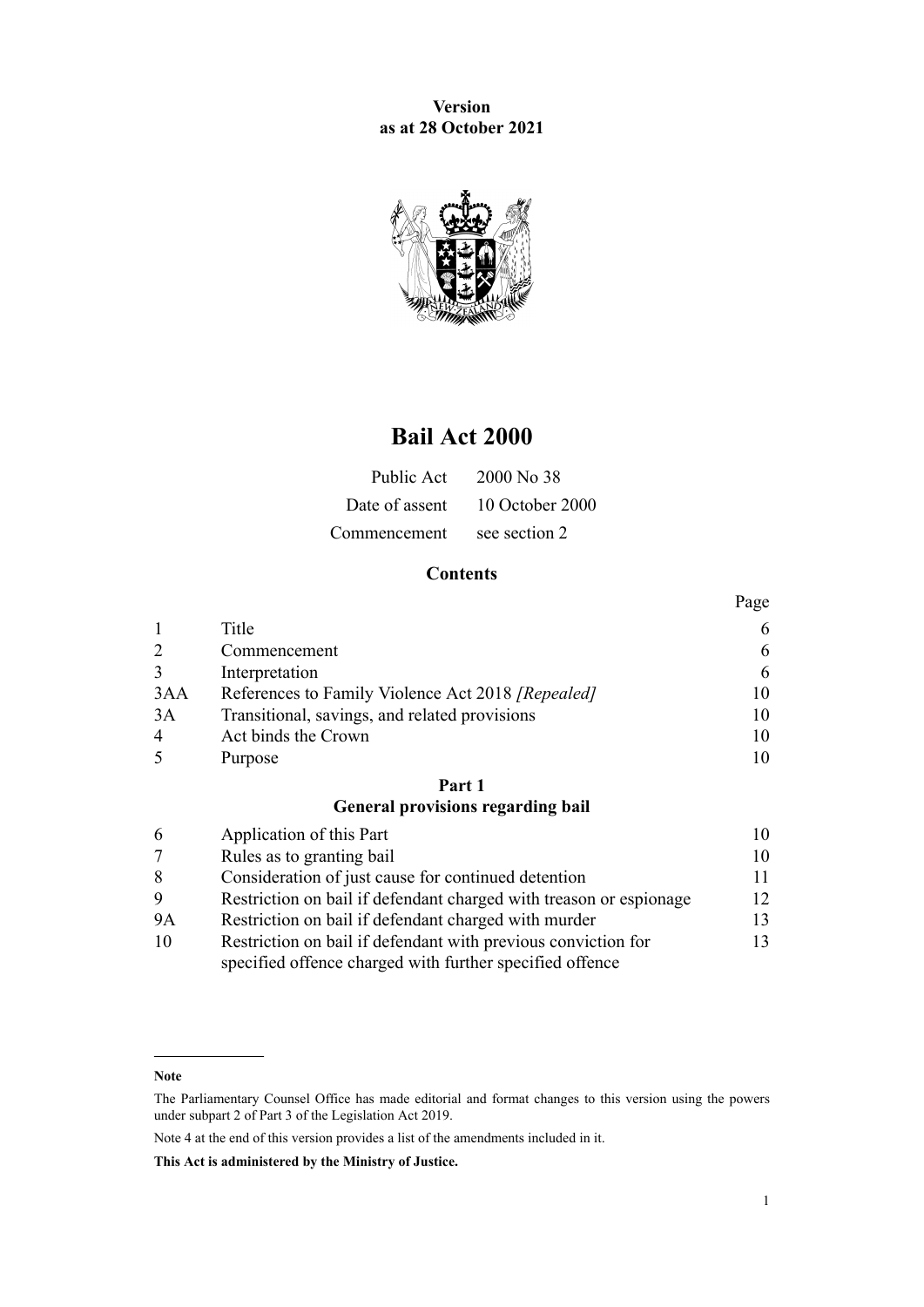|      | <b>Bail Act 2000</b>                                                                                                                             | Version as at<br>28 October 2021 |
|------|--------------------------------------------------------------------------------------------------------------------------------------------------|----------------------------------|
| 11   | Restriction on bail if defendant with previous conviction for<br>specified offence found guilty or pleads guilty to further specified<br>offence | 15                               |
| 12   | Further restriction on bail in certain cases                                                                                                     | 15                               |
| 13   | Exercise of discretion when considering bail pending sentencing                                                                                  | 17                               |
| 14   | Exercise of discretion when considering bail pending appeal                                                                                      | 18                               |
|      | Special provision as to bail of young persons remanded                                                                                           |                                  |
| 15   | Granting of bail to defendant who is 18 years of age or younger                                                                                  | 19                               |
|      | Special provisions in respect of bail for drug dealing offences                                                                                  |                                  |
| 16   | Judge only may grant bail for drug dealing offence                                                                                               | 20                               |
| 17   | Bail for drug dealing offence may be continued or renewed by<br>District Court [Repealed]                                                        | 20                               |
| 17A  | Restriction on bail if defendant charged with serious Class A drug<br>offence                                                                    | 20                               |
|      | General provisions relating to bail hearings                                                                                                     |                                  |
| 18   | Bail hearing may be in private                                                                                                                   | 21                               |
| 19   | Publication of matters relating to hearing                                                                                                       | 21                               |
| 20   | Evidence in bail hearing                                                                                                                         | 22                               |
|      | Part 2                                                                                                                                           |                                  |
|      | <b>Police bail</b>                                                                                                                               |                                  |
| 21   | Police employee may grant bail                                                                                                                   | 23                               |
| 21A  | Notice of Police bail                                                                                                                            | 23                               |
| 21B  | Conditions of Police bail                                                                                                                        | 24                               |
| 22   | Conditions of Police bail granted to defendant charged with family<br>violence offence                                                           | 24                               |
| 23   | Bail and breach of protection order                                                                                                              | 25                               |
| 24   | Failure to answer Police bail                                                                                                                    | 25                               |
| 25   | Effect on bond of attendance or non-attendance of person bailed by<br>constable [Repealed]                                                       | 26                               |
| 26   | Breach of condition of Police bail                                                                                                               | 26                               |
|      | Part 3<br><b>Court bail</b>                                                                                                                      |                                  |
|      |                                                                                                                                                  |                                  |
|      | Subpart 1-Granting of bail on adjournment                                                                                                        |                                  |
| 27   | Bail on adjournment                                                                                                                              | 26                               |
| 28   | Warrant for detention of defendant remanded on bail                                                                                              | 26                               |
| 29   | Defendant, if bailable as of right, to be brought before court on                                                                                | 27                               |
| 30   | request<br>Conditions of bail                                                                                                                    | 27                               |
| 30AA | Imposition, and effect, of drug or alcohol condition                                                                                             | 28                               |
|      | 30AAA Conditions of bail granted to defendant charged with family                                                                                | 29                               |
|      | violence offence                                                                                                                                 |                                  |
|      |                                                                                                                                                  |                                  |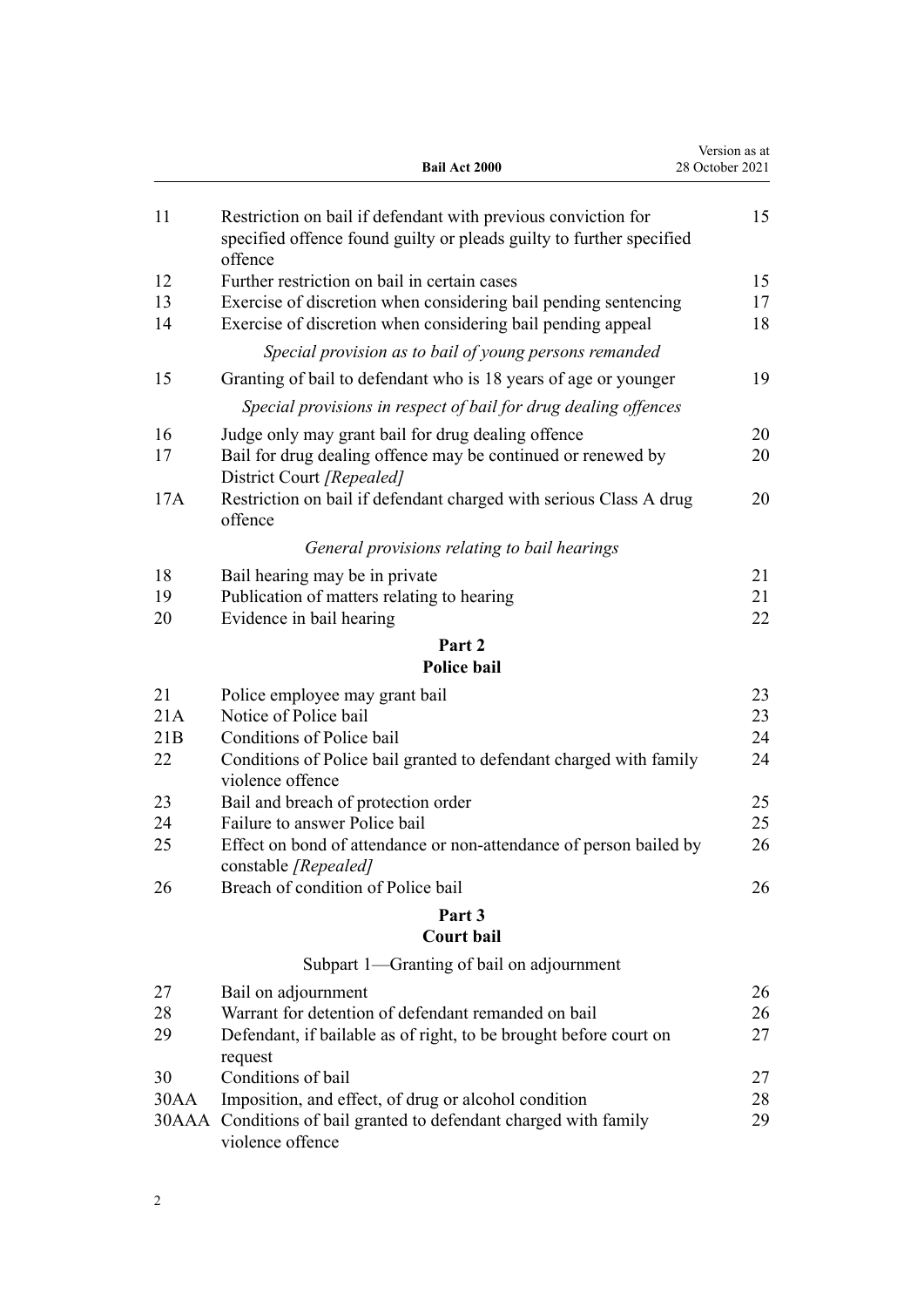|                 | Electronic monitoring condition                                                            |          |
|-----------------|--------------------------------------------------------------------------------------------|----------|
| 30A             | Purpose of EM condition                                                                    | 29       |
| 30B             | When court may grant bail with EM condition                                                | 29       |
| 30 <sup>C</sup> | Court must not grant bail with EM condition if less restrictive bail                       | 30       |
|                 | conditions suffice                                                                         |          |
| 30 <sub>D</sub> | Application for bail with EM condition                                                     | 30       |
| 30E             | Responsibility for management of EM bail                                                   | 30       |
| 30F             | EM reports                                                                                 | 31       |
| 30G             | EM assessor must ascertain whether relevant occupants consent to                           | 32       |
|                 | defendant remaining at EM address                                                          |          |
| 30H             | Use of information obtained for EM report                                                  | 32       |
| <b>30I</b>      | Court must be satisfied as to certain matters before granting bail                         | 32       |
|                 | with EM condition                                                                          |          |
| 30J             | Court must specify EM address                                                              | 33       |
| 30K             | EM assessor must define area of EM address to which defendant is                           | 33       |
|                 | confined                                                                                   |          |
| 30L             | Defendant's obligations under EM condition                                                 | 33       |
| 30M             | Authorised absence from EM address                                                         | 34       |
| 30N             | EM assessor may approve temporary EM address                                               | 35       |
| 30O             | Use of information obtained from electronic monitoring                                     | 35       |
| 30P             | Court may remand defendant in custody pending installation of                              | 35       |
| 30Q             | electronic monitoring equipment, etc<br>Defendant on bail with EM condition not in custody | 36       |
| 30R             | Bail with EM condition does not affect entitlements under Social                           | 36       |
|                 | Security Act 2018                                                                          |          |
| 30S             | Subsequent application for bail with EM condition                                          | 36       |
|                 |                                                                                            |          |
|                 | Testing and monitoring of defendants on bail with drug or alcohol<br>conditions            |          |
|                 |                                                                                            |          |
| 30T             | Defendant on bail (other than Police bail) with drug or alcohol                            | 36       |
|                 | condition may be required to undergo testing or submit to                                  |          |
|                 | continuous monitoring                                                                      |          |
| 30U             | How notice of requirement to undergo testing or to submit to                               | 38       |
|                 | continuous monitoring may be given                                                         |          |
| 30V             | Where prescribed testing procedure may be carried out                                      | 38       |
| 30W             | Breach of drug or alcohol condition                                                        | 39<br>40 |
| 30X             | Information obtained from drug and alcohol testing or monitoring                           |          |
|                 | Procedures after defendant granted bail                                                    |          |
| 31              | Release of defendant granted bail                                                          | 41       |
| 32              | Warrant of deliverance [Repealed]                                                          | 42       |
| 33              | Variation of conditions of bail                                                            | 42       |
| 34              | Consequences of variation of conditions of bail                                            | 43       |
| 34A             | Surrender of defendant on bail with EM condition                                           | 44       |

Version as at

28 October 2021 **Bail Act 2000**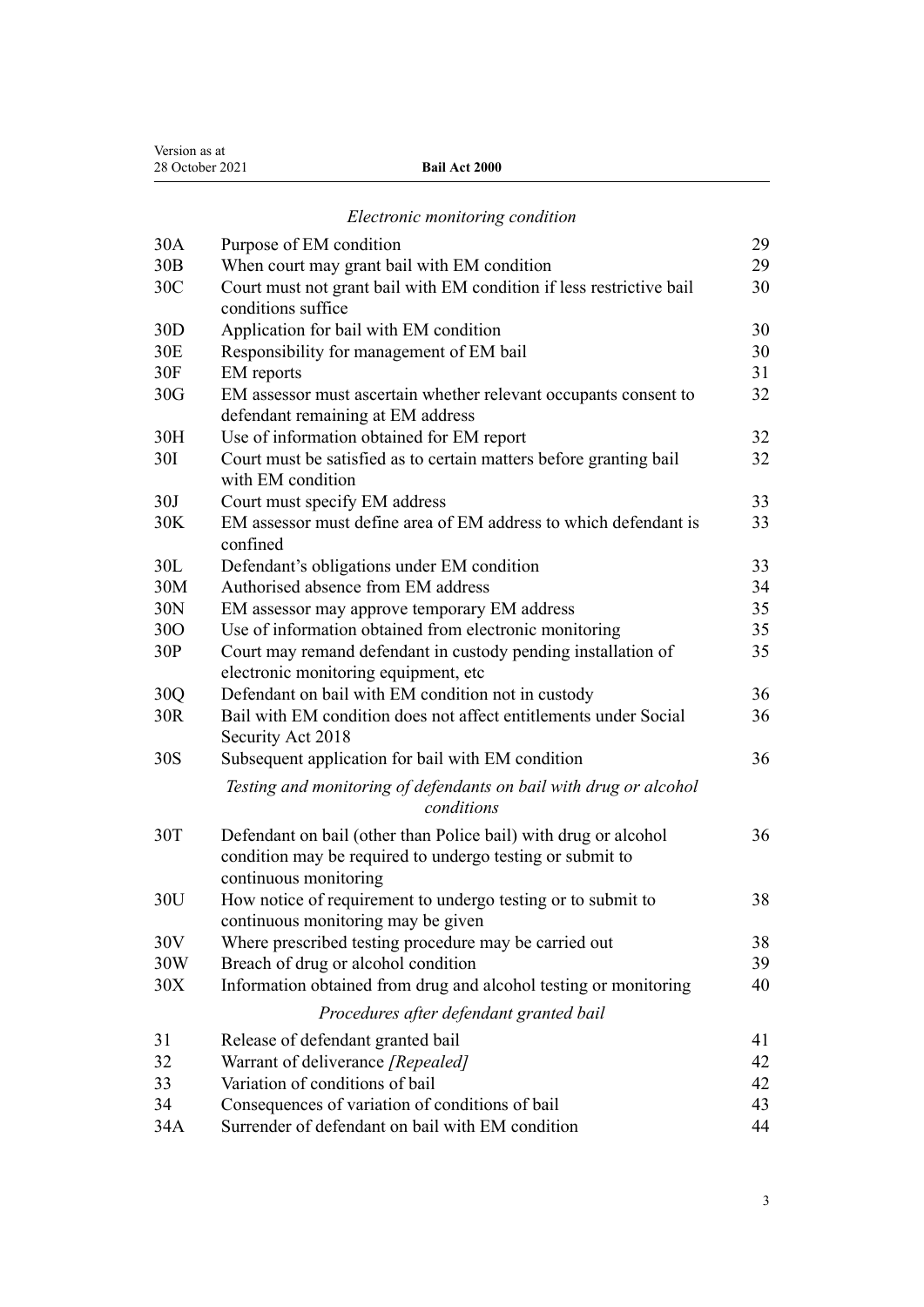|     | Bail Act 2000                                                                                                       | Version as at<br>28 October 2021 |
|-----|---------------------------------------------------------------------------------------------------------------------|----------------------------------|
| 35  | Defendant on bail may be arrested without warrant in certain<br>circumstances                                       | 44                               |
| 36  | Arrest of defendant charged with drug dealing offence                                                               | 45                               |
| 36A | Offence to refuse authorised person entry to EM address                                                             | 47                               |
| 37  | Issue of warrant to arrest defendant absconding or breaching bail<br>condition or who fails to answer bail          | 47                               |
| 38  | Failure to answer bail                                                                                              | 48                               |
| 39  | Non-performance of condition of bail may be certified and<br>recorded                                               | 49                               |
| 39A | Court must order bail money to be paid to the Crown unless<br>justice, etc, requires money to be returned to surety | 50                               |
|     | Subpart 2-Bail on deferment of sentence                                                                             |                                  |
| 40  | Bail on deferment of sentence                                                                                       | 50                               |
|     | Subpart 3—Appeals on question of bail                                                                               |                                  |
|     | Appeals from decisions of Justices or Community Magistrates                                                         |                                  |
|     | [Repealed]                                                                                                          |                                  |
| 41  | Interpretation                                                                                                      | 51                               |
| 42  | Appeal against decision relating to bail                                                                            | 51                               |
| 43  | Procedure relating to appeal under section 42                                                                       | 52                               |
|     | Appeals from decisions of District Court Judges                                                                     |                                  |
|     | [Repealed]                                                                                                          |                                  |
| 44  | Execution of decision of appeal court on appeal relating to bail<br>under section 42                                | 53                               |
| 45  | Procedure relating to appeal under section 44 [Repealed]                                                            | 54                               |
| 46  | Execution of decision of High Court on appeal relating to bail<br>[Repealed]                                        | 54                               |
|     | Appeals from decisions of High Court                                                                                |                                  |
|     | [Repealed]                                                                                                          |                                  |
| 47  | Appeal from decision of High Court relating to bail [Repealed]                                                      | 54                               |
| 48  | Procedure relating to appeal under section 47 [Repealed]                                                            | 54                               |
| 49  | Execution of decision of Court of Appeal on appeal relating to bail<br>[Repealed]                                   | 54                               |
|     | Appeals from decisions of Court of Appeal on appeal                                                                 |                                  |
|     | [Repealed]                                                                                                          |                                  |
| 50  | Execution of decision of Supreme Court on appeal relating to bail<br>[Repealed]                                     | 54                               |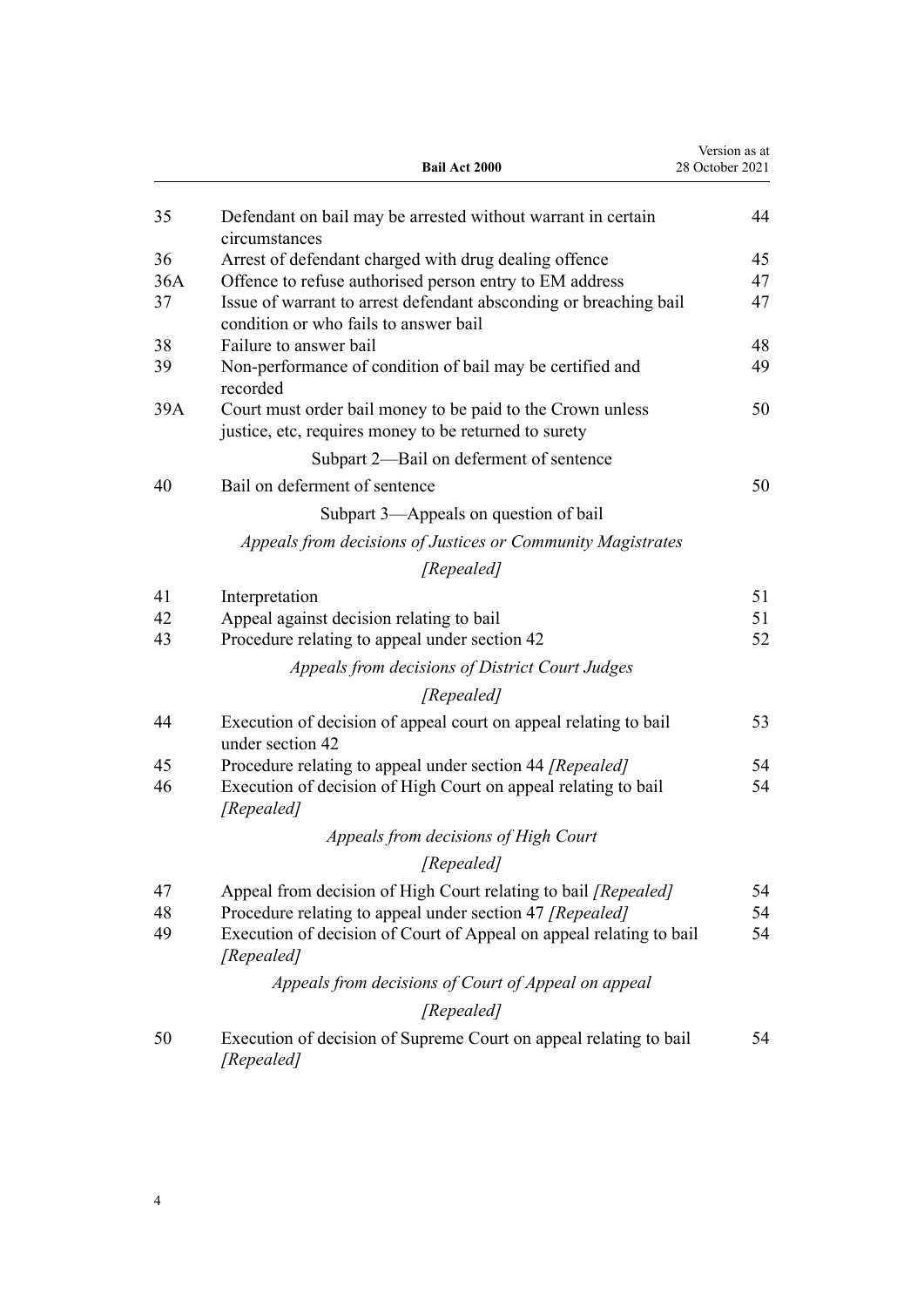# *[Appeal against entry of non-performance of condition of bail](#page-54-0)*

# *[Repealed]*

| 51  | Appeal against entry by Justice or Community Magistrate of non-                                                                                                                                       | 55 |
|-----|-------------------------------------------------------------------------------------------------------------------------------------------------------------------------------------------------------|----|
| 52  | performance of condition of bail in court record [Repealed]<br>Appeal against entry by District Court Judge or High Court Judge<br>of non-performance of condition of bail in court record [Repealed] | 55 |
|     | Issue of warrant for detention in custody                                                                                                                                                             |    |
| 52A | Period for which warrant for detention in custody may be issued                                                                                                                                       | 55 |
|     | Subpart 4—Bail pending appeal against conviction or sentence                                                                                                                                          |    |
| 53  | Granting of bail to appellant in custody or on home detention<br>pending appeal to District Court presided over by District Court<br>Judge                                                            | 55 |
| 54  | Granting of bail to appellant in custody or on home detention<br>pending appeal to High Court, Court of Appeal, or Supreme Court                                                                      | 57 |
| 54A | Appeal against entry by court of non-performance of condition of<br>bail in court record                                                                                                              | 58 |
| 55  | When person is in custody or on home detention for purposes of<br>section 54                                                                                                                          | 58 |
| 56  | Appeals on questions of law                                                                                                                                                                           | 59 |
| 57  | Intermediate effects of appeal                                                                                                                                                                        | 59 |
| 58  | Time on bail pending appeal not to be taken as time served                                                                                                                                            | 59 |
| 59  | Surrender of appellant released on bail from sentence of<br>imprisonment                                                                                                                              | 60 |
| 60  | Surrender of appellant released on bail from sentence of home<br>detention                                                                                                                            | 60 |

#### **[Part 4](#page-60-0)**

# **[Bail when proceedings taken by way of indictment](#page-60-0)**

# *[Repealed]*

# **[Part 5](#page-60-0)**

# **[Miscellaneous provisions](#page-60-0)**

| 73   | Rules relating to practice and procedure of courts                         | 61 |
|------|----------------------------------------------------------------------------|----|
| 73AA | Rules about drug and alcohol testing and monitoring                        | 62 |
|      | 73AAB Further provisions concerning rules about drug and alcohol testing   | 63 |
|      | and monitoring                                                             |    |
|      | 73AAC Availability of rules about drug and alcohol testing and monitoring, | 63 |
|      | and status under Legislation Act 2012 [Repealed]                           |    |
| 73A  | Authentication of documents                                                | 63 |
| 74   | Repeal and enactments amended                                              | 64 |
| 75   | Savings                                                                    | 64 |
|      | <b>Schedule 1AA</b>                                                        | 65 |
|      | Tuonaitianal, savings, and valated nuavisions                              |    |

# **[Transitional, savings, and related provisions](#page-64-0)**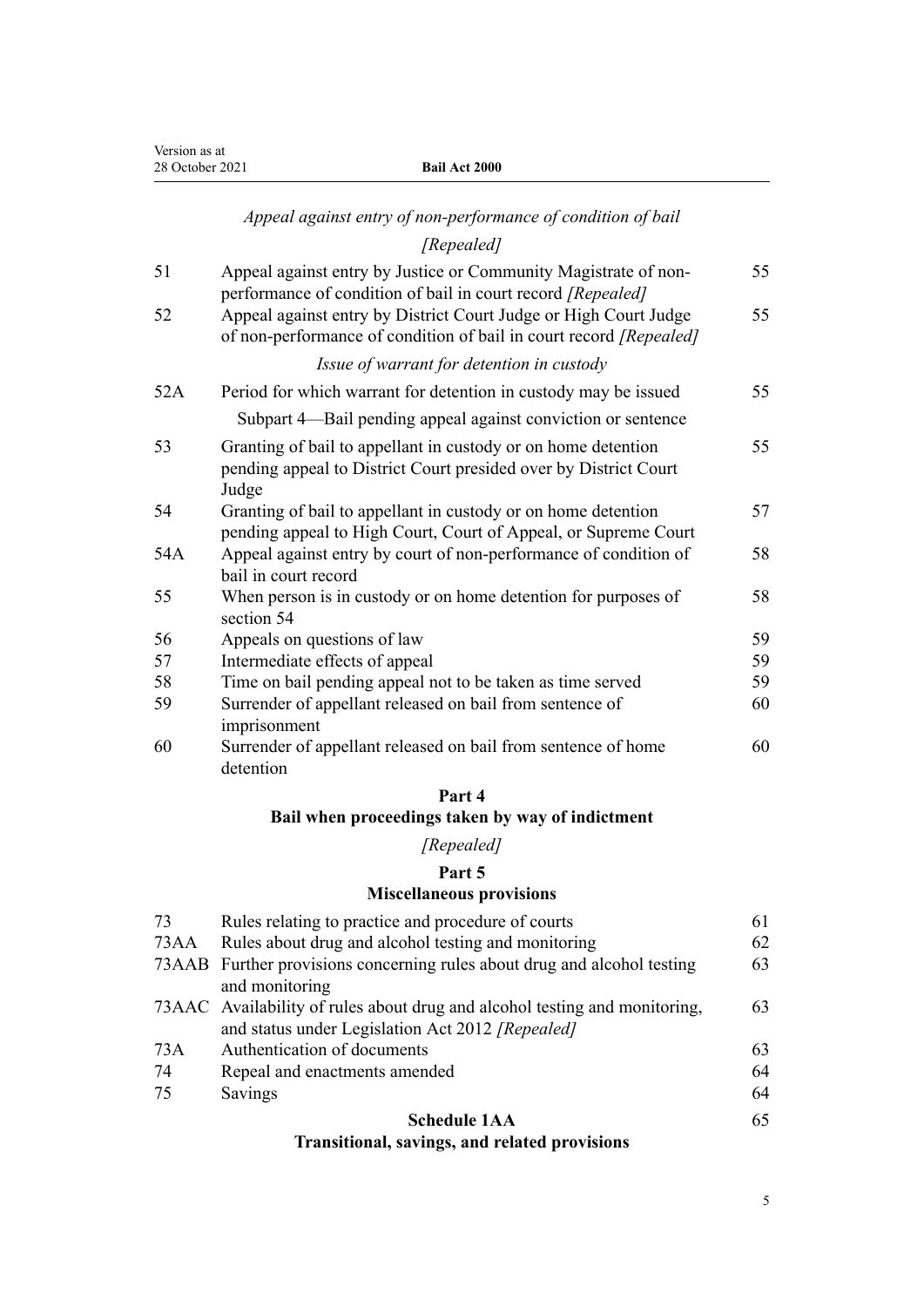<span id="page-5-0"></span>

| s 1 | <b>Bail Act 2000</b>                                                                                                     | version as at<br>28 October 2021 |
|-----|--------------------------------------------------------------------------------------------------------------------------|----------------------------------|
|     | Schedule 1                                                                                                               | 67                               |
|     | <b>Modifications of Part 3 where appeal is from District Court</b><br>presided over by Community Magistrate or Community |                                  |
|     | <b>Magistrates to District Court presided over by District Court</b>                                                     |                                  |
|     | Judge                                                                                                                    |                                  |

#### *[Repealed]*

#### **[Schedule 2](#page-67-0) [Amendments to other enactments](#page-67-0)**

[68](#page-67-0)

 $\mathbf{v}$  as a at a set  $\mathbf{v}$ 

## **1 Title**

This Act is the Bail Act 2000.

#### **2 Commencement**

This Act comes into force on 1 January 2001.

#### **3 Interpretation**

In this Act, unless the context otherwise requires,—

**bodily sample**, for a person, means—

- (a) a sample of the person's blood, breath, hair, or urine; or
- (b) any other sample of a similar kind from the person

**Class A controlled drug** has the same meaning as in [section 2\(1\)](http://legislation.govt.nz/pdflink.aspx?id=DLM436106) of the Mis‐ use of Drugs Act 1975

**Class B controlled drug** has the same meaning as in [section 2\(1\)](http://legislation.govt.nz/pdflink.aspx?id=DLM436106) of the Mis‐ use of Drugs Act 1975

**controlled drug** has the same meaning as in [section 2\(1\)](http://legislation.govt.nz/pdflink.aspx?id=DLM436106) of the Misuse of Drugs Act 1975

**conviction** includes an order; and **convicted** has a corresponding meaning

court means a court presided over by a judicial officer with authority to exercise the court's jurisdiction in relation to the matter

**District Court** includes a Justice or Justices, or a Community Magistrate or Community Magistrates presiding over the District Court; but does not include a Registrar

**drug dealing offence** means—

- (a) any offence against [section 6](http://legislation.govt.nz/pdflink.aspx?id=DLM436222) or  $12C(1)(a)$  of the Misuse of Drugs Act 1975 in relation to a Class A controlled drug or a Class B controlled drug; or
- (b) an attempt to commit an offence referred to in paragraph (a)

6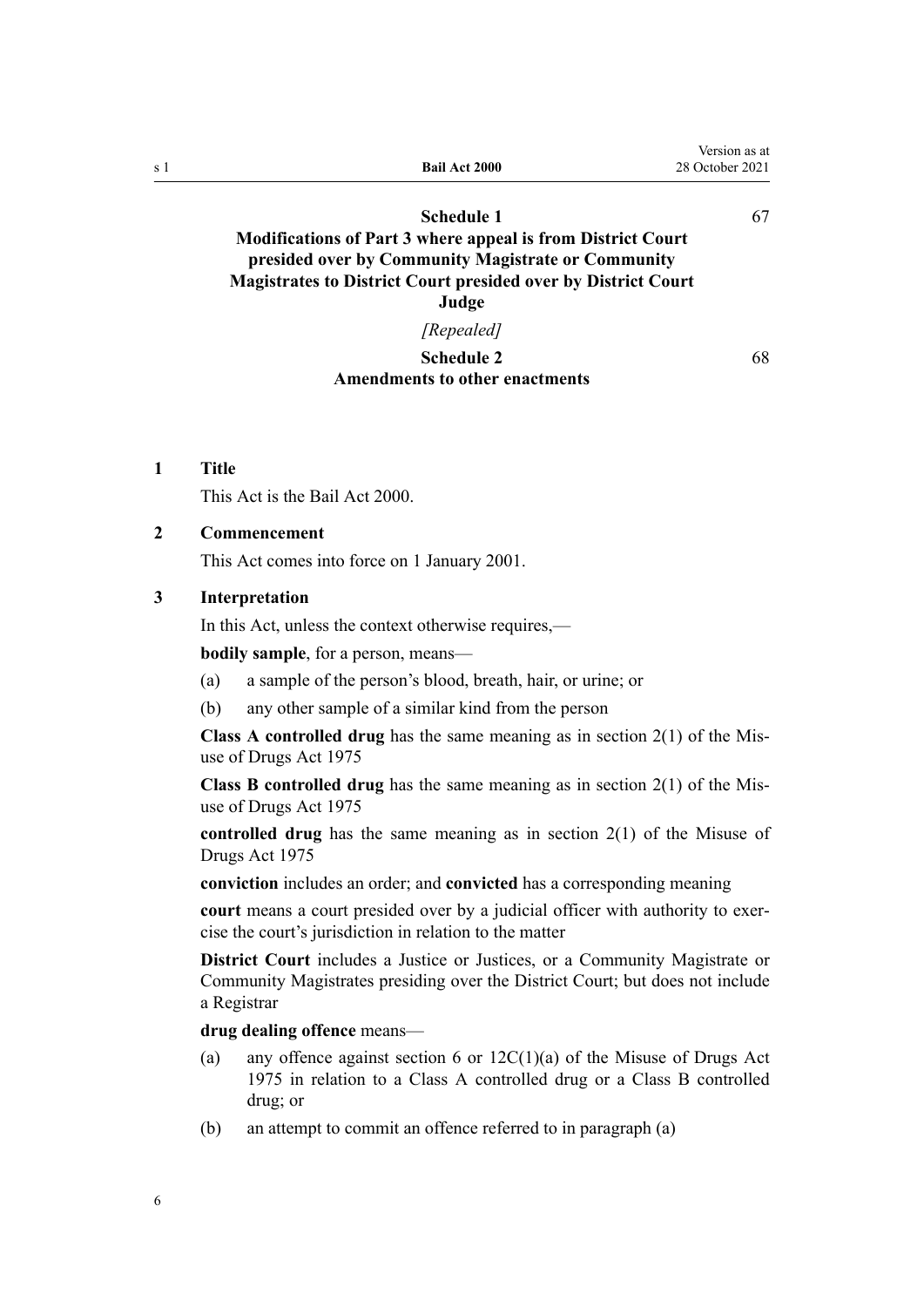**drug or alcohol condition** means a condition of bail—

- (a) that is imposed under [section 30\(4\)](#page-26-0) (alone or with any of sections  $21B(2)$ [and \(3\)](#page-23-0), [40\(4\),](#page-49-0) [53\(4\)](#page-54-0), and [54\(4\)\)](#page-56-0); and
- (b) that prohibits a defendant from doing 1 or more of the following:
	- (i) using (as defined in this section) a controlled drug:
	- (ii) using a psychoactive substance:
	- (iii) consuming alcohol

**drug or alcohol monitoring device** means a device, connected to a person's body, that is able to detect the presence in the person's body of 1 or more of the following:

- (a) a controlled drug used by the person:
- (b) a psychoactive substance used by the person:
- (c) alcohol consumed by the person

**electronic monitoring address** or **EM address** means the address, specified by a judicial officer or Registrar or an EM assessor, where a defendant subject to an EM condition must remain

**electronic monitoring assessor** or **EM assessor** means a person authorised under [section 30E](#page-29-0) to act as an EM assessor

**electronic monitoring condition** or **EM condition** means a condition of bail imposed under [section 30B](#page-28-0)

family relationship has the same meaning as in [section 12](http://legislation.govt.nz/pdflink.aspx?id=LMS112972) of the Family Violence Act 2018

**family violence offence** means an offence—

- (a) against any enactment (including the [Family Violence Act 2018\)](http://legislation.govt.nz/pdflink.aspx?id=DLM7159300); and
- (b) involving family violence (as defined in [section 9](http://legislation.govt.nz/pdflink.aspx?id=LMS112966) of that Act)

**judicial officer** has the same meaning as in [section 5](http://legislation.govt.nz/pdflink.aspx?id=DLM3359970) of the Criminal Procedure Act 2011

**medical laboratory technologist** means a health practitioner who is, or is deemed to be, registered with the Medical Sciences Council of New Zealand continued by section  $114(1)(a)$  of the Health Practitioners Competence Assurance Act 2003 as a practitioner of the profession of medical laboratory science

**medical officer** means—

- (a) a person acting in a hospital who, in the normal course of the person's duties, takes blood specimens; or
- (b) a nurse; or
- (c) a medical laboratory technologist

**medical practitioner** means a health practitioner who is, or is deemed to be, registered with the Medical Council of New Zealand continued by [section](http://legislation.govt.nz/pdflink.aspx?id=DLM204329)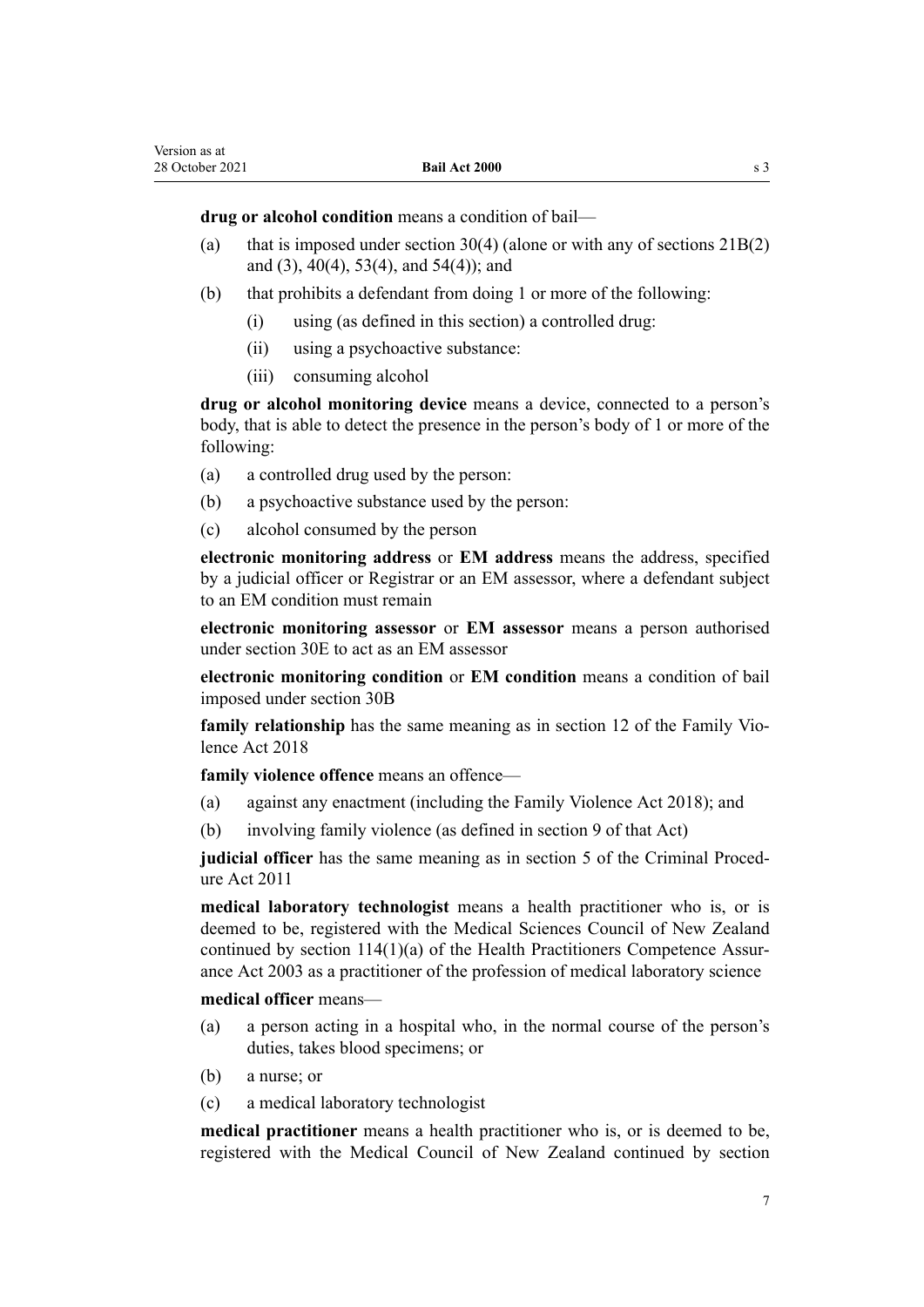[114\(1\)\(a\)](http://legislation.govt.nz/pdflink.aspx?id=DLM204329) of the Health Practitioners Competence Assurance Act 2003 as a practitioner of the profession of medicine

**nurse** means a health practitioner who is, or is deemed to be, registered with the Nursing Council of New Zealand continued by [section 114\(1\)\(a\)](http://legislation.govt.nz/pdflink.aspx?id=DLM204329) of the Health Practitioners Competence Assurance Act 2003 as a practitioner of the profession of nursing whose scope of practice permits the performance of general nursing functions

**Police bail** means bail granted by a Police employee under [section 21\(1\)](#page-22-0)

**Police employee** has the same meaning as in [section 4](http://legislation.govt.nz/pdflink.aspx?id=DLM1102132) of the Policing Act 2008

**protected person**, in relation to a protection order, has the same meaning as in [section 8](http://legislation.govt.nz/pdflink.aspx?id=LMS112963) of the Family Violence Act 2018

**psychoactive substance** has the same meaning as in [section 9](http://legislation.govt.nz/pdflink.aspx?id=DLM5278431) of the Psychoactive Substances Act 2013

**Registrar** means any Registrar of the High Court or of the District Court, as the case may require; and includes a Deputy Registrar.

**relevant occupant** means,—

- (a) in relation to an EM address that is a family residence, every person of or over the age of 16 years who ordinarily lives there; or
- (b) in relation to any other EM address, every person who the EM assessor identifies as being a relevant occupant for the purposes of [section 30G](#page-31-0)

**temporary EM address** means an address approved by an EM assessor under [section 30N](#page-34-0)

**testing** of a person for a controlled drug, a psychoactive substance, or alcohol includes, without limitation, the person's permitting the collection for analysis of a bodily sample

**using**, in relation to a controlled drug and a person, excludes the person using the controlled drug as a prescription medication in accordance with [section](http://legislation.govt.nz/pdflink.aspx?id=DLM436242) [8\(2\)\(c\) or \(d\)](http://legislation.govt.nz/pdflink.aspx?id=DLM436242) of the Misuse of Drugs Act 1975

**working day** has the same meaning as in [section 5](http://legislation.govt.nz/pdflink.aspx?id=DLM3359970) of the Criminal Procedure Act 2011.

Section 3 **bodily sample**: inserted, on 15 May 2017, by [section 4](http://legislation.govt.nz/pdflink.aspx?id=DLM7017004) of the Bail (Drug and Alcohol Testing) Amendment Act 2016 (2016 No 83).

Section 3 **Class A controlled drug**: inserted, on 4 September 2013, by [section 4\(1\)](http://legislation.govt.nz/pdflink.aspx?id=DLM4454113) of the Bail Amendment Act 2013 (2013 No 66).

Section 3 **Class B controlled drug**: inserted, on 4 September 2013, by [section 4\(1\)](http://legislation.govt.nz/pdflink.aspx?id=DLM4454113) of the Bail Amendment Act 2013 (2013 No 66).

Section 3 **committal for trial**: repealed, on 1 July 2013, by [section 15](http://legislation.govt.nz/pdflink.aspx?id=DLM4057416) of the Bail Amendment Act 2011 (2011 No 82).

Section 3 **controlled drug**: inserted, on 15 May 2017, by [section 4](http://legislation.govt.nz/pdflink.aspx?id=DLM7017004) of the Bail (Drug and Alcohol Testing) Amendment Act 2016 (2016 No 83).

Section 3 **court**: inserted, on 4 September 2013, by [section 4\(1\)](http://legislation.govt.nz/pdflink.aspx?id=DLM4454113) of the Bail Amendment Act 2013 (2013 No 66).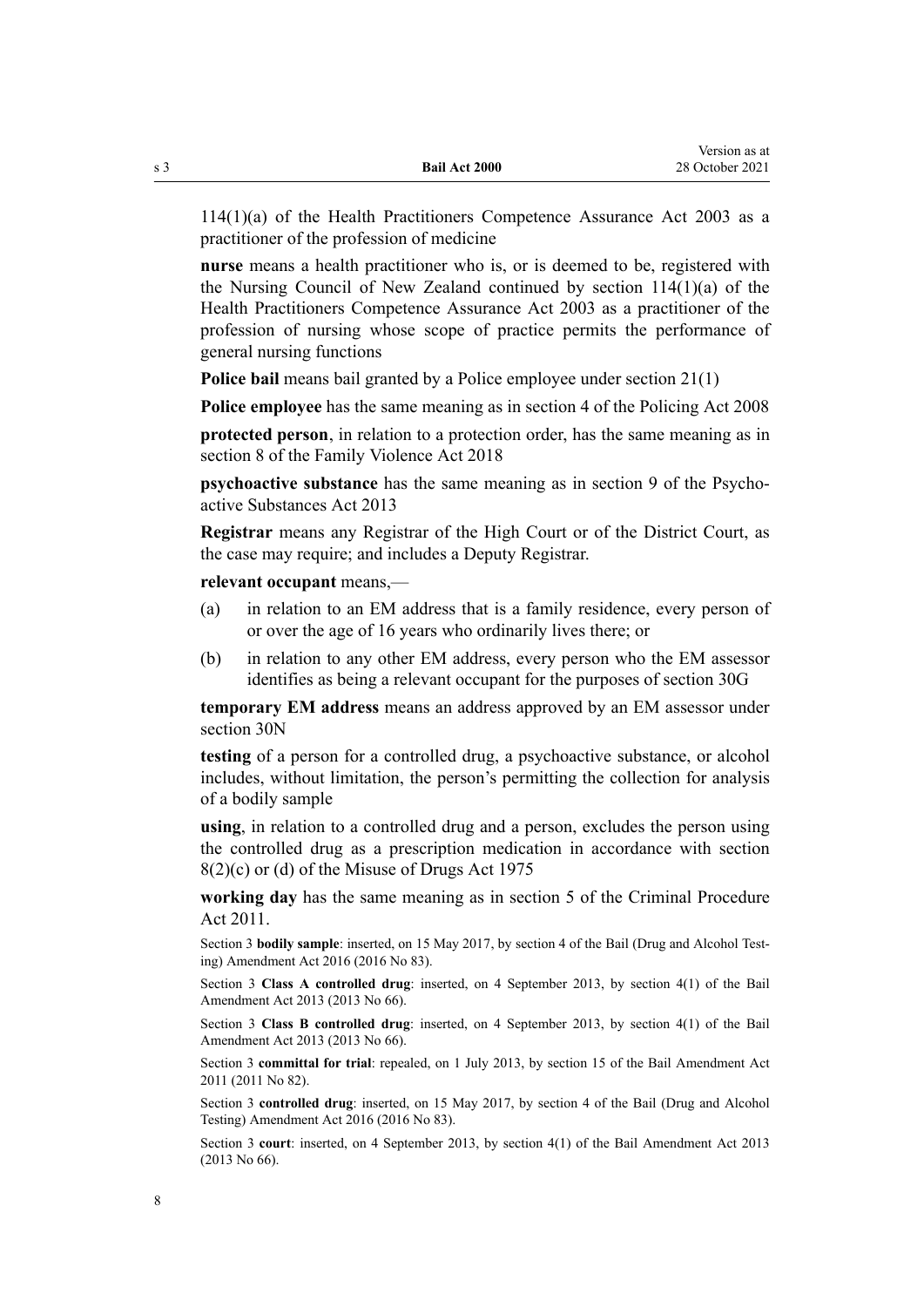Section 3 **District Court**: amended, on 1 March 2017, by [section 261](http://legislation.govt.nz/pdflink.aspx?id=DLM6942680) of the District Court Act 2016 (2016 No 49).

Section 3 drug dealing offence: replaced, on 4 September 2013, by [section 4\(2\)](http://legislation.govt.nz/pdflink.aspx?id=DLM4454113) of the Bail Amendment Act 2013 (2013 No 66).

Section 3 **drug or alcohol condition**: inserted, on 15 May 2017, by [section 4](http://legislation.govt.nz/pdflink.aspx?id=DLM7017004) of the Bail (Drug and Alcohol Testing) Amendment Act 2016 (2016 No 83).

Section 3 **drug or alcohol monitoring device**: inserted, on 15 May 2017, by [section 4](http://legislation.govt.nz/pdflink.aspx?id=DLM7017004) of the Bail (Drug and Alcohol Testing) Amendment Act 2016 (2016 No 83).

Section 3 **electronic monitoring address** or **EM address**: inserted, on 4 September 2013, by [section](http://legislation.govt.nz/pdflink.aspx?id=DLM4454113) [4\(3\)](http://legislation.govt.nz/pdflink.aspx?id=DLM4454113) of the Bail Amendment Act 2013 (2013 No 66).

Section 3 **electronic monitoring assessor** or **EM assessor**: inserted, on 4 September 2013, by [sec‐](http://legislation.govt.nz/pdflink.aspx?id=DLM4454113) [tion 4\(3\)](http://legislation.govt.nz/pdflink.aspx?id=DLM4454113) of the Bail Amendment Act 2013 (2013 No 66).

Section 3 **electronic monitoring condition** or **EM condition**: inserted, on 4 September 2013, by [section 4\(3\)](http://legislation.govt.nz/pdflink.aspx?id=DLM4454113) of the Bail Amendment Act 2013 (2013 No 66).

Section 3 **family relationship**: inserted, on 3 December 2018, by [section 4](http://legislation.govt.nz/pdflink.aspx?id=LMS113447) of the Family Violence (Amendments) Act 2018 (2018 No 47).

Section 3 **family violence offence**: inserted, on 3 December 2018, by [section 4](http://legislation.govt.nz/pdflink.aspx?id=LMS113447) of the Family Violence (Amendments) Act 2018 (2018 No 47).

Section 3 **judicial officer**: inserted, on 1 July 2013, by [section 15](http://legislation.govt.nz/pdflink.aspx?id=DLM4057416) of the Bail Amendment Act 2011 (2011 No 82).

Section 3 **medical laboratory technologist**: inserted, on 15 May 2017, by [section 4](http://legislation.govt.nz/pdflink.aspx?id=DLM7017004) of the Bail (Drug and Alcohol Testing) Amendment Act 2016 (2016 No 83).

Section 3 **medical officer**: inserted, on 15 May 2017, by [section 4](http://legislation.govt.nz/pdflink.aspx?id=DLM7017004) of the Bail (Drug and Alcohol Testing) Amendment Act 2016 (2016 No 83).

Section 3 **medical practitioner**: inserted, on 15 May 2017, by [section 4](http://legislation.govt.nz/pdflink.aspx?id=DLM7017004) of the Bail (Drug and Alcohol Testing) Amendment Act 2016 (2016 No 83).

Section 3 **nurse**: inserted, on 15 May 2017, by [section 4](http://legislation.govt.nz/pdflink.aspx?id=DLM7017004) of the Bail (Drug and Alcohol Testing) Amendment Act 2016 (2016 No 83).

Section 3 **offence**: repealed, on 1 July 2013, by [section 15](http://legislation.govt.nz/pdflink.aspx?id=DLM4057416) of the Bail Amendment Act 2011 (2011 No 82).

Section 3 **Police bail**: inserted, on 4 September 2013, by [section 4\(1\)](http://legislation.govt.nz/pdflink.aspx?id=DLM4454113) of the Bail Amendment Act 2013 (2013 No 66).

Section 3 **Police employee**: inserted, on 4 September 2013, by [section 4\(1\)](http://legislation.govt.nz/pdflink.aspx?id=DLM4454113) of the Bail Amendment Act 2013 (2013 No 66).

Section 3 **protected person**: inserted, on 3 December 2018, by [section 4](http://legislation.govt.nz/pdflink.aspx?id=LMS113447) of the Family Violence (Amendments) Act 2018 (2018 No 47).

Section 3 **psychoactive substance**: inserted, on 15 May 2017, by [section 4](http://legislation.govt.nz/pdflink.aspx?id=DLM7017004) of the Bail (Drug and Alcohol Testing) Amendment Act 2016 (2016 No 83).

Section 3 **Registrar**: amended, on 1 March 2017, by [section 261](http://legislation.govt.nz/pdflink.aspx?id=DLM6942680) of the District Court Act 2016 (2016 No 49).

Section 3 **relevant occupant**: inserted, on 4 September 2013, by [section 4\(3\)](http://legislation.govt.nz/pdflink.aspx?id=DLM4454113) of the Bail Amendment Act 2013 (2013 No 66).

Section 3 **temporary EM address**: inserted, on 4 September 2013, by [section 4\(3\)](http://legislation.govt.nz/pdflink.aspx?id=DLM4454113) of the Bail Amendment Act 2013 (2013 No 66).

Section 3 **testing**: inserted, on 15 May 2017, by [section 4](http://legislation.govt.nz/pdflink.aspx?id=DLM7017004) of the Bail (Drug and Alcohol Testing) Amendment Act 2016 (2016 No 83).

Section 3 **using**: inserted, on 15 May 2017, by [section 4](http://legislation.govt.nz/pdflink.aspx?id=DLM7017004) of the Bail (Drug and Alcohol Testing) Amendment Act 2016 (2016 No 83).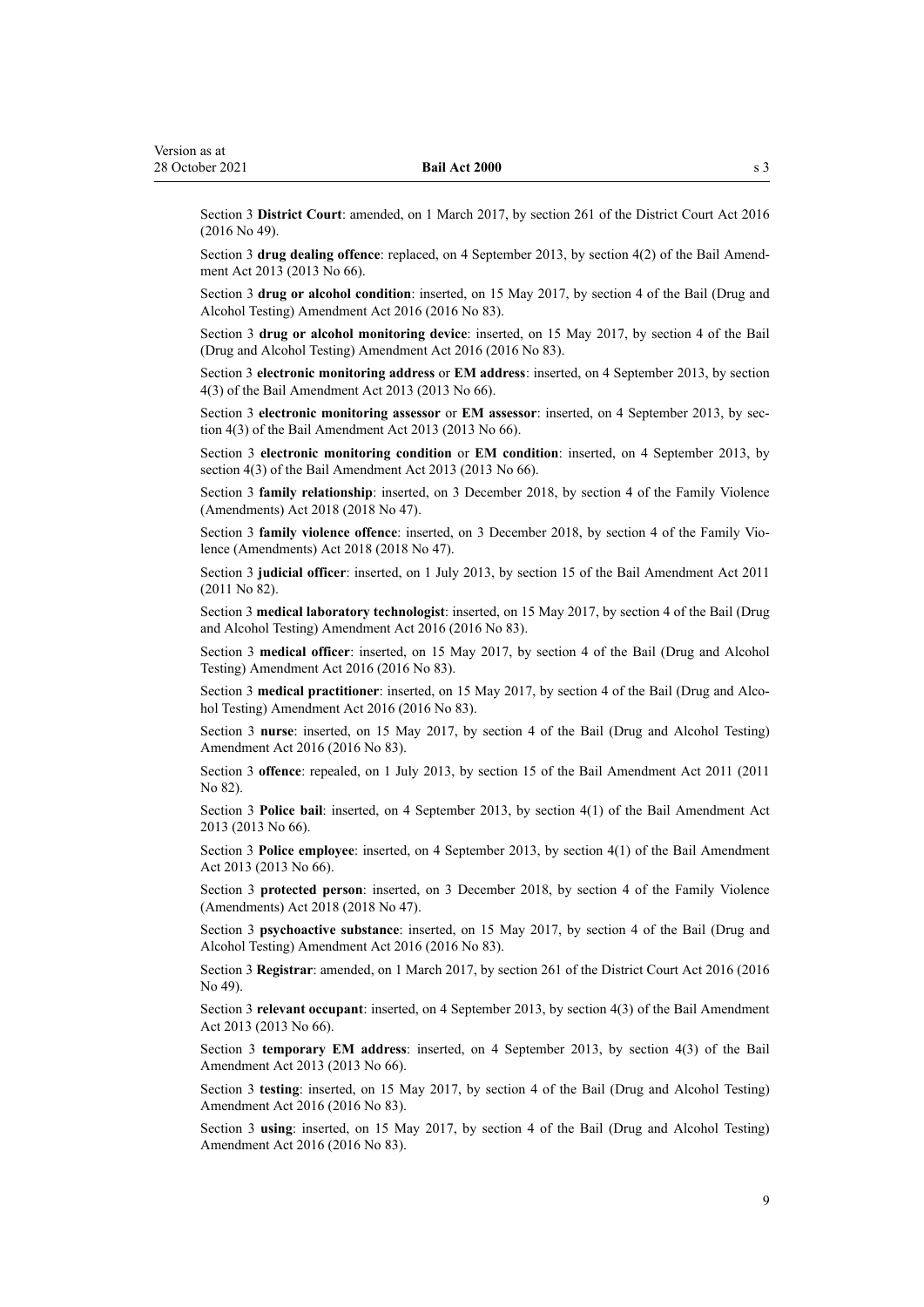<span id="page-9-0"></span>

Section 3 **working day**: inserted, on 4 September 2013, by [section 4\(1\)](http://legislation.govt.nz/pdflink.aspx?id=DLM4454113) of the Bail Amendment Act 2013 (2013 No 66).

#### **3AA References to Family Violence Act 2018**

#### *[Repealed]*

Section 3AA: repealed, on 1 July 2019, by [section 5\(2\)](http://legislation.govt.nz/pdflink.aspx?id=LMS113449) of the Family Violence (Amendments) Act 2018 (2018 No 47).

# **3A Transitional, savings, and related provisions**

The transitional, savings, and related provisions set out in [Schedule 1AA](#page-64-0) have effect according to their terms.

Section 3A: inserted, on 15 May 2017, by [section 5](http://legislation.govt.nz/pdflink.aspx?id=DLM7017027) of the Bail (Drug and Alcohol Testing) Amendment Act 2016 (2016 No 83).

#### **4 Act binds the Crown**

This Act binds the Crown.

#### **5 Purpose**

The purpose of this Act is to reform and restate the law relating to bail.

## **Part 1**

# **General provisions regarding bail**

## **6 Application of this Part**

Unless expressly stated otherwise in this or in any other enactment, any decision regarding the granting of bail under this Act is subject to the provisions of this Part.

#### **7 Rules as to granting bail**

- (1) A defendant is bailable as of right who is charged with an offence that is not punishable by imprisonment.
- (2) A defendant is bailable as of right who is charged with an offence for which the maximum punishment is less than 3 years' imprisonment, unless the offence is one against—
	- (a) [section 194](http://legislation.govt.nz/pdflink.aspx?id=DLM329383) of the Crimes Act 1961 (which relates to assault on a child, or by a male on a female); or
	- (b) [section 194A](http://legislation.govt.nz/pdflink.aspx?id=LMS139002) of the Crimes Act 1961 (which relates to assault on a per‐ son with whom the defendant is, or has been, in a family relationship).
- (3) *[Repealed]*
- (4) Despite anything in this section, a defendant who is charged with an offence punishable by imprisonment is not bailable as of right if the defendant has been previously convicted of an offence punishable by death or imprisonment.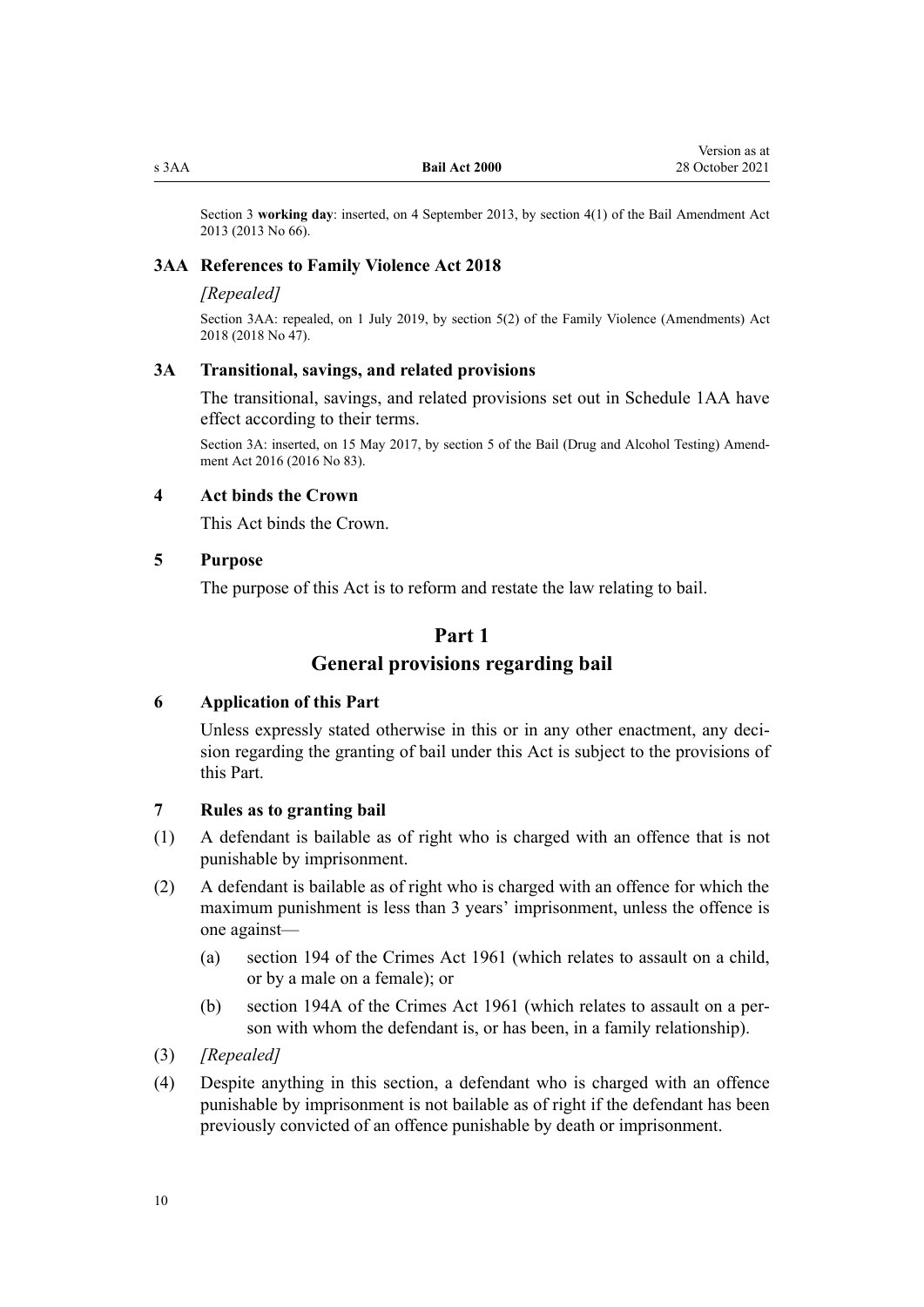<span id="page-10-0"></span>(5) Subject to [sections 9 to 17,](#page-11-0) a defendant who is charged with an offence and is not bailable as of right must be released by a court on reasonable terms and conditions unless the court is satisfied that there is just cause for continued detention.

Compare: 1961 No 43 [s 319](http://legislation.govt.nz/pdflink.aspx?id=DLM331258)

Section 7(2): replaced, on 3 December 2018, by [section 6](http://legislation.govt.nz/pdflink.aspx?id=LMS113450) of the Family Violence (Amendments) Act 2018 (2018 No 47).

Section 7(3): repealed, on 4 September 2013, by [section 5](http://legislation.govt.nz/pdflink.aspx?id=DLM4454138) of the Bail Amendment Act 2013 (2013) No 66).

# **8 Consideration of just cause for continued detention**

- (1) In considering whether there is just cause for continued detention, the court must take into account—
	- (a) whether there is a risk that—
		- (i) the defendant may fail to appear in court on the date to which the defendant has been remanded; or
		- (ii) the defendant may interfere with witnesses or evidence; or
		- (iii) the defendant may offend while on bail; and
	- (b) any matter that would make it unjust to detain the defendant.
- (2) In considering whether there is just cause for continued detention under sub‐ section (1), the court may take into account the following:
	- (a) the nature of the offence with which the defendant is charged, and whether it is a grave or less serious one of its kind:
	- (b) the strength of the evidence and the probability of conviction or otherwise:
	- (c) the seriousness of the punishment to which the defendant is liable, and the severity of the punishment that is likely to be imposed:
	- (d) the character and past conduct or behaviour, in particular proven crim‐ inal behaviour, of the defendant:
	- (e) whether the defendant has a history of offending while on bail, or breaching court orders, including orders imposing bail conditions:
	- (f) the likely length of time before the matter comes to hearing or trial:
	- (g) the possibility of prejudice to the defence in the preparation of the defence if the defendant is remanded in custody:
	- (h) any other special matter that is relevant in the particular circumstances.
- (3) *[Repealed]*
- (3A) In deciding, in relation to a defendant charged with a family violence offence, whether or not to grant bail to the defendant or to allow the defendant to go at large, the court's primary consideration is the need to protect—
	- (a) the victim of the alleged offence; and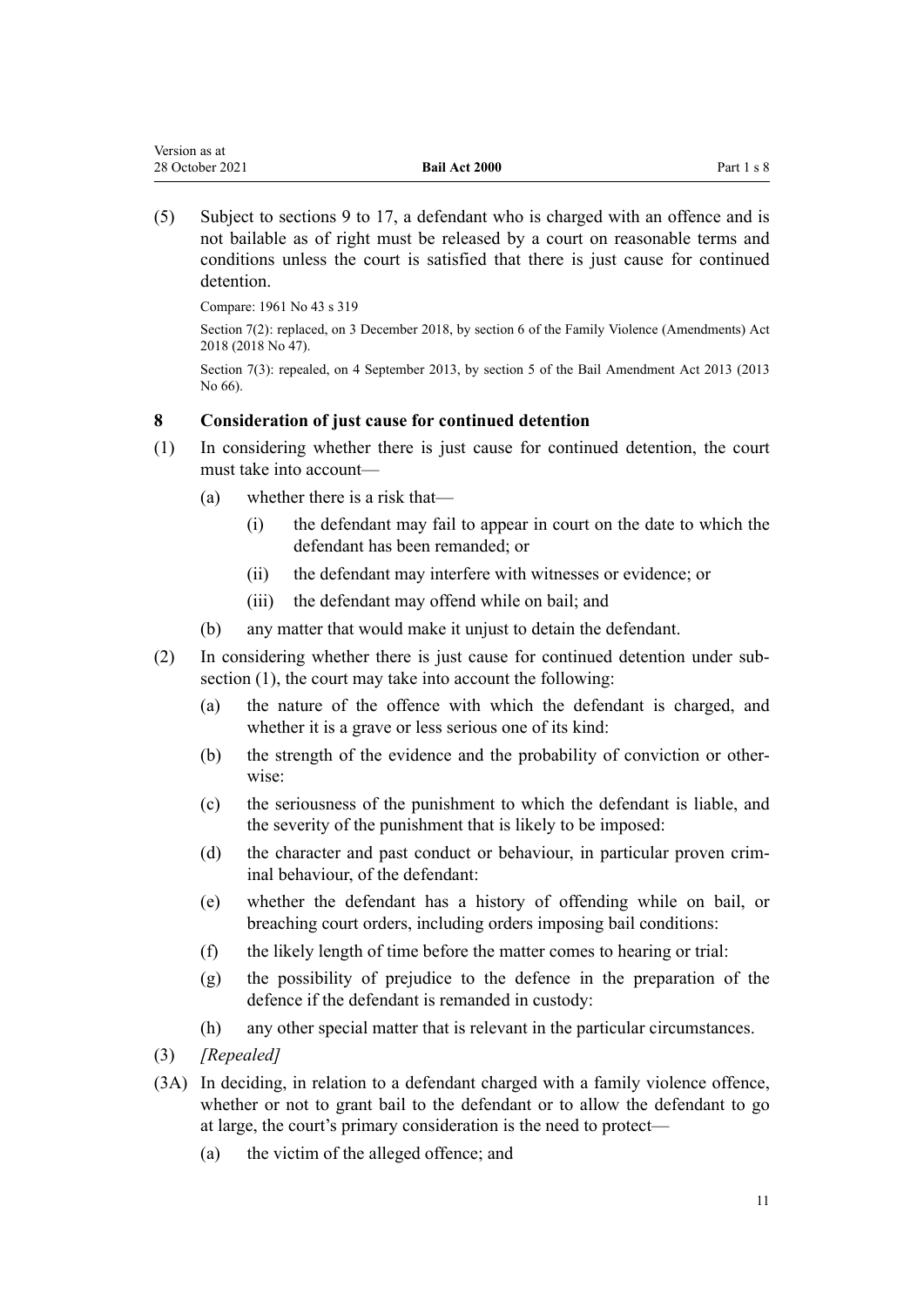<span id="page-11-0"></span>

|            |                      | Version as at   |
|------------|----------------------|-----------------|
| Part 1 s 9 | <b>Bail Act 2000</b> | 28 October 2021 |

- (b) any particular person or people in a family relationship with the victim.
- (3B) Subsection (3A) is subject to subsection (3C).
- (3C) In deciding, in relation to a defendant charged with an offence against [section](http://legislation.govt.nz/pdflink.aspx?id=LMS113176) [112](http://legislation.govt.nz/pdflink.aspx?id=LMS113176) of the Family Violence Act 2018, whether or not to grant bail to the defendant or allow the defendant to go at large, the court's paramount consider‐ ation is the need to protect every person who, in relation to the protection order, is a protected person.
- (4) When considering an application for bail, the court must take into account any views of a victim of an offence of a kind referred to in [section 29](http://legislation.govt.nz/pdflink.aspx?id=DLM157893) of the Vic‐ tims' Rights Act 2002, or of a parent or legal guardian of a victim of that kind, conveyed in accordance with [section 30](http://legislation.govt.nz/pdflink.aspx?id=DLM157895) of that Act.
- (4A) When considering an application for bail, the court must not take into account the fact that the defendant has provided, or may provide, information relating to the investigation or prosecution of any offence, including any offence committed or alleged to have been committed by the defendant.
- (4B) However, despite subsection (4A), the court may take into account the cooper‐ ation by the defendant with authorities in the investigation or prosecution of any offence if that cooperation is relevant to the court's assessment of the risk that the defendant will fail to appear in court, interfere with witnesses or evidence, or offend while on bail.
- (5) *[Repealed]*

Section 8: substituted, on 1 October 2007, by [section 4](http://legislation.govt.nz/pdflink.aspx?id=DLM410221) of the Bail Amendment Act 2007 (2007 No 26).

Section 8(1)(a): amended, on 17 December 2008, by [section 4\(1\)](http://legislation.govt.nz/pdflink.aspx?id=DLM1764008) of the Bail Amendment Act 2008 (2008 No 107).

Section 8(3): repealed, on 17 December 2008, by [section 4\(2\)](http://legislation.govt.nz/pdflink.aspx?id=DLM1764008) of the Bail Amendment Act 2008 (2008 No 107).

Section 8(3A): inserted, on 3 December 2018, by [section 7\(1\)](http://legislation.govt.nz/pdflink.aspx?id=LMS113451) of the Family Violence (Amendments) Act 2018 (2018 No 47).

Section 8(3B): inserted, on 3 December 2018, by [section 7\(1\)](http://legislation.govt.nz/pdflink.aspx?id=LMS113451) of the Family Violence (Amendments) Act 2018 (2018 No 47).

Section 8(3C): inserted, on 3 December 2018, by [section 7\(1\)](http://legislation.govt.nz/pdflink.aspx?id=LMS113451) of the Family Violence (Amendments) Act 2018 (2018 No 47).

Section 8(4A): inserted, on 4 September 2013, by [section 6](http://legislation.govt.nz/pdflink.aspx?id=DLM4454139) of the Bail Amendment Act 2013 (2013 No 66).

Section 8(4B): inserted, on 4 September 2013, by [section 6](http://legislation.govt.nz/pdflink.aspx?id=DLM4454139) of the Bail Amendment Act 2013 (2013 No 66).

Section 8(5): repealed, on 3 December 2018, by [section 7\(2\)](http://legislation.govt.nz/pdflink.aspx?id=LMS113451) of the Family Violence (Amendments) Act 2018 (2018 No 47).

### **9 Restriction on bail if defendant charged with treason or espionage**

No defendant who is charged with a crime against [section 73](http://legislation.govt.nz/pdflink.aspx?id=DLM328520) or [section 76](http://legislation.govt.nz/pdflink.aspx?id=DLM328524) of the Crimes Act 1961 (which relate to treason) or against [section 78](http://legislation.govt.nz/pdflink.aspx?id=DLM328526) of the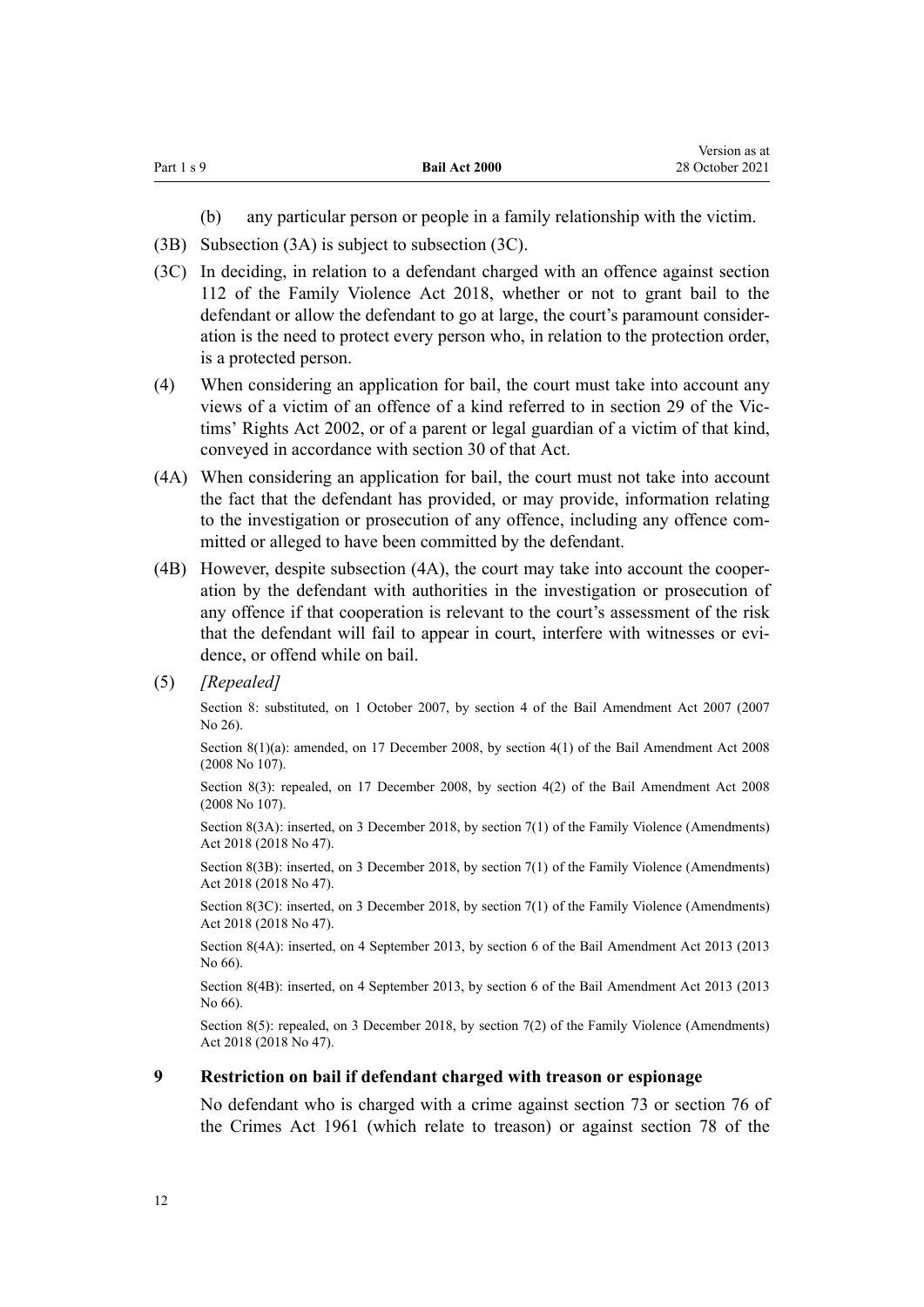Crimes Act 1961 (which relates to espionage) may be granted bail except by order of the Governor-General or a High Court Judge. Compare: 1961 No 43 [s 318\(1\)](http://legislation.govt.nz/pdflink.aspx?id=DLM331254)

# **9A Restriction on bail if defendant charged with murder**

- (1) This section applies to a defendant who is charged with murder under [section](http://legislation.govt.nz/pdflink.aspx?id=DLM329311) [167](http://legislation.govt.nz/pdflink.aspx?id=DLM329311) or [168](http://legislation.govt.nz/pdflink.aspx?id=DLM329312) of the Crimes Act 1961 and who is—
	- (a) of or over the age of 18 years; or

<span id="page-12-0"></span>Version as at

- (b) aged 17 years and charged with the offence in the High Court.
- (2) No defendant to whom this section applies may be granted bail or allowed to go at large except by order of a High Court Judge or a District Court Judge.
- (3) No defendant to whom this section applies may be granted bail or allowed to go at large unless the defendant satisfies the Judge that bail or remand at large should be granted.
- (4) In particular (but without limiting any other matters in respect of which the defendant must satisfy the Judge under subsection  $(3)$ ), the defendant must satisfy the Judge on the balance of probabilities that the defendant will not, while on bail or at large, commit any offence involving violence against, or danger to the safety of, any other person.
- (5) In deciding whether or not to grant bail to a defendant to whom this section applies or to allow the defendant to go at large, the need to protect the safety of the public and, where appropriate, the need to protect the safety of any particular person or persons are the primary considerations.

Section 9A: inserted, on 4 September 2013, by [section 7](http://legislation.govt.nz/pdflink.aspx?id=DLM4454140) of the Bail Amendment Act 2013 (2013 No 66).

Section 9A(1): replaced, on 1 July 2019, by [section 18](http://legislation.govt.nz/pdflink.aspx?id=LMS158686) of the Oranga Tamariki Legislation Act 2019 (2019 No 30).

# **10 Restriction on bail if defendant with previous conviction for specified offence charged with further specified offence**

- (1) This section applies to a defendant of or over the age of 18 years who is charged with a specified offence (as defined in subsection (2)), and who has 1 or more previous convictions for a specified offence (whether those convic‐ tions were for the same specified offence or for different specified offences).
- (1A) This section also applies to a defendant aged 17 years who is charged in the District Court or the High Court with a specified offence and who has 1 or more previous convictions for a specified offence (whether those convictions were for the same specified offence or for different specified offences).
- (2) In this section, **specified offence** means any offence against any of the follow‐ ing provisions of the Crimes Act 1961:
	- (a) [section 128B](http://legislation.govt.nz/pdflink.aspx?id=DLM329064) (sexual violation):
	- (b) [section 132](http://legislation.govt.nz/pdflink.aspx?id=DLM329203) (sexual conduct with child under 12):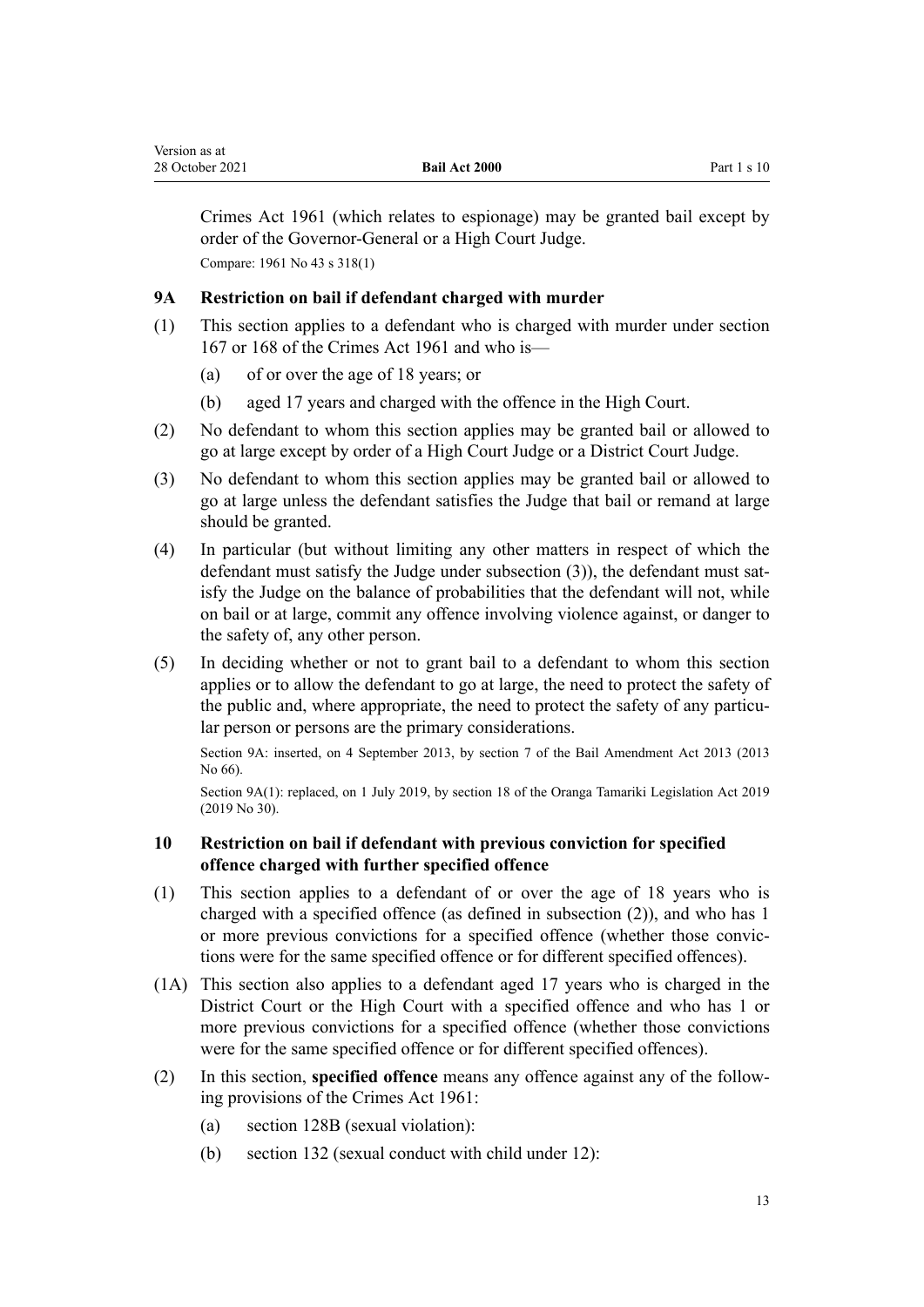- (c) [section 134](http://legislation.govt.nz/pdflink.aspx?id=DLM329212) (sexual conduct with young person under 16):
- (d) [section 167](http://legislation.govt.nz/pdflink.aspx?id=DLM329311) (murder):
- (e) [section 168](http://legislation.govt.nz/pdflink.aspx?id=DLM329312) (murder):
- (f) [section 171](http://legislation.govt.nz/pdflink.aspx?id=DLM329319) (manslaughter):
- (g) [section 173](http://legislation.govt.nz/pdflink.aspx?id=DLM329322) (attempt to murder):
- (h) [section 188](http://legislation.govt.nz/pdflink.aspx?id=DLM329371) (wounding with intent):
- (i) [section 189](http://legislation.govt.nz/pdflink.aspx?id=DLM329374) (injuring with intent):
- (j) [section 191](http://legislation.govt.nz/pdflink.aspx?id=DLM329378) (aggravated wounding or injury):
- (k) [section 198A](http://legislation.govt.nz/pdflink.aspx?id=DLM329392) (using any firearm against law enforcement officer, etc):
- (l) [section 198B](http://legislation.govt.nz/pdflink.aspx?id=DLM329394) (commission of crime with firearm):
- (m) [section 208](http://legislation.govt.nz/pdflink.aspx?id=DLM329771) (abduction for purposes of marriage or sexual connection):
- (n) [section 209](http://legislation.govt.nz/pdflink.aspx?id=DLM329775) (kidnapping):
- (o) [section 232](http://legislation.govt.nz/pdflink.aspx?id=DLM330245) (aggravated burglary):
- (p) [section 234](http://legislation.govt.nz/pdflink.aspx?id=DLM330250) (robbery):
- (q) [section 235](http://legislation.govt.nz/pdflink.aspx?id=DLM330254) (aggravated robbery):
- (r) [section 236](http://legislation.govt.nz/pdflink.aspx?id=DLM330259) (assault with intent to rob).
- (3) No defendant to whom this section applies may be granted bail or allowed to go at large except by order of a High Court Judge or a District Court Judge.
- (4) No defendant to whom this section applies may be granted bail or allowed to go at large unless the defendant satisfies the Judge that bail or remand at large should be granted.
- (5) In particular (but without limiting any other matters in respect of which the defendant must satisfy the Judge under subsection (4)), the defendant must satisfy the Judge on the balance of probabilities that the defendant will not, while on bail or at large, commit any offence involving violence against, or danger to the safety of, any other person.
- (6) In deciding whether or not to grant bail to a defendant to whom this section applies or allow the defendant to go at large, the need to protect the safety of the public and, where appropriate, the need to protect the safety of the victim or victims of the alleged offending, are primary considerations.

Compare: 1961 No 43 [s 318\(2\)–\(5\), \(7\)](http://legislation.govt.nz/pdflink.aspx?id=DLM331254)

Section 10(1): amended, on 1 July 2019, by [section 19\(1\)](http://legislation.govt.nz/pdflink.aspx?id=LMS158687) of the Oranga Tamariki Legislation Act 2019 (2019 No 30).

Section 10(1A): inserted, on 1 July 2019, by [section 19\(2\)](http://legislation.govt.nz/pdflink.aspx?id=LMS158687) of the Oranga Tamariki Legislation Act 2019 (2019 No 30).

Section 10(2): replaced, on 4 September 2013, by [section 8](http://legislation.govt.nz/pdflink.aspx?id=DLM4454142) of the Bail Amendment Act 2013 (2013 No 66).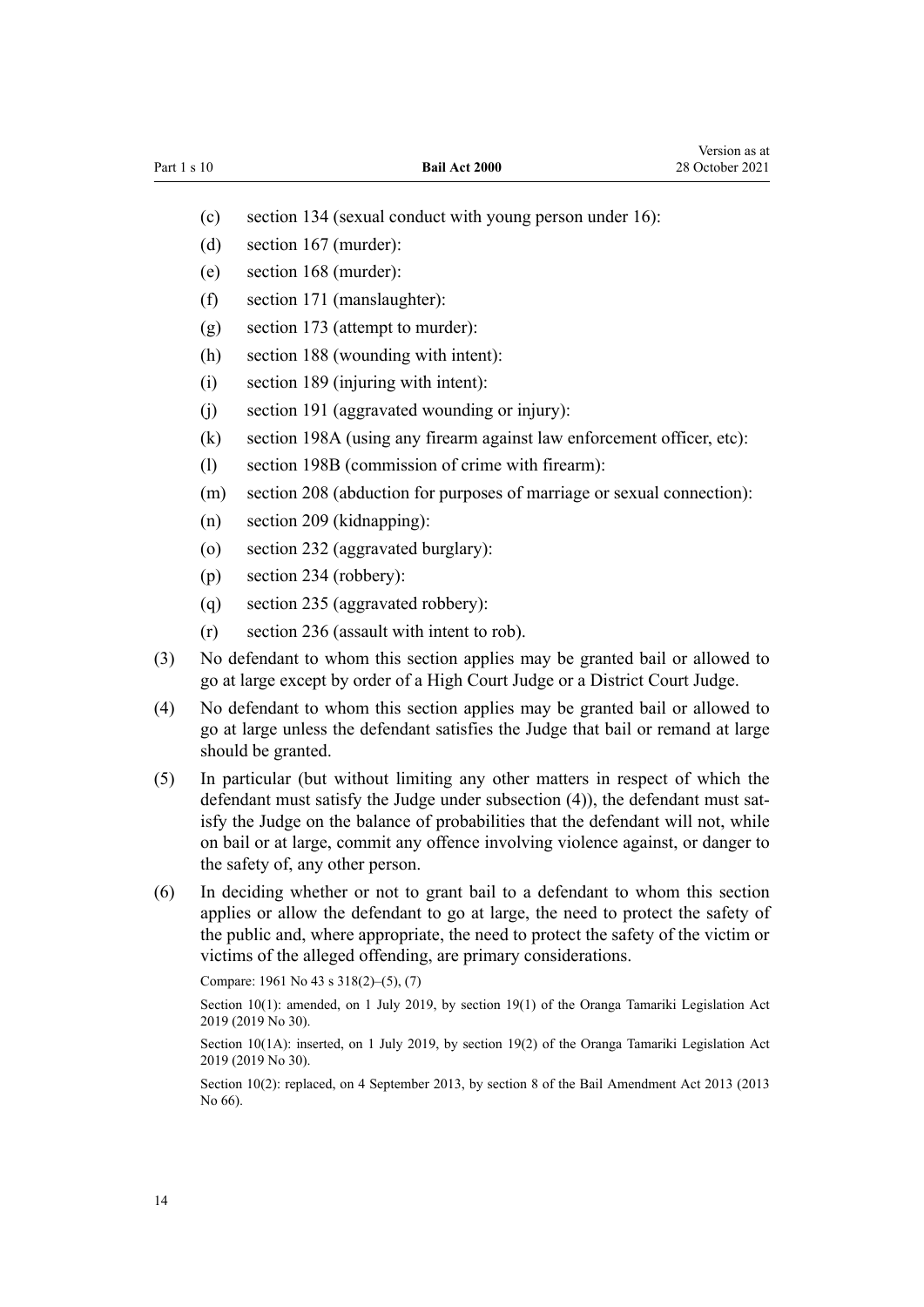<span id="page-14-0"></span>

| Version as at   |                      |             |
|-----------------|----------------------|-------------|
| 28 October 2021 | <b>Bail Act 2000</b> | Part 1 s 12 |

# **11 Restriction on bail if defendant with previous conviction for specified offence found guilty or pleads guilty to further specified offence**

- (1) No defendant of or over the age of 18 years who is found guilty of, or pleads guilty to, a specified offence (as defined in [section 10\(2\)](#page-12-0)) and who has 1 or more previous convictions for a specified offence (whether those convictions were for the same specified offence or for different specified offences) may, while waiting to be sentenced or otherwise dealt with for the first-mentioned specified offence, be granted bail or allowed to go at large.
- (2) No defendant aged 17 years who is found guilty of, or pleads guilty to, a specified offence in the District Court or the High Court and who has 1 or more pre‐ vious convictions for a specified offence (whether those convictions were for the same specified offence or for different specified offences) may, while waiting to be sentenced or otherwise dealt with for the first-mentioned specified offence, be granted bail or allowed to go at large.

Compare: 1961 No 43 [s 318\(6\)](http://legislation.govt.nz/pdflink.aspx?id=DLM331254)

Section 11(1): amended, on 1 July 2019, by [section 20\(1\)](http://legislation.govt.nz/pdflink.aspx?id=LMS158688) of the Oranga Tamariki Legislation Act 2019 (2019 No 30).

Section 11(2): inserted, on 1 July 2019, by [section 20\(2\)](http://legislation.govt.nz/pdflink.aspx?id=LMS158688) of the Oranga Tamariki Legislation Act 2019 (2019 No 30).

## **12 Further restriction on bail in certain cases**

- (1) This section applies to a defendant if—
	- (a) the defendant is of or over the age of 18 years and—
		- (i) is charged with an offence under the [Crimes Act 1961](http://legislation.govt.nz/pdflink.aspx?id=DLM327381) that carries a maximum sentence of 3 or more years' imprisonment; and
		- (ii) at the time of the alleged commission of the offence was reman‐ ded at large or on bail awaiting trial for another offence under the [Crimes Act 1961](http://legislation.govt.nz/pdflink.aspx?id=DLM327381) that carries a maximum sentence of 3 or more years' imprisonment; and
		- (iii) has at any time previously received a sentence of imprisonment (within the meaning of that term in [section 4\(1\)](http://legislation.govt.nz/pdflink.aspx?id=DLM135350) of the Sentencing Act 2002); or
	- (b) the defendant is of or over the age of 18 years and—
		- (i) is charged with an offence that carries a maximum sentence of 3 or more years' imprisonment; and
		- (ii) has previously received 14 or more sentences of imprisonment (within the meaning of that term in [section 4\(1\)](http://legislation.govt.nz/pdflink.aspx?id=DLM135350) of the Sentencing Act 2002); and
		- (iii) has previously been convicted of an offence that was committed while the defendant was remanded at large or on bail and that carries a maximum sentence of 3 or more years' imprisonment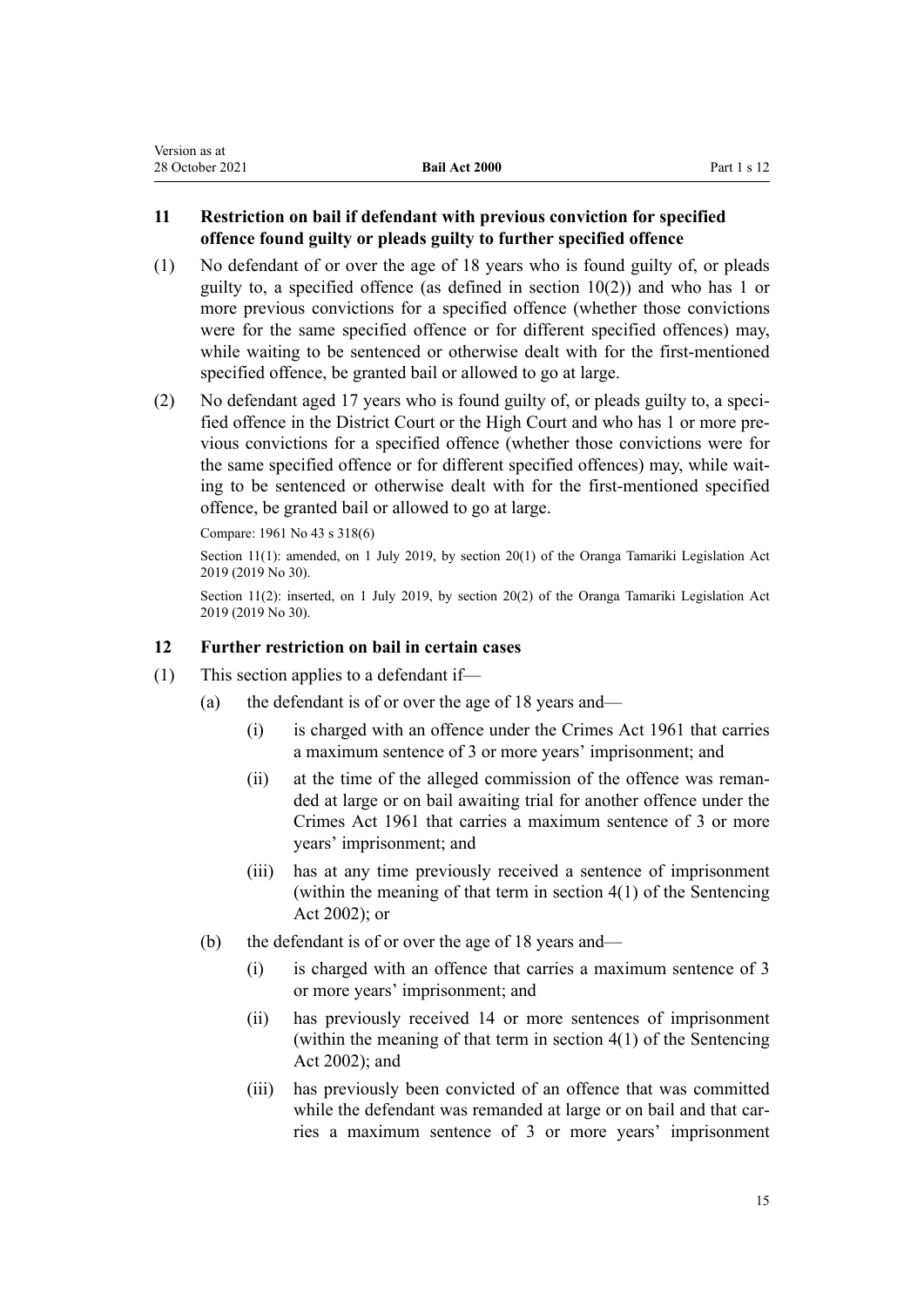(whether or not the conviction resulted in any of the sentences of imprisonment referred to in subparagraph (ii)).

- (1A) This section also applies to a defendant if—
	- (a) the defendant is aged 17 years and—
		- (i) is charged in the District Court or the High Court with an offence under the [Crimes Act 1961](http://legislation.govt.nz/pdflink.aspx?id=DLM327381) that carries a maximum sentence of 3 or more years' imprisonment; and
		- (ii) at the time of the alleged commission of the offence was remanded at large or on bail awaiting trial in the District Court or the High Court for another offence under the [Crimes Act 1961](http://legislation.govt.nz/pdflink.aspx?id=DLM327381) that carries a maximum sentence of 3 or more years' imprisonment; and
		- (iii) has at any time previously received a sentence of imprisonment (within the meaning of that term in [section 4\(1\)](http://legislation.govt.nz/pdflink.aspx?id=DLM135350) of the Sentencing Act 2002); or
	- (b) the defendant is aged 17 years and—
		- (i) is charged in the District Court or the High Court with an offence that carries a maximum sentence of 3 or more years' imprisonment; and
		- (ii) has previously received 14 or more sentences of imprisonment (within the meaning of that term in [section 4\(1\)](http://legislation.govt.nz/pdflink.aspx?id=DLM135350) of the Sentencing Act 2002); and
		- (iii) has previously been convicted of an offence that was committed while the defendant was remanded at large or on bail and that carries a maximum sentence of 3 or more years' imprisonment (whether or not the conviction resulted in any of the sentences of imprisonment referred to in subparagraph (ii)).
- (2) For the purposes of subsections (1) and (1A), a sentence of imprisonment is counted whether or not it was served concurrently with any other 1 or more sentences.
- (3) No defendant to whom this section applies may be granted bail or allowed to go at large except by order of a High Court Judge or a District Court Judge.
- (4) No defendant to whom this section applies may be granted bail or allowed to go at large unless the defendant satisfies the Judge that bail or remand at large should be granted.
- (5) In particular (but without limiting any other matters in respect of which the defendant must satisfy the Judge under subsection (4)), the defendant must satisfy the Judge on the balance of probabilities that the defendant will not, while on bail or at large, commit—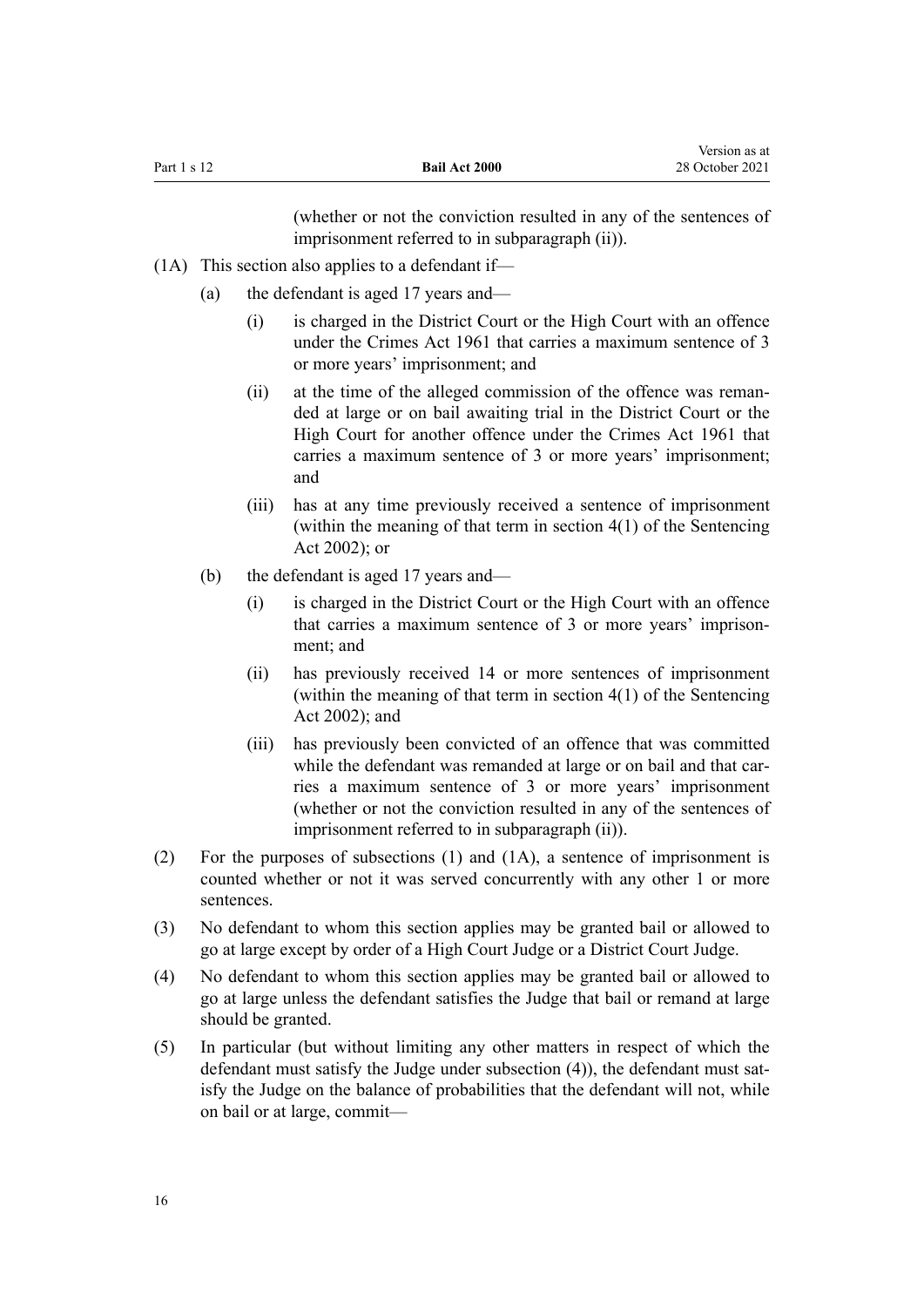<span id="page-16-0"></span>

| Version as at   |                      |               |
|-----------------|----------------------|---------------|
| 28 October 2021 | <b>Bail Act 2000</b> | Part $1 s 13$ |

- (a) any offence involving violence against, or danger to the safety of, any other person; or
- (b) burglary or any other serious property offence.
- (6) For the purposes of subsection (5), **serious property offence** means an offence against [Part 10](http://legislation.govt.nz/pdflink.aspx?id=DLM329883) of the Crimes Act 1961 punishable by imprisonment for a term of more than 7 years.
- (7) In deciding whether or not to grant bail to a defendant to whom this section applies or allow the defendant to go at large, the need to protect the safety of the public and, where appropriate, the need to protect the safety of the victim or victims of the alleged offending, are primary considerations.
- (8) For the purposes of this section, a reference in this section to a **sentence of imprisonment** includes a sentence of corrective training imposed under the [Criminal Justice Act 1985](http://legislation.govt.nz/pdflink.aspx?id=DLM76615) or any former Act.

Section 12(1)(a): amended, on 1 July 2019, by [section 21\(1\)](http://legislation.govt.nz/pdflink.aspx?id=LMS158689) of the Oranga Tamariki Legislation Act 2019 (2019 No 30).

Section  $12(1)(a)(iii)$ : amended, on 30 June 2002, by [section 186](http://legislation.govt.nz/pdflink.aspx?id=DLM137267) of the Sentencing Act 2002 (2002) No 9).

Section 12(1)(b): amended, on 1 July 2019, by [section 21\(1\)](http://legislation.govt.nz/pdflink.aspx?id=LMS158689) of the Oranga Tamariki Legislation Act 2019 (2019 No 30).

Section 12(1)(b)(ii): amended, on 30 June 2002, by [section 186](http://legislation.govt.nz/pdflink.aspx?id=DLM137267) of the Sentencing Act 2002 (2002) No 9).

Section 12(1)(b)(iii): amended, on 30 June 2002, by [section 186](http://legislation.govt.nz/pdflink.aspx?id=DLM137267) of the Sentencing Act 2002 (2002) No 9).

Section 12(1A): inserted, on 1 July 2019, by [section 21\(2\)](http://legislation.govt.nz/pdflink.aspx?id=LMS158689) of the Oranga Tamariki Legislation Act 2019 (2019 No 30).

Section 12(2): amended, on 1 July 2019, by [section 21\(3\)](http://legislation.govt.nz/pdflink.aspx?id=LMS158689) of the Oranga Tamariki Legislation Act 2019 (2019 No 30).

Section 12(2): amended, on 30 June 2002, by [section 186](http://legislation.govt.nz/pdflink.aspx?id=DLM137267) of the Sentencing Act 2002 (2002 No 9). Section 12(8): added, on 30 June 2002, by [section 186](http://legislation.govt.nz/pdflink.aspx?id=DLM137267) of the Sentencing Act 2002 (2002 No 9).

# **13 Exercise of discretion when considering bail pending sentencing**

- (1) If a defendant is found guilty or if a defendant pleads guilty, the court must not grant bail unless it is satisfied on the balance of probabilities that it would be in the interests of justice in the particular case to do so.
- (2) The onus is on the defendant to show cause why bail should be granted.
- (3) When considering the interests of justice under subsection (1), the court may, instead of the considerations in [section 8](#page-10-0), take into account the following considerations:
	- (a) whether the defendant is likely to receive a sentence of imprisonment:
	- (b) the likely length of time that will pass before the defendant is sentenced:
	- (c) the personal circumstances of the defendant and the defendant's immedi‐ ate family: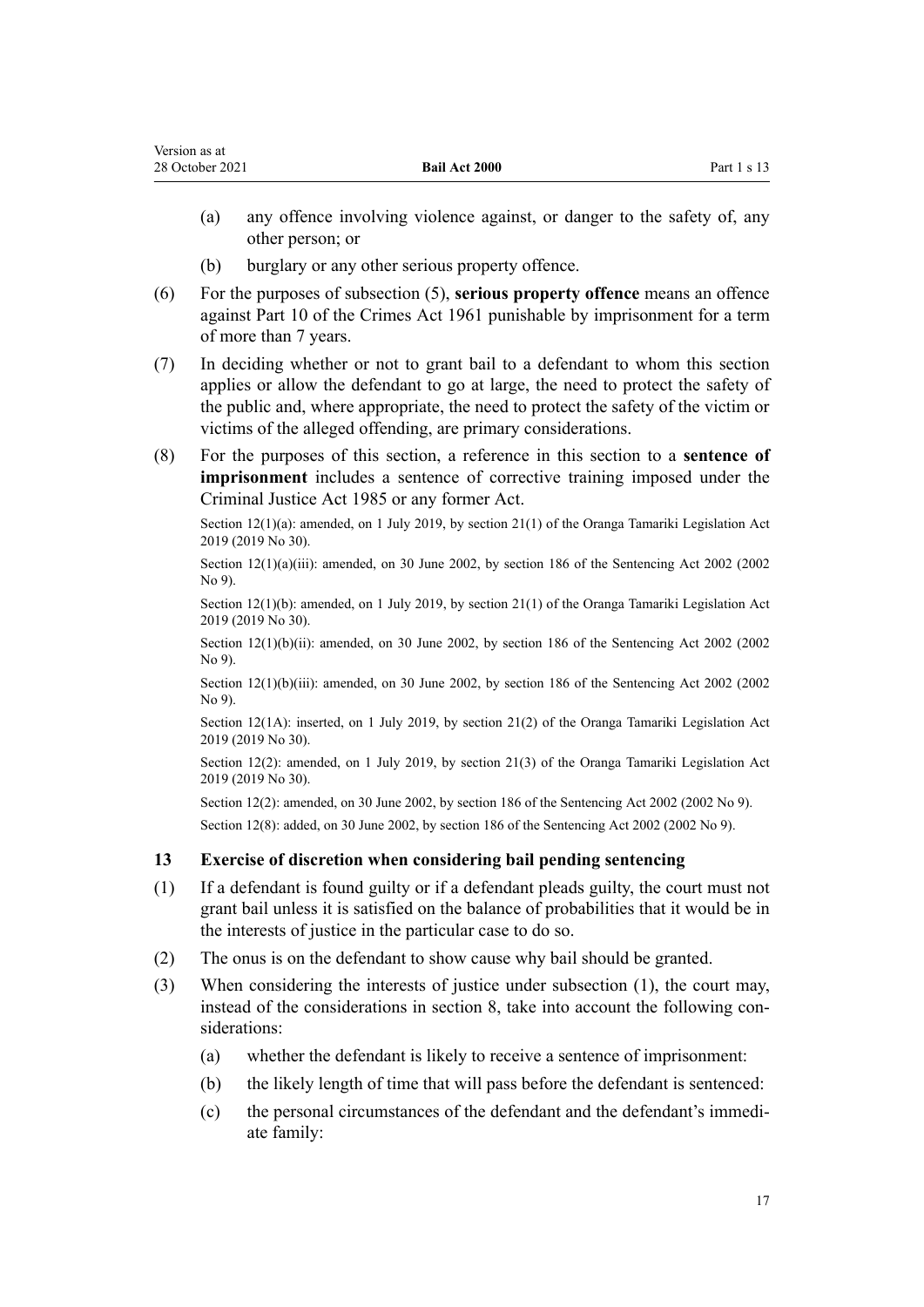<span id="page-17-0"></span>

| Part 1 s 14<br><b>Bail Act 2000</b> | 28 October 2021 |
|-------------------------------------|-----------------|
|-------------------------------------|-----------------|

Version as at

- (d) any other consideration that the court considers relevant.
- (4) If the defendant is unlikely to receive a sentence of imprisonment, this must count against the defendant being remanded in custody.
- (4A) Despite being satisfied that it would otherwise be in the interests of justice to grant bail, the court may remand the defendant in custody for the purpose described in subsection (4B) if it is satisfied that—
	- (a) the defendant has breached a condition of bail imposed under [section](#page-26-0) [30\(3\)](#page-26-0); and
	- (b) there is no other reasonable means to achieve the purpose described in subsection (4B).
- (4B) The purpose referred to in subsection (4A) is to ensure that the defendant takes the steps necessary for the proceedings to be progressed within a reasonable time frame.
- (5) This section is subject to [section 11](#page-14-0).

Section 13(4A): inserted, on 5 March 2012, by [section 4](http://legislation.govt.nz/pdflink.aspx?id=DLM4057406) of the Bail Amendment Act 2011 (2011 No 82).

Section 13(4A)(a): amended, on 15 May 2017, by [section 6](http://legislation.govt.nz/pdflink.aspx?id=DLM7017029) of the Bail (Drug and Alcohol Testing) Amendment Act 2016 (2016 No 83).

Section 13(4B): inserted, on 5 March 2012, by [section 4](http://legislation.govt.nz/pdflink.aspx?id=DLM4057406) of the Bail Amendment Act 2011 (2011 No 82).

#### **14 Exercise of discretion when considering bail pending appeal**

- (1) This section applies if an appellant—
	- (a) is appealing his or her conviction or sentence, or both; and
	- $(b)$  is
		- (i) in custody; or
		- (ii) in a home detention residence subject to a sentence of home detention.
- (1A) The court must not grant bail to the appellant unless it is satisfied on the bal‐ ance of probabilities that it would be in the interests of justice in the particular case to do so.
- (2) The onus is on the appellant to show cause why bail should be granted.
- (3) When considering the interests of justice under subsection (1A) the court may, instead of the considerations in [section 8](#page-10-0), take into account the following considerations:
	- (a) the apparent strength of the grounds of appeal:
	- (b) the length of the sentence that has been imposed on the appellant:
	- (c) the likely length of time that will pass before the appeal is heard:
	- (d) the personal circumstances of the appellant and the appellant's immediate family: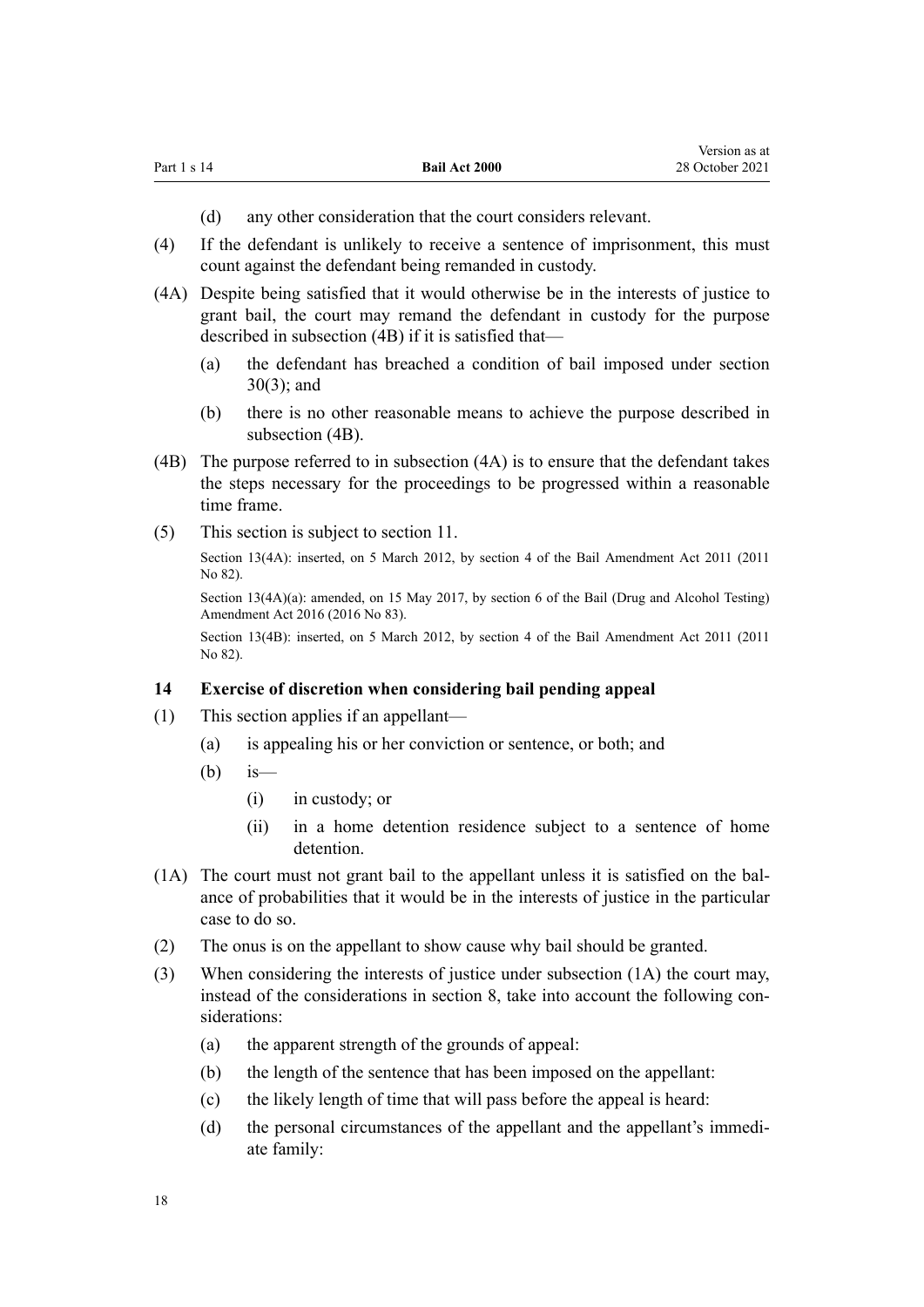#### <span id="page-18-0"></span>(e) any other consideration that the court considers relevant.

Section 14(1): replaced, on 17 December 2016, by [section 8\(1\)](http://legislation.govt.nz/pdflink.aspx?id=DLM6623743) of the Statutes Amendment Act 2016 (2016 No 104).

Section 14(1A): inserted, on 17 December 2016, by [section 8\(1\)](http://legislation.govt.nz/pdflink.aspx?id=DLM6623743) of the Statutes Amendment Act 2016 (2016 No 104).

Section 14(3): amended, on 17 December 2016, by [section 8\(2\)](http://legislation.govt.nz/pdflink.aspx?id=DLM6623743) of the Statutes Amendment Act 2016 (2016 No 104).

#### *Special provision as to bail of young persons remanded*

Heading: amended, on 4 October 2013, by [regulation 3\(1\)](http://legislation.govt.nz/pdflink.aspx?id=DLM5642106) of the Criminal Procedure (Consequential Amendments) Regulations 2013 (SR 2013/409).

#### **15 Granting of bail to defendant who is 18 years of age or younger**

- (1) A court that remands a defendant at any stage of the proceedings for the offence with which the defendant is charged, including for sentence, must release the defendant on bail or otherwise subject to such conditions as it thinks fit if—
	- (a) the defendant appears to the court to be 18 years of age; and
	- (b) the defendant has not previously been sentenced to imprisonment.
- (2) Subsection (1) is subject to—
	- (a) [sections 7](#page-9-0) (except subsection (5)), [9 to 12,](#page-11-0) and [16 to 17A](#page-19-0); and
	- (b) [section 175](http://legislation.govt.nz/pdflink.aspx?id=DLM3360304) of the Criminal Procedure Act 2011,—

but no other enactment.

- (2A) A court that remands a defendant at any stage of the proceedings for the offence with which the defendant is charged, including for sentence, must release the defendant on bail or otherwise subject to such conditions as it thinks fit if—
	- (a) the defendant is 17 years old; and
	- (b) the defendant is charged with, or convicted of, any offence in the District Court or the High Court; and
	- (c) the defendant has not previously been sentenced to imprisonment.
- (2B) Subsection (2A) is subject to—
	- (a) [sections 7](#page-9-0) (except subsection (5)), [9 to 12,](#page-11-0) and [16 to 17A](#page-19-0); and
	- (b) [section 175](http://legislation.govt.nz/pdflink.aspx?id=DLM3360304) of the Criminal Procedure Act 2011.
- (3) Subject to [sections 171\(1\)](http://legislation.govt.nz/pdflink.aspx?id=DLM3360298) and [172\(1\)](http://legislation.govt.nz/pdflink.aspx?id=DLM3360300) of the Criminal Procedure Act 2011 and to the [Oranga Tamariki Act 1989](http://legislation.govt.nz/pdflink.aspx?id=DLM147087), this section applies in respect of a defendant who is under the age of 17 years and who is charged with or convicted of any offence in the District Court or the High Court.

Compare: 1985 No 120 [s 142\(4\)](http://legislation.govt.nz/pdflink.aspx?id=DLM78874)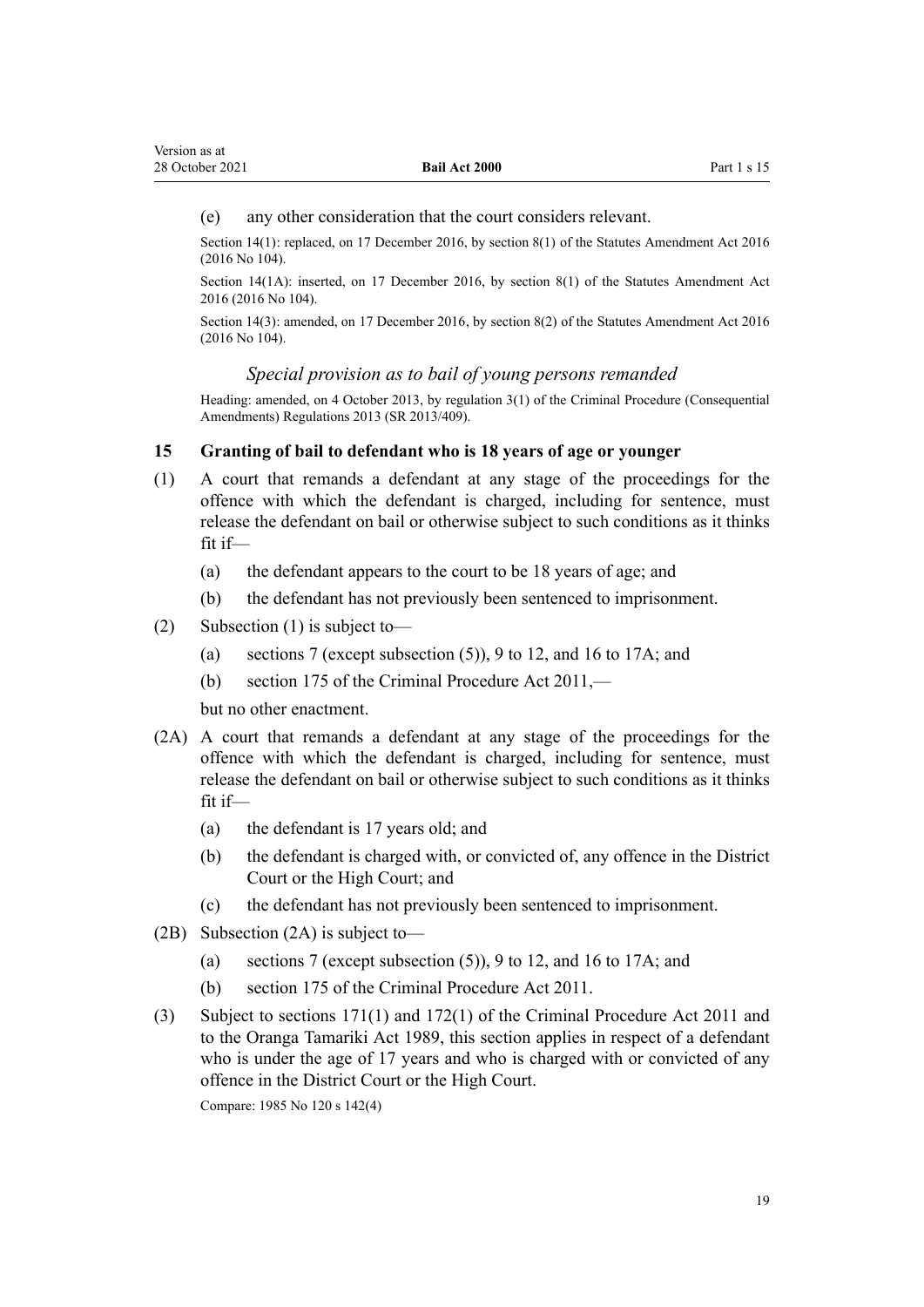<span id="page-19-0"></span>Section 15 heading: amended, on 1 July 2019, by [section 22\(1\)](http://legislation.govt.nz/pdflink.aspx?id=LMS158690) of the Oranga Tamariki Legislation Act 2019 (2019 No 30).

Section 15 heading: amended, on 4 September 2013, by [section 9\(1\)](http://legislation.govt.nz/pdflink.aspx?id=DLM4454144) of the Bail Amendment Act 2013 (2013 No 66).

Section 15(1): replaced, on 4 September 2013, by [section 9\(2\)](http://legislation.govt.nz/pdflink.aspx?id=DLM4454144) of the Bail Amendment Act 2013 (2013 No 66).

Section 15(1)(a): amended, on 1 July 2019, by [section 22\(2\)](http://legislation.govt.nz/pdflink.aspx?id=LMS158690) of the Oranga Tamariki Legislation Act 2019 (2019 No 30).

Section 15(2)(a): amended, on 4 September 2013, by [section 9\(3\)](http://legislation.govt.nz/pdflink.aspx?id=DLM4454144) of the Bail Amendment Act 2013 (2013 No 66).

Section 15(2)(b): replaced, on 1 July 2013, by [section 15](http://legislation.govt.nz/pdflink.aspx?id=DLM4057416) of the Bail Amendment Act 2011 (2011 No 82).

Section 15(2A): inserted, on 1 July 2019, by [section 22\(3\)](http://legislation.govt.nz/pdflink.aspx?id=LMS158690) of the Oranga Tamariki Legislation Act 2019 (2019 No 30).

Section 15(2B): inserted, on 1 July 2019, by [section 22\(3\)](http://legislation.govt.nz/pdflink.aspx?id=LMS158690) of the Oranga Tamariki Legislation Act 2019 (2019 No 30).

Section 15(3): amended, on 14 July 2017, by [section 149](http://legislation.govt.nz/pdflink.aspx?id=DLM7287401) of the Children, Young Persons, and Their Families (Oranga Tamariki) Legislation Act 2017 (2017 No 31).

Section 15(3): amended, on 1 March 2017, by [section 261](http://legislation.govt.nz/pdflink.aspx?id=DLM6942680) of the District Court Act 2016 (2016 No 49).

Section 15(3): amended, on 1 July 2013, by [section 15](http://legislation.govt.nz/pdflink.aspx?id=DLM4057416) of the Bail Amendment Act 2011 (2011 No 82).

*Special provisions in respect of bail for drug dealing offences*

#### **16 Judge only may grant bail for drug dealing offence**

A defendant who is charged with or convicted of a drug dealing offence may be granted bail by order of a High Court Judge or District Court Judge but not otherwise.

Section 16: replaced, on 4 September 2013, by [section 10](http://legislation.govt.nz/pdflink.aspx?id=DLM5565505) of the Bail Amendment Act 2013 (2013 No 66).

#### **17 Bail for drug dealing offence may be continued or renewed by District Court**

#### *[Repealed]*

Section 17: repealed, on 4 September 2013, by [section 11](http://legislation.govt.nz/pdflink.aspx?id=DLM5565509) of the Bail Amendment Act 2013 (2013 No 66).

#### **17A Restriction on bail if defendant charged with serious Class A drug offence**

- (1) This section applies to a defendant who is charged with a serious Class A drug offence and who is—
	- (a) of or over the age of 18 years; or
	- (b) aged 17 years and is charged with the offence in the District Court or the High Court.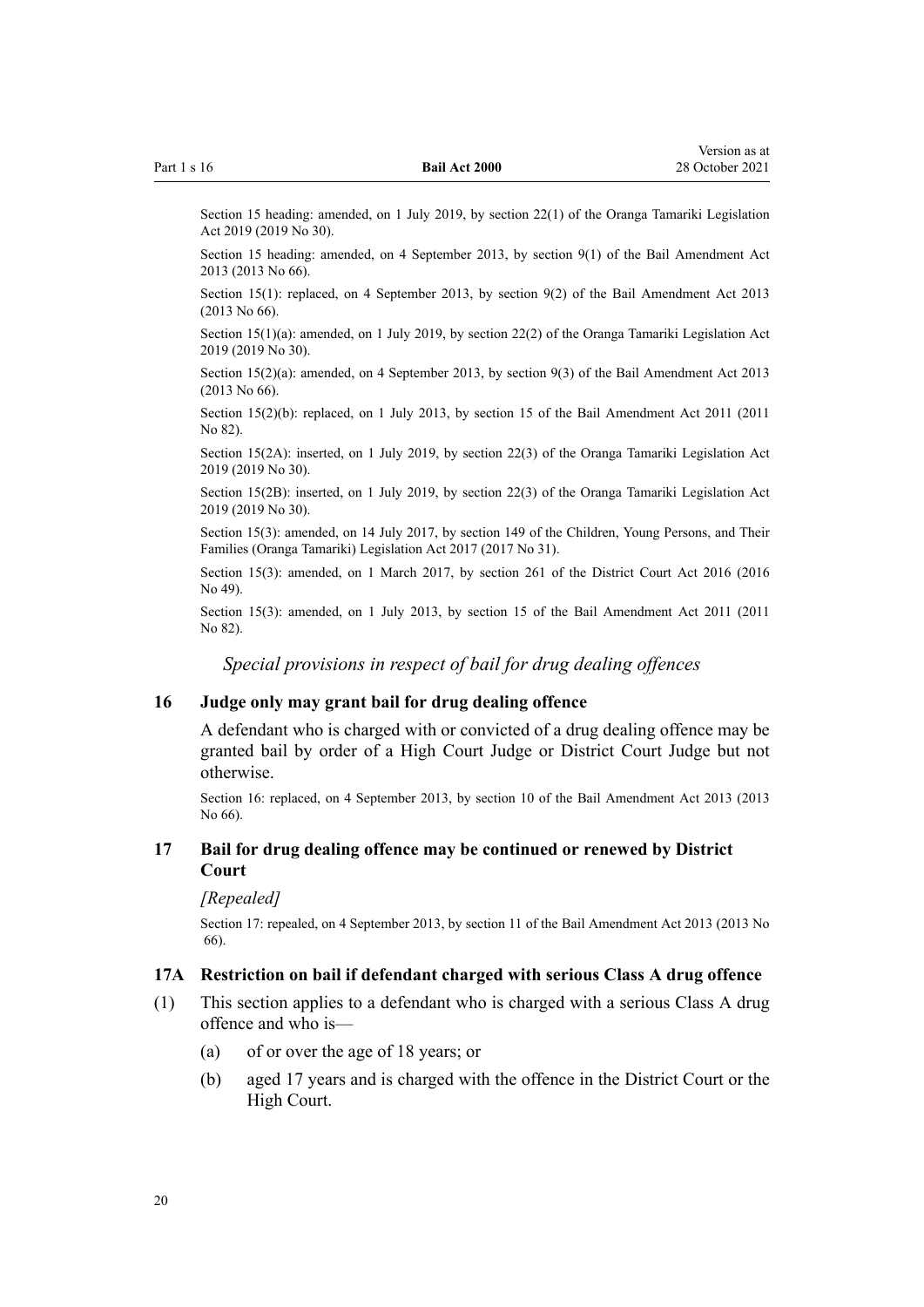| version as at   |                      |               |
|-----------------|----------------------|---------------|
| 28 October 2021 | <b>Bail Act 2000</b> | Part $1 s 19$ |

- (2) No defendant to whom this section applies may be granted bail or allowed to go at large unless the defendant satisfies the Judge that bail or remand at large should be granted.
- (3) In particular (but without limiting any other matters in respect of which the defendant must satisfy the Judge under subsection (2)), the defendant must satisfy the Judge on the balance of probabilities that the defendant will not, while on bail or at large, commit any drug dealing offence.

#### (4) In this section, **serious Class A drug offence** means—

- (a) an offence under [section 6](http://legislation.govt.nz/pdflink.aspx?id=DLM436222) or  $12C(1)(a)$  of the Misuse of Drugs Act 1975 for contravention of section  $6(1)(a)$ ,  $(b)$ ,  $(c)$ , or  $(f)$  in relation to a Class A controlled drug; or
- (b) an attempt to commit an offence in paragraph (a).

Section 17A: inserted, on 4 September 2013, by [section 12](http://legislation.govt.nz/pdflink.aspx?id=DLM4454148) of the Bail Amendment Act 2013 (2013 No 66).

Section 17A(1): replaced, on 1 July 2019, by [section 23](http://legislation.govt.nz/pdflink.aspx?id=LMS158691) of the Oranga Tamariki Legislation Act 2019 (2019 No 30).

#### *General provisions relating to bail hearings*

#### **18 Bail hearing may be in private**

<span id="page-20-0"></span> $\mathbf{v}$  as a at a set  $\mathbf{v}$ 

A court may, having regard to the interests of the defendant or any other person and to the public interest, order that the whole or any part of an application for bail or an appeal against a bail decision be heard in private.

#### **19 Publication of matters relating to hearing**

- (1) No person may publish a report or account of any matters dealt with at a bail hearing, apart from the following matters:
	- (a) the identity of the defendant applying for bail:
	- (b) the charges faced by the defendant:
	- (c) the decision of the court on the application:
	- (d) the conditions of bail, if bail is granted.
- (2) Despite subsection (1), a court may make an order—
	- (a) that permits publication of other details; or
	- (b) that prohibits publication of all or any of the details set out in subsection  $(1)(a)$  to  $(d)$ .
- (3) The general prohibition on publication of details of a bail hearing under sub‐ section (1), and any specific prohibition that is ordered under subsection (2)(b), applies until—
	- (a) the conclusion of the defendant's trial; or
	- (b) any earlier time ordered by the court.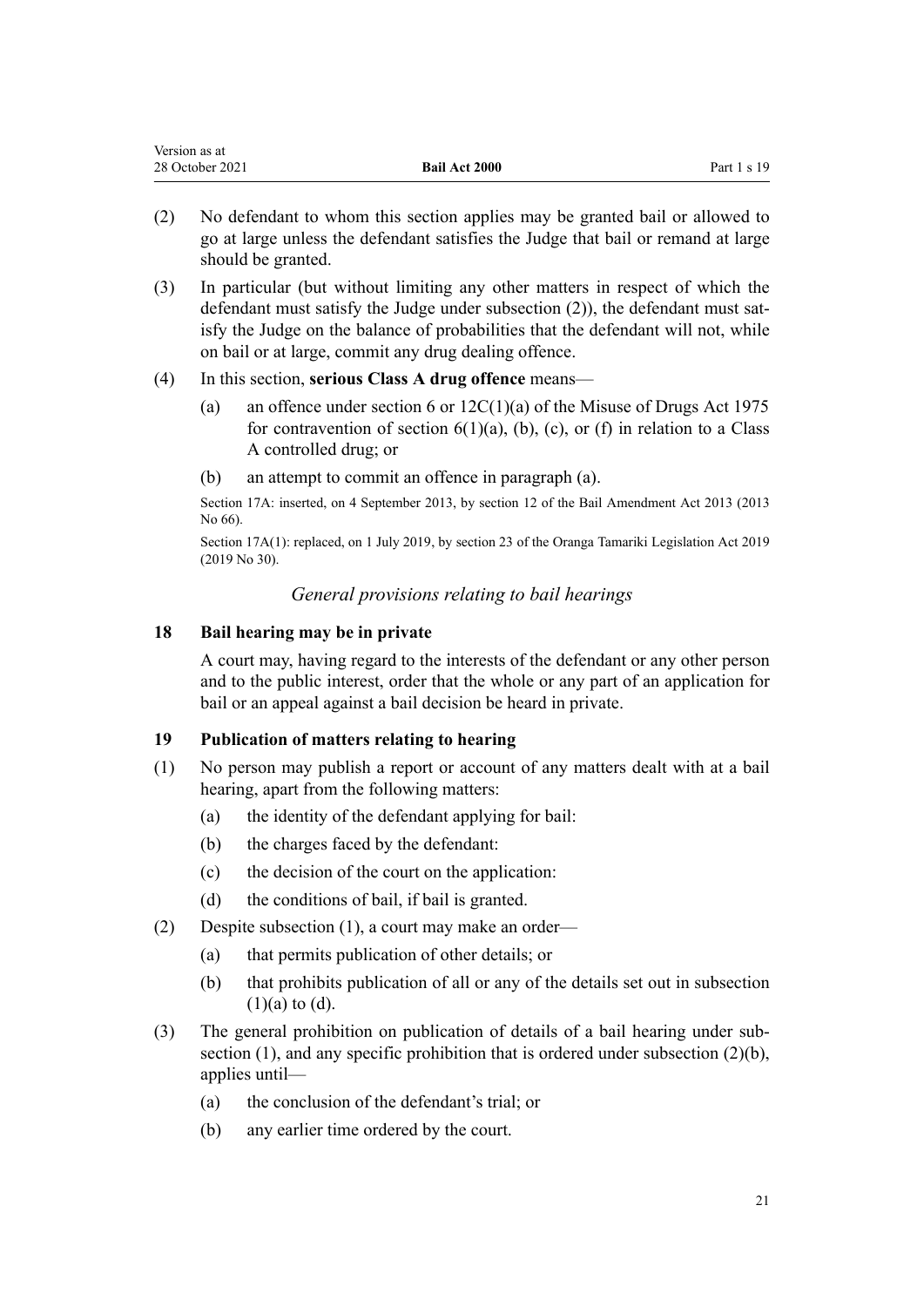- <span id="page-21-0"></span>(a) the expiry of the appeal period for an appeal of the decision or verdict at the defendant's trial; or
- (b) if the decision or verdict is appealed, the date on which that appeal is finally determined or withdrawn.
- (5) Every person commits an offence who knowingly or recklessly publishes details of a bail hearing in breach of subsection (1), or in breach of any specific prohibition that is ordered under subsection (2), and is liable on conviction,—
	- (a) in the case of an individual, to a term of imprisonment not exceeding 6 months:
	- (b) in the case of a body corporate, to a fine not exceeding \$100,000.
- (6) Every person commits an offence who publishes details of a bail hearing in breach of subsection (1), or in breach of any specific prohibition that is ordered under subsection (2), and is liable on conviction,—
	- (a) in the case of an individual, to a fine not exceeding  $$25,000$ :
	- (b) in the case of a body corporate, to a fine not exceeding \$50,000.
- (7) Subsection (6) does not apply to a person who hosts material on websites or other electronic retrieval systems that can be accessed by a user unless the spe‐ cific details have been placed or entered on the site or system by that person.
- (8) In a prosecution for an offence against subsection (6), it is not necessary for the prosecution to prove that the defendant intended to commit an offence. Section 19: replaced, on 5 March 2012, by [section 5](http://legislation.govt.nz/pdflink.aspx?id=DLM4057407) of the Bail Amendment Act 2011 (2011 No 82).

# **20 Evidence in bail hearing**

- (1) In hearing an application for bail a court may receive as evidence any state‐ ment, document, information, or matter that it considers relevant, whether or not it would be otherwise admissible in a court of law.
- (2) Despite subsection (1), when considering the matter described in [section](#page-10-0)  $8(2)(b)$ ,—
	- (a) the court may only consider a statement, document, information, or matter that would be admissible in a court of law if made by the appro‐ priate person or given or produced in proper form; but
	- (b) for the purpose of the bail hearing, it does not matter whether the evidence—
		- (i) is given or produced by the appropriate person or given or pro‐ duced in sworn or unsworn form; or
		- (ii) is otherwise given or produced in a form in which it would be admissible in a court of law.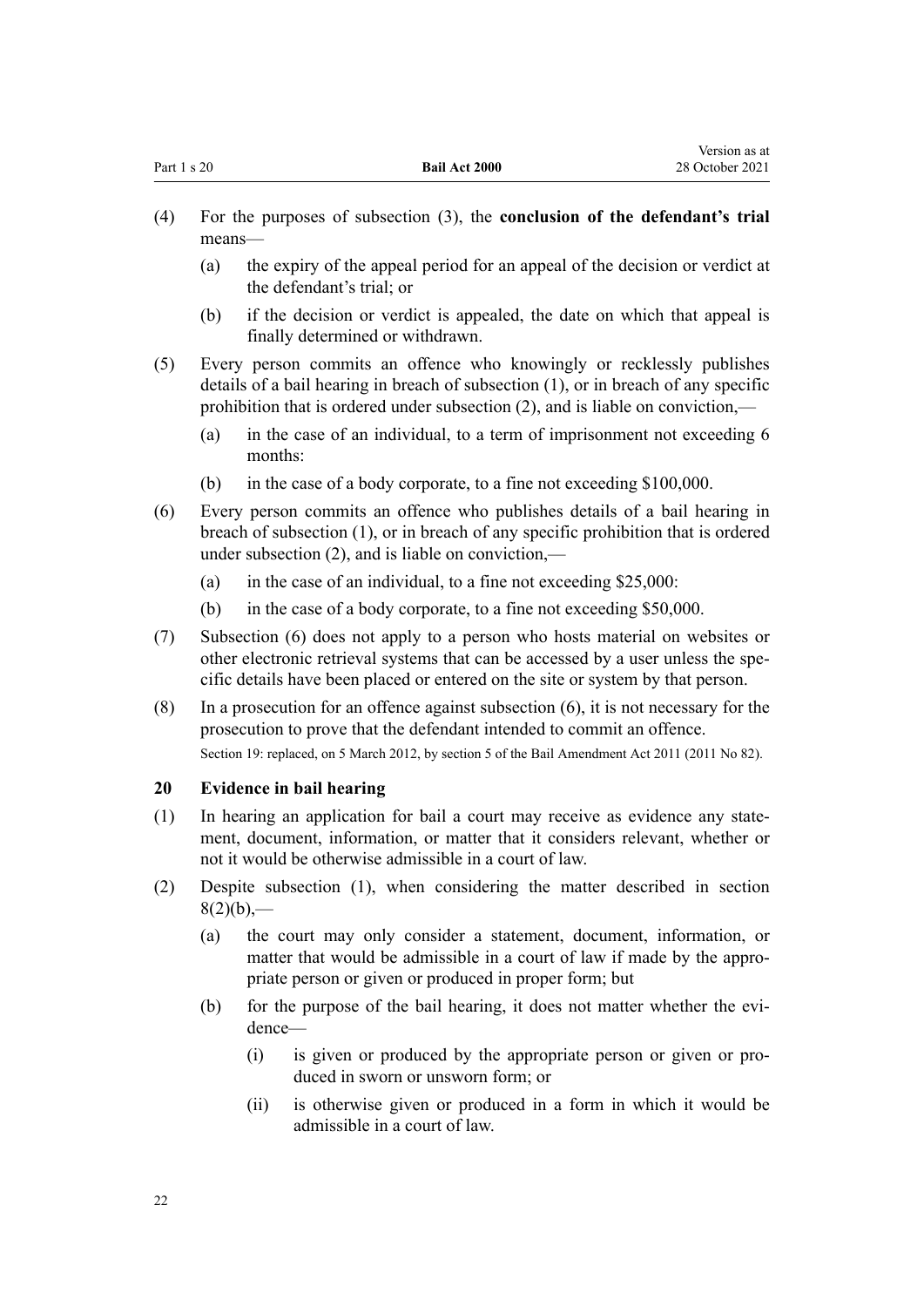<span id="page-22-0"></span>Section 20(2): substituted, on 19 December 2002, by [section 3](http://legislation.govt.nz/pdflink.aspx?id=DLM167837) of the Bail Amendment Act 2002 (2002 No 57).

# **Part 2 Police bail**

#### **21 Police employee may grant bail**

- (1) Any Police employee may, if he or she considers it prudent to do so, grant bail (**Police bail**) to a defendant who is charged with an offence and has been arres‐ ted without a warrant.
- (2) Subsection (1) does not apply in any case to which any of [section 9,](#page-11-0) [9A, 10,](#page-12-0) [12](#page-14-0), [16,](#page-19-0) or [17A](#page-19-0) applies.
- (2A) In determining whether it is prudent to grant Police bail to a defendant charged with a family violence offence, the Police employee must make the primary consideration the need to protect—
	- (a) the victim of the alleged offence; and
	- (b) any particular person or people in a family relationship with the victim.
- (2B) Subsection (2A) is subject to subsection (3).
- (3) In determining whether it is prudent to grant Police bail to a defendant charged with an offence against [section 112](http://legislation.govt.nz/pdflink.aspx?id=LMS113176) of the Family Violence Act 2018, the Police employee must make the paramount consideration the need to protect every person who, in relation to the protection order, is a protected person.
- (4) Despite [section 7](#page-9-0), no person is entitled to be granted Police bail under this sec‐ tion as of right.

Section 21: replaced, on 4 September 2013, by [section 13](http://legislation.govt.nz/pdflink.aspx?id=DLM4454151) of the Bail Amendment Act 2013 (2013 No 66).

Section 21(2A): inserted, on 3 December 2018, by [section 8](http://legislation.govt.nz/pdflink.aspx?id=LMS113452) of the Family Violence (Amendments) Act 2018 (2018 No 47).

Section 21(2B): inserted, on 3 December 2018, by [section 8](http://legislation.govt.nz/pdflink.aspx?id=LMS113452) of the Family Violence (Amendments) Act 2018 (2018 No 47).

Section 21(3): replaced, on 3 December 2018, by [section 8](http://legislation.govt.nz/pdflink.aspx?id=LMS113452) of the Family Violence (Amendments) Act 2018 (2018 No 47).

#### **21A Notice of Police bail**

- (1) A Police employee who grants Police bail must ensure that a notice of Police bail is completed in accordance with subsection (2).
- (2) A notice of Police bail must—
	- (a) state—
		- (i) the defendant's full name and address; and
		- (ii) the particulars of the charge; and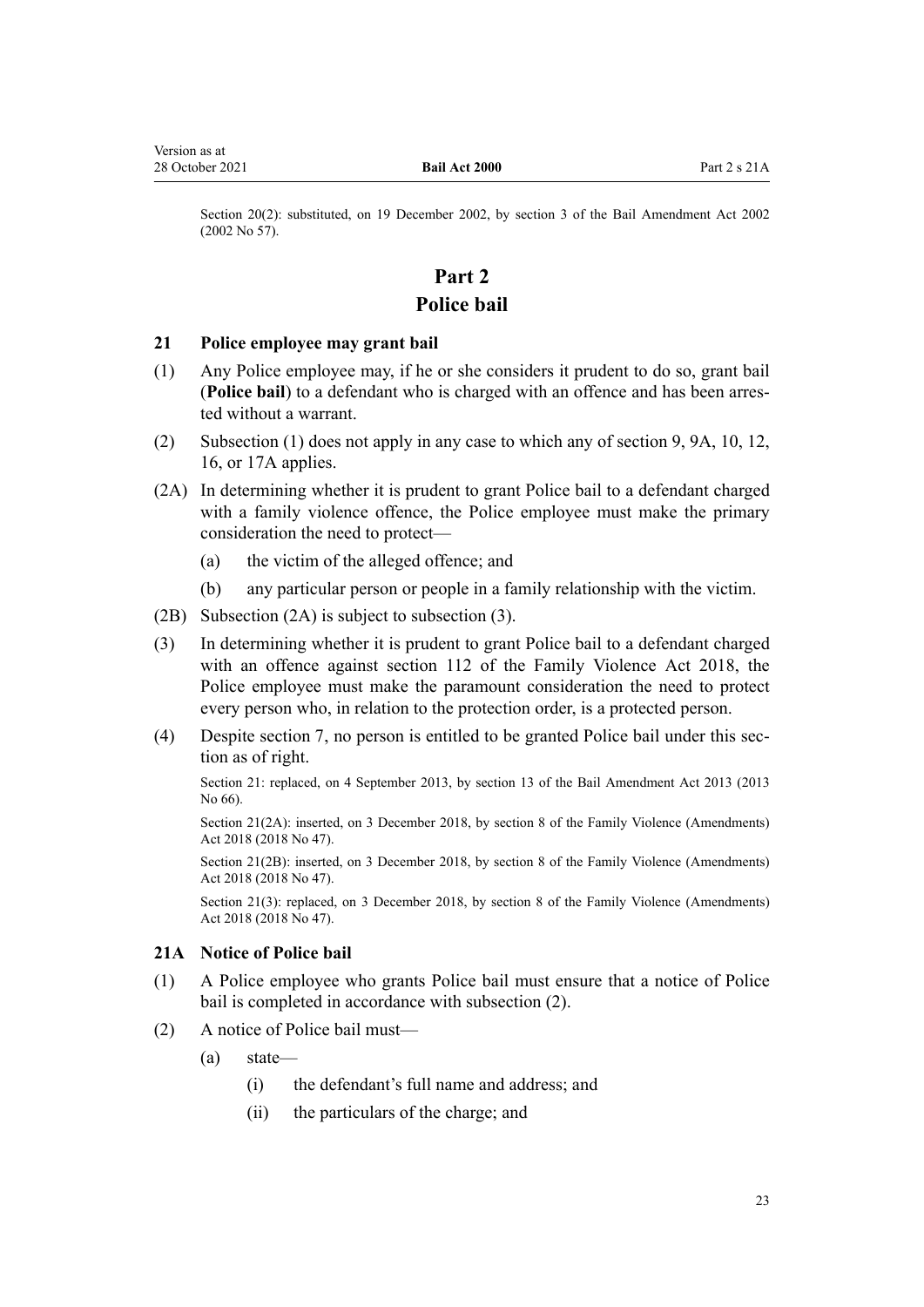<span id="page-23-0"></span>(iii) the conditions of bail, including the time, date, and place for attendance by the defendant before a court; and

Version as at

- (iv) any other information required by rules made under [section 386](http://legislation.govt.nz/pdflink.aspx?id=DLM3360605) of the Criminal Procedure Act 2011 to accompany a summons to a defendant issued under that Act; and
- (b) be dated.
- (3) A Police employee who grants Police bail must—
	- (a) give the notice of Police bail to the defendant; and
	- (b) ensure that the defendant understands the conditions of bail; and
	- (c) ensure that the defendant authenticates the notice.
- (4) The date for attendance by the defendant before a court must not be later than 14 days from the date of the notice.

Section 21A: inserted, on 4 September 2013, by [section 13](http://legislation.govt.nz/pdflink.aspx?id=DLM4454151) of the Bail Amendment Act 2013 (2013 No 66).

### **21B Conditions of Police bail**

- $(1)$  It is a condition of every grant of Police bail that the defendant must attend personally before a court at the time, date, and place specified in the notice of bail.
- (2) A Police employee who grants Police bail may impose, in addition to the condition imposed by subsection (1), any condition of the bail that might be imposed by a judicial officer under [section 30\(2\) or \(4\)](#page-26-0).
- (3) However, subsection (2) applies only if—
	- (a) the time stated in the notice of Police bail for the appearance by the defendant before a court is less than 7 days from the date of that notice; or
	- (b) the court that the defendant must attend will be closed for more than 7 consecutive days after the date of the defendant's arrest.

Section 21B: inserted, on 4 September 2013, by [section 13](http://legislation.govt.nz/pdflink.aspx?id=DLM4454151) of the Bail Amendment Act 2013 (2013 No 66).

#### **22 Conditions of Police bail granted to defendant charged with family violence offence**

A Police employee who grants Police bail to a defendant charged with a family violence offence may impose as a condition of the bail (in addition to the condition or conditions imposed under section 21B) any condition that the employee considers reasonably necessary to protect—

- (a) the victim of the alleged offence; and
- (b) any particular person residing, or in a family relationship, with the vic‐ tim.

Section 22: replaced, on 3 December 2018, by [section 9](http://legislation.govt.nz/pdflink.aspx?id=LMS113454) of the Family Violence (Amendments) Act 2018 (2018 No 47).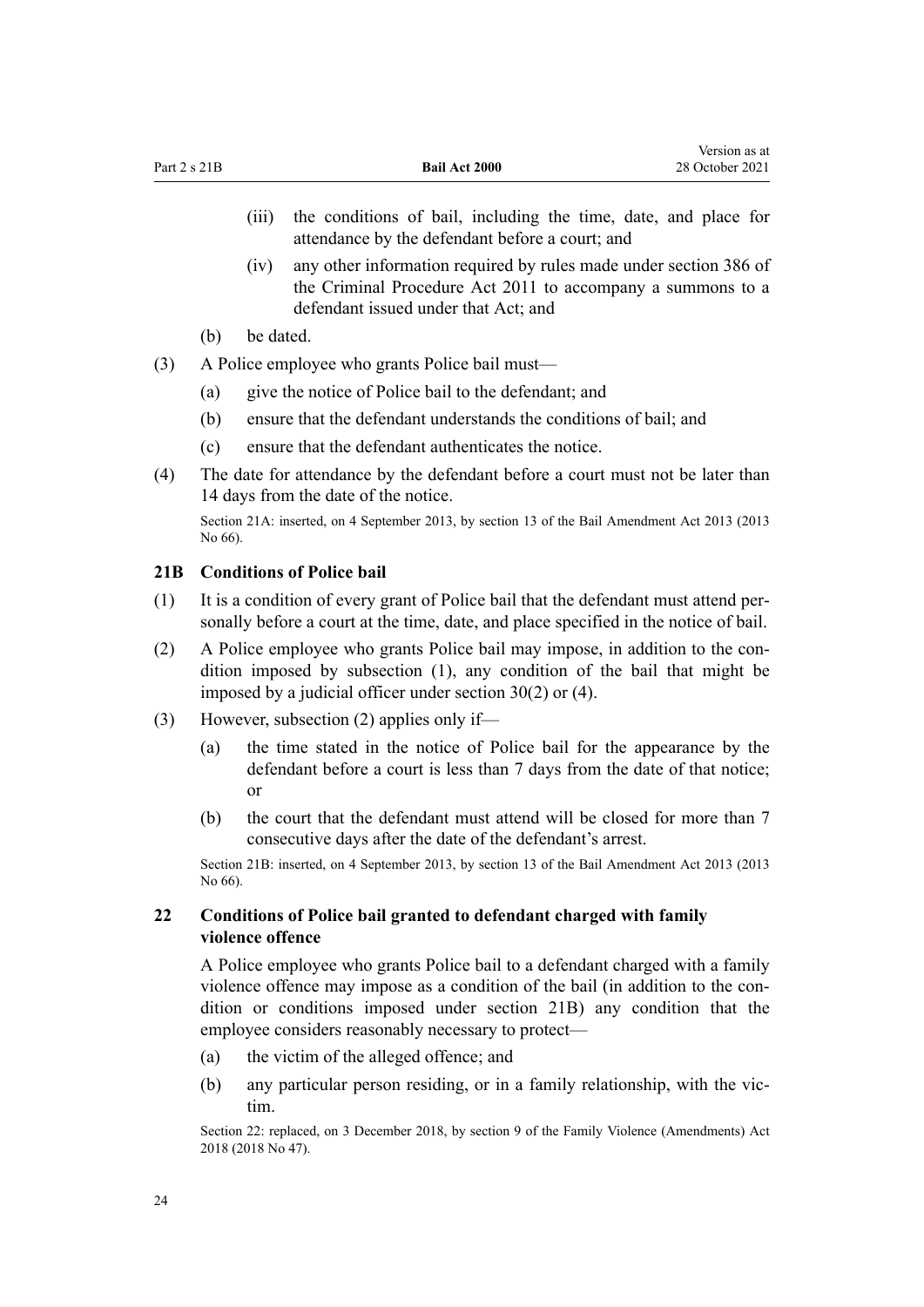#### <span id="page-24-0"></span>**23 Bail and breach of protection order**

- (1) If a person is arrested under [section 113](http://legislation.govt.nz/pdflink.aspx?id=LMS113177) of the Family Violence Act 2018 and charged with an offence against [section 112](http://legislation.govt.nz/pdflink.aspx?id=LMS113176) of that Act, the person must not be released on bail by a Police employee under [section 21](#page-22-0) during the 24 hours immediately following the arrest.
- (2) Nothing in subsection (1) limits or affects the obligation of the Police to bring a person who is charged with an offence before a court as soon as possible.
- (3) If a person to whom subsection (1) applies is not brought before a court during the 24 hours immediately following the arrest, the person may, at the expiry of that period, be released on bail by a Police employee under [section 21.](#page-22-0)
- (4) If a person to whom subsection (1) applies has also been charged with 1 or more other offences arising out of the same incident, the person must not be released on bail by a Police employee under [section 21](#page-22-0) in respect of any of those offences during the 24 hours immediately following the arrest for an offence against [section 112](http://legislation.govt.nz/pdflink.aspx?id=LMS113176) of the Family Violence Act 2018.

Compare: 1995 No 86 [s 51](http://legislation.govt.nz/pdflink.aspx?id=DLM372400)

Section 23(1): amended, on 3 December 2018, by [section 10\(1\)](http://legislation.govt.nz/pdflink.aspx?id=LMS113455) of the Family Violence (Amendments) Act 2018 (2018 No 47).

Section 23(1): amended, on 1 October 2008, by [section 130\(1\)](http://legislation.govt.nz/pdflink.aspx?id=DLM1102383) of the Policing Act 2008 (2008 No 72).

Section 23(3): amended, on 1 October 2008, by [section 130\(1\)](http://legislation.govt.nz/pdflink.aspx?id=DLM1102383) of the Policing Act 2008 (2008 No 72).

Section 23(4): amended, on 3 December 2018, by [section 10\(2\)](http://legislation.govt.nz/pdflink.aspx?id=LMS113455) of the Family Violence (Amendments) Act 2018 (2018 No 47).

Section 23(4): amended, on 28 October 2009, by [section 7](http://legislation.govt.nz/pdflink.aspx?id=DLM2473216) of the Bail Amendment Act 2009 (2009 No 45).

Section 23(4): amended, on 1 October 2008, by [section 130\(1\)](http://legislation.govt.nz/pdflink.aspx?id=DLM1102383) of the Policing Act 2008 (2008 No 72).

#### **24 Failure to answer Police bail**

- (1) A defendant commits an offence if he or she, having been released on Police bail under [section 21](#page-22-0),—
	- (a) fails without reasonable excuse to attend personally at the time and the court specified in the notice of Police bail; or
	- (b) fails without reasonable excuse to attend personally at the time and place to which the hearing has been adjourned under [section 167\(2\)](http://legislation.govt.nz/pdflink.aspx?id=DLM3360287) of the Criminal Procedure Act 2011.
- (2) A person who commits an offence under subsection (1) is liable on conviction to—
	- (a) imprisonment for a term not exceeding 3 months; or
	- (b) a fine not exceeding \$1,000.

Section 24: replaced, on 4 September 2013, by [section 14](http://legislation.govt.nz/pdflink.aspx?id=DLM4454162) of the Bail Amendment Act 2013 (2013 No 66).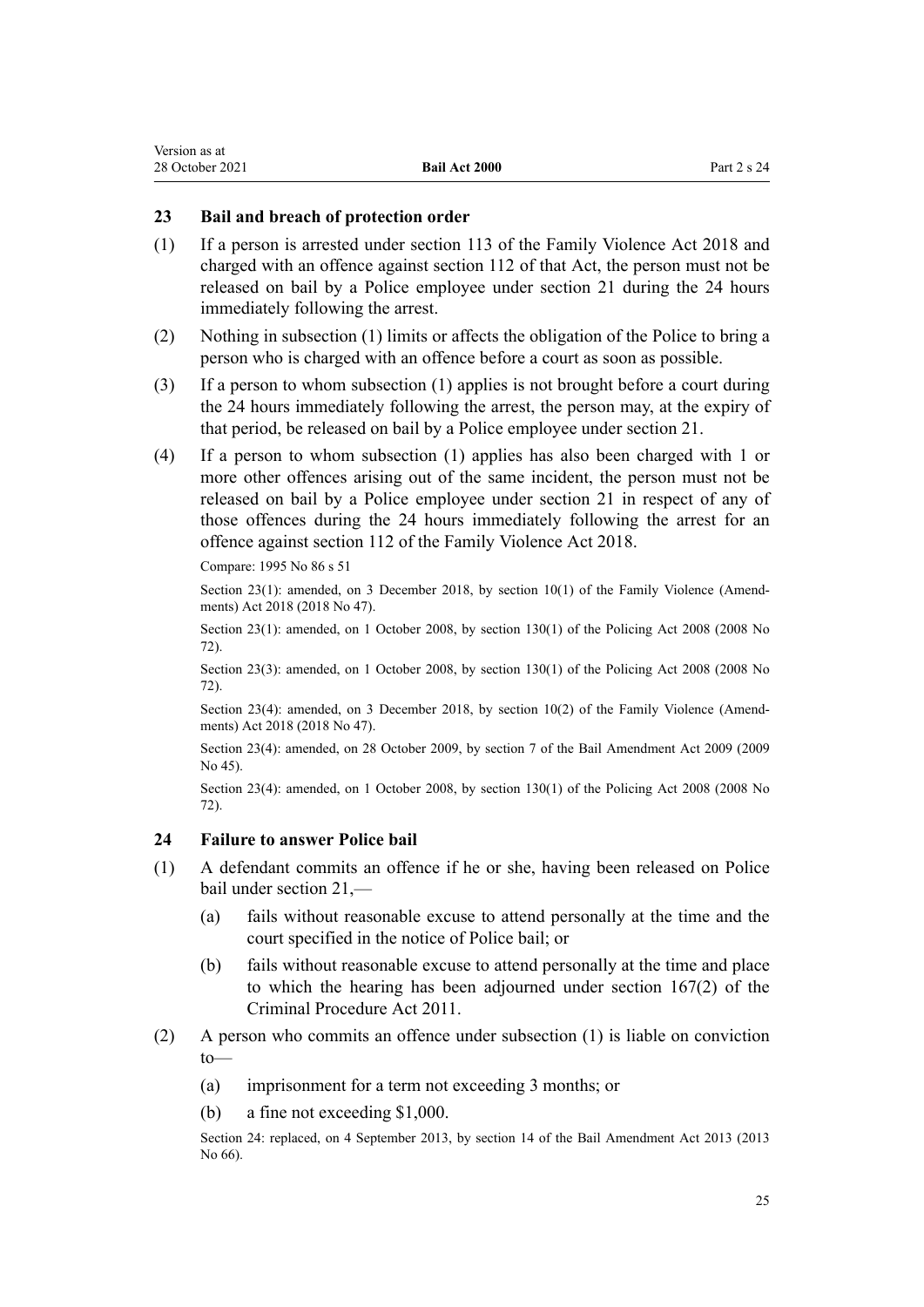#### <span id="page-25-0"></span>**25 Effect on bond of attendance or non-attendance of person bailed by constable**

*[Repealed]*

Section 25: repealed, on 4 September 2013, by [section 15](http://legislation.govt.nz/pdflink.aspx?id=DLM4454164) of the Bail Amendment Act 2013 (2013 No 66).

#### **26 Breach of condition of Police bail**

[Sections 39](#page-48-0) and [54A](#page-57-0) apply, with any necessary modifications, to a defendant who has been released on Police bail granted under [section 21](#page-22-0) and who fails to comply with any condition of that bail.

Section 26: replaced, on 4 September 2013, by [section 16](http://legislation.govt.nz/pdflink.aspx?id=DLM5565506) of the Bail Amendment Act 2013 (2013 No 66).

Section 26: amended, on 14 November 2018, by [section 92](http://legislation.govt.nz/pdflink.aspx?id=LMS45962) of the Courts Matters Act 2018 (2018 No 50).

# **Part 3**

# **Court bail**

Part 3: replaced, on 1 July 2013, by [section 15](http://legislation.govt.nz/pdflink.aspx?id=DLM4057416) of the Bail Amendment Act 2011 (2011 No 82).

#### Subpart 1—Granting of bail on adjournment

Subpart 1 heading: inserted, on 1 July 2013, by [section 15](http://legislation.govt.nz/pdflink.aspx?id=DLM4057416) of the Bail Amendment Act 2011 (2011 No 82).

#### **27 Bail on adjournment**

- (1) In any case referred to in [section 168\(1\)](http://legislation.govt.nz/pdflink.aspx?id=DLM3360288) of the Criminal Procedure Act 2011 (which relates to dealing with a defendant on adjournment), a judicial officer may grant the defendant bail under this section.
- (2) A Registrar may exercise the power conferred by subsection (1) to grant bail if the prosecutor agrees.

Section 27: replaced, on 1 July 2013, by [section 15](http://legislation.govt.nz/pdflink.aspx?id=DLM4057416) of the Bail Amendment Act 2011 (2011 No 82).

#### **28 Warrant for detention of defendant remanded on bail**

If the defendant is granted bail under section 27 but the defendant is not released within the period specified in section  $31(3)(a)$ , a judicial officer or Registrar may—

- (a) issue a warrant for the detention of the defendant in custody until a date, time, and place appointed for bail to be reconsidered (which date and time must be as soon as reasonably practicable); and
- (b) certify on the warrant the fact that the judicial officer or Registrar has granted the defendant bail, and the condition or conditions imposed.

Section 28: replaced, on 1 July 2013, by [section 15](http://legislation.govt.nz/pdflink.aspx?id=DLM4057416) of the Bail Amendment Act 2011 (2011 No 82). Section 28(a): amended, on 4 September 2013, by [section 17\(1\)](http://legislation.govt.nz/pdflink.aspx?id=DLM4869203) of the Bail Amendment Act 2013 (2013 No 66).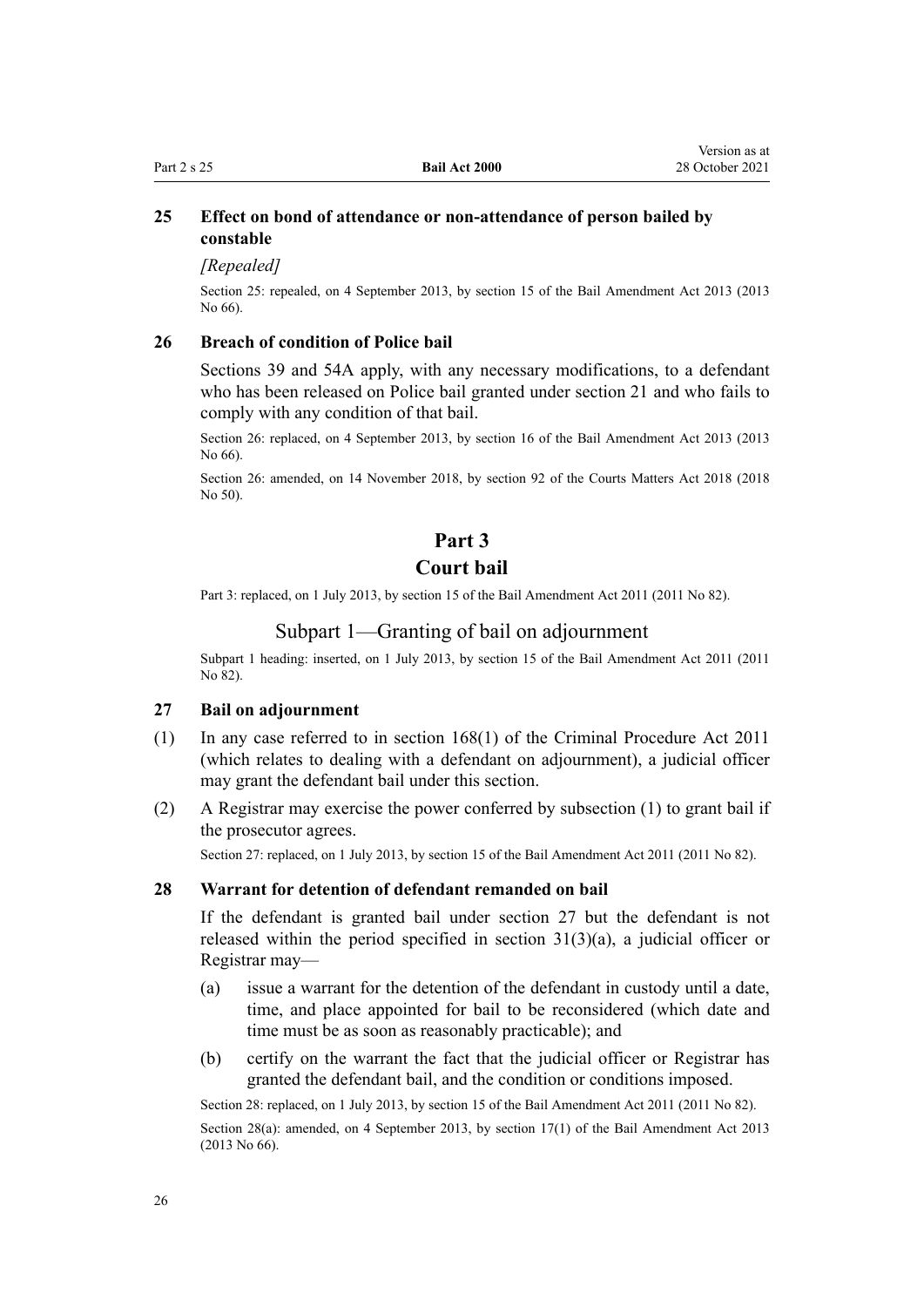<span id="page-26-0"></span>Section 28(b): amended, on 4 September 2013, by [section 17\(2\)](http://legislation.govt.nz/pdflink.aspx?id=DLM4869203) of the Bail Amendment Act 2013 (2013 No 66).

## **29 Defendant, if bailable as of right, to be brought before court on request**

- (1) A defendant who is bailable as of right must, if the defendant so requests, be brought before a court for the purpose of making an application for bail if—
	- (a) the defendant has been remanded in custody under [section 168](http://legislation.govt.nz/pdflink.aspx?id=DLM3360288) of the Criminal Procedure Act 2011; and
	- (b) the defendant did not make application for bail under this Act at the time of the remand.
- (2) The application may be granted as if it were an application made at the time at which the defendant was remanded.
- (3) If bail is granted under this section, the particulars required to be certified by the judicial officer or Registrar under [section 28\(b\)](#page-25-0) must be certified in writing by the court granting bail, and forwarded to the prison manager of the prison in which the defendant is detained under the remand warrant.

Section 29: replaced, on 1 July 2013, by [section 15](http://legislation.govt.nz/pdflink.aspx?id=DLM4057416) of the Bail Amendment Act 2011 (2011 No 82).

#### **30 Conditions of bail**

- (1) Subject to [sections 31](#page-40-0) and [40](#page-49-0), if a defendant is granted bail, the defendant must be released on condition that the defendant attend personally—
	- (a) at the time and place at which the hearing is adjourned; or
	- (b) at every time and place to which, during the course of the proceedings, the hearing may from time to time be adjourned.
- (2) A judicial officer or Registrar may impose, as further conditions of the defend‐ ant's release,—
	- (a) an EM condition:
	- (b) a condition that the defendant report to the Police at the time or times and at the place or places that the judicial officer or Registrar orders.
- (2A) However, a Registrar must not impose an EM condition under subsection  $(2)(a)$ unless the prosecution agrees.
- (3) When considering bail pending sentencing, a judicial officer or Registrar may impose any condition that the judicial officer or Registrar considers reasonably necessary to ensure that the defendant takes the steps necessary for the pro‐ ceedings to be progressed within a reasonable timeframe.
- (4) Whether or not the judicial officer or Registrar imposes a condition under sub‐ section  $(2)$  or  $(3)$ , the judicial officer or Registrar may impose any other condition that the judicial officer or Registrar considers reasonably necessary to ensure that the defendant—
	- (a) appears in court on the date to which the defendant has been remanded; and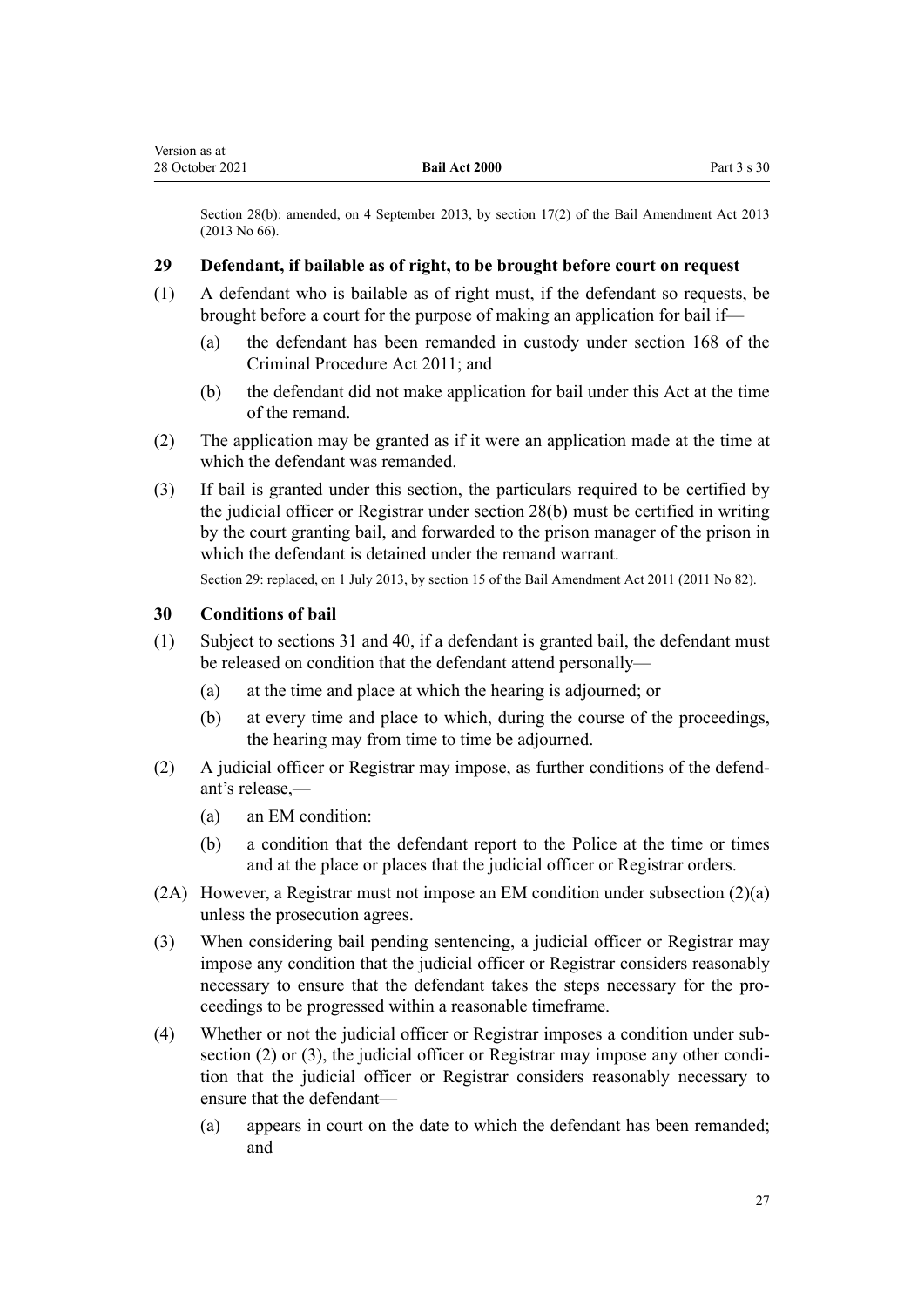|                                                                                                  | (c)                                                                                                                                                                                                                                                                                                                                           | does not commit any offence while on bail.                                                                                                                                                                                                |  |  |
|--------------------------------------------------------------------------------------------------|-----------------------------------------------------------------------------------------------------------------------------------------------------------------------------------------------------------------------------------------------------------------------------------------------------------------------------------------------|-------------------------------------------------------------------------------------------------------------------------------------------------------------------------------------------------------------------------------------------|--|--|
| (4A)                                                                                             | However, a Registrar must not impose a drug or alcohol condition under sub-<br>section (4) unless the defendant consents to the condition being imposed.                                                                                                                                                                                      |                                                                                                                                                                                                                                           |  |  |
| (5)                                                                                              | Despite subsection (4), the judicial officer or Registrar must not require as a<br>further condition of the defendant's release the deposit of any sum or the enter-<br>ing into of any obligation in the nature of a bond, guarantee, or surety, whether<br>by the defendant or any other person.                                            |                                                                                                                                                                                                                                           |  |  |
| (6)                                                                                              | Subsection (5) does not apply if bail is granted by the High Court.                                                                                                                                                                                                                                                                           |                                                                                                                                                                                                                                           |  |  |
| Section 30: replaced, on 1 July 2013, by section 15 of the Bail Amendment Act 2011 (2011 No 82). |                                                                                                                                                                                                                                                                                                                                               |                                                                                                                                                                                                                                           |  |  |
|                                                                                                  | No 66).                                                                                                                                                                                                                                                                                                                                       | Section 30(2): replaced, on 4 September 2013, by section 18 of the Bail Amendment Act 2013 (2013                                                                                                                                          |  |  |
|                                                                                                  |                                                                                                                                                                                                                                                                                                                                               | Section 30(2A): inserted, on 4 September 2013, by section 18 of the Bail Amendment Act 2013<br>$(2013$ No 66).                                                                                                                            |  |  |
|                                                                                                  |                                                                                                                                                                                                                                                                                                                                               | Section 30(4A): inserted, on 15 May 2017, by section 7 of the Bail (Drug and Alcohol Testing)<br>Amendment Act 2016 (2016 No 83).                                                                                                         |  |  |
|                                                                                                  | 30AA Imposition, and effect, of drug or alcohol condition                                                                                                                                                                                                                                                                                     |                                                                                                                                                                                                                                           |  |  |
| (1)                                                                                              | This section applies if a judicial officer or Registrar imposes a drug or alcohol<br>condition on a defendant under section $30(4)$ (alone or with any of sections<br>$40(4)$ , 53(4), and 54(4)).                                                                                                                                            |                                                                                                                                                                                                                                           |  |  |
| (2)                                                                                              | The judicial officer or Registrar cannot direct, indicate, or require that the<br>defendant undergo or submit to drug or alcohol testing or continuous monitor-<br>ing, but the condition requires the defendant to comply with all requirements<br>arising from an authorised person giving the defendant notice under section<br>$30T(1)$ . |                                                                                                                                                                                                                                           |  |  |
| (3)                                                                                              |                                                                                                                                                                                                                                                                                                                                               | The judicial officer or Registrar must advise the defendant that the defendant<br>must do any 1 or more of the following things if required to do so by notice<br>given to the defendant by an authorised person under section $30T(1)$ : |  |  |
|                                                                                                  | (a)                                                                                                                                                                                                                                                                                                                                           | undergo testing for a controlled drug, a psychoactive substance, or alco-<br>hol:                                                                                                                                                         |  |  |
|                                                                                                  | (b)                                                                                                                                                                                                                                                                                                                                           | submit to continuous monitoring of the defendant's compliance with the<br>drug or alcohol condition through a drug or alcohol monitoring device<br>connected to the defendant's body:                                                     |  |  |
|                                                                                                  | (c)                                                                                                                                                                                                                                                                                                                                           | contact an automated system, and undergo testing for a controlled drug,                                                                                                                                                                   |  |  |

(b) does not interfere with any witness or any evidence against the defend-

Version as at 28 October 2021

ant; and

<span id="page-27-0"></span>Part 3 s 30AA **Bail Act 2000**

- a psychoactive substance, or alcohol if required by a response notice given by the automated system.
- (4) To avoid doubt, this section does not apply to a defendant who has been gran‐ ted Police bail with a drug or alcohol condition.

Section 30AA: inserted, on 15 May 2017, by [section 8](http://legislation.govt.nz/pdflink.aspx?id=DLM7017032) of the Bail (Drug and Alcohol Testing) Amendment Act 2016 (2016 No 83).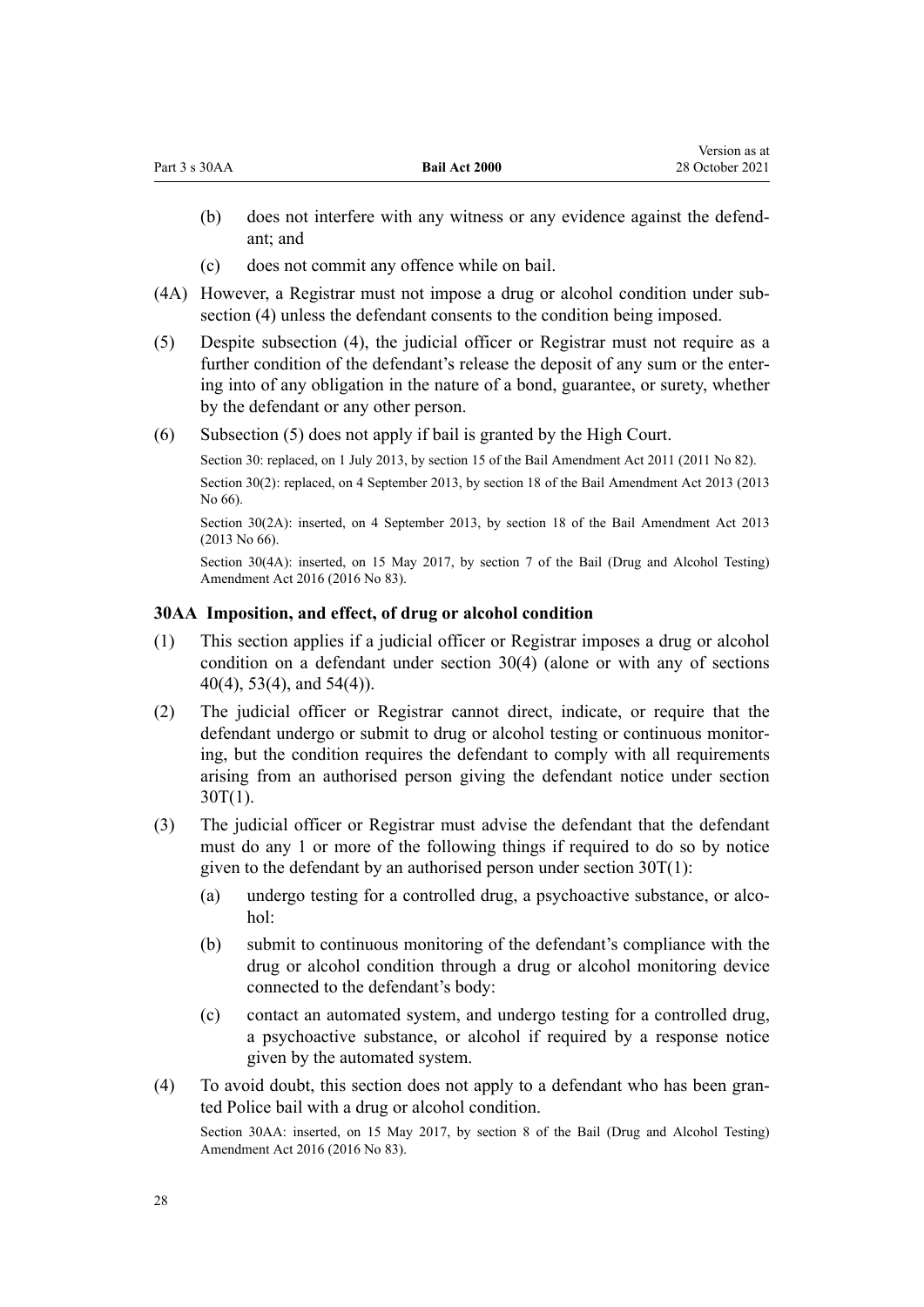## <span id="page-28-0"></span>**30AAA Conditions of bail granted to defendant charged with family violence offence**

A judicial officer or Registrar who grants bail to a defendant charged with a family violence offence may impose as a condition of the bail (in addition to the condition or conditions imposed under [section 30\)](#page-26-0) any condition that the judicial officer or Registrar considers reasonably necessary to protect—

- (a) the victim of the alleged offence; and
- (b) any particular person residing, or in a family relationship, with the vic‐ tim.

Section 30AAA: inserted, on 3 December 2018, by [section 11](http://legislation.govt.nz/pdflink.aspx?id=LMS113457) of the Family Violence (Amendments) Act 2018 (2018 No 47).

#### *Electronic monitoring condition*

Heading: inserted, on 4 September 2013, by [section 19](http://legislation.govt.nz/pdflink.aspx?id=DLM4454168) of the Bail Amendment Act 2013 (2013 No 66).

#### **30A Purpose of EM condition**

The purpose of an EM condition is to restrict and monitor a defendant's movements to ensure that the defendant—

- (a) appears in court on the date to which the defendant has been remanded; and
- (b) does not interfere with any witnesses or any evidence against the defend‐ ant; and
- (c) does not commit any offence while on bail.

Section 30A: inserted, on 4 September 2013, by [section 19](http://legislation.govt.nz/pdflink.aspx?id=DLM4454168) of the Bail Amendment Act 2013 (2013 No 66).

#### **30B When court may grant bail with EM condition**

- (1) A court may grant bail with an EM condition if the defendant—
	- (a) is eligible for bail with an EM condition; and
	- (b) the court has satisfied itself as to the matters set out in [section 30I.](#page-31-0)
- (2) A defendant is eligible for bail with an EM condition if the defendant—
	- (a) is in custody on remand, including if he or she has consented to being remanded in custody; and
	- (b) is not liable to be detained in custody under any other sentence or order; and
	- (c) if bail with an EM condition is granted, is likely to be on bail with an EM condition for not less than 14 days.
- (3) Nothing in this section limits the discretion of a court to remand the defendant in custody if there is just cause for continued detention.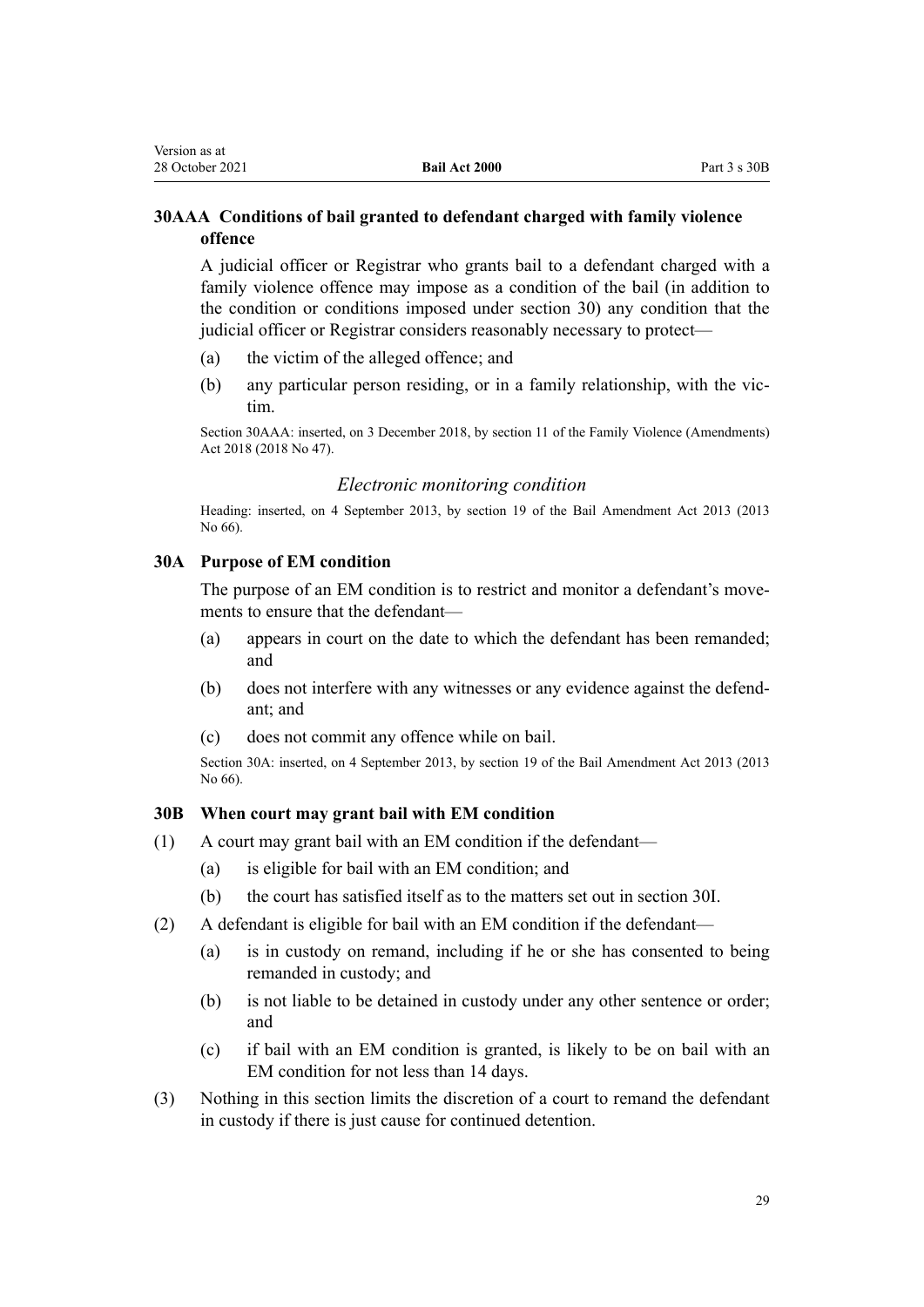<span id="page-29-0"></span>

| Part $3 \text{ s } 30C$ | <b>Bail Act 2000</b> | 28 October 2021 |
|-------------------------|----------------------|-----------------|
|                         |                      |                 |

Version as at

(4) For the purposes of the grant of bail with an EM condition, **court** includes a Registrar in any circumstance in which a Registrar is empowered to grant bail. Section 30B: inserted, on 4 September 2013, by [section 19](http://legislation.govt.nz/pdflink.aspx?id=DLM4454168) of the Bail Amendment Act 2013 (2013 No 66).

#### **30C Court must not grant bail with EM condition if less restrictive bail conditions suffice**

A court must not grant bail with an EM condition if the court considers that a less restrictive condition or combination of conditions would be sufficient to ensure the outcomes set out in [section 30A\(a\) to \(c\)](#page-28-0).

Section 30C: inserted, on 4 September 2013, by [section 19](http://legislation.govt.nz/pdflink.aspx?id=DLM4454168) of the Bail Amendment Act 2013 (2013 No 66).

## **30D Application for bail with EM condition**

- (1) An application for bail with an EM condition must be in a form approved and issued under subsection (4).
- (2) On receiving the application, the Registrar must set the matter down for a hearing and notify the defendant, the Police, and the prosecuting agency (if not the Police) of the date, time, and place of the hearing.
- (3) The defendant must, as soon as practicable after receiving a notice of the hear‐ ing, serve a copy of the application on—
	- (a) the Police; and
	- (b) the prosecuting agency (if not the Police).
- (4) The chief executive of the Ministry of Justice must approve and publish a form for an application for bail with an EM condition.

Section 30D: inserted, on 4 September 2013, by [section 19](http://legislation.govt.nz/pdflink.aspx?id=DLM4454168) of the Bail Amendment Act 2013 (2013 No 66).

#### **30E Responsibility for management of EM bail**

- (1) The Minister of Justice, in consultation with the Minister of Police and the Minister of Corrections, may, by notice in writing, nominate 1 or both of the following as the person or persons responsible for the management of EM bail:
	- (a) the Commissioner of Police:
	- (b) the chief executive of the Department of Corrections.
- (2) The person or persons nominated under subsection (1) are responsible for the management of EM bail and may authorise their respective employees to act as EM assessors.
- (3) The Minister of Justice may make a nomination under subsection (1) from time to time, and, in consultation with the Minister of Police and the Minister of Corrections, may revoke a nomination by notice in writing to the person con‐ cerned.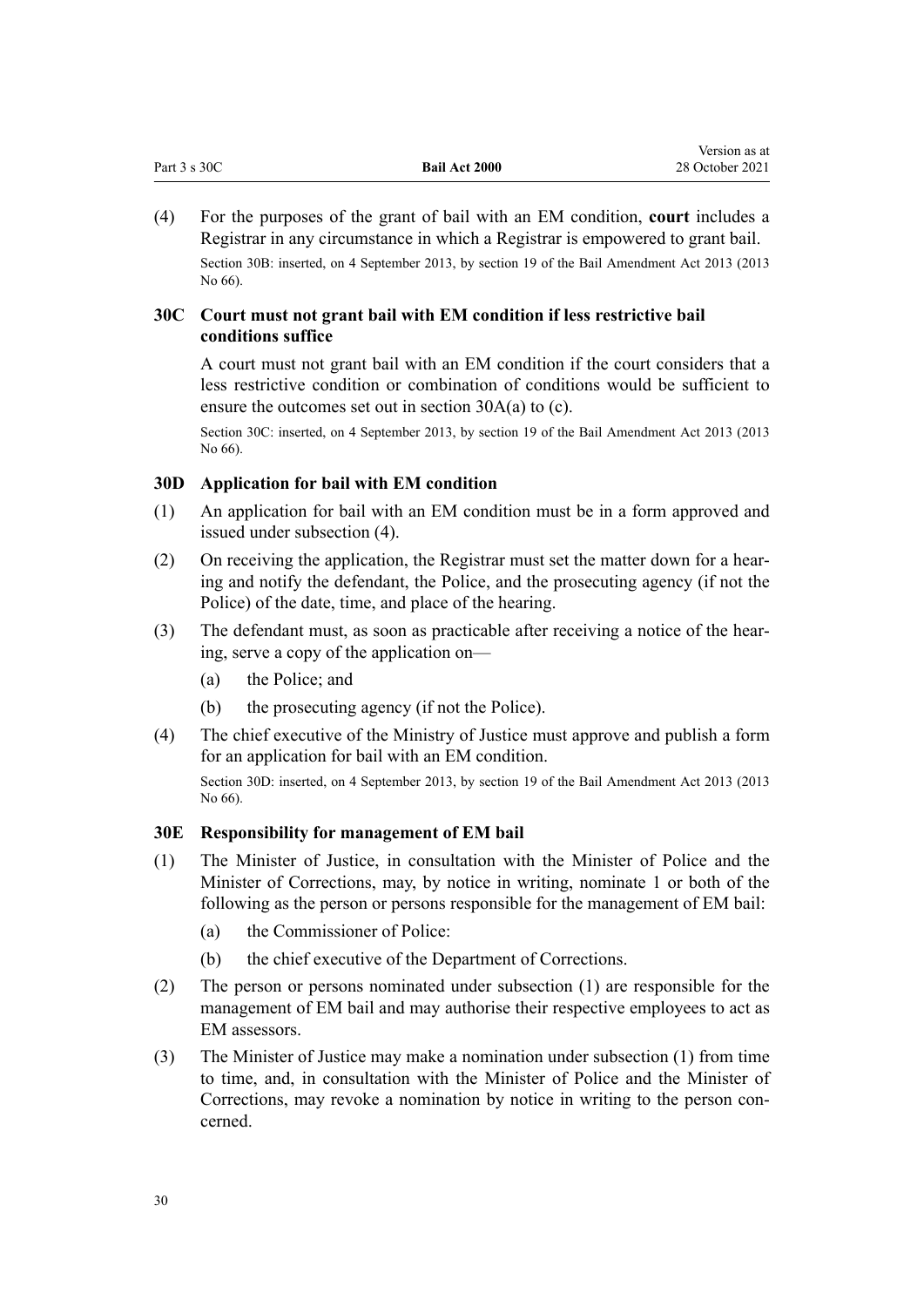<span id="page-30-0"></span>Section 30E: inserted, on 4 September 2013, by [section 19](http://legislation.govt.nz/pdflink.aspx?id=DLM4454168) of the Bail Amendment Act 2013 (2013 No 66).

#### **30F EM reports**

- (1) If a defendant applies under [section 30D](#page-29-0) for bail with an EM condition, the court or a Registrar may direct that an EM assessor prepares an EM report in relation to the application or, if satisfied that a previous EM report is sufficient, may direct that the previous EM report be used in relation to the application.
- (2) The purpose of an EM report is to assist the court hearing the application in determining whether an EM condition is practicable and appropriate.
- (3) An EM report must address all of the following matters:
	- (a) whether an EM condition is appropriate:
	- (b) whether an EM condition is practicable at the proposed EM address, including whether the monitoring equipment will function adequately at that address:
	- (c) whether the proposed EM address is appropriate for electronic monitor‐ ing of the defendant, including whether there is any evidence of violence between—
		- (i) the defendant and any occupant of the premises at that address; and
		- (ii) the defendant and any person who may reasonably be expected to visit those premises:
	- (d) whether every relevant occupant of the premises at the proposed EM address has consented, in accordance with [section 30G\(2\),](#page-31-0) to the defend‐ ant remaining at the address while on bail with an EM condition:
	- (e) if the defendant has been charged with an offence of a kind referred to in [section 29](http://legislation.govt.nz/pdflink.aspx?id=DLM157893) of the Victims' Rights Act 2002, the views of the following persons as to the appropriateness of bail with an EM condition:
		- (i) any victim of the alleged offence; and
		- (ii) a parent or legal guardian of a victim of the alleged offence.
- (4) An EM report may address any of the following matters:
	- (a) the defendant's personal circumstances, including employment, training, and childcare commitments:
	- (b) recommendations for other bail conditions:
	- (c) the response of the prosecuting agency to the application, including any reasons for opposing it:
	- (d) any other matter that the EM assessor considers to be relevant to the decision whether or not to grant a defendant bail with an EM condition.

Section 30F: inserted, on 4 September 2013, by [section 19](http://legislation.govt.nz/pdflink.aspx?id=DLM4454168) of the Bail Amendment Act 2013 (2013 No 66).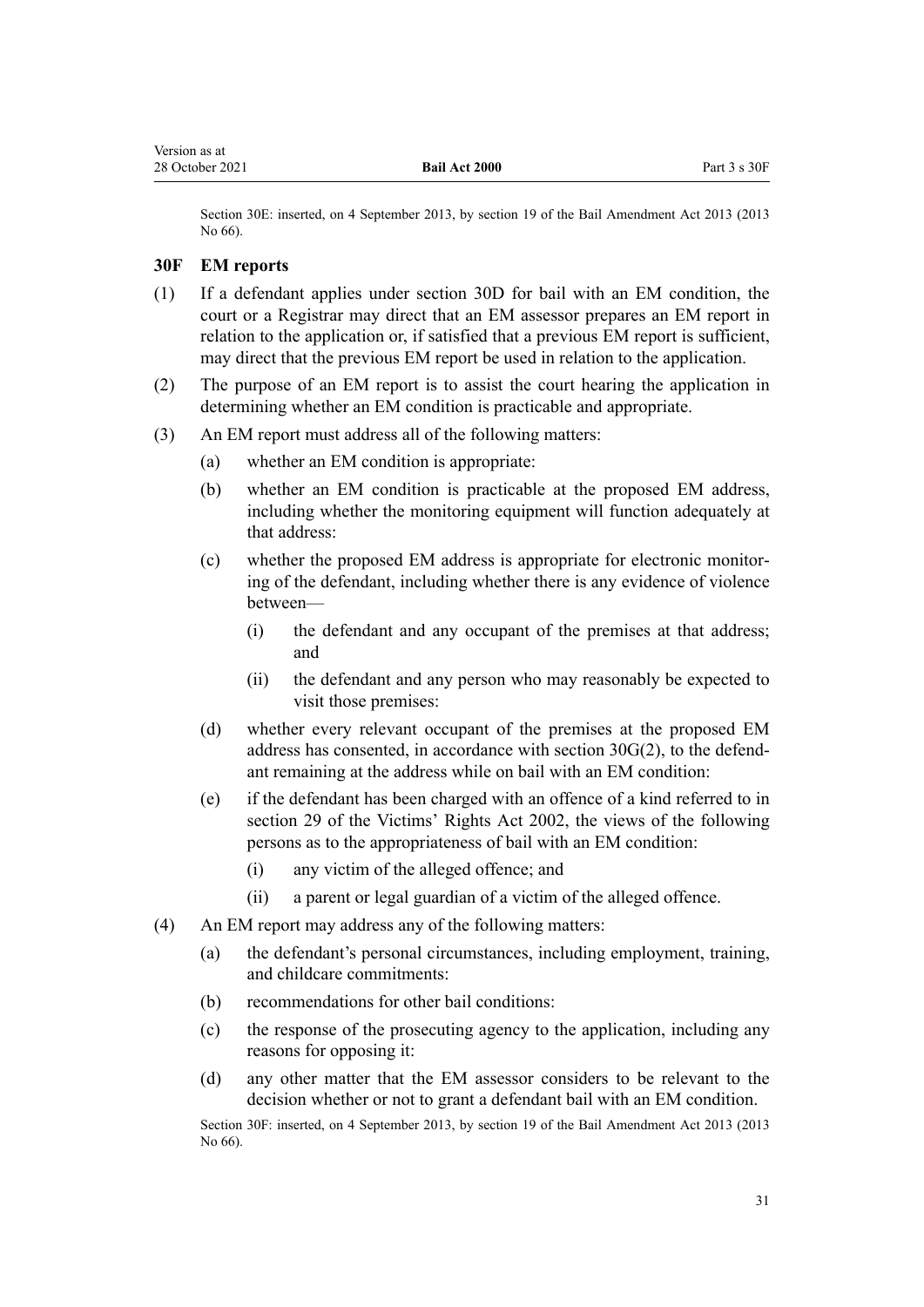Version as at

## <span id="page-31-0"></span>**30G EM assessor must ascertain whether relevant occupants consent to defendant remaining at EM address**

- (1) In preparing an EM report in relation to an application under [section 30D](#page-29-0), an EM assessor must ascertain, after following the steps set out in subsection (2), whether the relevant occupants consent to the defendant remaining at the EM address while on bail with an EM condition.
- (2) Before ascertaining whether or not a relevant occupant consents, the EM assessor must—
	- (a) ensure that the occupant—
		- (i) is aware of the nature of the charges faced by the defendant; and
		- (ii) is aware of the nature of any past offending by the defendant; and
		- (iii) is aware of and understands the effects of an EM condition; and
	- (b) inform the occupant that the information in paragraph (a) is given to the occupant to enable him or her to make an informed decision whether to consent to the defendant remaining at the EM address while on bail with an EM condition; and
	- (c) inform the occupant that the information in paragraph (a) must be used only for the purpose of making the decision referred to in paragraph (b); and
	- (d) inform the occupant that consent to the defendant remaining at the EM address while on bail with an EM condition can be withdrawn at any time and inform the occupant how he or she may withdraw his or her consent.

Section 30G: inserted, on 4 September 2013, by [section 19](http://legislation.govt.nz/pdflink.aspx?id=DLM4454168) of the Bail Amendment Act 2013 (2013 No 66).

## **30H Use of information obtained for EM report**

- (1) The uses to which information obtained for the purpose of preparing an EM report under [section 30F](#page-30-0) may be put are the following:
	- (a) use in the determination of the application to which the report relates:
	- (b) use in the preparation of a pre-sentence report under [section 26](http://legislation.govt.nz/pdflink.aspx?id=DLM135581) of the Sentencing Act 2002 in relation to the defendant:
	- (c) any other use to which the defendant has consented.
- (2) EM information may not be used except in accordance with subsection (1). Section 30H: inserted, on 4 September 2013, by [section 19](http://legislation.govt.nz/pdflink.aspx?id=DLM4454168) of the Bail Amendment Act 2013 (2013 No 66).
- **30I Court must be satisfied as to certain matters before granting bail with EM condition**
- (1) The court hearing an application made under [section 30D](#page-29-0) must, before granting bail with an EM condition, be satisfied that—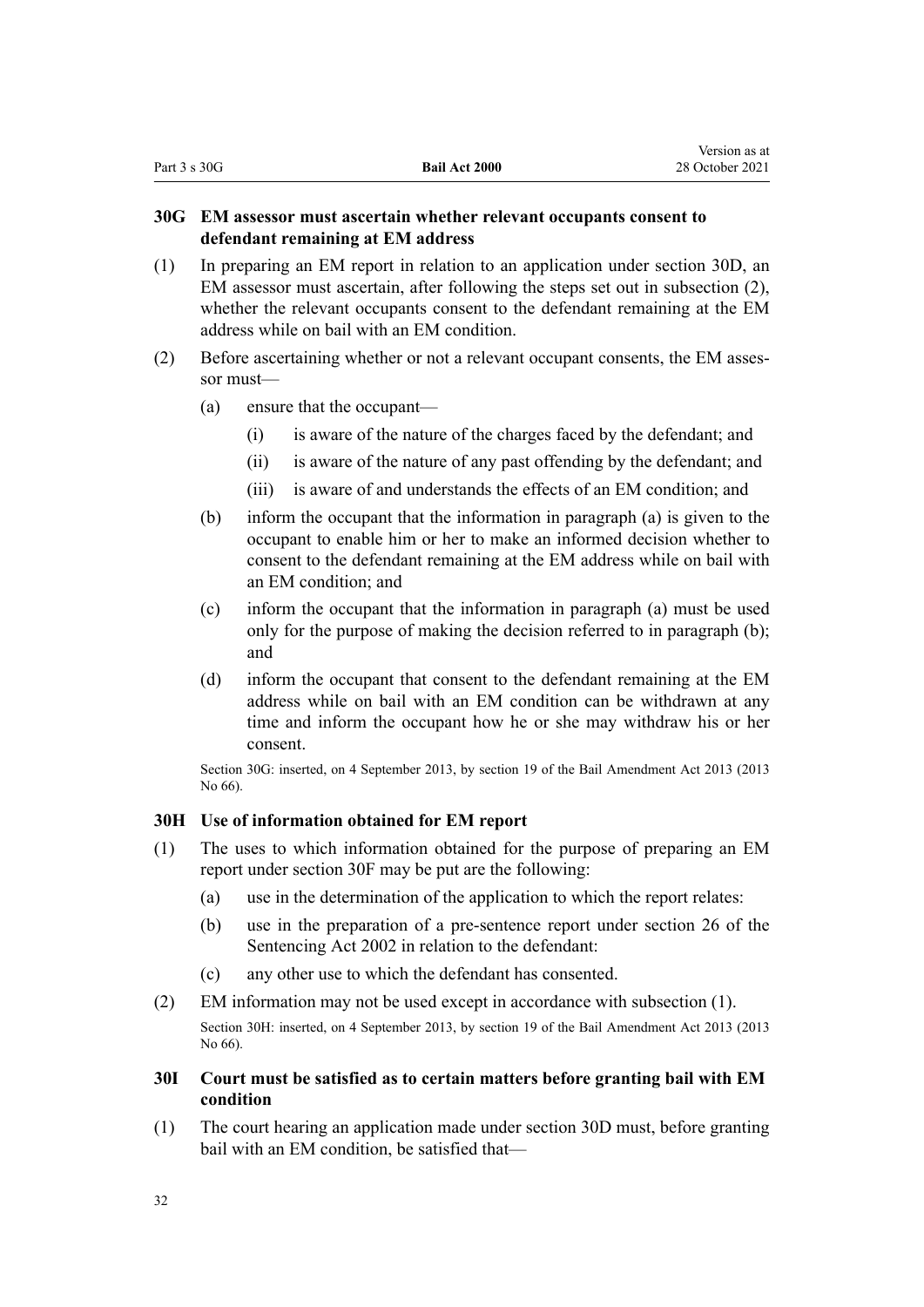<span id="page-32-0"></span>

| Version as at | 28 October 2021                                                                                                                                                                          | Bail Act 2000                                                                                                                                                        | Part 3 s 30L |
|---------------|------------------------------------------------------------------------------------------------------------------------------------------------------------------------------------------|----------------------------------------------------------------------------------------------------------------------------------------------------------------------|--------------|
|               | (a)                                                                                                                                                                                      | the defendant has been made aware of and understands his or her obliga-<br>tions under the EM condition; and                                                         |              |
|               | (b)                                                                                                                                                                                      | the defendant agrees to comply with the requirements of the EM condi-<br>tion; and                                                                                   |              |
|               | (c)                                                                                                                                                                                      | it is practicable for the defendant to remain at the proposed EM address<br>on bail with an EM condition; and                                                        |              |
|               | (d)                                                                                                                                                                                      | the proposed EM address is appropriate for the purpose of bail with an<br>EM condition; and                                                                          |              |
|               | (e)                                                                                                                                                                                      | every relevant occupant of the proposed EM address has consented to<br>the defendant remaining at the proposed EM address while on bail with<br>an EM condition; and |              |
|               | (f)                                                                                                                                                                                      | in each case the consent of the relevant occupant has been obtained after<br>the steps set out in section $30G(2)$ have been followed.                               |              |
| (2)           |                                                                                                                                                                                          | In considering whether to grant bail with an EM condition, the court—                                                                                                |              |
|               | (a)                                                                                                                                                                                      | must consider the EM report or previous EM report referred to in section<br>$30F(1)$ ; and                                                                           |              |
|               | (b)                                                                                                                                                                                      | in particular, must have regard to any evidence of violence between the<br>defendant and any occupant of the proposed EM address; and                                |              |
|               | (c)                                                                                                                                                                                      | may have regard to any other relevant information.                                                                                                                   |              |
|               | No 66).                                                                                                                                                                                  | Section 30I: inserted, on 4 September 2013, by section 19 of the Bail Amendment Act 2013 (2013                                                                       |              |
| 30J           |                                                                                                                                                                                          | <b>Court must specify EM address</b>                                                                                                                                 |              |
|               | In granting bail with an EM condition, a court must specify the EM address.<br>Section 30J: inserted, on 4 September 2013, by section 19 of the Bail Amendment Act 2013 (2013<br>No 66). |                                                                                                                                                                      |              |
| 30K           | EM assessor must define area of EM address to which defendant is<br>confined                                                                                                             |                                                                                                                                                                      |              |
| (1)           | An EM assessor must define the area of an EM address to which a defendant<br>on bail with an EM condition is confined.                                                                   |                                                                                                                                                                      |              |
| (2)           | $must$ —                                                                                                                                                                                 | An EM assessor who defines the area of an EM address under subsection $(1)$                                                                                          |              |
|               | (a)                                                                                                                                                                                      | show the area to the defendant; and                                                                                                                                  |              |
|               | (b)                                                                                                                                                                                      | advise the relevant occupants of the area.                                                                                                                           |              |
|               | No 66).                                                                                                                                                                                  | Section 30K: inserted, on 4 September 2013, by section 19 of the Bail Amendment Act 2013 (2013                                                                       |              |
| 30L           |                                                                                                                                                                                          | Defendant's obligations under EM condition                                                                                                                           |              |
| (1)           |                                                                                                                                                                                          | A defendant who is on bail with an EM condition must—                                                                                                                |              |
|               |                                                                                                                                                                                          |                                                                                                                                                                      |              |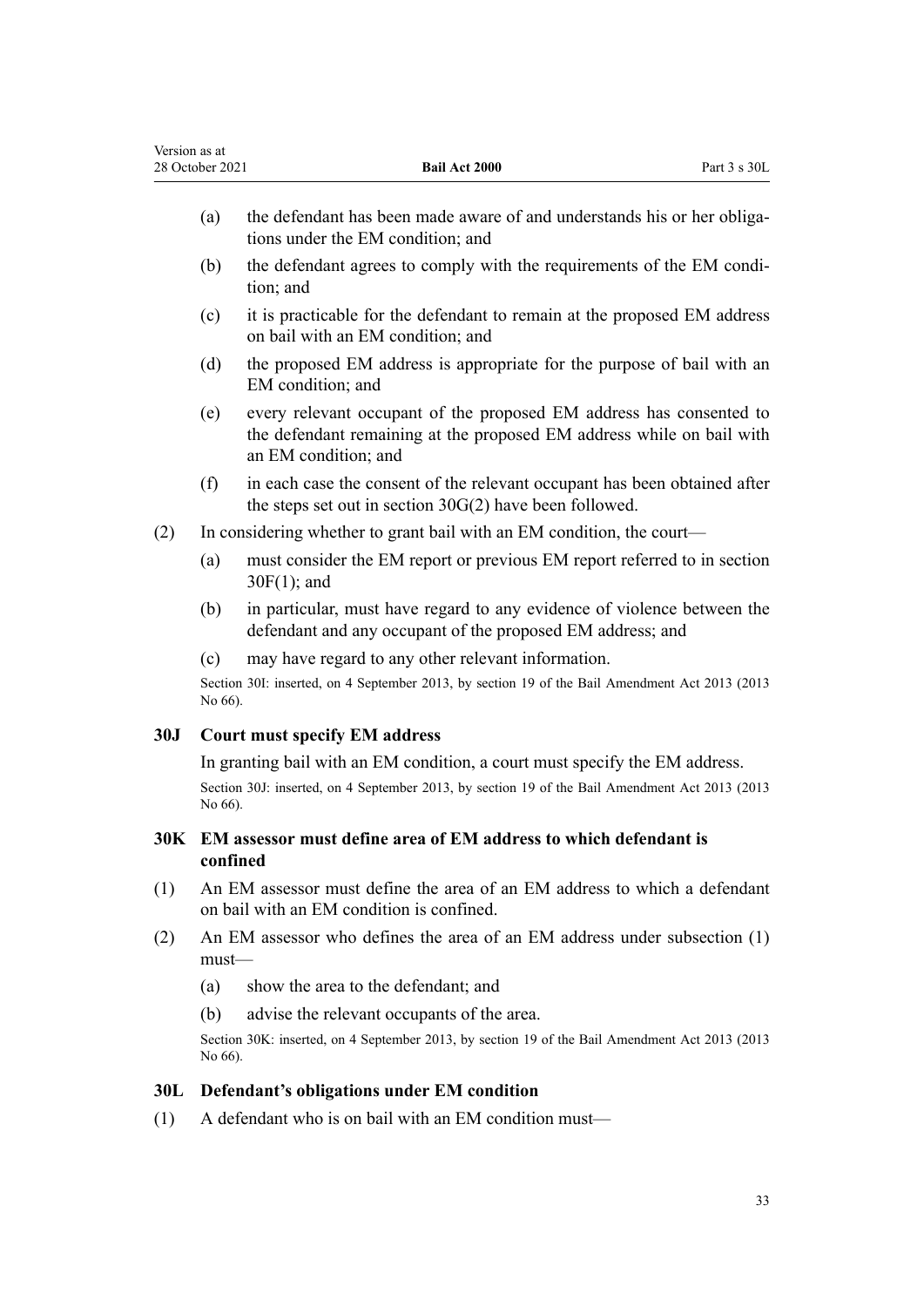<span id="page-33-0"></span>

| Part 3 s 30M |                                                                                                                                                                     | Bail Act 2000                                                                                                                                                                                   | 28 October 2021 |
|--------------|---------------------------------------------------------------------------------------------------------------------------------------------------------------------|-------------------------------------------------------------------------------------------------------------------------------------------------------------------------------------------------|-----------------|
|              | submit to the electronic monitoring of his or her compliance with the<br>(a)<br>restrictions placed on his or her movements under paragraphs (b) and<br>$(c)$ ; and |                                                                                                                                                                                                 |                 |
| (b)          |                                                                                                                                                                     | not leave the EM address at any time except—                                                                                                                                                    |                 |
|              |                                                                                                                                                                     | as authorised under section 30M; or<br>(i)                                                                                                                                                      |                 |
|              |                                                                                                                                                                     | (ii)<br>to attend his or her scheduled court appearances; or                                                                                                                                    |                 |
|              |                                                                                                                                                                     | (iii)<br>to seek urgent medical or dental treatment; or                                                                                                                                         |                 |
|              |                                                                                                                                                                     | to avoid or minimise a serious risk of death or injury to the<br>(iv)<br>defendant or any other person; or                                                                                      |                 |
|              |                                                                                                                                                                     | to surrender himself or herself to Police custody; and<br>(v)                                                                                                                                   |                 |
|              | (c)                                                                                                                                                                 | remain in the area of the EM address that has been defined by an EM<br>assessor under section 30K, except when leaving the EM address as per-<br>mitted under paragraph $(b)(i)$ to $(v)$ ; and |                 |
|              | (d)                                                                                                                                                                 | co-operate with, and comply with any lawful direction given by, an EM<br>assessor; and                                                                                                          |                 |
|              | (e)                                                                                                                                                                 | present himself or herself at the door of the EM address when required<br>to do so by any member of the Police or an EM assessor; and                                                           |                 |
|              | (f)                                                                                                                                                                 | keep the notice of bail in his or her possession at the EM address and<br>present it when required to do so by any member of the Police; and                                                    |                 |
|              | (g)                                                                                                                                                                 | allow an EM assessor access to the EM address for the purpose of speak-<br>ing to another occupant of the EM address at the request of that occu-<br>pant; and                                  |                 |
|              | (h)                                                                                                                                                                 | not tamper with or damage the electronic monitoring equipment or do<br>anything with the intention of interfering with the functioning of that<br>equipment.                                    |                 |
| (2)          |                                                                                                                                                                     | A breach by a defendant of an obligation under subsection (1) is a breach of the<br>EM condition.                                                                                               |                 |
|              | No 66).                                                                                                                                                             | Section 30L: inserted, on 4 September 2013, by section 19 of the Bail Amendment Act 2013 (2013                                                                                                  |                 |
|              |                                                                                                                                                                     | 30M Authorised absence from EM address                                                                                                                                                          |                 |
| (1)          | A court may, when granting bail with an EM condition, authorise the defendant<br>to be absent from the EM address.                                                  |                                                                                                                                                                                                 |                 |
| (2)          | However, a Registrar may authorise a defendant to be absent from the EM<br>address only if the prosecution agrees to that authorisation.                            |                                                                                                                                                                                                 |                 |
| (3)          |                                                                                                                                                                     | In authorising a defendant to be absent from the EM address, the court must<br>specify                                                                                                          |                 |
|              | (a)                                                                                                                                                                 | the time or times during which the defendant may be absent; and                                                                                                                                 |                 |
|              | (b)                                                                                                                                                                 | the purpose or purposes for which the defendant may be absent.                                                                                                                                  |                 |

Version as at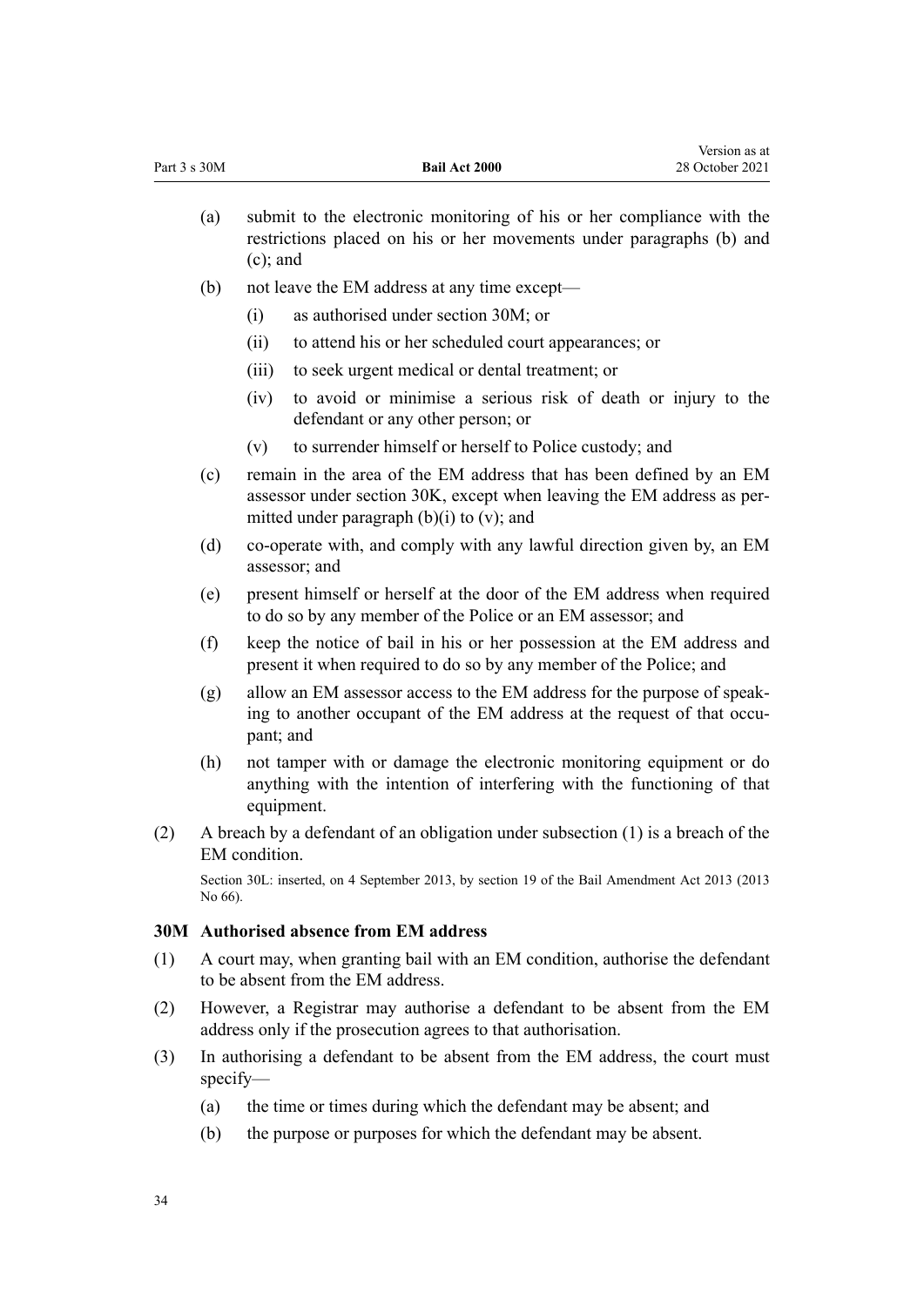<span id="page-34-0"></span>Section 30M: inserted, on 4 September 2013, by [section 19](http://legislation.govt.nz/pdflink.aspx?id=DLM4454168) of the Bail Amendment Act 2013 (2013 No 66).

## **30N EM assessor may approve temporary EM address**

- (1) If the EM address becomes unsuitable or unavailable through a change of cir‐ cumstances (including the withdrawal of consent of a relevant occupant),—
	- (a) an EM assessor may approve a temporary EM address; and
	- (b) within 5 working days after approving a temporary EM address, the EM assessor must make an application under section  $33(1)(b)$  or  $34(1)(b)$  for a variation of the EM address.
- (2) Subsection (1)(b) does not apply if, within 5 working days after approval of the temporary EM address, the defendant makes an application under [section](#page-41-0)  $33(1)(a)$  or  $34(1)(a)$  for a variation of the EM address.
- (3) The defendant must remain at the temporary EM address pending the determin‐ ation of the application for variation, and section  $30L(1)(b)$  to (g), and (2) apply as if the temporary EM address was the EM address.
- (4) If, in the opinion of the EM assessor, there is no suitable temporary EM address available, the EM assessor must notify the Police and the defendant without delay, and the defendant must surrender himself or herself to Police custody. Section 30N: inserted, on 4 September 2013, by [section 19](http://legislation.govt.nz/pdflink.aspx?id=DLM4454168) of the Bail Amendment Act 2013 (2013) No 66).

#### **30O Use of information obtained from electronic monitoring**

Information that is obtained from the electronic monitoring of a defendant on bail with an EM condition may be used for the purpose set out in [section 30A](#page-28-0) and for any of the following purposes:

- (a) verifying compliance by the defendant with bail conditions:
- (b) detecting non-compliance by the defendant with bail conditions and providing evidence of that non-compliance:
- (c) detecting the commission by the defendant of an offence and providing evidence of that offence:
- (d) verifying that the defendant has not tampered with or otherwise interfered with the electronic monitoring equipment.

Section 30O: inserted, on 4 September 2013, by [section 19](http://legislation.govt.nz/pdflink.aspx?id=DLM4454168) of the Bail Amendment Act 2013 (2013 No 66).

## **30P Court may remand defendant in custody pending installation of electronic monitoring equipment, etc**

A court that grants bail with an EM condition may postpone the commence‐ ment of the bail and remand the defendant in custody for a period reasonably necessary for—

(a) the installation of electronic monitoring equipment at the EM address: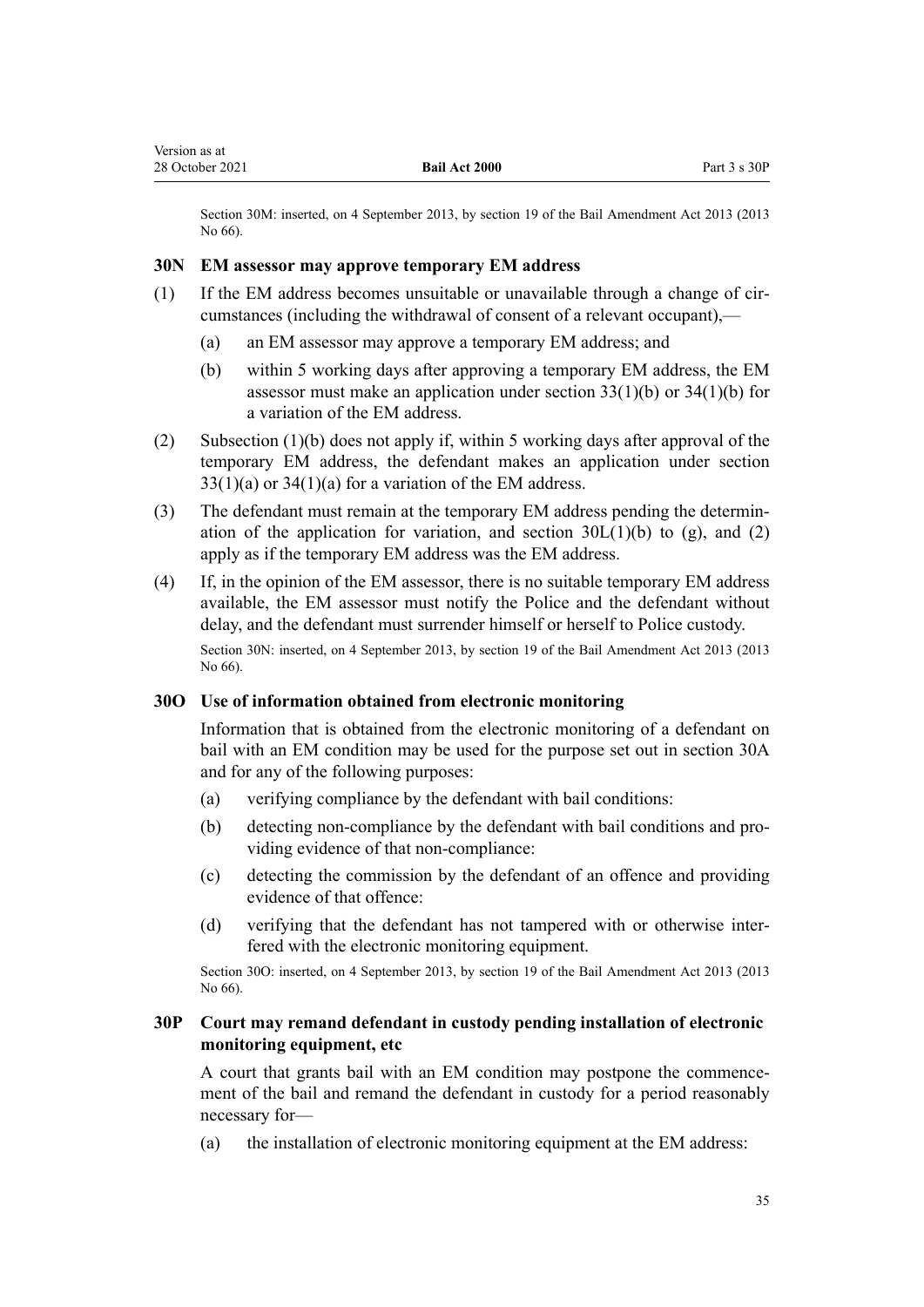<span id="page-35-0"></span>

| Part 3 s 30Q | <b>Bail Act 2000</b> | 28 October 2021 |
|--------------|----------------------|-----------------|
|--------------|----------------------|-----------------|

(b) the making of any other arrangement to enable the defendant to comply with the EM condition.

Version as at

Section 30P: inserted, on 4 September 2013, by [section 19](http://legislation.govt.nz/pdflink.aspx?id=DLM4454168) of the Bail Amendment Act 2013 (2013 No 66).

#### **30Q Defendant on bail with EM condition not in custody**

A defendant on bail with an EM condition is not in custody.

Section 30Q: inserted, on 4 September 2013, by [section 19](http://legislation.govt.nz/pdflink.aspx?id=DLM4454168) of the Bail Amendment Act 2013 (2013 No 66).

# **30R Bail with EM condition does not affect entitlements under Social Security Act 2018**

The fact that a defendant is on bail with an EM condition does not, of itself, affect any entitlement the defendant may have under the [Social Security Act](http://legislation.govt.nz/pdflink.aspx?id=DLM6783102) [2018](http://legislation.govt.nz/pdflink.aspx?id=DLM6783102).

Section 30R: inserted, on 4 September 2013, by [section 19](http://legislation.govt.nz/pdflink.aspx?id=DLM4454168) of the Bail Amendment Act 2013 (2013 No 66).

Section 30R heading: amended, on 26 November 2018, by [section 459](http://legislation.govt.nz/pdflink.aspx?id=DLM6784038) of the Social Security Act 2018 (2018 No 32).

Section 30R: amended, on 26 November 2018, by [section 459](http://legislation.govt.nz/pdflink.aspx?id=DLM6784038) of the Social Security Act 2018 (2018 No 32).

#### **30S Subsequent application for bail with EM condition**

Nothing in this Act prevents a defendant, who has previously applied for bail without an EM condition and been refused, from subsequently applying for bail with an EM condition on the same charges.

Section 30S: inserted, on 4 September 2013, by [section 19](http://legislation.govt.nz/pdflink.aspx?id=DLM4454168) of the Bail Amendment Act 2013 (2013 No 66).

#### *Testing and monitoring of defendants on bail with drug or alcohol conditions*

Heading: inserted, on 15 May 2017, by [section 9](http://legislation.govt.nz/pdflink.aspx?id=DLM7017034) of the Bail (Drug and Alcohol Testing) Amendment Act 2016 (2016 No 83).

#### **30T Defendant on bail (other than Police bail) with drug or alcohol condition may be required to undergo testing or submit to continuous monitoring**

- (1) An authorised person may, by notice given to a defendant who is on bail (other than Police bail) with a drug or alcohol condition, require the defendant to do any 1 or more of the following:
	- (a) undergo testing for a controlled drug, a psychoactive substance, or alcohol using a testing procedure prescribed in rules made under [section](#page-61-0)  $73AA(1)(a)$ :
	- (b) submit, during a reasonable period specified in the notice, to continuous monitoring of the defendant's compliance with the drug or alcohol condition through a drug or alcohol monitoring device of a type prescribed in rules made under [section 73AA\(1\)\(d\)](#page-61-0):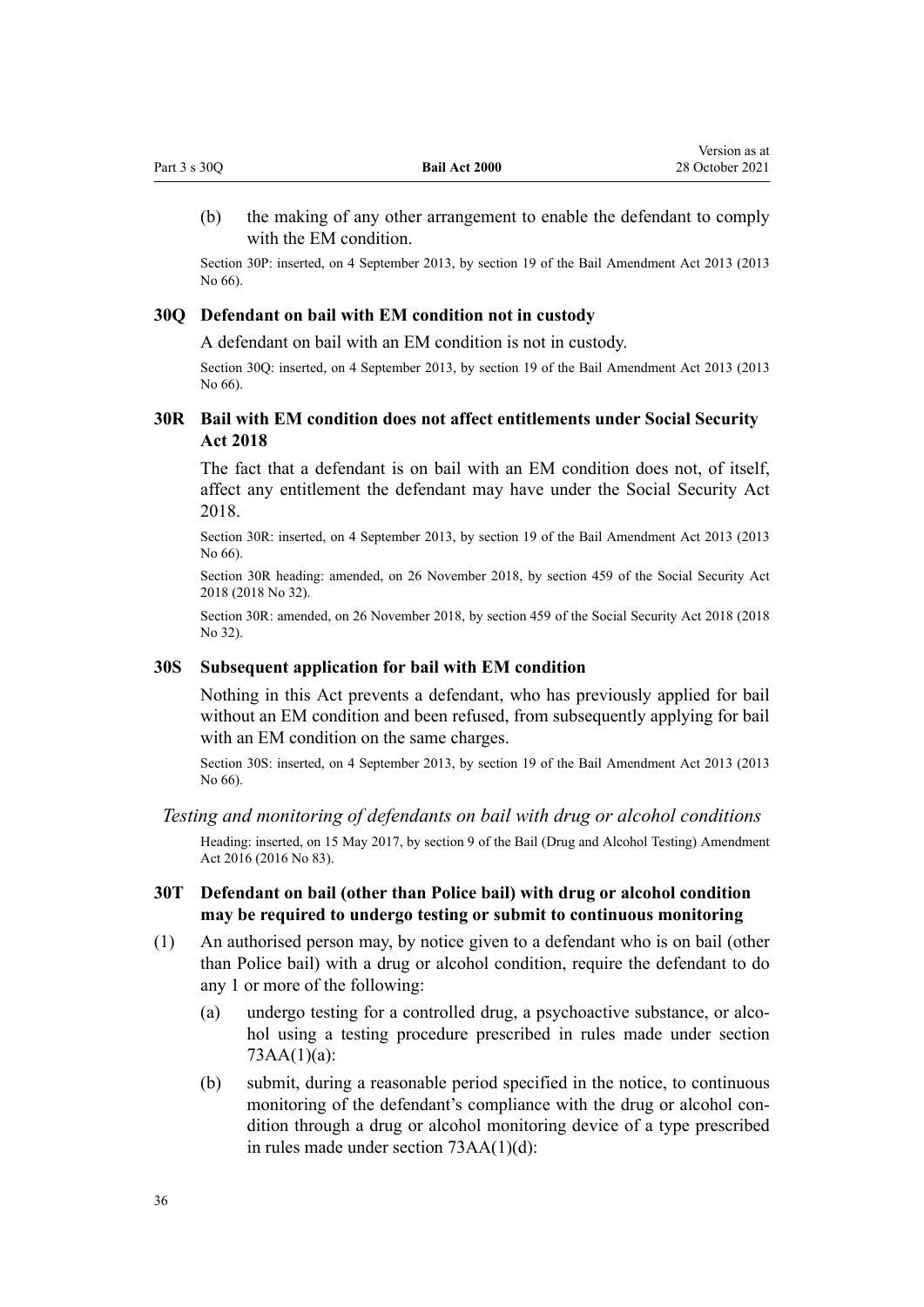- (c) contact, in 1 or more specified reasonably practicable ways, during 1 or more specified periods on specified days, a specified automated system and, if required by a response notice given by the automated system, undergo testing for a controlled drug, a psychoactive substance, or alcohol, using a specified testing procedure prescribed in rules made under section  $73AA(1)(a)$ .
- (2) An authorised person exercising that person's discretion under subsection  $(1)$ 
	- (a) must comply with any rules made under [section 73AA\(1\);](#page-61-0) and
	- (b) may—
		- (i) select a defendant to do what is specified in subsection  $(1)(a)$ ,  $(b)$ , or (c) in any manner (including randomly); and
		- (ii) make a determination in respect of the defendant with or without evidence that the defendant has breached the condition; and
	- (c) must, if requiring the defendant to do what is specified in subsection (1)(a) or (c), determine the prescribed testing procedure to be used for the testing required under subsection  $(1)(a)$ , or required if the defendant is selected to undergo testing by an automated system that the defendant is required to contact under subsection  $(1)(c)$ .
- (3) A notice given to a defendant under subsection  $(1)(b)$  may include a requirement that the defendant comply with instructions specified in the notice that are reasonably necessary for the effective administration of the continuous monitoring (for example, an instruction to charge the monitoring device regularly or protect it from events, such as submersion in water, that may damage it or interfere with its functioning).
- (4) An automated system specified in a notice given under subsection  $(1)(c)$  must include an automated selection method that determines, in any manner consistent with rules made under [section 73AA\(1\)\(b\)](#page-61-0) (including randomly), whether a defendant is required to undergo testing.
- (5) Only a medical practitioner or medical officer may collect a blood sample from a defendant under this section.
- (6) In this section and in [sections 30U to 30X,](#page-37-0) **authorised person** means a person who is—
	- (a) a constable; or
	- (b) an employee of the Department of Corrections authorised by the chief executive of that department to require defendants to undergo testing, or submit to continuous monitoring, under this section.

Section 30T: inserted, on 15 May 2017, by [section 9](http://legislation.govt.nz/pdflink.aspx?id=DLM7017034) of the Bail (Drug and Alcohol Testing) Amendment Act 2016 (2016 No 83).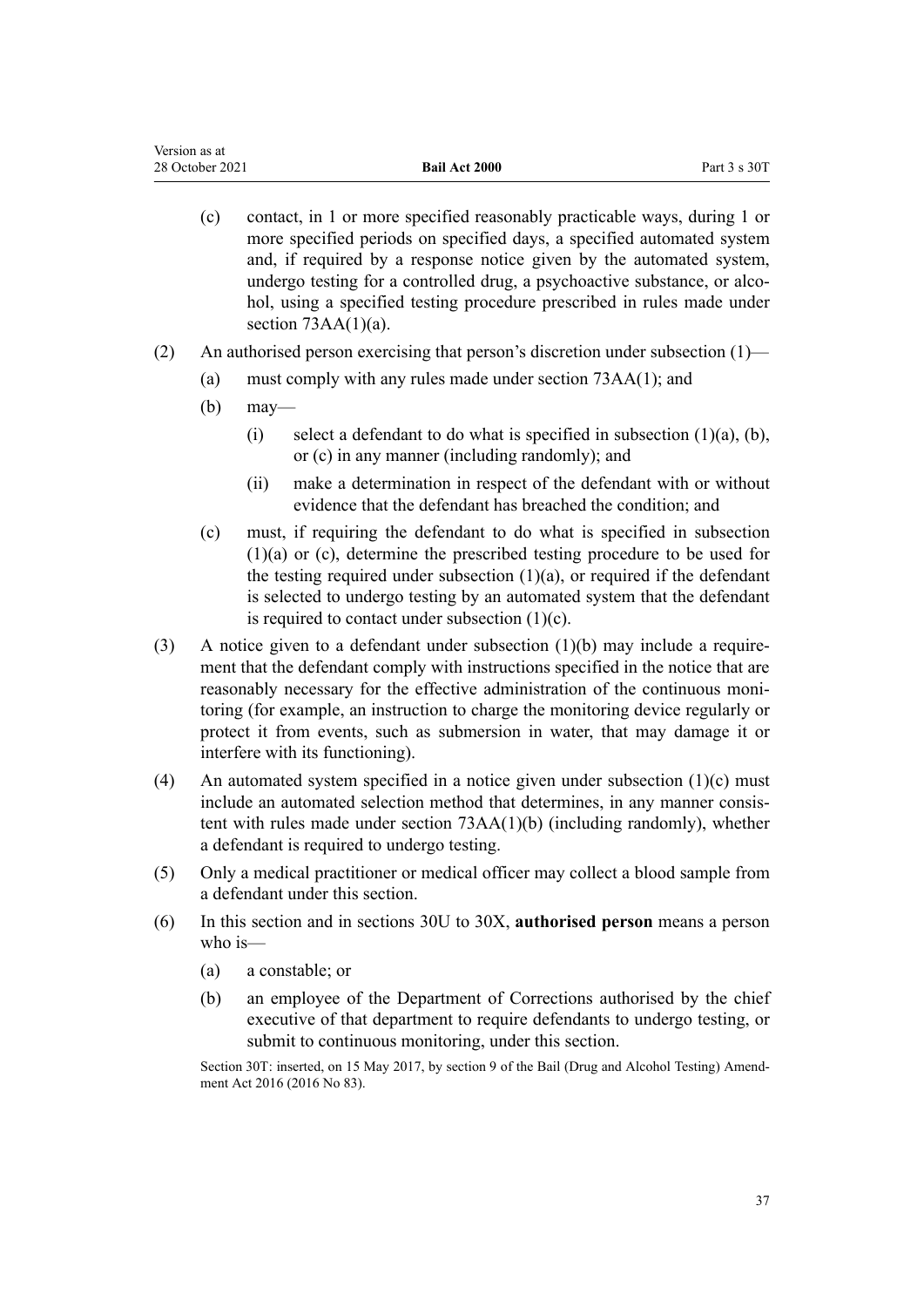## <span id="page-37-0"></span>**30U How notice of requirement to undergo testing or to submit to continuous monitoring may be given**

- (1) An authorised person may give a defendant a notice under [section 30T\(1\)](#page-35-0) in any of the following ways:
	- (a) by giving the notice personally and in writing to the defendant:
	- (b) by giving the notice personally and orally to the defendant, then, unless the notice requires the defendant only to undergo breath screening, as soon as practicable recording it in writing and giving a copy to the defendant:
	- (c) if the notice is given under section  $30T(1)(a)$ , by giving the notice by telephone or other means of electronic communication (as defined in sec[tion 209](http://legislation.govt.nz/pdflink.aspx?id=DLM6844433) of the Contract and Commercial Law Act 2017) to the defend‐ ant, then as soon as practicable recording it in writing (if it is not already in writing) and giving a copy to the defendant.
- (2) An automated system must, in response to a defendant contacting it as required by a notice given under section  $30T(1)(c)$  and subsection (1), give the defendant a spoken or written response notice specifying whether the defendant is required to undergo testing.
- (3) A notice given by an authorised person under subsection  $(1)(c)$ , or a response notice that is given by an automated system under subsection (2) and that requires a defendant to undergo testing, must specify the name and location of a testing facility to which the defendant is required to report to undergo testing, and the time or times when the defendant is required to report, under section 30V.

Section 30U: inserted, on 15 May 2017, by [section 9](http://legislation.govt.nz/pdflink.aspx?id=DLM7017034) of the Bail (Drug and Alcohol Testing) Amendment Act 2016 (2016 No 83).

## **30V Where prescribed testing procedure may be carried out**

- (1) An authorised person may require a defendant to undergo testing at the place where the defendant is given notice under section  $30T(1)$  personally by the authorised person.
- (2) Subsection (1) applies even if the place where the defendant is given notice personally by the authorised person is—
	- (a) a public place (as defined in [section 2\(1\)](http://legislation.govt.nz/pdflink.aspx?id=DLM53353) of the Summary Offences Act 1981); or
	- (b) a place that is wholly or partly outside a dwelling house, or any other building, at the defendant's residential address.
- (3) However, a defendant cannot be required to undergo a prescribed testing pro‐ cedure in a place specified in subsection  $(2)(a)$  or (b) if the testing procedure involves the collection of blood or urine.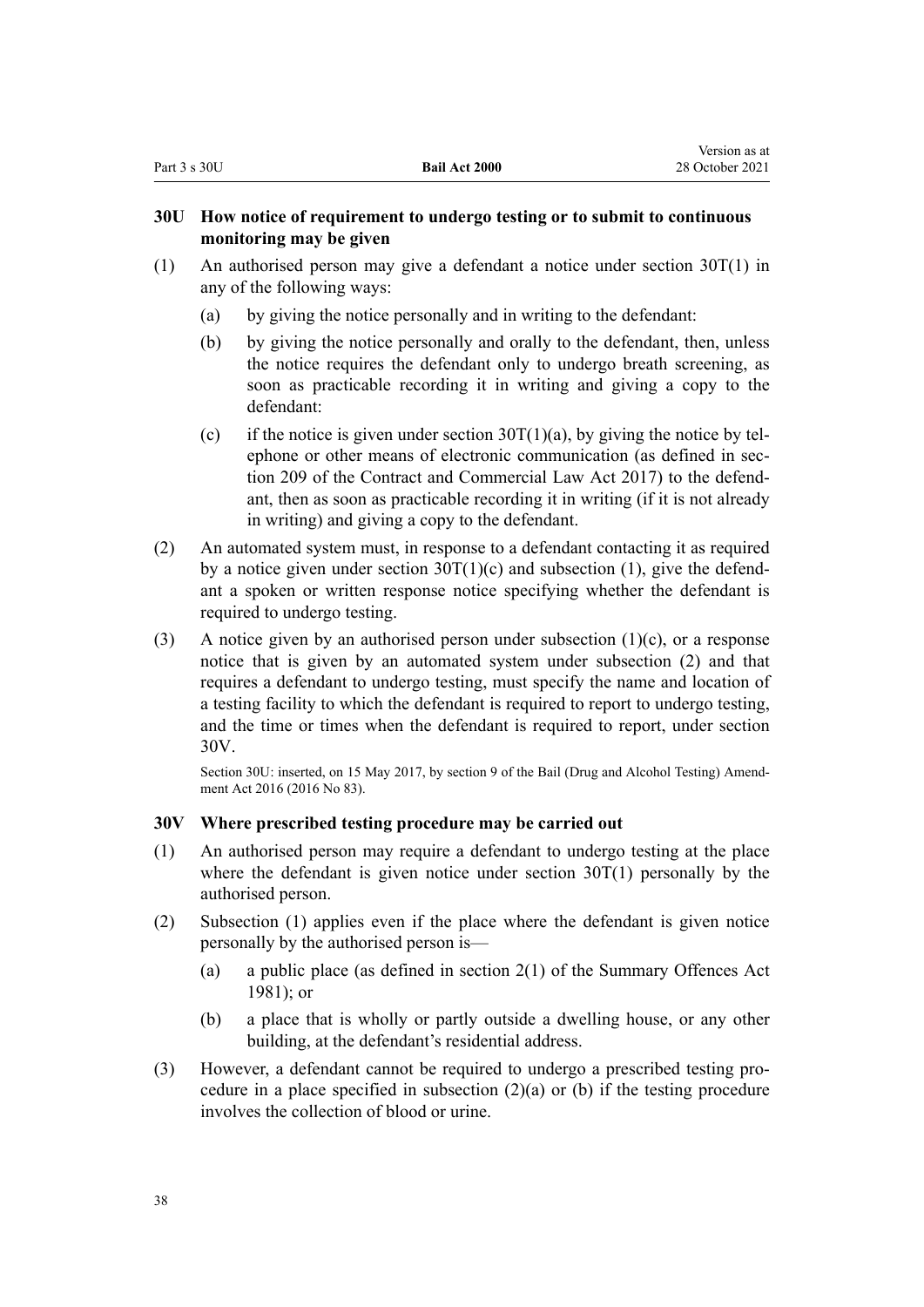| Version as at   |                      |                         |
|-----------------|----------------------|-------------------------|
| 28 October 2021 | <b>Bail Act 2000</b> | Part $3 \text{ s } 30W$ |

- (4) A defendant given notice personally (in writing or orally) by the authorised person may be required by the authorised person, if subsection (3) applies or if it is not reasonably practicable to require the defendant to undergo testing at the place where the defendant is given notice, to accompany the authorised person to any other place where it is likely that it will be reasonably practicable for the defendant to undergo testing.
- (5) A defendant given a notice under section  $30U(1)(c)$  or (2) that requires the defendant to undergo testing is required to report to the testing facility whose name and location are specified in the notice, at the time or times specified, to undergo testing.

Section 30V: inserted, on 15 May 2017, by [section 9](http://legislation.govt.nz/pdflink.aspx?id=DLM7017034) of the Bail (Drug and Alcohol Testing) Amend‐ ment Act 2016 (2016 No 83).

### **30W Breach of drug or alcohol condition**

- (1) A defendant on bail with a drug or alcohol condition breaches the condition if the defendant—
	- (a) uses a controlled drug or a psychoactive substance, or consumes alcohol, in contravention of the condition; or
	- (b) refuses or fails, without reasonable excuse,—
		- (i) to undergo a testing procedure when required to do so under [sec‐](#page-35-0) tions  $30T(1)(a)$  and  $30V$ ; or
		- (ii) to submit to continuous monitoring when required to do so under section  $30T(1)(b)$ ; or
		- (iii) to comply with instructions specified in a notice given under sec[tion 30T\(1\)\(b\)](#page-35-0) that are reasonably necessary for the effective administration of the continuous monitoring; or
		- (iv) to accompany an authorised person, when required to do so under section  $30V(4)$ , to a place where it is likely that it will be reasonably practicable for the defendant to undergo testing; or
		- (v) to contact a specified automated system when required to do so under section  $30T(1)(c)$ ; or
		- (vi) to report, at any time or times when required to do so under [sec‐](#page-37-0) [tion 30V\(5\)](#page-37-0), to a specified testing facility to undergo testing; or
		- (vii) to undergo a testing procedure when required to do so under [sec‐](#page-35-0) tions  $30T(1)(c)$  and  $30V$ ; or
		- (viii) to allow 1 or more persons specified in subsection (2) to enter the defendant's residential address for all or any of the following pur‐ poses:
			- (A) attaching a drug or alcohol monitoring device to, or removing the device from, the defendant:
			- (B) servicing or inspecting the device: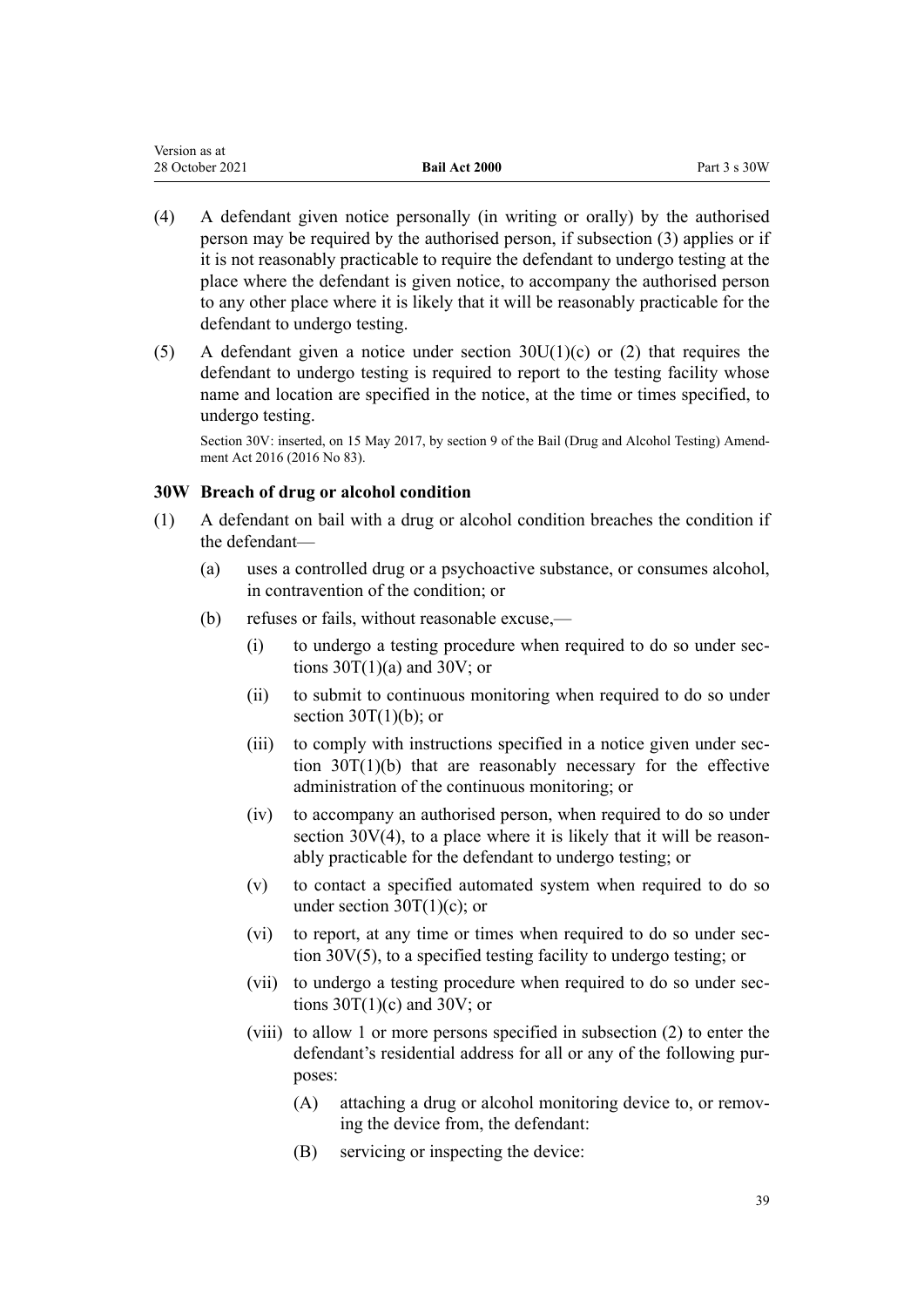|     | (c) |       |                             | does anything with the intention of diluting or contaminating a bodily<br>sample required under section $30T(1)(a)$ or (c) for the purposes of a pre-<br>scribed testing procedure; or |
|-----|-----|-------|-----------------------------|----------------------------------------------------------------------------------------------------------------------------------------------------------------------------------------|
|     | (d) |       |                             | tampers with a drug or alcohol monitoring device required under section<br>$30T(1)(b)$ or does anything with the intention of interfering with the<br>functioning of that device.      |
| (2) |     |       |                             | The persons referred to in subsection $(1)(b)(viii)$ are—                                                                                                                              |
|     | (a) |       |                             | an authorised person who has produced evidence of that person's iden-<br>tity to the defendant; and                                                                                    |
|     | (b) |       |                             | a person accompanying a person described in paragraph (a); and                                                                                                                         |
|     | (c) |       | a person who-               |                                                                                                                                                                                        |
|     |     | (i)   | and                         | has produced evidence of that person's identity to the defendant;                                                                                                                      |
|     |     | (ii)  | poses:                      | is authorised in writing by an authorised person to enter the<br>defendant's residential address for all or any of the following pur-                                                  |
|     |     |       | (A)                         | attaching a drug or alcohol monitoring device to, or remov-<br>ing the device from, the defendant:                                                                                     |
|     |     |       | (B)                         | servicing or inspecting the device:                                                                                                                                                    |
|     |     |       | (C)                         | installing, removing, servicing, or inspecting any equip-<br>ment necessary for the operation of the device; and                                                                       |
|     |     | (iii) |                             | has produced that written authority to the defendant.                                                                                                                                  |
| (3) |     |       |                             | Subsection $(1)(b)$ to $(d)$ does not apply to a defendant who has been granted<br>Police bail with a drug or alcohol condition.                                                       |
|     |     |       | ment Act 2016 (2016 No 83). | Section 30W: inserted, on 15 May 2017, by section 9 of the Bail (Drug and Alcohol Testing) Amend-                                                                                      |
| 30X |     |       |                             | Information obtained from drug and alcohol testing or monitoring                                                                                                                       |
| (1) |     |       |                             | Information obtained from a prescribed testing procedure or a drug or alcohol<br>monitoring device required under section 30T(1)-                                                      |
|     | (a) |       |                             | may be used for all or any of the following purposes:                                                                                                                                  |
|     |     | (i)   | dition:                     | verifying compliance by the defendant with a drug or alcohol con-                                                                                                                      |
|     |     | (ii)  |                             | detecting non-compliance by the defendant with a drug or alcohol<br>condition, and providing evidence of that non-compliance:                                                          |

(C) installing, removing, servicing, or inspecting any equip‐ ment necessary for the operation of the device; or

Version as at 28 October 2021

Part 3 s 30X **Bail Act 2000**

(iii) verifying that the defendant has not tampered or otherwise inter‐ fered with a drug or alcohol monitoring device: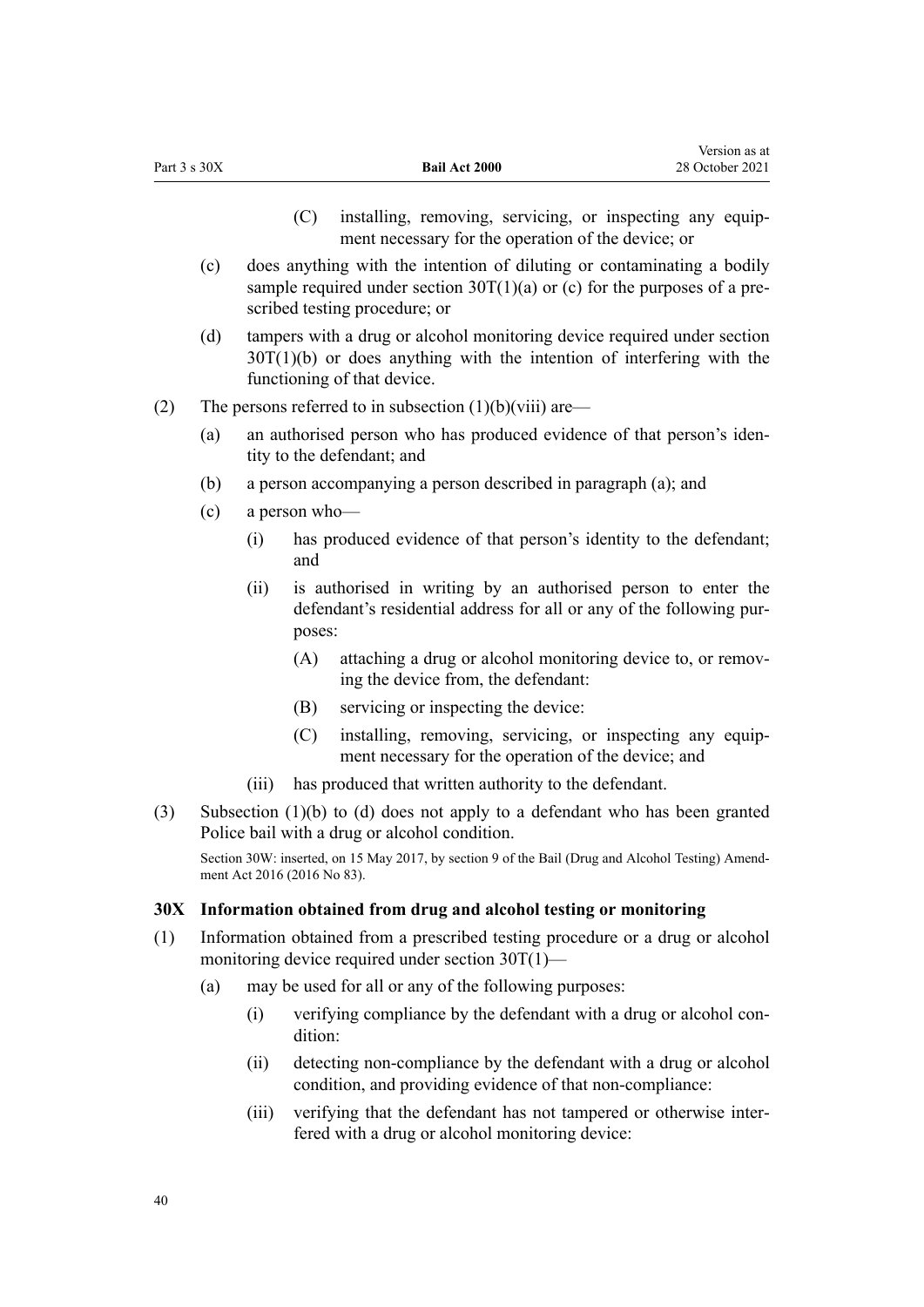- <span id="page-40-0"></span>(iv) any purpose for which the defendant has requested, or consented to, the information being used; and
- (b) must not, except at the request or with the consent of the defendant, be used as evidence that the defendant committed an offence or for any other purpose not listed in paragraph (a).
- (2) A judicial officer or court may, in the absence of evidence that is available to the judicial officer or court and that is to the contrary effect, presume that any information that an authorised person has certified in writing was obtained from a prescribed testing procedure or a drug or alcohol monitoring device—
	- (a) is accurate; and
	- (b) was obtained in the manner required by [sections 30T to 30V](#page-35-0).

Section 30X: inserted, on 15 May 2017, by [section 9](http://legislation.govt.nz/pdflink.aspx?id=DLM7017034) of the Bail (Drug and Alcohol Testing) Amendment Act 2016 (2016 No 83).

## *Procedures after defendant granted bail*

Heading: inserted, on 1 July 2013, by [section 15](http://legislation.govt.nz/pdflink.aspx?id=DLM4057416) of the Bail Amendment Act 2011 (2011 No 82).

## **31 Release of defendant granted bail**

- (1) If a defendant is granted bail, the Registrar must prepare a notice of bail or a bail bond (whichever is applicable) setting out the conditions of bail imposed by or under [section 30](#page-26-0) or [30AAA.](#page-28-0)
- (1A) If electronic monitoring is a condition of bail, the notice of bail must—
	- (a) state the EM address; and
	- (b) list the defendant's obligations, set out in [section 30L](#page-32-0), under an EM condition.
- (2) The Registrar or (as the case may require) the judicial officer or prison man‐ ager of the prison in which the defendant is detained must—
	- (a) give the notice of bail or bail bond to the defendant; and
	- (b) be satisfied that the defendant understands the conditions of bail; and
	- (c) require the defendant to authenticate the notice of bail or bail bond.
- (3) If a defendant is granted bail, the judicial officer or Registrar may direct that the defendant be detained in the custody of the Court—
	- (a) for such time, not exceeding 2 hours, as may be necessary to enable the notice of bail or bail bond to be prepared and authenticated; and
	- (b) if, within the period of 2 hours, the defendant is not released (whether by reason of having refused to authenticate the notice of bail or bail bond or for any other reason), for such time as may be necessary to enable a warrant to be issued under [section 28](#page-25-0).
- (4) If bail is granted to a defendant who has been remanded in custody and is in custody only under the warrant issued in respect of the remand, the defendant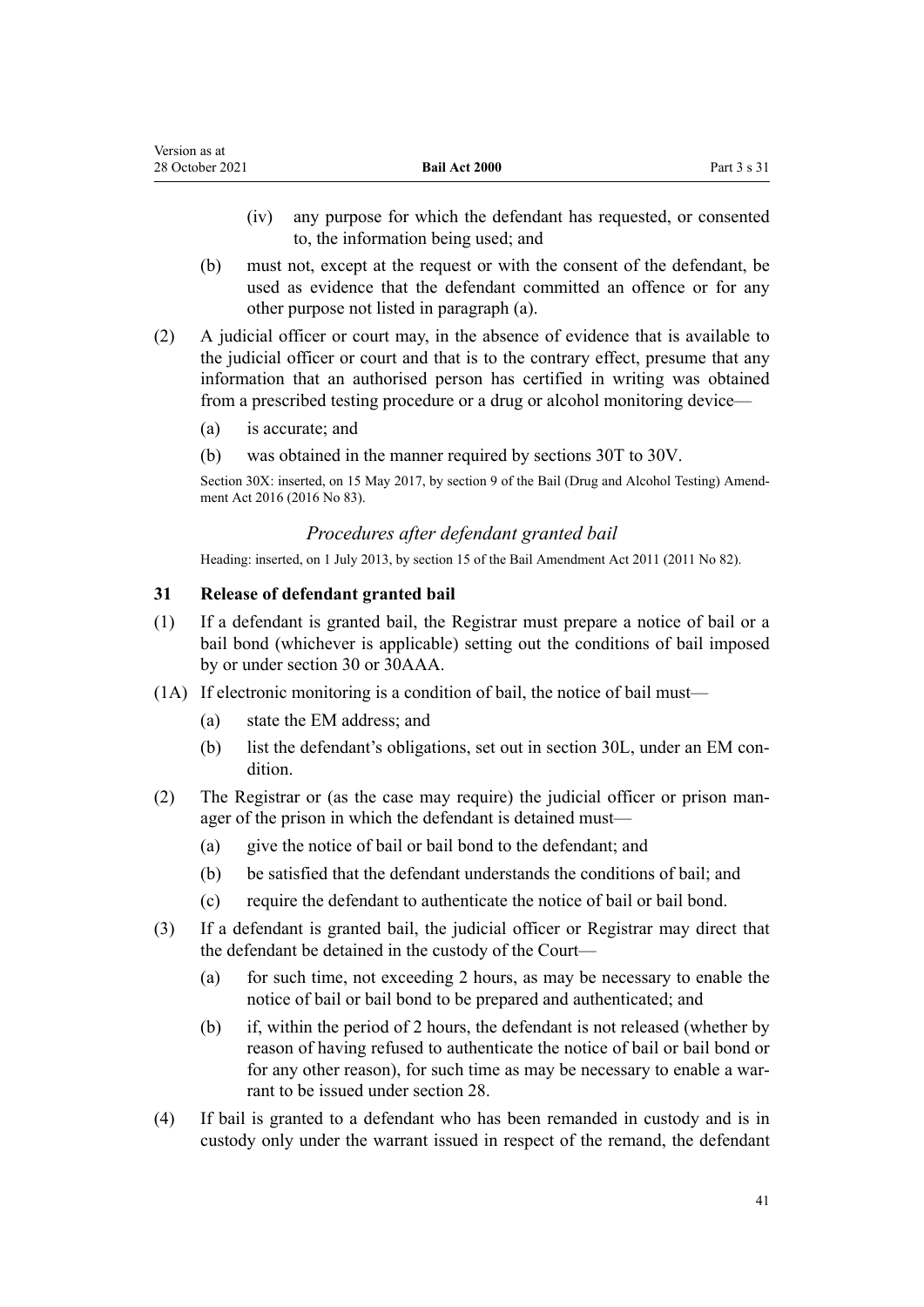<span id="page-41-0"></span>must be released from custody as soon as is reasonably practicable after the defendant has authenticated the notice of bail or bail bond.

(5) A copy of the notice of bail or bail bond must be given to the defendant on his or her release or as soon as practicable after that.

Section 31: replaced, on 1 July 2013, by [section 15](http://legislation.govt.nz/pdflink.aspx?id=DLM4057416) of the Bail Amendment Act 2011 (2011 No 82).

Section 31(1): amended, on 3 December 2018, by [section 12](http://legislation.govt.nz/pdflink.aspx?id=LMS113458) of the Family Violence (Amendments) Act 2018 (2018 No 47).

Section 31(1A): inserted, on 4 September 2013, by [section 20\(1\)](http://legislation.govt.nz/pdflink.aspx?id=DLM4454189) of the Bail Amendment Act 2013 (2013 No 66).

Section 31(2)(c): amended, on 4 September 2013, by [section 20\(2\)](http://legislation.govt.nz/pdflink.aspx?id=DLM4454189) of the Bail Amendment Act 2013 (2013 No 66).

Section 31(3)(a): amended, on 4 September 2013, by [section 20\(3\)](http://legislation.govt.nz/pdflink.aspx?id=DLM4454189) of the Bail Amendment Act 2013 (2013 No 66).

Section 31(3)(b): amended, on 4 September 2013, by [section 20\(4\)](http://legislation.govt.nz/pdflink.aspx?id=DLM4454189) of the Bail Amendment Act 2013 (2013 No 66).

Section 31(4): amended, on 4 September 2013, by [section 20\(5\)](http://legislation.govt.nz/pdflink.aspx?id=DLM4454189) of the Bail Amendment Act 2013 (2013 No 66).

## **32 Warrant of deliverance**

#### *[Repealed]*

Section 32: repealed, on 4 September 2013, by [section 21](http://legislation.govt.nz/pdflink.aspx?id=DLM4454152) of the Bail Amendment Act 2013 (2013 No 66).

## **33 Variation of conditions of bail**

- (1) The court for the time being having jurisdiction in the proceeding for an offence with which a defendant has been charged may,—
	- (a) on the application of the defendant or the prosecutor, make an order varying or revoking any condition of bail or substituting or imposing any other condition of bail; and
	- (b) on the application of an EM assessor, make an order varying the EM address.
- (2) However, in the case of the variation of an EM condition, the only orders the court may make under subsection  $(1)(a)$  in relation to that EM condition are—
	- (a) an order authorising absence from the EM address:
	- (b) an order varying or revoking any existing authorisation of absence from the EM address:
	- (c) an order varying the EM address.
- (3) If the court makes an order under subsection (1) in relation to an EM condition, [sections 30A to 30S](#page-28-0) apply to the extent necessary and with the necessary modifications.
- (4) No application may be made under subsection (1) or (6) in respect of a bail bond that has been entered in any case where sureties are required, unless the sureties to the bail bond have consented to the making of the application.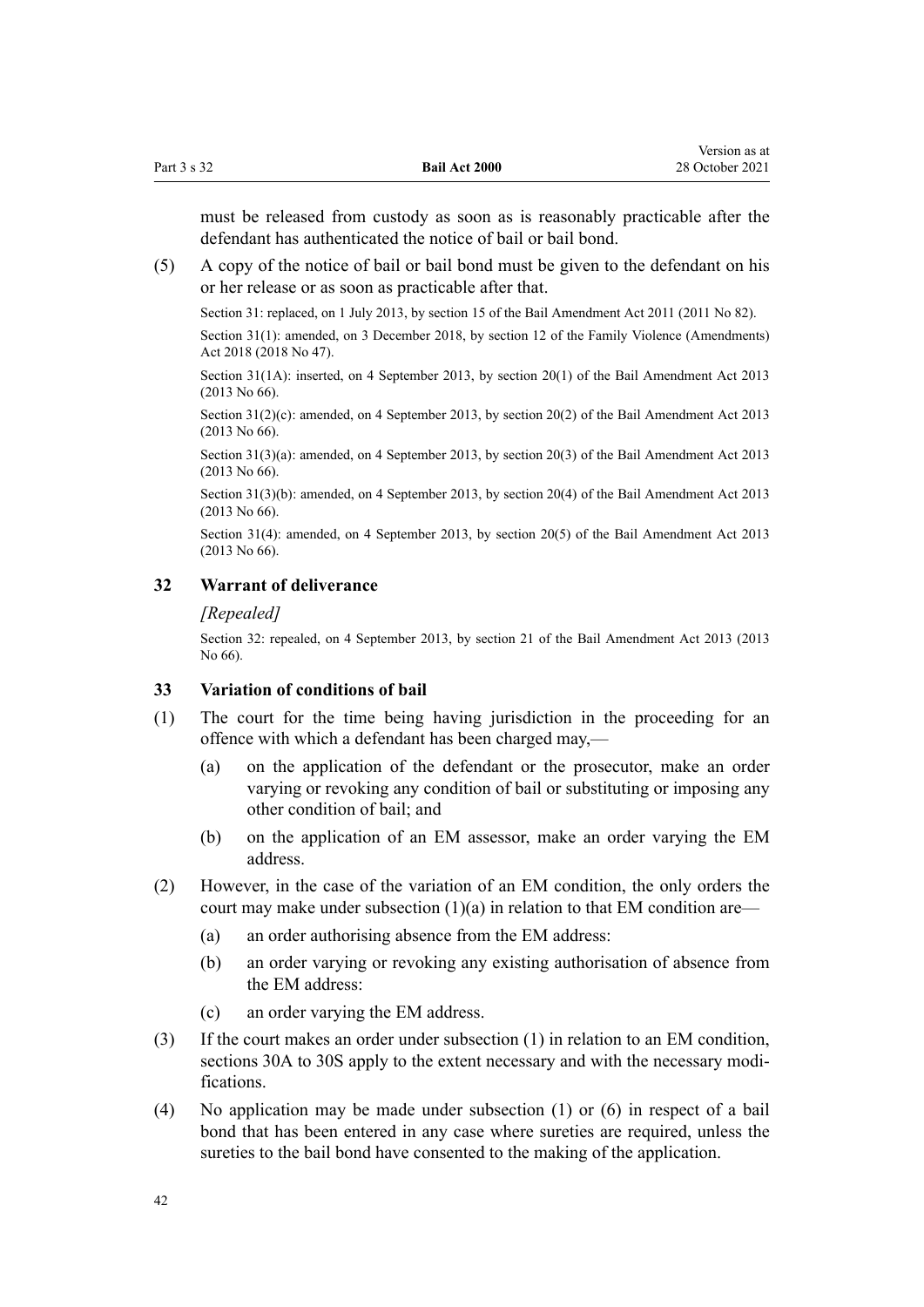- <span id="page-42-0"></span>(5) A Registrar may exercise the power conferred by subsection (1) to make an order if—
	- (a) the court for the time being having jurisdiction in the proceeding for an offence is the District Court; and
	- (b) the prosecutor agrees.
- $(6)$  If a court or Registrar has, in granting bail to any defendant, imposed the condition that the defendant report to the Police at such time or times and at such place or places as the court or Registrar orders, a Registrar may, on the application of the defendant, make an order varying the time or times or the place or places at which the defendant is required to so report.

Section 33: replaced, on 14 November 2018, by [section 93](http://legislation.govt.nz/pdflink.aspx?id=DLM7371793) of the Courts Matters Act 2018 (2018 No 50).

## **34 Consequences of variation of conditions of bail**

- (1) If a court or Registrar varies or revokes any condition of bail or substitutes or imposes any other condition of bail under section  $33(1)$ , the following provisions apply:
	- (a) if the defendant is present at the court, a Registrar must,—
		- (i) as soon as is reasonably practicable, prepare a new notice of bail or bail bond (whichever is applicable) setting out the conditions of bail as amended (if any); and
		- (ii) be satisfied that the defendant understands the conditions of bail; and
		- (iii) require the defendant to authenticate the notice of bail or bail bond:
	- (b) if the defendant is not present at the court, a Registrar must send written notice to the defendant and to every surety (if any) requiring them to attend at a specified time and place for the execution of a fresh notice of bail or bail bond that contains the conditions as amended (if any).
- (2) If, in any case to which subsection (1) applies, the defendant fails without reasonable excuse to attend at the time and place required, or fails to authenticate a fresh notice of bail or bail bond, the Registrar of the office of the court at the place where the condition of bail was varied or revoked or substituted or imposed must refer the matter to a Judge, who may issue a warrant for the arrest of the defendant.
- (3) A Registrar may exercise the power under subsection (2) to issue a warrant to arrest the defendant if the court for the time being having jurisdiction in the proceeding for an offence is the District Court.

Section 34: replaced, on 14 November 2018, by [section 93](http://legislation.govt.nz/pdflink.aspx?id=DLM7371793) of the Courts Matters Act 2018 (2018 No 50).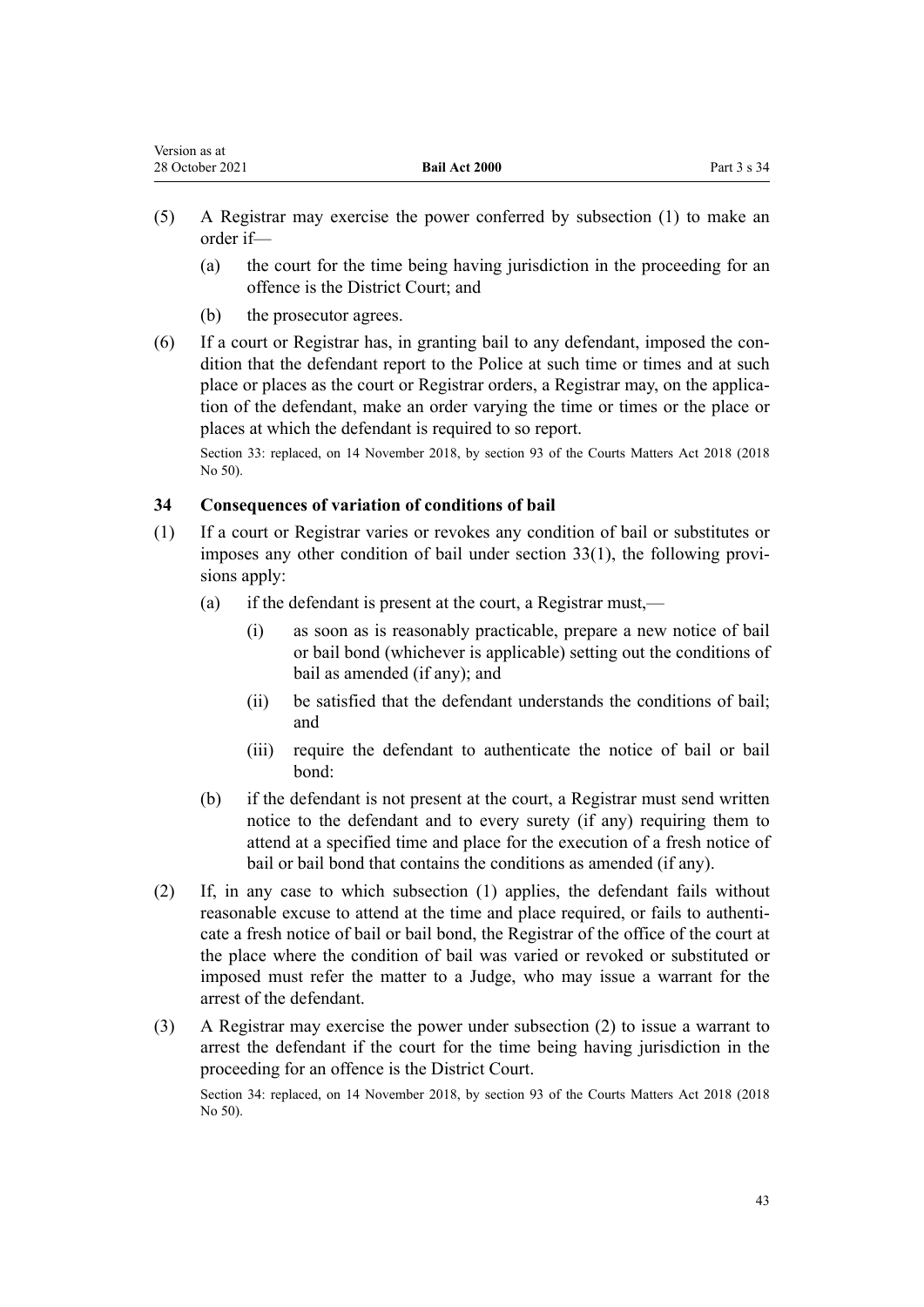## <span id="page-43-0"></span>**34A Surrender of defendant on bail with EM condition**

- (1) A defendant on bail with an EM condition—
	- (a) must surrender himself or herself to Police custody if, for any reason (including the withdrawal of the consent of a relevant occupant), he or she is unable to remain at the EM address and no suitable temporary EM address is available; and
	- (b) may surrender himself or herself to Police custody pending determin‐ ation of an application under [section 33](#page-41-0) or [34](#page-42-0) to vary the EM address or revoke the EM condition.
- (2) The Police must bring a defendant on bail with an EM condition who surren‐ ders himself or herself to Police custody before a judicial officer at the earliest opportunity.
- (3) If a defendant on bail with an EM condition who is under the age of 18 years surrenders himself or herself to Police custody, [sections 234\(c\)](http://legislation.govt.nz/pdflink.aspx?id=DLM152939), [235](http://legislation.govt.nz/pdflink.aspx?id=DLM152943), and [236](http://legislation.govt.nz/pdflink.aspx?id=DLM152945) of the Oranga Tamariki Act 1989 apply with any necessary modifications.
- (4) However, subsection (3) does not apply to a defendant aged 17 years who—
	- (a) is charged with, or convicted of, any offence in the District Court or the High Court; and
	- (b) is on bail with an EM condition for the offence or the alleged offence.

Section 34A: inserted, on 4 September 2013, by [section 24](http://legislation.govt.nz/pdflink.aspx?id=DLM4454192) of the Bail Amendment Act 2013 (2013 No 66).

Section 34A(3): amended, on 1 July 2019, by [section 24\(1\)](http://legislation.govt.nz/pdflink.aspx?id=LMS158692) of the Oranga Tamariki Legislation Act 2019 (2019 No 30).

Section 34A(3): amended, on 14 July 2017, by [section 149](http://legislation.govt.nz/pdflink.aspx?id=DLM7287401) of the Children, Young Persons, and Their Families (Oranga Tamariki) Legislation Act 2017 (2017 No 31).

Section 34A(4): inserted, on 1 July 2019, by [section 24\(2\)](http://legislation.govt.nz/pdflink.aspx?id=LMS158692) of the Oranga Tamariki Legislation Act 2019 (2019 No 30).

### **35 Defendant on bail may be arrested without warrant in certain circumstances**

- (1) Any constable may arrest without warrant a defendant who has been released on bail by a court or Registrar or Police employee if the constable believes on reasonable grounds that—
	- (a) the defendant has absconded or is about to abscond for the purpose of evading justice; or
	- (b) the defendant has contravened or failed to comply with any condition of bail.
- (2) A defendant who is arrested under subsection (1) must,—
	- (a) if released on bail by the District Court, a Registrar, or a Police employee in relation to a category 1, 2, or 3 offence, be brought before the District Court as soon as possible, unless the Solicitor-General has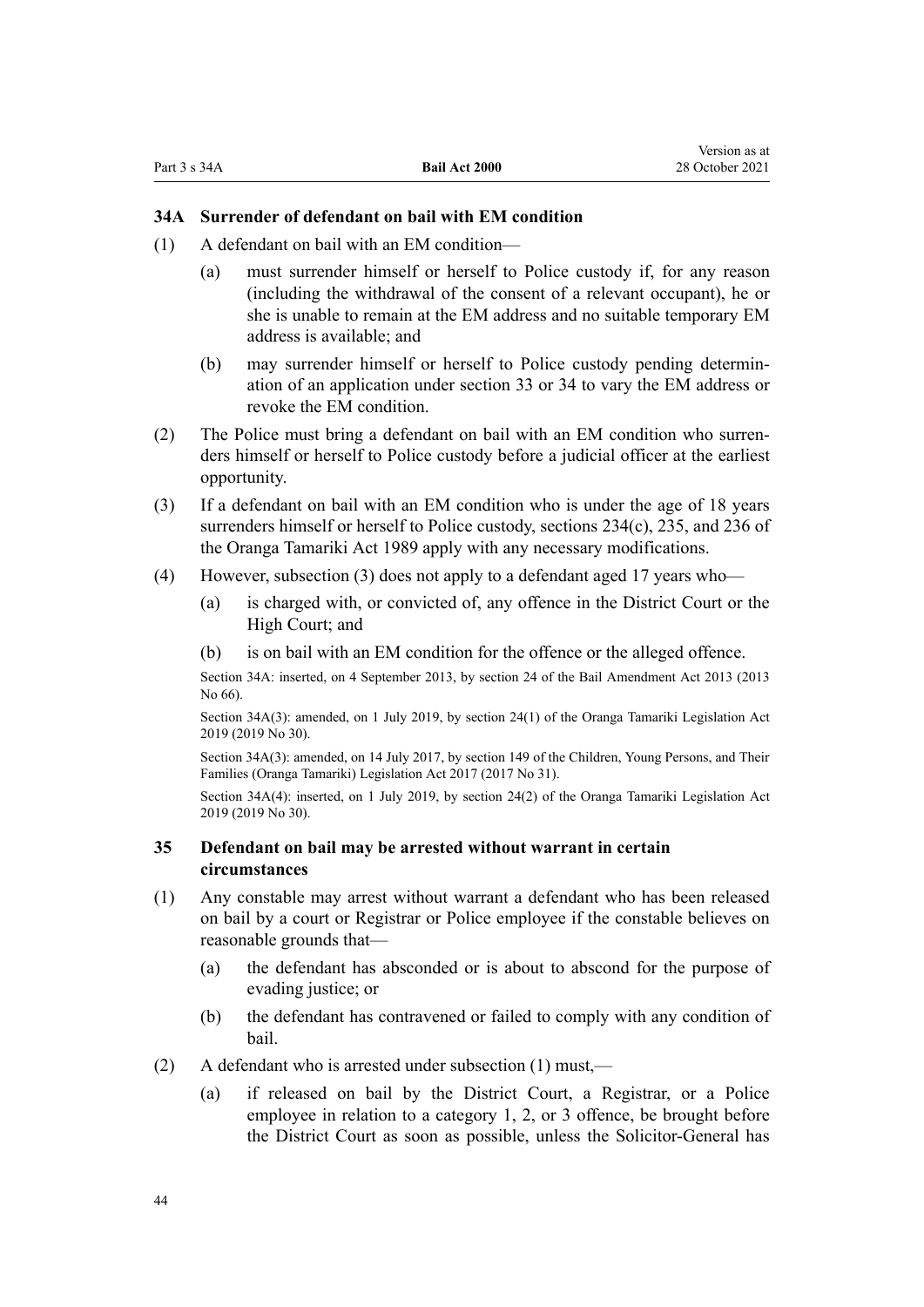<span id="page-44-0"></span>assumed responsibility for the proceedings in accordance with [section](http://legislation.govt.nz/pdflink.aspx?id=DLM3360321) [187](http://legislation.govt.nz/pdflink.aspx?id=DLM3360321) of the Criminal Procedure Act 2011; or

- (b) if released on bail in any circumstances to which paragraph (a) does not apply, be brought before a High Court Judge or a District Court Judge as soon as possible.
- (3) In any such case, the judicial officer, on being satisfied that the defendant had absconded or was about to abscond or has contravened or failed to comply with any condition of bail, must reconsider the question of bail.
- (4) After a defendant has been arrested under subsection (1), the defendant cannot be bailed as of right and is bailable only under [section 7\(5\).](#page-9-0)
- (5) This section does not apply if section 36 applies.
- (6) Nothing in this section prevents a constable from seeking a warrant to arrest a defendant under [section 37](#page-46-0).
- (7) [Sections 215 to 232](http://legislation.govt.nz/pdflink.aspx?id=DLM152905) of the Oranga Tamariki Act 1989 apply to a defendant aged 17 years who—
	- (a) has been charged with, or convicted of, any offence (except a drug deal‐ ing offence) in the District Court or the High Court; and
	- (b) has been released on bail for the offence, or the alleged offence, by a court, a Registrar, or a Police employee; and
	- (c) is arrested without warrant under subsection (1).

Section 35: replaced, on 1 July 2013, by [section 15](http://legislation.govt.nz/pdflink.aspx?id=DLM4057416) of the Bail Amendment Act 2011 (2011 No 82).

Section 35(1): amended, on 4 September 2013, by [section 25\(1\)](http://legislation.govt.nz/pdflink.aspx?id=DLM4454194) of the Bail Amendment Act 2013 (2013 No 66).

Section 35(2): replaced, on 4 September 2013, by [section 25\(2\)](http://legislation.govt.nz/pdflink.aspx?id=DLM4454194) of the Bail Amendment Act 2013 (2013 No 66).

Section 35(2)(a): amended, on 1 March 2017, by [section 261](http://legislation.govt.nz/pdflink.aspx?id=DLM6942680) of the District Court Act 2016 (2016) No 49).

Section 35(7): inserted, on 1 July 2019, by [section 25](http://legislation.govt.nz/pdflink.aspx?id=LMS158693) of the Oranga Tamariki Legislation Act 2019 (2019 No 30).

### **36 Arrest of defendant charged with drug dealing offence**

- (1) If a defendant has been released on bail under [section 16](#page-19-0), any constable may arrest the defendant without warrant if—
	- (a) the constable believes on reasonable grounds that the defendant has absconded or is about to abscond for the purpose of evading justice; or
	- (b) the Police have been notified in writing by any surety for the defendant that the surety believes that the defendant has absconded or is about to abscond for the purpose of evading justice, and the constable is satisfied that there are reasonable grounds for that belief; or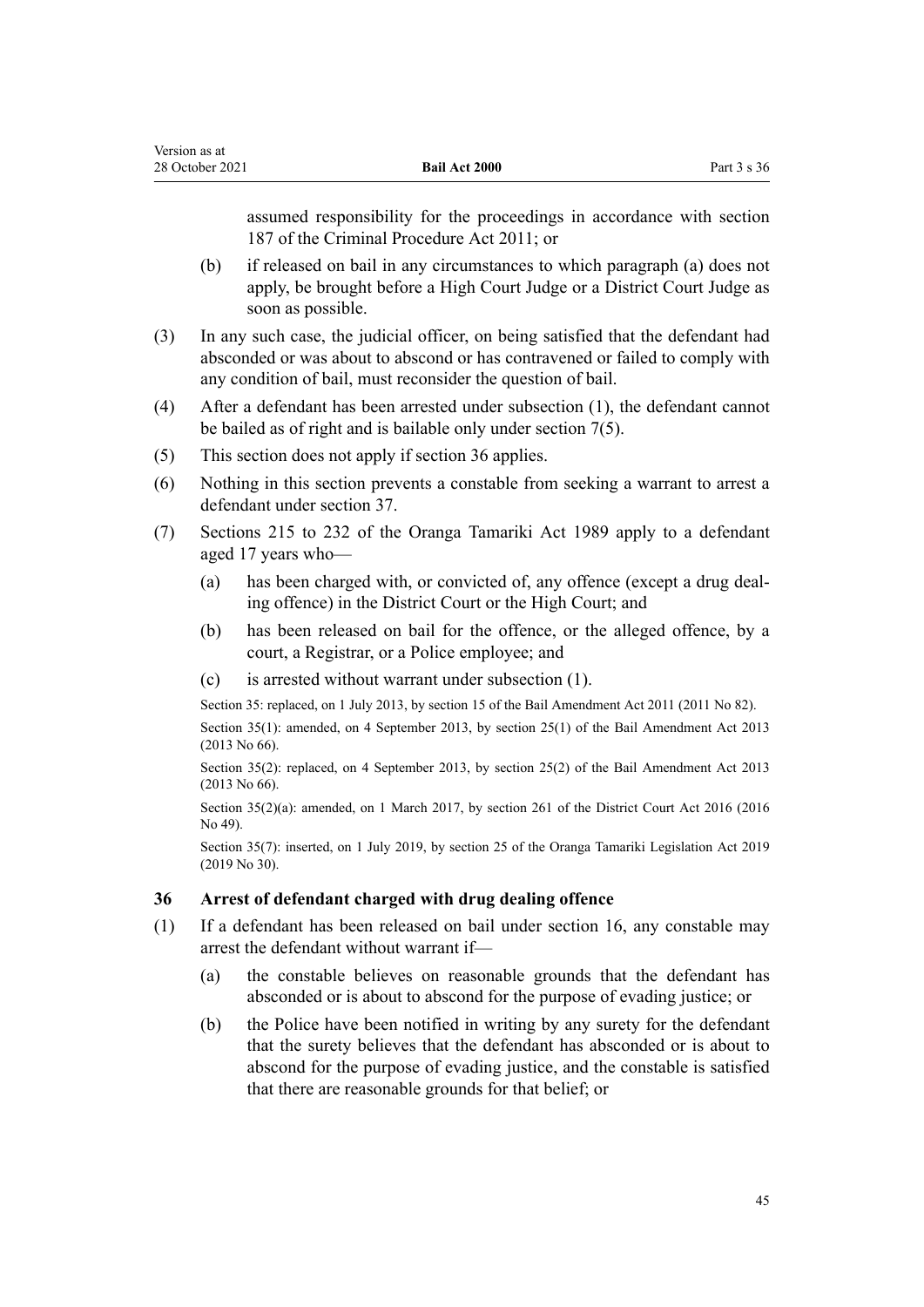| (c) | the constable believes, on reasonable grounds, that the defendant has                                                                              |
|-----|----------------------------------------------------------------------------------------------------------------------------------------------------|
|     | broken, is breaking, or is about to break, any condition of bail (whether<br>imposed under section 30 or otherwise); or                            |
| (d) | the Police have been notified by any surety for the defendant that the<br>surety believes that the defendant has broken is breaking or is about to |

surety believes that the defendant has broken, is breaking, or is about to break, any such condition of bail, and the constable is satisfied that there are reasonable grounds for that belief.

Version as at 28 October 2021

- (2) A defendant who has been arrested under subsection (1) must be brought before a High Court Judge or a District Court Judge as soon as possible, and in any event not later than 72 hours after the arrest.
- (3) If a defendant is brought before a Judge under subsection (2), the Judge must, if satisfied on the balance of probabilities that the defendant has absconded or was about to abscond, remand the defendant in custody.
- (4) If a defendant is brought before a Judge under subsection (2), the Judge may,—
	- (a) if satisfied on the balance of probabilities that the defendant has broken, was breaking, or was about to break any condition of bail, remand the defendant in custody; or
	- (b) release the defendant.

Part 3 s 36 **Bail Act 2000**

- (5) If a defendant is released under subsection  $(4)(b)$ , the defendant's bail continues in force in all respects as if the defendant had not been arrested under subsection (1).
- (6) Despite subsections (4)(b) and (5), if a defendant was arrested under subsection  $(1)(d)$ , the Judge may release the defendant under subsection  $(4)(b)$  only if—
	- (a) the surety consents in writing to the release; or
	- (b) a fresh bail bond is issued.
- (7) Nothing in this section prevents a constable from seeking a warrant to arrest a defendant under [section 37](#page-46-0).
- (8) [Sections 215 to 232](http://legislation.govt.nz/pdflink.aspx?id=DLM152905) of the Oranga Tamariki Act 1989 apply to a defendant aged 17 years who—
	- (a) has been charged with, or convicted of, a drug dealing offence in the District Court or the High Court; and
	- (b) has been released on bail for the offence, or the alleged offence, by a District Court Judge or a High Court Judge; and
	- (c) is arrested without warrant under subsection (1).

Section 36: replaced, on 1 July 2013, by [section 15](http://legislation.govt.nz/pdflink.aspx?id=DLM4057416) of the Bail Amendment Act 2011 (2011 No 82). Section 36(2): amended, on 4 September 2013, by [section 26\(1\)](http://legislation.govt.nz/pdflink.aspx?id=DLM4454166) of the Bail Amendment Act 2013 (2013 No 66).

Section 36(3): amended, on 4 September 2013, by [section 26\(2\)](http://legislation.govt.nz/pdflink.aspx?id=DLM4454166) of the Bail Amendment Act 2013 (2013 No 66).

46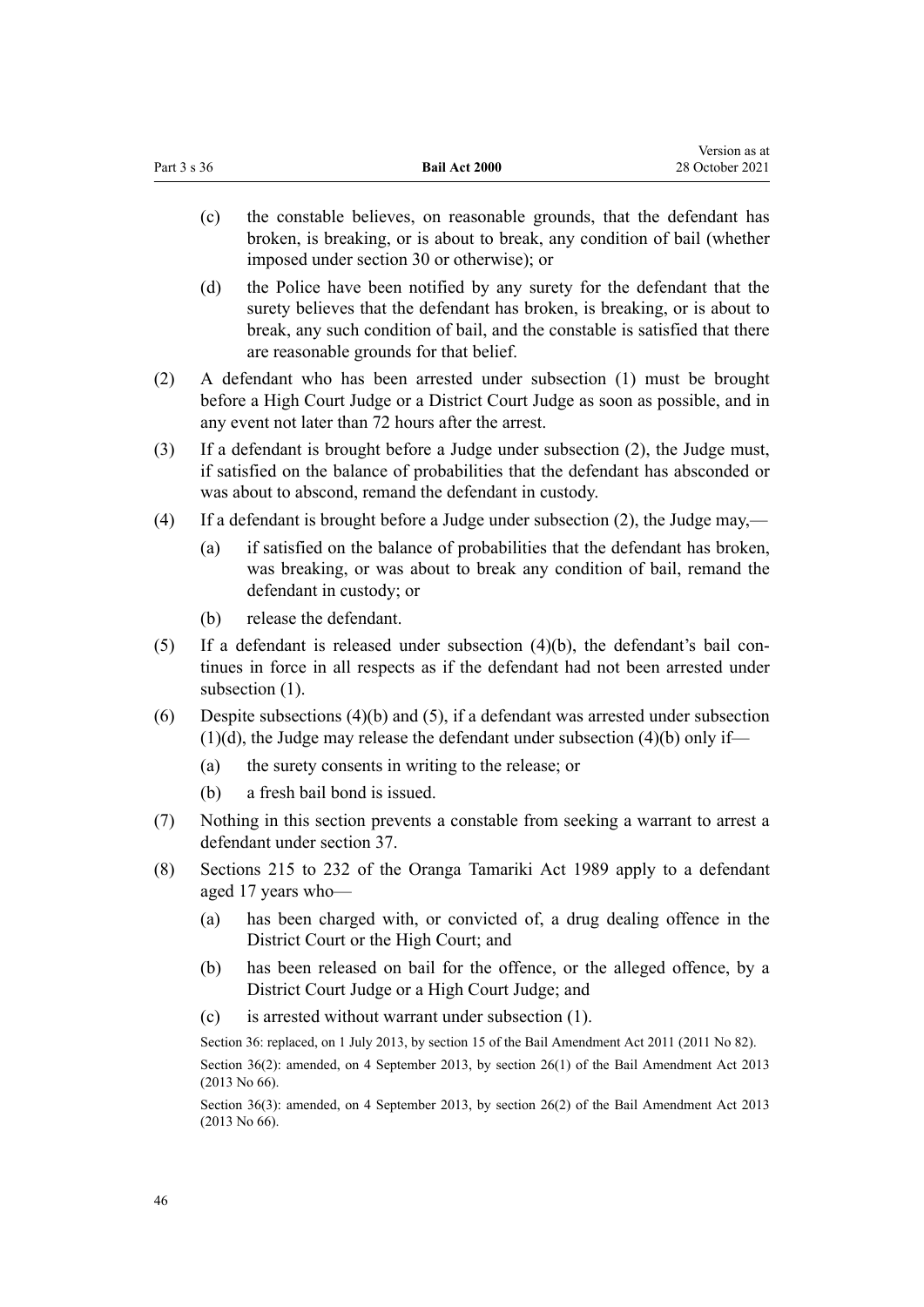<span id="page-46-0"></span>Section 36(4): amended, on 4 September 2013, by [section 26\(3\)](http://legislation.govt.nz/pdflink.aspx?id=DLM4454166) of the Bail Amendment Act 2013 (2013 No 66).

Section 36(5): amended, on 4 September 2013, by [section 26\(4\)](http://legislation.govt.nz/pdflink.aspx?id=DLM4454166) of the Bail Amendment Act 2013 (2013 No 66).

Section 36(8): inserted, on 1 July 2019, by [section 26](http://legislation.govt.nz/pdflink.aspx?id=LMS158694) of the Oranga Tamariki Legislation Act 2019 (2019 No 30).

### **36A Offence to refuse authorised person entry to EM address**

- (1) A person (**A**) commits an offence who refuses or fails, without reasonable excuse, to allow an authorised person to enter an EM address for the purpose of servicing or inspecting any electronic monitoring equipment at that address.
- (2) A person who commits an offence under subsection (1) is liable on conviction to imprisonment for a term not exceeding 3 months or to a fine not exceeding \$5,000.
- (3) In subsection (1), **authorised person** means—
	- (a) an EM assessor who has identified himself or herself to A; or
	- (b) a person accompanying a person described in paragraph (a); or
	- (c) a person who—
		- (i) has identified himself or herself to A; and
		- (ii) is authorised in writing by an EM assessor to enter the EM address for the purpose of servicing or inspecting any electronic monitoring equipment at that address; and
		- (iii) has produced that written authority to A.

Section 36A: inserted, on 4 September 2013, by [section 27](http://legislation.govt.nz/pdflink.aspx?id=DLM4454196) of the Bail Amendment Act 2013 (2013 No 66).

## **37 Issue of warrant to arrest defendant absconding or breaching bail condition or who fails to answer bail**

- (1) A judicial officer or Registrar may issue a warrant for the arrest of a defendant if—
	- (a) the judicial officer or Registrar is satisfied by evidence on oath that—
		- (i) the defendant has absconded or is about to abscond for the pur‐ pose of evading justice; or
		- (ii) the defendant has contravened or failed to comply with any condi‐ tion of bail; or
	- (b) the defendant—
		- (i) does not attend personally at the time and place specified in the notice of bail or, as the case may be, the bail bond; or
		- (ii) does not attend personally at any time or place to which during the course of the proceedings the hearing has been adjourned.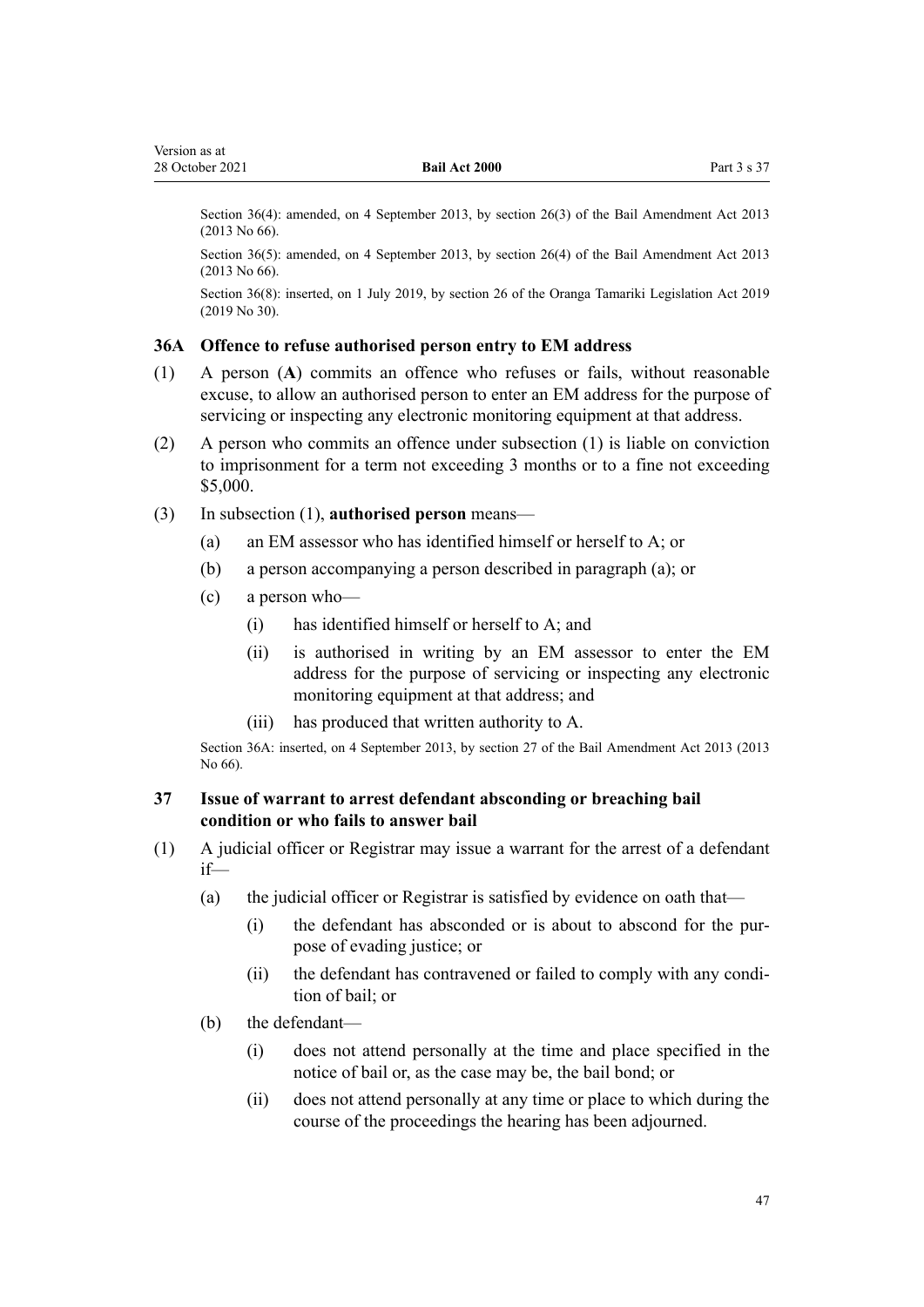<span id="page-47-0"></span>

|             |                      | Version as at   |
|-------------|----------------------|-----------------|
| Part 3 s 38 | <b>Bail Act 2000</b> | 28 October 2021 |

- (2) A warrant to arrest a defendant under this section must be directed to a con‐ stable by name or generally to every constable.
- (3) The warrant may be executed by any constable.
- (4) For the purpose of executing a warrant issued under this section, the constable executing it may at any time enter on to any premises, by force if necessary, if the constable has reasonable grounds to believe that the defendant against whom it is issued is on those premises.
- (5) The constable executing the warrant—
	- (a) must have the warrant, or a copy of it, with him or her; and
	- (b) must produce it, or a copy of it, on initial entry and, if requested, at any subsequent time; and
	- (c) if he or she is not in uniform, produce evidence that he or she is a constable.
- (6) If a defendant is arrested under a warrant issued under this section,—
	- (a) [section 35\(2\) to \(4\)](#page-43-0) apply as if the defendant had been arrested under section 35(1); and
	- (b) in the case of a person who is charged with or convicted of a drug dealing offence and who has been released on bail in relation to that offence, [section 36\(2\) to \(6\)](#page-44-0) apply as if the defendant had been arrested under section  $36(1)$ .
- (7) In this section, **judicial officer or Registrar** means, in relation to proceedings for the offence with which the defendant is charged,—
	- (a) for proceedings in the District Court, a judicial officer or Registrar of the District Court:
	- (b) for proceedings in the High Court, a Judge or Registrar of the High Court:
	- (c) for proceedings in the Court of Appeal or the Supreme Court, a Judge or Registrar of the High Court.

Section 37: replaced, on 1 July 2013, by [section 15](http://legislation.govt.nz/pdflink.aspx?id=DLM4057416) of the Bail Amendment Act 2011 (2011 No 82).

Section 37(1): amended, on 4 September 2013, by [section 28\(1\)](http://legislation.govt.nz/pdflink.aspx?id=DLM4869205) of the Bail Amendment Act 2013 (2013 No 66).

Section 37(7): replaced, on 4 September 2013, by [section 28\(2\)](http://legislation.govt.nz/pdflink.aspx?id=DLM4869205) of the Bail Amendment Act 2013 (2013 No 66).

Section 37(7)(a): amended, on 1 March 2017, by [section 261](http://legislation.govt.nz/pdflink.aspx?id=DLM6942680) of the District Court Act 2016 (2016) No 49).

## **38 Failure to answer bail**

A defendant commits an offence and is liable on conviction to imprisonment for a term not exceeding 1 year or a fine not exceeding \$2,000 who, having been released on bail by the Supreme Court, the Court of Appeal, the High Court, the District Court, or a Registrar,—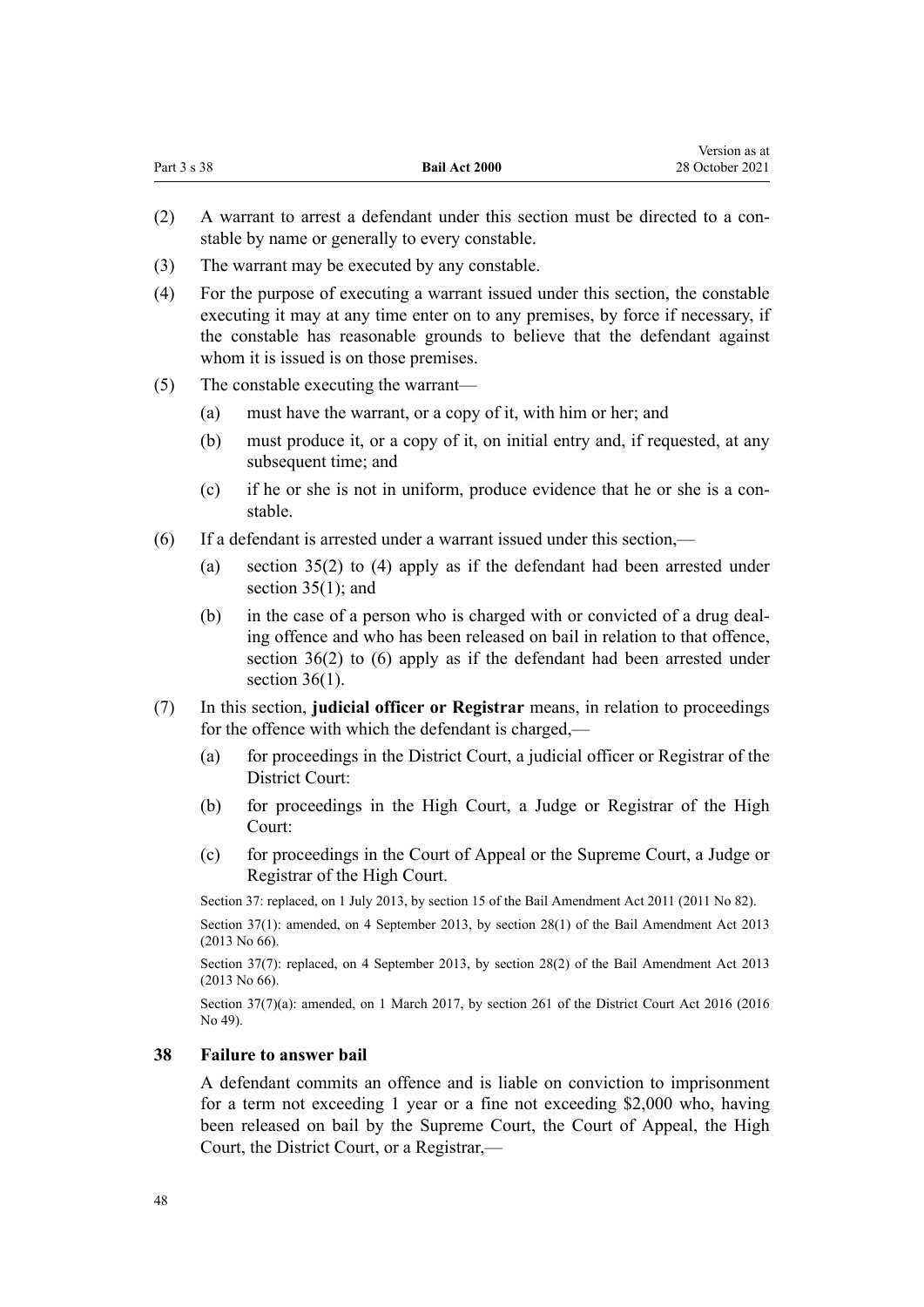<span id="page-48-0"></span>

| Version as at   |                      |             |
|-----------------|----------------------|-------------|
| 28 October 2021 | <b>Bail Act 2000</b> | Part 3 s 39 |

- (a) fails without reasonable excuse to attend personally at the time and the court specified in the notice of bail or bail bond; or
- (b) fails without reasonable excuse to attend personally at any time and place to which during the course of the proceedings the hearing has been adjourned; or
- (c) fails without reasonable excuse to comply with any condition imposed under [section 40\(3\).](#page-49-0)

Section 38: replaced, on 1 July 2013, by [section 15](http://legislation.govt.nz/pdflink.aspx?id=DLM4057416) of the Bail Amendment Act 2011 (2011 No 82). Section 38: amended, on 1 March 2017, by [section 261](http://legislation.govt.nz/pdflink.aspx?id=DLM6942680) of the District Court Act 2016 (2016 No 49).

## **39 Non-performance of condition of bail may be certified and recorded**

- (1) If a defendant who has been released on bail at any time fails to comply with any condition of bail, a judicial officer may certify on the notice of bail or, as the case may require, the bail bond the non-performance of that condition.
- (2) A certificate given by a judicial officer under subsection (1) is, in the absence of proof to the contrary, sufficient evidence for the purposes of [sections 24](#page-24-0) and [38](#page-47-0) that the defendant has failed to comply with the condition of the notice of bail or bail bond specified in the certificate.
- (3) In addition to the certification described in subsection (1), if a defendant who has been released on bail at any time fails to comply with any condition of bail, without reasonable excuse, a judicial officer must direct the Registrar that the nature of the condition and the non-performance of the condition be entered in the court record kept in accordance with [section 184](http://legislation.govt.nz/pdflink.aspx?id=DLM3360317) of the Criminal Procedure Act 2011.
- (4) Despite subsection (3), the judicial officer may decide not to direct that the fail‐ ure to comply be entered in the court record if in the judicial officer's opinion the failure to comply is of such a minor nature that it does not warrant being taken into account when considering an application for bail from the defendant on a subsequent occasion.
- (5) A failure to comply with any condition of bail that is entered in the court record under subsection (3) may be considered in any subsequent application for bail made by that defendant over his or her lifetime.
- (6) In this section, **judicial officer** means—
	- (a) any judicial officer, if the defendant was released on bail by the District Court, a Registrar, or a Police employee in relation to a category 1, 2, or 3 offence and the Solicitor-General has not assumed responsibility for the proceedings in accordance with [section 187](http://legislation.govt.nz/pdflink.aspx?id=DLM3360321) of the Criminal Procedure Act 2011:
	- (b) a Judge, if any of the matters set out in paragraph (a) do not apply.

Section 39: replaced, on 1 July 2013, by [section 15](http://legislation.govt.nz/pdflink.aspx?id=DLM4057416) of the Bail Amendment Act 2011 (2011 No 82). Section 39(1): amended, on 4 September 2013, by [section 29\(1\)](http://legislation.govt.nz/pdflink.aspx?id=DLM4869207) of the Bail Amendment Act 2013 (2013 No 66).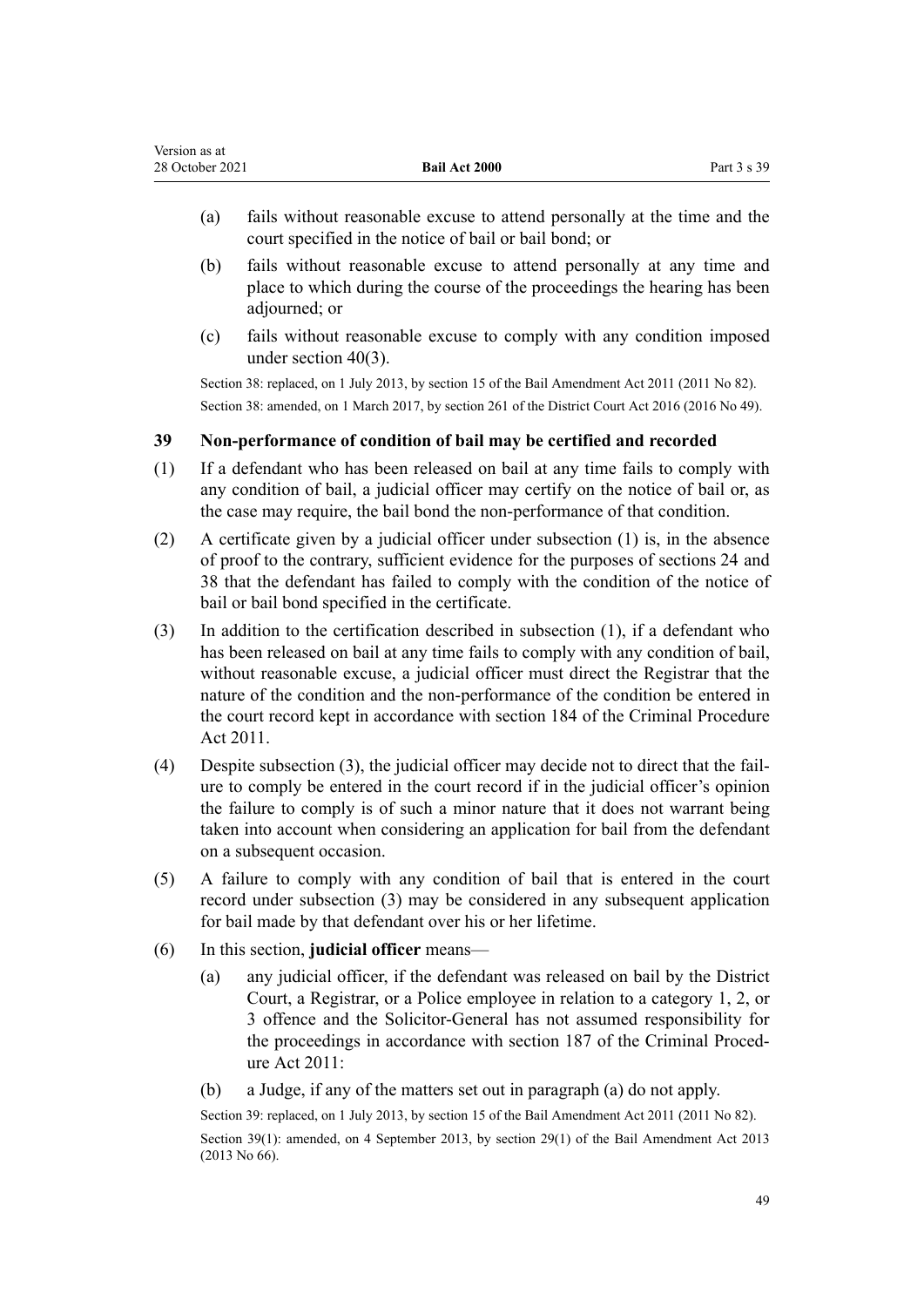<span id="page-49-0"></span>Section 39(3): amended, on 4 September 2013, by [section 29\(2\)](http://legislation.govt.nz/pdflink.aspx?id=DLM4869207) of the Bail Amendment Act 2013 (2013 No 66).

Section 39(6): replaced, on 4 September 2013, by [section 29\(3\)](http://legislation.govt.nz/pdflink.aspx?id=DLM4869207) of the Bail Amendment Act 2013 (2013 No 66).

Section 39(6)(a): amended, on 1 March 2017, by [section 261](http://legislation.govt.nz/pdflink.aspx?id=DLM6942680) of the District Court Act 2016 (2016 No 49).

## **39A Court must order bail money to be paid to the Crown unless justice, etc, requires money to be returned to surety**

- (1) If a defendant's failure to comply with a condition of bail has been entered in the court record under [section 39\(3\),](#page-48-0) any money paid by a surety under a bail bond is forfeited.
- (2) The court must order money forfeited under a bail bond to be paid to the Crown, unless the court considers that equity and good conscience and the real merits and justice of the case require the money to be returned to the surety.

Compare: 1950 No 54 [s 21](http://legislation.govt.nz/pdflink.aspx?id=DLM261962)

Section 39A: inserted, on 8 September 2018, by [section 39\(2\)](http://legislation.govt.nz/pdflink.aspx?id=DLM7227102) of the Statutes Amendment Act 2018 (2018 No 27).

## Subpart 2—Bail on deferment of sentence

Subpart 2 heading: inserted, on 1 July 2013, by [section 15](http://legislation.govt.nz/pdflink.aspx?id=DLM4057416) of the Bail Amendment Act 2011 (2011 No 82).

### **40 Bail on deferment of sentence**

- (1) This section applies if the start date of a sentence imposed on an offender is deferred under [section 80W](http://legislation.govt.nz/pdflink.aspx?id=DLM136423) or [100](http://legislation.govt.nz/pdflink.aspx?id=DLM136489) of the Sentencing Act 2002 and the offender is not liable to be detained under any other sentence or order.
- $(2)$  If this section applies, the court that defers the start date of the offender's sentence must grant the offender bail.
- (3) An offender who is granted bail under this section must be released on condition that the offender must,—
	- (a) if the sentence is deferred under [section 80W](http://legislation.govt.nz/pdflink.aspx?id=DLM136423) of the Sentencing Act  $2002, -$ 
		- (i) go to and remain at the home detention residence (as defined in [section 4](http://legislation.govt.nz/pdflink.aspx?id=DLM135350) of that Act) at the expiry of the period of deferral specified by the court, unless absent in accordance with [section](http://legislation.govt.nz/pdflink.aspx?id=DLM136403)  $80C(3)(a)$  or (b) of that Act; and
		- (ii) advise a probation officer as soon as possible of any change in cir‐ cumstances affecting the availability or suitability of the home detention residence; or
	- (b) if the sentence is deferred under [section 100](http://legislation.govt.nz/pdflink.aspx?id=DLM136489) of the Sentencing Act 2002, surrender himself or herself to the prison manager of the prison concerned at the expiry of the period of deferral specified by the court.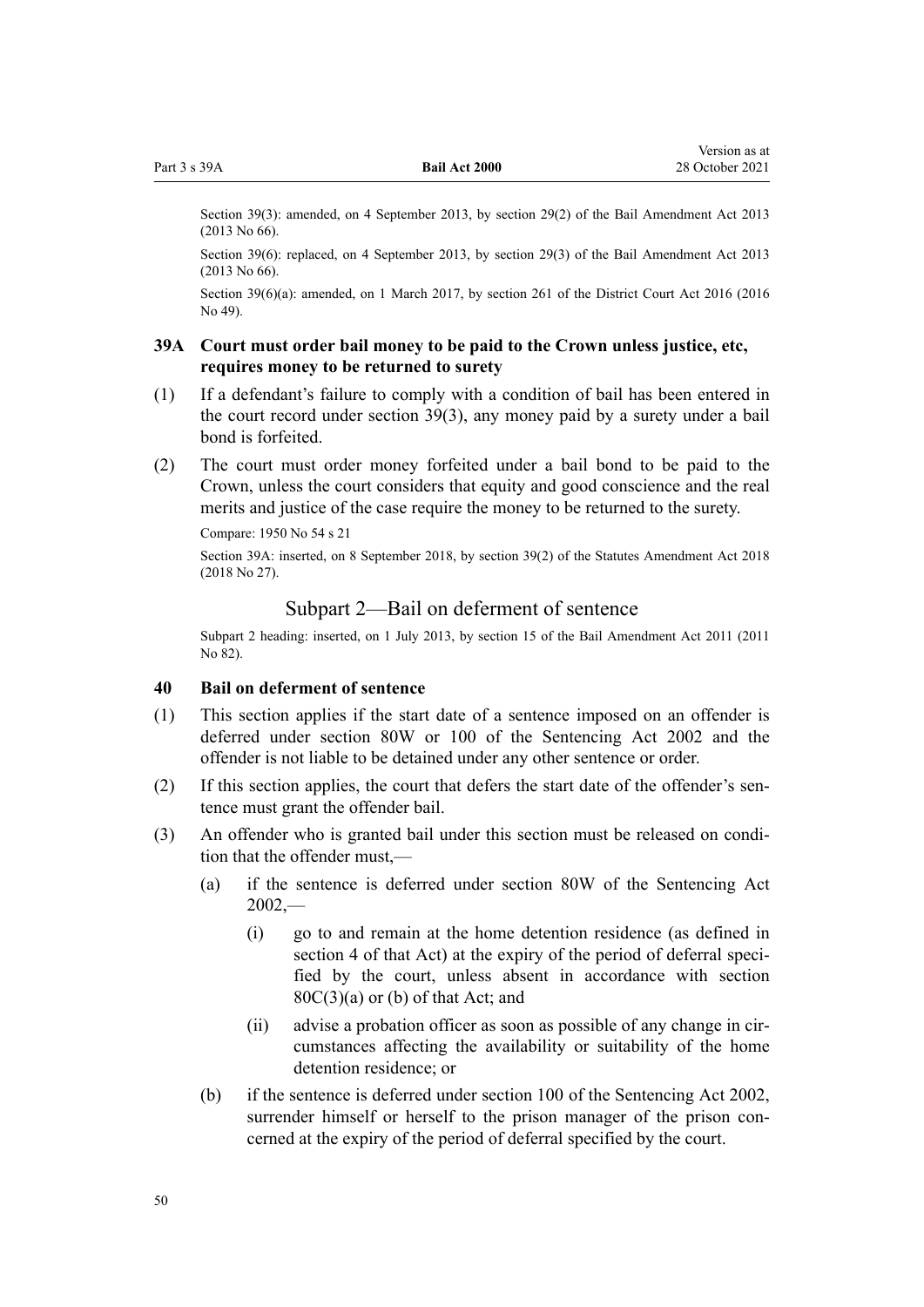<span id="page-50-0"></span>

| Version as at   |                      |                        |
|-----------------|----------------------|------------------------|
| 28 October 2021 | <b>Bail Act 2000</b> | Part $3 \text{ s } 42$ |

- (4) The provisions of [sections 30 to 39](#page-26-0), and 41 to 44, as far as they are applicable and with all necessary modifications, apply as if the offender were a defendant who had been granted bail.
- (5) If any decision is made by the District Court or the High Court under [section](#page-41-0) [33\(1\)](#page-41-0) (as applied by subsection (4)) in respect of an offender, the provisions of sections 41 to 43, as far as they are applicable and with all necessary modifications, apply as if the offender were a defendant granted bail.
- (6) *[Repealed]*

Section 40: replaced, on 1 July 2013, by [section 15](http://legislation.govt.nz/pdflink.aspx?id=DLM4057416) of the Bail Amendment Act 2011 (2011 No 82). Section 40(4): amended, on 14 November 2018, by [section 94\(1\)](http://legislation.govt.nz/pdflink.aspx?id=LMS45963) of the Courts Matters Act 2018 (2018 No 50).

Section 40(5): replaced, on 14 November 2018, by [section 94\(2\)](http://legislation.govt.nz/pdflink.aspx?id=LMS45963) of the Courts Matters Act 2018 (2018 No 50).

Section 40(6): repealed, on 14 November 2018, by [section 94\(2\)](http://legislation.govt.nz/pdflink.aspx?id=LMS45963) of the Courts Matters Act 2018 (2018 No 50).

## Subpart 3—Appeals on question of bail

Subpart 3 heading: inserted, on 1 July 2013, by [section 15](http://legislation.govt.nz/pdflink.aspx?id=DLM4057416) of the Bail Amendment Act 2011 (2011 No 82).

*Appeals from decisions of Justices or Community Magistrates*

## *[Repealed]*

Heading: repealed, on 14 November 2018, by [section 95](http://legislation.govt.nz/pdflink.aspx?id=DLM7371796) of the Courts Matters Act 2018 (2018 No 50).

### **41 Interpretation**

In this subpart, unless the context otherwise requires, **appeal court** means,—

- (a) if a decision of a Justice or Justices or a Community Magistrate or Com‐ munity Magistrates is appealed against, the District Court presided over by a District Court Judge:
- (b) if a decision of a District Court Judge is appealed against, the High Court:
- (c) if a decision of the High Court is appealed against, the Court of Appeal:
- (d) if a decision of the Court of Appeal is appealed against, the Supreme Court.

Section 41: replaced, on 14 November 2018, by [section 95](http://legislation.govt.nz/pdflink.aspx?id=DLM7371796) of the Courts Matters Act 2018 (2018 No 50).

## **42 Appeal against decision relating to bail**

(1) If a court refuses to grant bail to a defendant (whether before or after convic‐ tion and whether under any enactment or rule of law or otherwise), the defend‐ ant may appeal to the appeal court against that decision.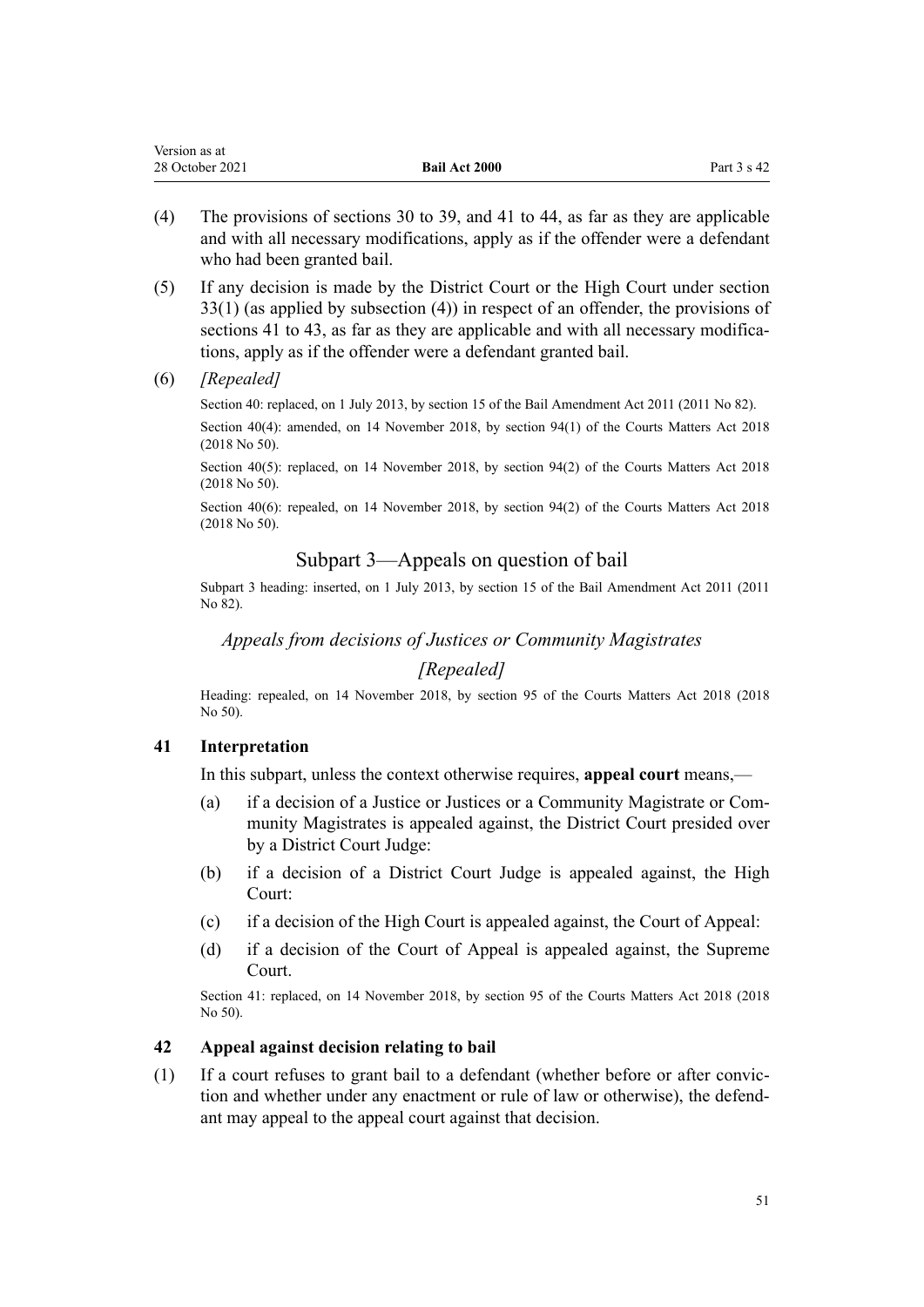<span id="page-51-0"></span>

|             |                      | Version as at   |
|-------------|----------------------|-----------------|
| Part 3 s 43 | <b>Bail Act 2000</b> | 28 October 2021 |

- (2) If a court grants bail to a defendant (whether before or after conviction and whether under any enactment or rule of law or otherwise), the prosecutor may appeal to the appeal court against that decision.
- (3) If a court imposes, or refuses to impose, any condition of bail, or makes or refuses to make an order under [section 33](#page-41-0) varying or revoking any condition of bail or substituting or imposing any other condition of bail, the defendant or the prosecutor may appeal to the appeal court against that decision.
- (4) For the purposes of an appeal under this section, the failure to impose a condi‐ tion of bail on any occasion on which the condition could lawfully be imposed is deemed to be a refusal to impose the condition.
- (5) No person may seek bail in the High Court under that court's inherent jurisdic‐ tion if the person has a right of appeal to a District Court Judge under this section.
- (6) An appeal under this section is by way of rehearing. Section 42: replaced, on 14 November 2018, by [section 95](http://legislation.govt.nz/pdflink.aspx?id=DLM7371796) of the Courts Matters Act 2018 (2018 No 50).

### **43 Procedure relating to appeal under section 42**

- (1) [Sections 273 to 275](http://legislation.govt.nz/pdflink.aspx?id=DLM3360455) and [subpart 12](http://legislation.govt.nz/pdflink.aspx?id=DLM3360509) of Part 6 of the Criminal Procedure Act 2011 apply to an appeal under [section 42](#page-50-0) as if the appeal were a first appeal against a decision on a costs order, except that the notice of appeal must be filed within 20 working days after the date of the decision appealed against.
- (2) Despite any other enactment or rule of law, on the hearing of the appeal under [section 42](#page-50-0), it is not necessary for either party to produce—
	- (a) any note or transcript of the evidence adduced to the court appealed from; or
	- (b) any note of the reasons for the decision appealed against; or
	- (c) any copy of any note or transcript referred to in paragraph (a) or (b).
- (3) Every decision of the appeal court on an appeal under [section 42](#page-50-0) is final.
- (4) No decision appealed against under [section 42](#page-50-0) is suspended merely because notice of that appeal has been given.
- (5) An appeal under [section 42](#page-50-0) that is not heard before the date on which the deci‐ sion appealed against ceases to have any effect—
	- (a) lapses on that date; and
	- (b) is deemed to be abandoned.
- (6) If the defendant does not appear at the hearing of the appeal under [section](#page-50-0) [42\(2\)](#page-50-0), a Judge of the appeal court may, if he or she thinks fit, issue a warrant for the arrest of the defendant.

Section 43: replaced, on 14 November 2018, by [section 95](http://legislation.govt.nz/pdflink.aspx?id=DLM7371796) of the Courts Matters Act 2018 (2018 No 50).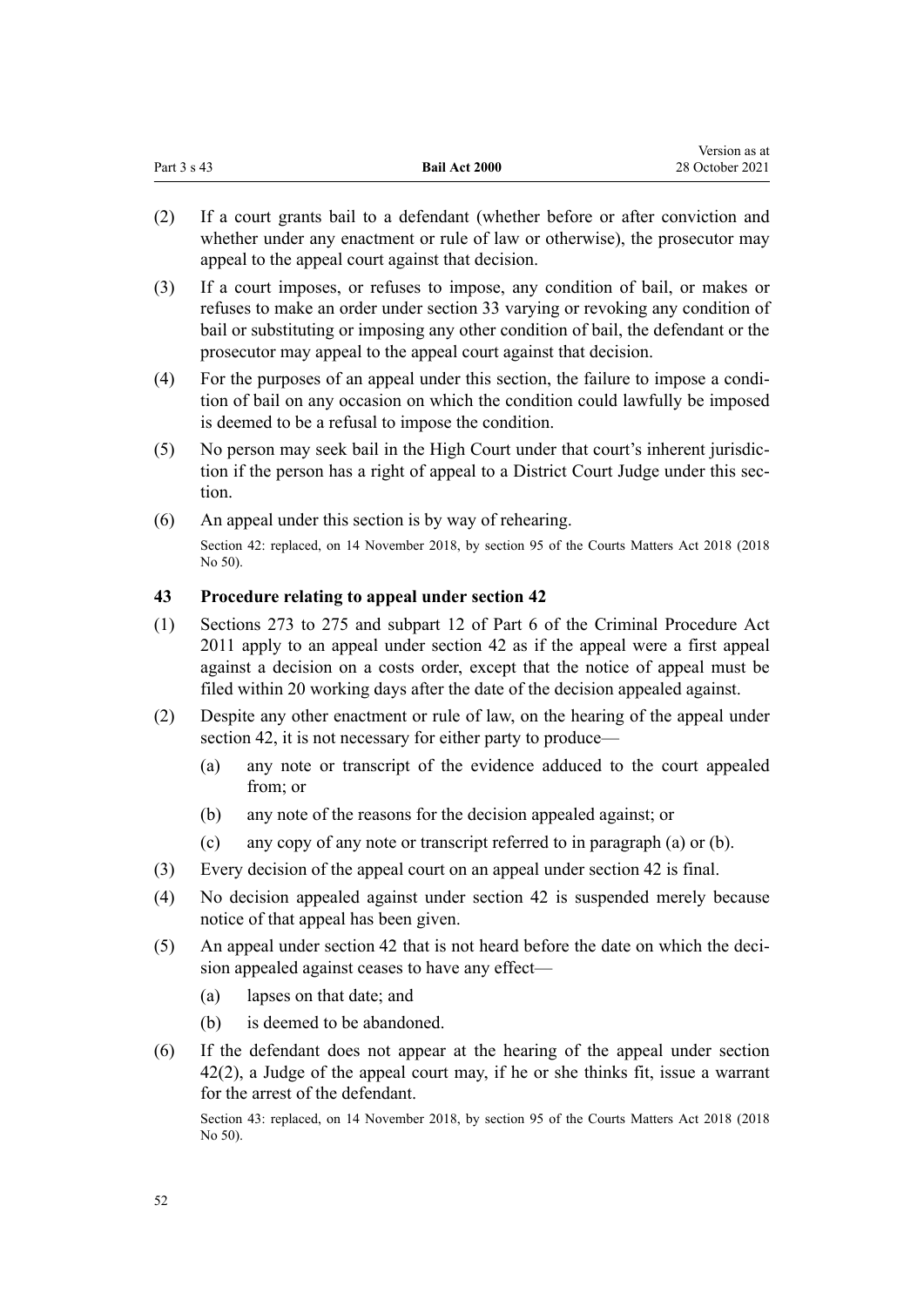## *Appeals from decisions of District Court Judges*

*[Repealed]*

<span id="page-52-0"></span>Heading: repealed, on 14 November 2018, by [section 95](http://legislation.govt.nz/pdflink.aspx?id=DLM7371796) of the Courts Matters Act 2018 (2018 No 50).

## **44 Execution of decision of appeal court on appeal relating to bail under section 42**

- (1) If, on an appeal under [section 42](#page-50-0), the appeal court determines that bail should not be granted or, as the case may be, should not be continued, a warrant for the detention of the defendant in custody must be issued by a Judge of the appeal court.
- (2) The person who executes a warrant issued under subsection (1) must ensure that a copy of the notice of the result of the appeal is given to the defendant when the warrant is executed or as soon as practicable after the warrant is executed.
- (3) If, on an appeal under [section 42](#page-50-0) against a refusal to grant bail, bail is gran‐ ted,—
	- (a) the appeal court must order that the defendant be released on bail; and
	- (b) [sections 30](#page-26-0) and [31](#page-40-0) apply.
- (4) If, on an appeal under [section 42](#page-50-0) in respect of any condition of bail, the appeal court varies or revokes any condition of bail or substitutes or imposes any other condition of bail, the following provisions apply:
	- (a) if the defendant is present at the appeal court, a Registrar must,—
		- (i) as soon as is reasonably practicable, prepare a new notice of bail or bail bond (whichever is applicable) setting out the conditions of bail as amended (if any); and
		- (ii) be satisfied that the defendant understands the conditions of bail; and
		- (iii) require the defendant to authenticate the notice of bail or bail bond:
	- (b) if the defendant is not present at the appeal court, a Registrar of the court appealed from must send written notice to the defendant and to every surety (if any) requiring them to attend at a specified time and place for the execution of a fresh notice of bail or bail bond that contains the conditions as amended (if any) required to give effect to the decision on the appeal.
- (5) If, in any case to which subsection (4) applies, the defendant fails without reasonable excuse to attend at the time and place required, or fails to authenticate a fresh notice of bail or bail bond, a Judge of the court appealed from may issue a warrant for the arrest of the defendant.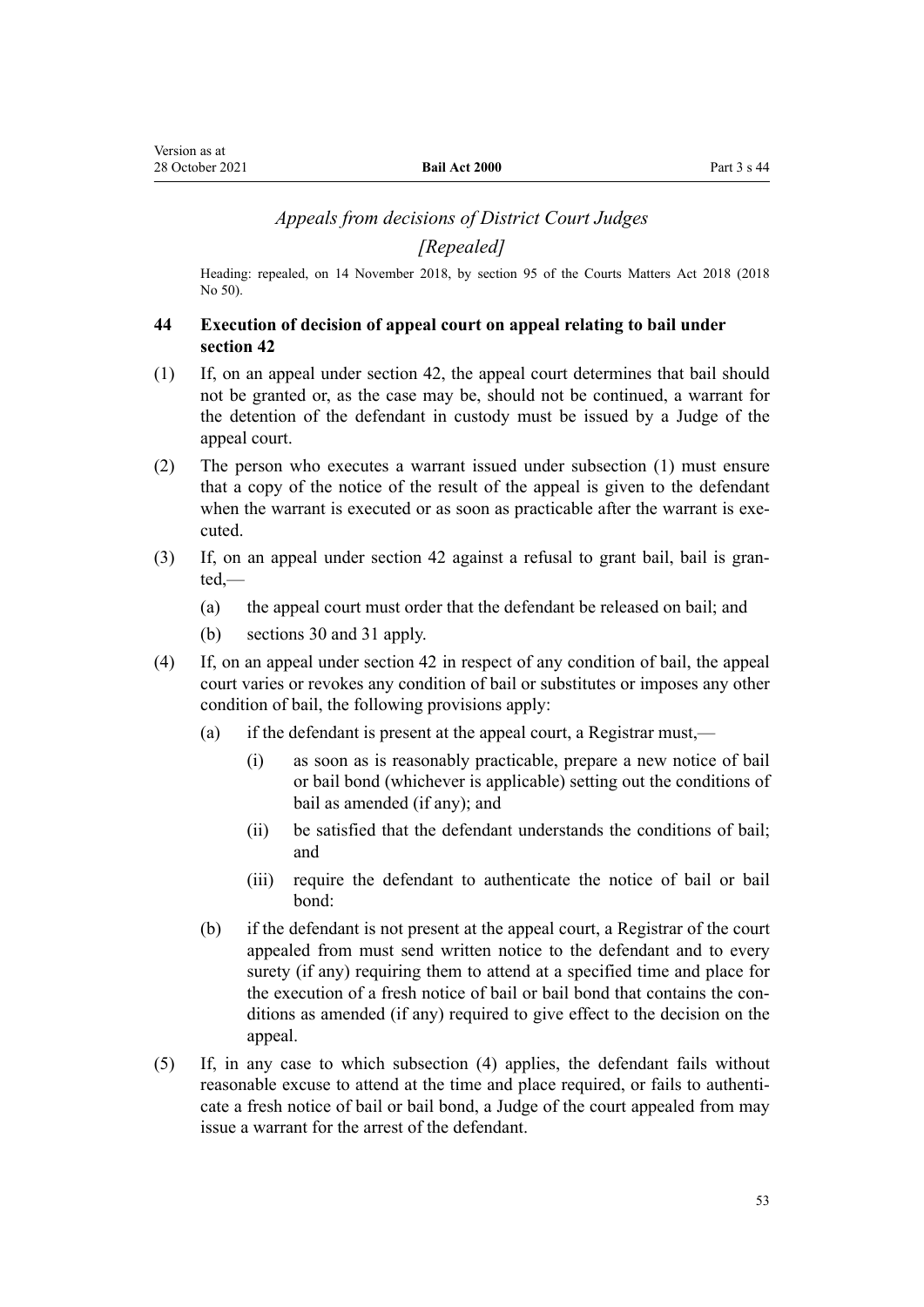Section 44: replaced, on 14 November 2018, by [section 95](http://legislation.govt.nz/pdflink.aspx?id=DLM7371796) of the Courts Matters Act 2018 (2018 No 50).

### **45 Procedure relating to appeal under section 44**

### *[Repealed]*

Section 45: repealed, on 14 November 2018, by [section 95](http://legislation.govt.nz/pdflink.aspx?id=DLM7371796) of the Courts Matters Act 2018 (2018 No 50).

### **46 Execution of decision of High Court on appeal relating to bail**

### *[Repealed]*

Section 46: repealed, on 14 November 2018, by [section 95](http://legislation.govt.nz/pdflink.aspx?id=DLM7371796) of the Courts Matters Act 2018 (2018 No 50).

*Appeals from decisions of High Court*

## *[Repealed]*

Heading: repealed, on 14 November 2018, by [section 95](http://legislation.govt.nz/pdflink.aspx?id=DLM7371796) of the Courts Matters Act 2018 (2018 No 50).

### **47 Appeal from decision of High Court relating to bail**

#### *[Repealed]*

Section 47: repealed, on 14 November 2018, by [section 95](http://legislation.govt.nz/pdflink.aspx?id=DLM7371796) of the Courts Matters Act 2018 (2018 No 50).

## **48 Procedure relating to appeal under section 47**

#### *[Repealed]*

Section 48: repealed, on 14 November 2018, by [section 95](http://legislation.govt.nz/pdflink.aspx?id=DLM7371796) of the Courts Matters Act 2018 (2018 No 50).

## **49 Execution of decision of Court of Appeal on appeal relating to bail**

#### *[Repealed]*

Section 49: repealed, on 14 November 2018, by [section 95](http://legislation.govt.nz/pdflink.aspx?id=DLM7371796) of the Courts Matters Act 2018 (2018 No 50).

## *Appeals from decisions of Court of Appeal on appeal*

## *[Repealed]*

Heading: repealed, on 14 November 2018, by [section 95](http://legislation.govt.nz/pdflink.aspx?id=DLM7371796) of the Courts Matters Act 2018 (2018 No 50).

### **50 Execution of decision of Supreme Court on appeal relating to bail**

#### *[Repealed]*

Section 50: repealed, on 14 November 2018, by [section 95](http://legislation.govt.nz/pdflink.aspx?id=DLM7371796) of the Courts Matters Act 2018 (2018 No 50).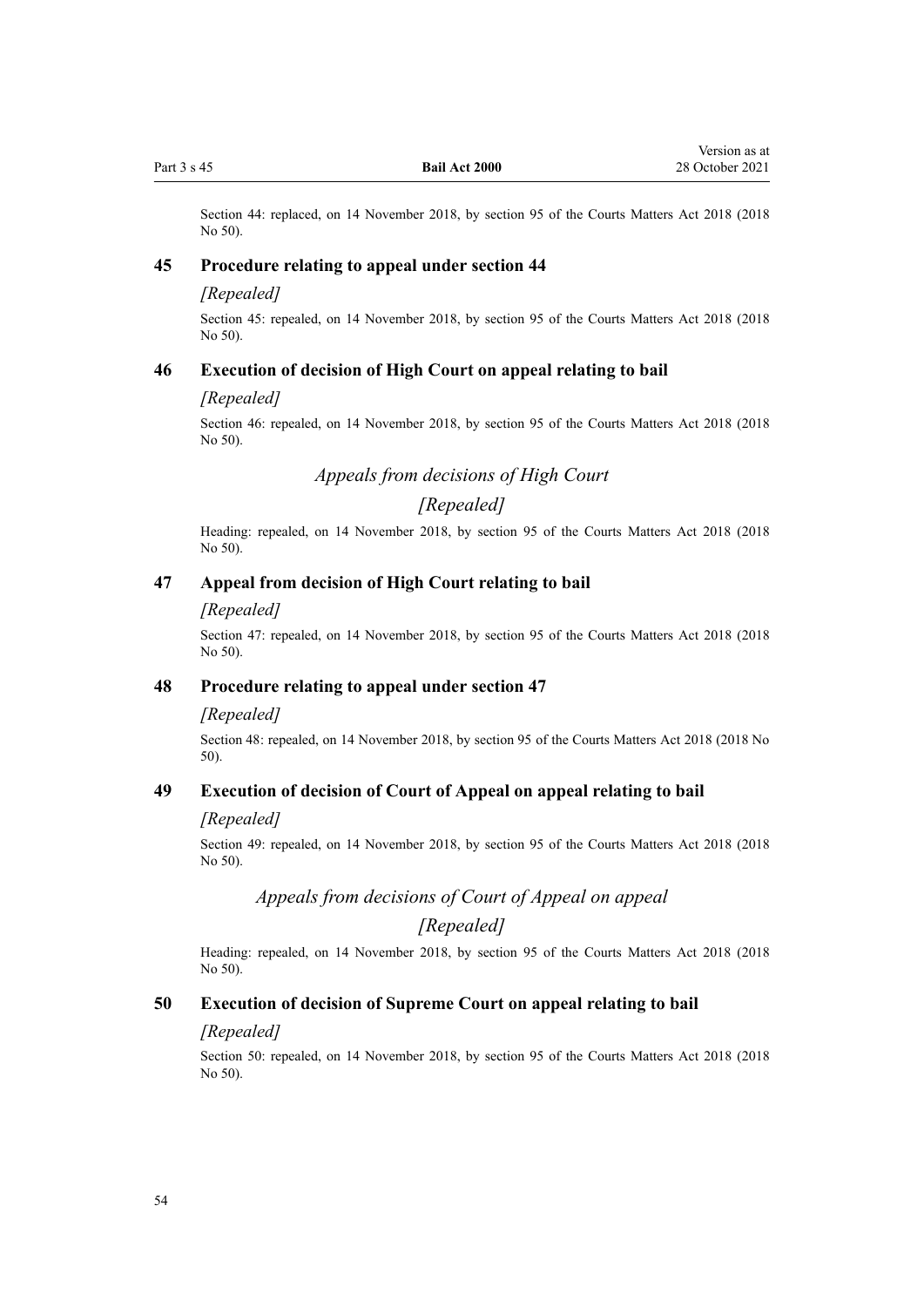## <span id="page-54-0"></span>*Appeal against entry of non-performance of condition of bail*

*[Repealed]*

Heading: repealed, on 14 November 2018, by [section 95](http://legislation.govt.nz/pdflink.aspx?id=DLM7371796) of the Courts Matters Act 2018 (2018 No 50).

## **51 Appeal against entry by Justice or Community Magistrate of nonperformance of condition of bail in court record**

#### *[Repealed]*

Section 51: repealed, on 14 November 2018, by [section 95](http://legislation.govt.nz/pdflink.aspx?id=DLM7371796) of the Courts Matters Act 2018 (2018 No 50).

## **52 Appeal against entry by District Court Judge or High Court Judge of nonperformance of condition of bail in court record**

#### *[Repealed]*

Section 52: repealed, on 14 November 2018, by [section 95](http://legislation.govt.nz/pdflink.aspx?id=DLM7371796) of the Courts Matters Act 2018 (2018 No 50).

*Issue of warrant for detention in custody*

Heading: inserted, on 4 September 2013, by [section 37](http://legislation.govt.nz/pdflink.aspx?id=DLM4869216) of the Bail Amendment Act 2013 (2013 No 66).

## **52A Period for which warrant for detention in custody may be issued**

- (1) This section applies to a warrant issued under [section 44\(1\)](#page-52-0).
- (2) A warrant to which this section applies must be issued for whichever of the fol‐ lowing applies:
	- (a) for the period of adjournment:
	- (b) pending and during the defendant's trial:
	- (c) pending the defendant being brought up for sentence and during his or her sentencing.

Section 52A: inserted, on 4 September 2013, by [section 37](http://legislation.govt.nz/pdflink.aspx?id=DLM4869216) of the Bail Amendment Act 2013 (2013 No 66).

Section 52A(1): replaced, on 14 November 2018, by [section 96](http://legislation.govt.nz/pdflink.aspx?id=LMS45964) of the Courts Matters Act 2018 (2018 No 50).

## Subpart 4—Bail pending appeal against conviction or sentence

Subpart 4 heading: inserted, on 1 July 2013, by [section 15](http://legislation.govt.nz/pdflink.aspx?id=DLM4057416) of the Bail Amendment Act 2011 (2011 No 82).

## **53 Granting of bail to appellant in custody or on home detention pending appeal to District Court presided over by District Court Judge**

- (1) This section applies if an appellant—
	- (a) is appealing his or her conviction or sentence, or both, to the District Court presided over by a District Court Judge; and
	- $(b)$  is —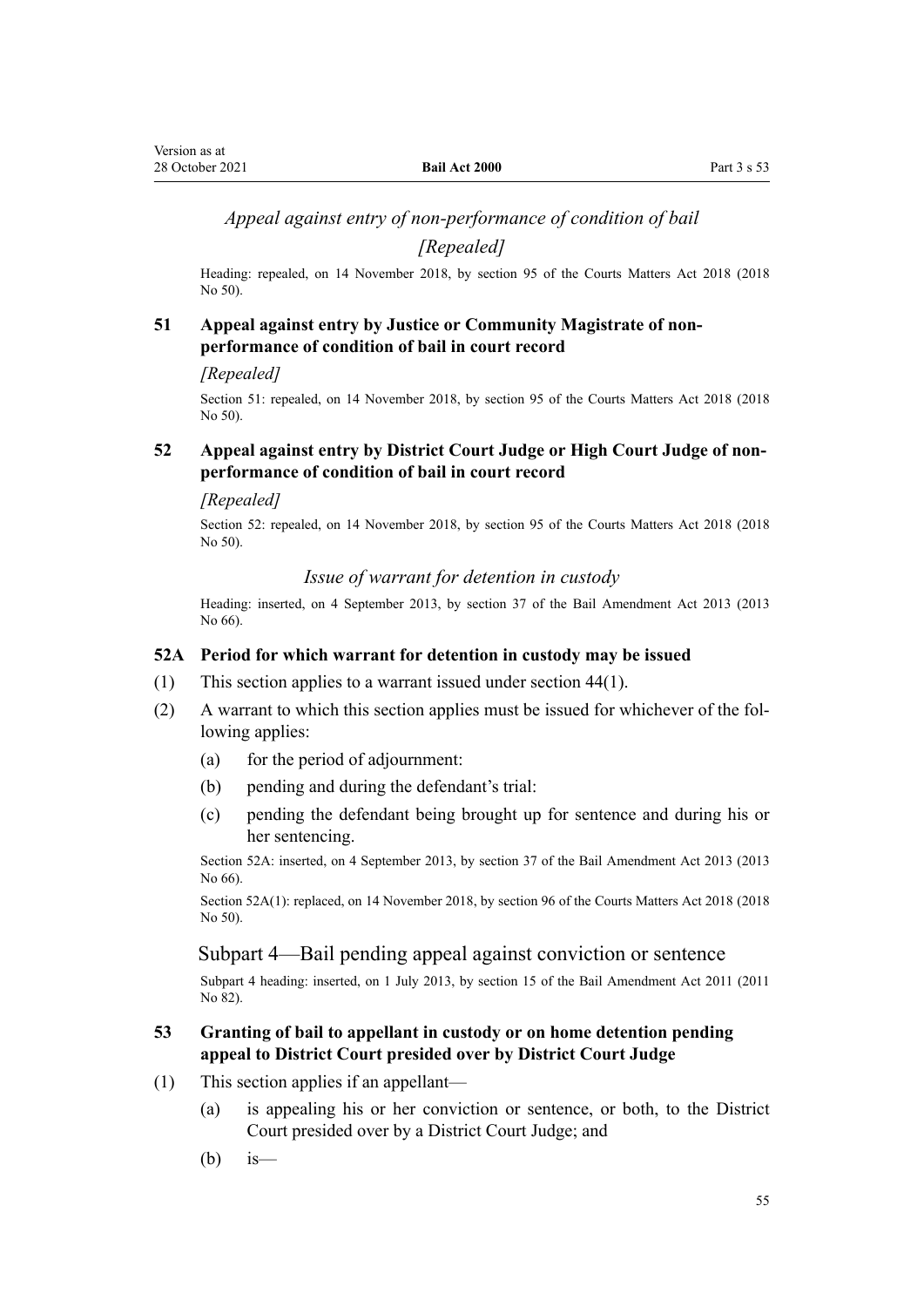- (i) in custody; or
- (ii) in a home detention residence subject to a sentence of home detention.
- (2) If the appellant is in custody, or is subject to a sentence of home detention, only under the conviction to which the appeal relates, the appellant is bailable, at any time before the hearing of the appeal,—
	- (a) at the discretion of the Justice or Justices or a Community Magistrate or Community Magistrates who presided over the District Court whose determination is appealed against; or
	- (b) if that Justice or those Justices or that Community Magistrate or those Community Magistrates are not available, at the discretion of a District Court Judge or some other Justice or Community Magistrate.
- (3) Subject to the provisions of [section 31](#page-40-0) (as applied by subsection (4)), if an appellant is granted bail, the appellant must be released on condition that the appellant attend personally at the District Court at the place where the appeal is being dealt with on the day on which the appeal is to be heard and on any day to which the hearing may from time to time be adjourned.
- (4) If an appellant is granted bail under this section, the provisions of [sections 30](#page-26-0) [to 33](#page-26-0), [35,](#page-43-0) [37,](#page-46-0) [38,](#page-47-0) [39,](#page-48-0) and [51](#page-54-0), as far as they are applicable and with any necessary modifications, apply as if the appellant were a defendant remanded in custody who had been granted bail.
- (5) If an appellant is granted or refused bail under this section, or any decision is made under section  $33(1)$  (as applied by subsection (4)) in respect of any appellant, the provisions of [sections 41](#page-50-0) and [42](#page-50-0), as far as they are applicable and with any necessary modifications, apply as if the appellant were a defendant who had been granted or, as the case may be, refused bail.
- (6) For the purposes of this section,—
	- (a) an appellant is not deemed to be in custody only under the conviction to which the appeal relates if a direction has been given under [section 83](http://legislation.govt.nz/pdflink.aspx?id=DLM136445) of the Sentencing Act 2002 that another sentence or term of imprisonment is to follow the sentence imposed on that conviction, and the appellant has not appealed against the conviction in respect of which that other sentence or term was imposed; and
	- (b) an appellant is not deemed to be subject to a sentence of home detention only under the conviction to which the appeal relates if a direction has been given under [section 80B](http://legislation.govt.nz/pdflink.aspx?id=DLM136402) of the Sentencing Act 2002 that another sentence of home detention is to follow the sentence imposed on that conviction, and the appellant has not appealed against the conviction in respect of which that other sentence was imposed.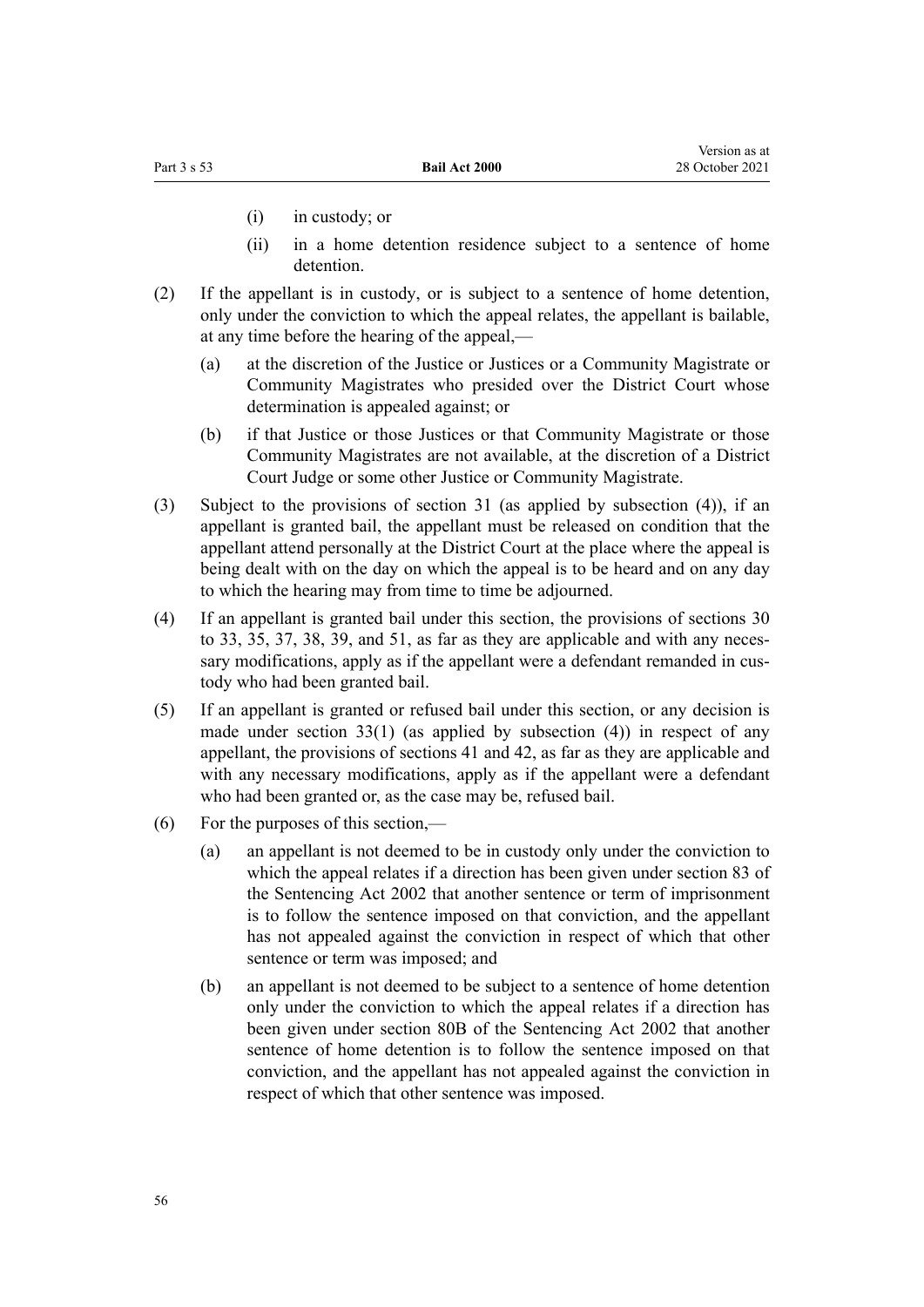<span id="page-56-0"></span>(7) If an appeal is filed on a question of law under [subpart 8](http://legislation.govt.nz/pdflink.aspx?id=DLM3360482) of Part 6 of the Crim‐ inal Procedure Act 2011 and the appeal relates to a person's conviction, this section applies to the convicted person as it does to the appellant.

Section 53: replaced, on 1 July 2013, by [section 15](http://legislation.govt.nz/pdflink.aspx?id=DLM4057416) of the Bail Amendment Act 2011 (2011 No 82).

Section 53 heading: amended, on 23 October 2013, by [section 6\(1\)](http://legislation.govt.nz/pdflink.aspx?id=DLM5342104) of the Administration of Community Sentences and Orders Act 2013 (2013 No 88).

Section 53(1): replaced, on 17 December 2016, by [section 9](http://legislation.govt.nz/pdflink.aspx?id=DLM6623744) of the Statutes Amendment Act 2016 (2016 No 104).

Section 53(2): amended, on 23 October 2013, by [section 6\(3\)](http://legislation.govt.nz/pdflink.aspx?id=DLM5342104) of the Administration of Community Sentences and Orders Act 2013 (2013 No 88).

Section 53(3): amended, on 1 March 2017, by [section 261](http://legislation.govt.nz/pdflink.aspx?id=DLM6942680) of the District Court Act 2016 (2016 No 49).

Section 53(4): amended, on 23 October 2013, by [section 6\(4\)](http://legislation.govt.nz/pdflink.aspx?id=DLM5342104) of the Administration of Community Sentences and Orders Act 2013 (2013 No 88).

Section 53(6): replaced, on 23 October 2013, by [section 6\(5\)](http://legislation.govt.nz/pdflink.aspx?id=DLM5342104) of the Administration of Community Sentences and Orders Act 2013 (2013 No 88).

## **54 Granting of bail to appellant in custody or on home detention pending appeal to High Court, Court of Appeal, or Supreme Court**

- (1) This section applies if a person—
	- (a) is in custody under a conviction or is subject to a sentence of home detention; and
	- (b) is appealing against the conviction or sentence, or both, to the High Court, Court of Appeal, or Supreme Court (as the case requires).
- (2) If the appellant is in custody, or is subject to a sentence of home detention, only under the conviction to which the appeal relates, the appellant is bailable at any time before the hearing of the appeal—
	- (a) at the discretion of the Judge who presided over the court whose deter‐ mination is appealed against (if applicable); or
	- (b) if that Judge is not available,—
		- (i) if the decision was made by a District Court Judge, at the discretion of another District Court Judge; or
		- (ii) if the decision was made by a High Court Judge, at the discretion of another High Court Judge; or
	- (c) at the discretion of the Court of Appeal or Supreme Court (in the case of an appeal to the Court of Appeal or to the Supreme Court).
- (3) Subject to the provisions of [section 31](#page-40-0) (as applied by subsection (4)), if an appellant is granted bail pending the determination of an appeal by the High Court, the appellant must be released on condition that the appellant attend per‐ sonally at the High Court on the day on which the appeal is to be heard and on any day to which the hearing may from time to time be adjourned.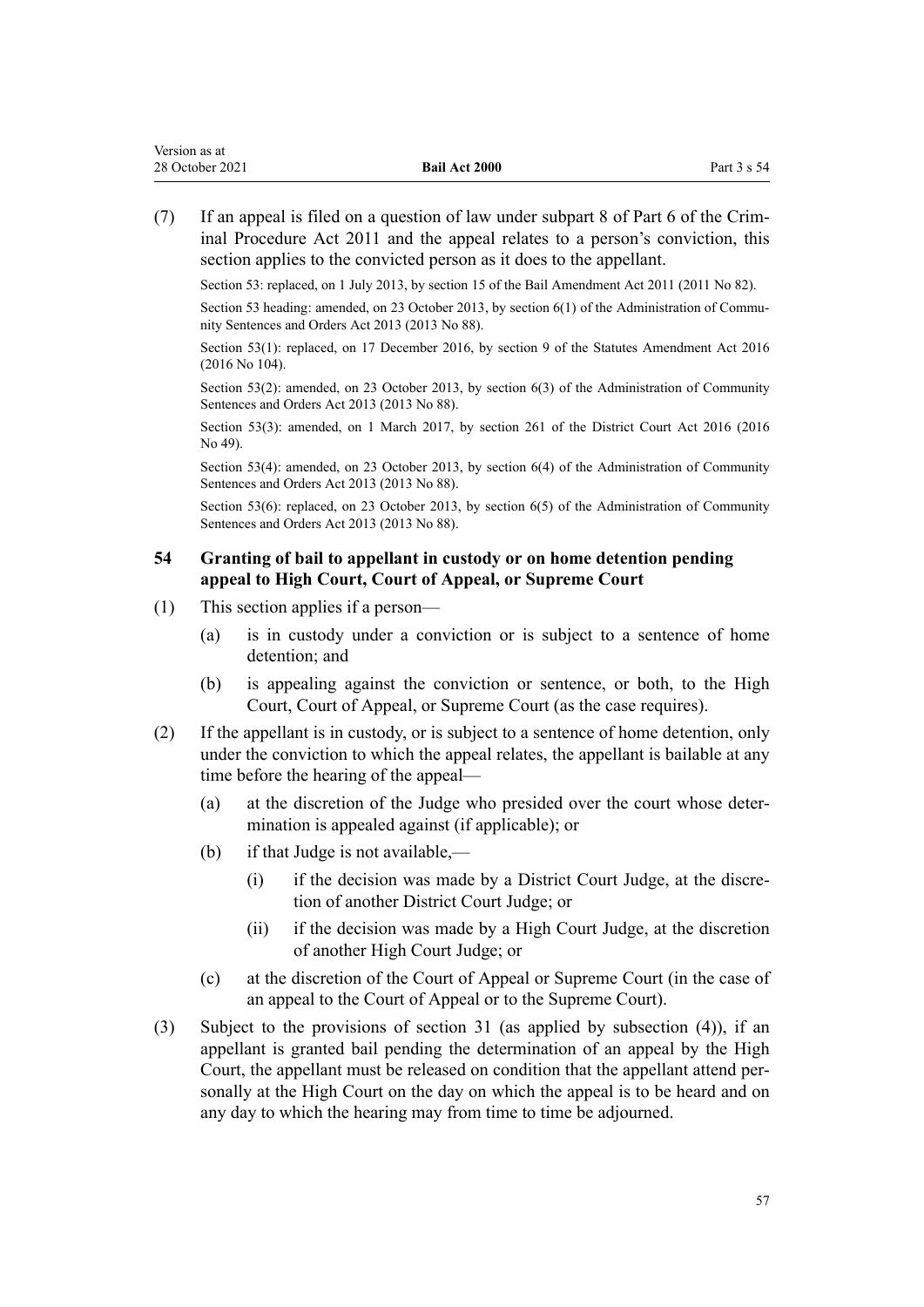|              |                      | Version as at   |
|--------------|----------------------|-----------------|
| Part 3 s 54A | <b>Bail Act 2000</b> | 28 October 2021 |

- (4) If an appellant is granted bail under this section, the provisions of [sections 30](#page-26-0) [to 33](#page-26-0), [35 to 39](#page-43-0), and 54A, as far as they are applicable and with any necessary modifications, apply as if the appellant were a defendant remanded in custody who had been granted bail.
- (5) If an appellant is granted or refused bail under this section, or if any decision is made under section  $33(1)$  (as applied by subsection (4)) in respect of any appellant, the provisions of [sections 42](#page-50-0) and [43](#page-51-0), as far as they are applicable and with all necessary modifications, apply as if the appellant were a defendant who had been granted or, as the case may be, refused bail.
- (6) [Section 53\(6\)](#page-54-0) applies for the purposes of this section.
- (7) If an appeal is filed on a question of law under [subpart 8](http://legislation.govt.nz/pdflink.aspx?id=DLM3360482) of Part 6 of the Crim‐ inal Procedure Act 2011 and the appeal relates to a person's conviction, this section applies to the convicted person as it does to the appellant.

Section 54: replaced, on 14 November 2018, by [section 97](http://legislation.govt.nz/pdflink.aspx?id=DLM7371803) of the Courts Matters Act 2018 (2018 No 50).

## **54A Appeal against entry by court of non-performance of condition of bail in court record**

- (1) If a court directs, under [section 39,](#page-48-0) that the non-performance of a bail condition be entered into the court record, the defendant may, within 20 working days of the direction being made, appeal against the direction to the appeal court.
- (2) After considering an appeal under subsection (1), the appeal court Judge may order that—
	- (a) the direction stand; or
	- (b) the direction be amended; or
	- (c) the direction be revoked.
- (3) There is no further right of appeal against a direction to enter the non-perform‐ ance of a condition of bail in the court record than that given by this section.
- (4) No direction appealed against under this section is suspended merely because notice of that appeal has been given.

Section 54A: inserted, on 14 November 2018, by [section 97](http://legislation.govt.nz/pdflink.aspx?id=DLM7371803) of the Courts Matters Act 2018 (2018 No 50).

# **55 When person is in custody or on home detention for purposes of section 54**

For the purposes of [section 54](#page-56-0),—

(a) an appellant is not deemed to be in custody only under the conviction to which the appeal relates if a direction has been given under [section 83](http://legislation.govt.nz/pdflink.aspx?id=DLM136445) of the Sentencing Act 2002 that another sentence or term of imprisonment (a cumulative sentence) is to follow the sentence imposed on that con‐ viction, and the appellant has not appealed against the conviction in respect of which that other sentence or term was imposed; and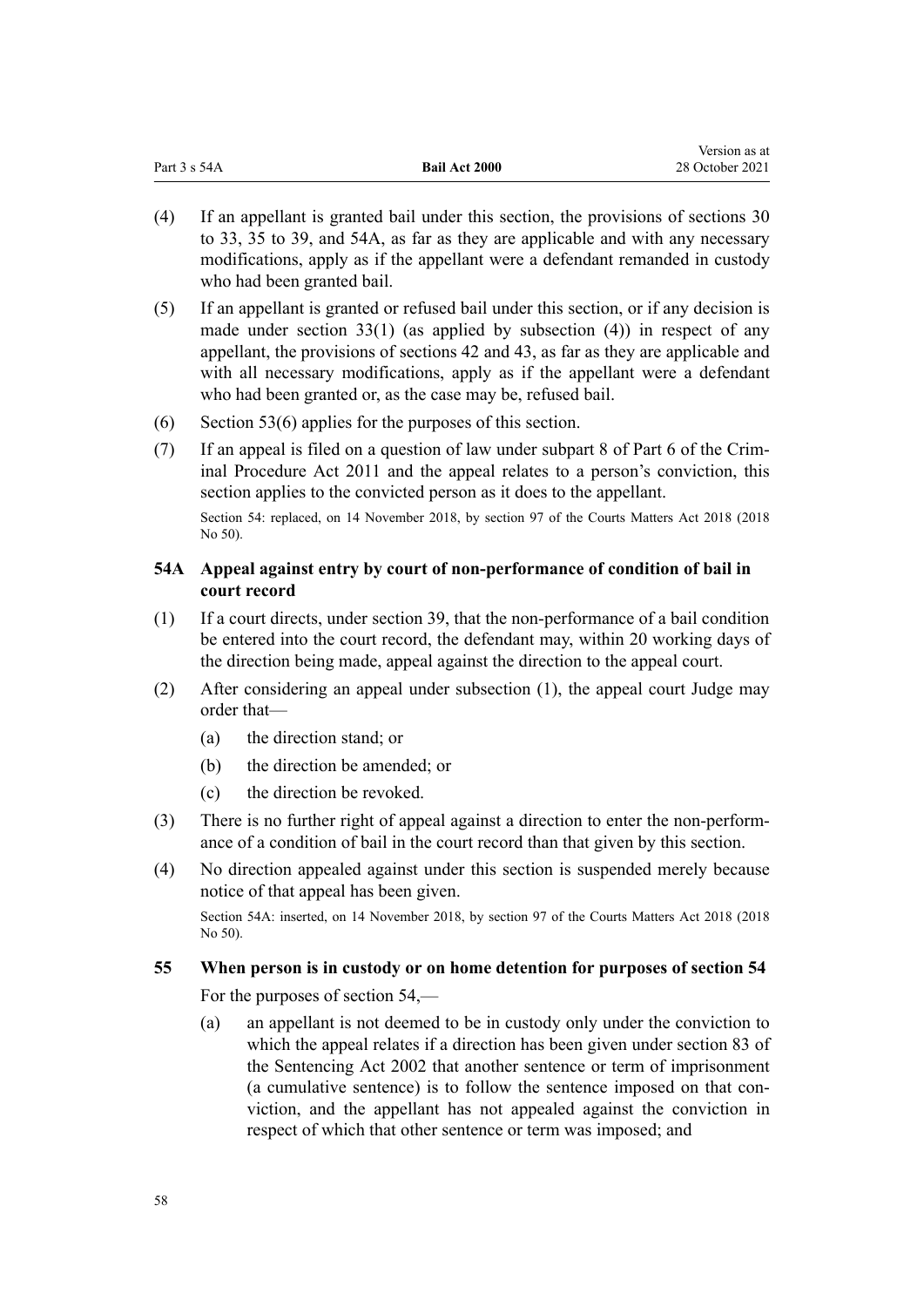| Version as at   |                      |             |
|-----------------|----------------------|-------------|
| 28 October 2021 | <b>Bail Act 2000</b> | Part 3 s 58 |

(b) an appellant is not deemed to be subject to a sentence of home detention only under the conviction to which the appeal relates if a direction has been given under [section 80B](http://legislation.govt.nz/pdflink.aspx?id=DLM136402) of the Sentencing Act 2002 that another sentence of home detention is to follow the sentence imposed on that conviction, and the appellant has not appealed against the conviction in respect of which that other sentence was imposed.

Section 55: replaced, on 14 November 2018, by [section 97](http://legislation.govt.nz/pdflink.aspx?id=DLM7371803) of the Courts Matters Act 2018 (2018 No 50).

## **56 Appeals on questions of law**

If under [section 302\(2\)](http://legislation.govt.nz/pdflink.aspx?id=DLM3360490) of the Criminal Procedure Act 2011 the District Court or the High Court has decided to postpone sentencing a person or deferred the commencement of any sentence imposed, the court may, in accordance with the applicable provisions of this Act and the Criminal Procedure Act 2011,—

- (a) allow the defendant to go at large; or
- (b) grant the defendant bail; or
- (c) remand the defendant in custody.

Section 56: replaced, on 1 July 2013, by [section 15](http://legislation.govt.nz/pdflink.aspx?id=DLM4057416) of the Bail Amendment Act 2011 (2011 No 82). Section 56: amended, on 1 March 2017, by [section 261](http://legislation.govt.nz/pdflink.aspx?id=DLM6942680) of the District Court Act 2016 (2016 No 49).

## **57 Intermediate effects of appeal**

- (1) In every case where an appeal court directs a new trial or remits a sentence, the court must, in accordance with the applicable provisions of this Act and the [Criminal Procedure Act 2011,](http://legislation.govt.nz/pdflink.aspx?id=DLM3359902)—
	- (a) allow the defendant to go at large; or
	- (b) grant the defendant bail; or
	- (c) remand the defendant in custody.
- (2) If no application for bail has been made to the appeal court, the defendant may at any time apply to a High Court Judge or a District Court Judge (as the case may require), who may in the Judge's discretion grant bail on such terms and subject to such conditions as the Judge thinks fit.

Section 57: replaced, on 1 July 2013, by [section 15](http://legislation.govt.nz/pdflink.aspx?id=DLM4057416) of the Bail Amendment Act 2011 (2011 No 82).

## **58 Time on bail pending appeal not to be taken as time served**

- (1) [Section 95](http://legislation.govt.nz/pdflink.aspx?id=DLM139375) of the Parole Act 2002 applies if an appellant is released on bail pending an appeal.
- (1A) For the purposes of section  $343(b)$  of the Criminal Procedure Act 2011, a sentence of home detention is suspended if an appellant is released on bail and continues to be suspended while the defendant is on bail.
- (2) For the purpose of calculating how much time an offender who is subject to a sentence of home detention has served, time ceases to run on the sentence during any period in which the offender is released on bail pending an appeal.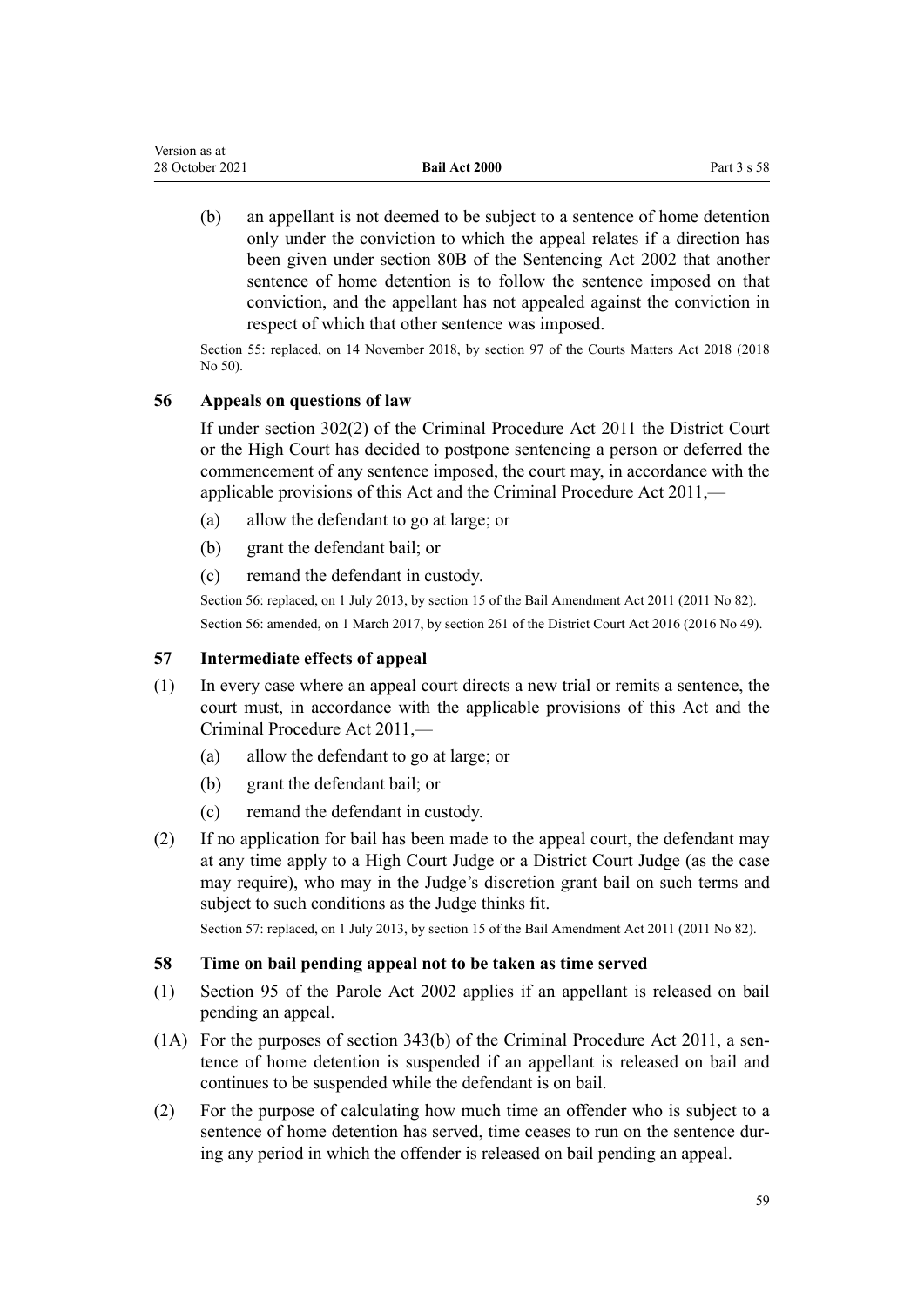|             |                      | Version as at   |
|-------------|----------------------|-----------------|
| Part 3 s 59 | <b>Bail Act 2000</b> | 28 October 2021 |
|             |                      |                 |

Section 58: replaced, on 23 October 2013, by [section 9](http://legislation.govt.nz/pdflink.aspx?id=DLM5342107) of the Administration of Community Sentences and Orders Act 2013 (2013 No 88).

Section 58(1A): inserted, on 14 November 2018, by [section 98](http://legislation.govt.nz/pdflink.aspx?id=DLM7371807) of the Courts Matters Act 2018 (2018 No 50).

### **59 Surrender of appellant released on bail from sentence of imprisonment**

- (1) An appellant who has been released from custody on bail pending the hearing of the appeal may surrender himself or herself and apply to a judicial officer of the court that released the appellant on bail for the discharge of bail.
- $(2)$  A judicial officer who discharges the bail of an appellant may then issue a warrant for the arrest of the appellant and for his or her committal to a prison for the unexpired term of the sentence originally imposed.

Section 59: replaced, on 1 July 2013, by [section 15](http://legislation.govt.nz/pdflink.aspx?id=DLM4057416) of the Bail Amendment Act 2011 (2011 No 82).

Section 59 heading: amended, on 23 October 2013, by [section 10\(1\)](http://legislation.govt.nz/pdflink.aspx?id=DLM5342109) of the Administration of Community Sentences and Orders Act 2013 (2013 No 88).

Section 59(1): amended, on 23 October 2013, by [section 10\(2\)](http://legislation.govt.nz/pdflink.aspx?id=DLM5342109) of the Administration of Community Sentences and Orders Act 2013 (2013 No 88).

Section 59(2): amended, on 23 October 2013, by [section 10\(3\)](http://legislation.govt.nz/pdflink.aspx?id=DLM5342109) of the Administration of Community Sentences and Orders Act 2013 (2013 No 88).

Section 59(2): amended, on 4 September 2013, by [section 39](http://legislation.govt.nz/pdflink.aspx?id=DLM4869220) of the Bail Amendment Act 2013 (2013 No 66).

#### **60 Surrender of appellant released on bail from sentence of home detention**

- (1) An appellant who has been released from a sentence of home detention on bail pending the hearing of an appeal may surrender himself or herself and apply to a District Court Judge for the discharge of bail, and the District Court Judge may order that the appellant resume serving the sentence of home detention.
- (2) If an appellant applies for the discharge of bail under subsection (1), the Dis‐ trict Court Judge may,—
	- (a) if the appellant has been on bail for longer than 2 months, adjourn the matter to enable a probation officer to obtain the information required under subsection (3); and
	- (b) either—
		- (i) remand the appellant in custody; or
		- (ii) grant the appellant bail for the period of the adjournment.
- (3) Before ordering that an appellant resume serving a sentence of home detention under subsection (1), the District Court Judge must, if the appellant has been on bail for longer than 2 months, consider information from a probation officer on—
	- (a) whether the home detention residence is still available and suitable; and
	- (b) whether every relevant occupant (as defined in [section 26A\(4\)\(a\)](http://legislation.govt.nz/pdflink.aspx?id=DLM135582) of the Sentencing Act 2002) of the home detention residence consents, in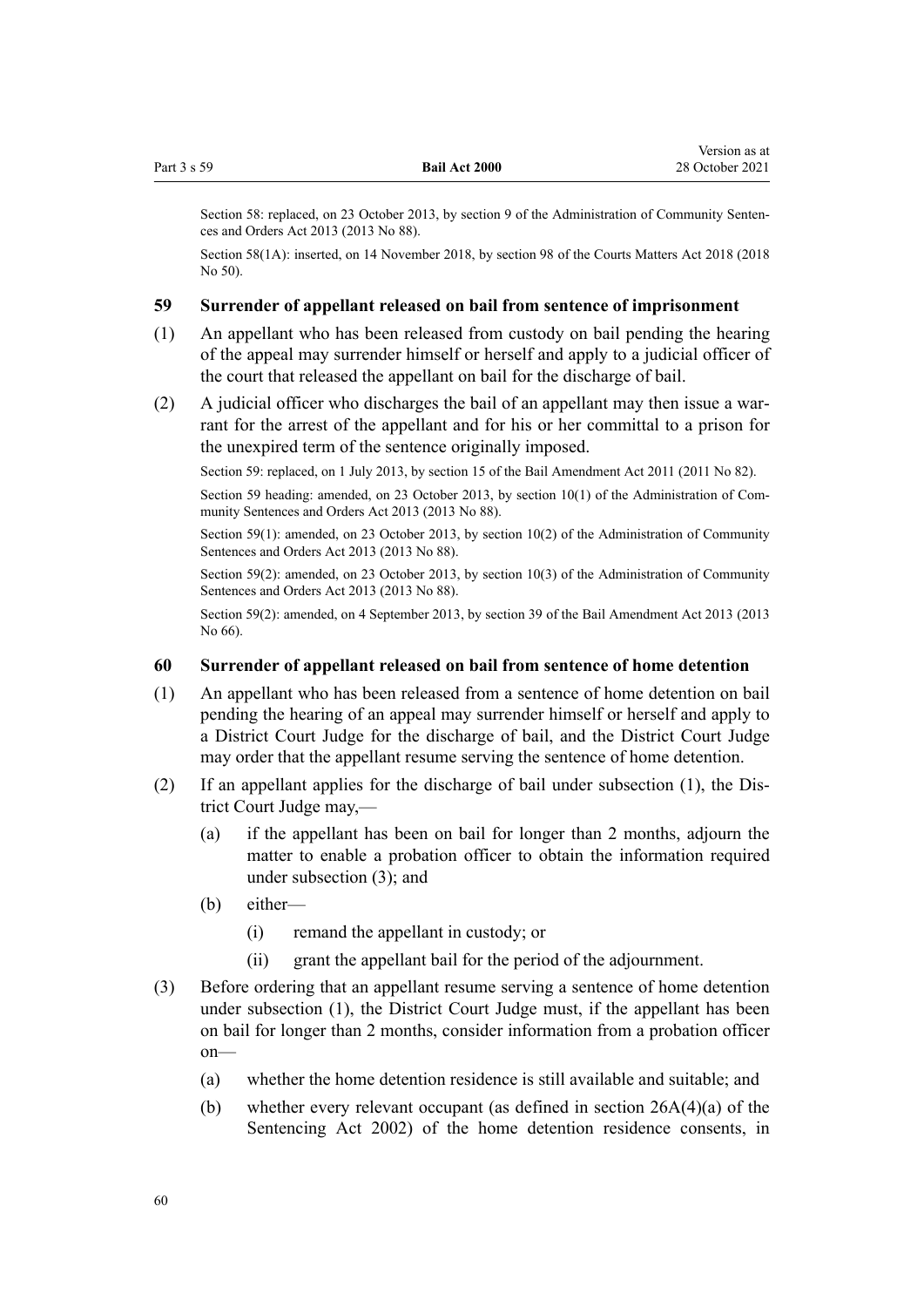accordance with section 26A(3)(d) of the Sentencing Act 2002, to the appellant resuming the sentence at the home detention residence.

- (4) If a District Court Judge orders that the appellant resume serving the sentence of home detention,—
	- (a) the appellant must go to and remain at the home detention residence unless absent in accordance with section  $80C(3)(a)$  or (b) of the Sentencing Act 2002; and
	- (b) the sentence of home detention resumes when the appellant has arrived at the home detention residence under paragraph (a).

Section 60: inserted, on 23 October 2013, by [section 11](http://legislation.govt.nz/pdflink.aspx?id=DLM5342110) of the Administration of Community Sentences and Orders Act 2013 (2013 No 88).

## **Part 4**

## **Bail when proceedings taken by way of indictment**

*[Repealed]*

Part 4: repealed, on 1 July 2013, by [section 15](http://legislation.govt.nz/pdflink.aspx?id=DLM4057416) of the Bail Amendment Act 2011 (2011 No 82).

## **Part 5**

## **Miscellaneous provisions**

#### **73 Rules relating to practice and procedure of courts**

- (1) The Governor-General may, by Order in Council, make rules regulating the practice and procedure of any court in proceedings under this Act.
- (2) Until rules are made under this section, or if they are made so far as they do not extend, the existing practice and procedure in New Zealand in relation to bail is not affected as far as it is not altered by or inconsistent with the provisions of this Act.
- (3) Rules under this section are secondary legislation (*see* [Part 3](http://legislation.govt.nz/pdflink.aspx?id=DLM7298343) of the Legislation Act 2019 for publication requirements).

| Legislation Act 2019 requirements for secondary legislation made under this section |                                                                                                  |                                    |  |
|-------------------------------------------------------------------------------------|--------------------------------------------------------------------------------------------------|------------------------------------|--|
| <b>Publication</b>                                                                  | PCO must publish it on the legislation website and notify LA19 s $69(1)(c)$<br>it in the Gazette |                                    |  |
| <b>Presentation</b>                                                                 | The Minister must present it to the House of<br>Representatives                                  | LA19 s 114, Sch 1<br>cl $32(1)(a)$ |  |
| <b>Disallowance</b>                                                                 | It may be disallowed by the House of Representatives                                             | LA19 ss 115, 116                   |  |
| This note is not part of the Act.                                                   |                                                                                                  |                                    |  |

Section 73 heading: replaced, on 15 May 2017, by [section 10](http://legislation.govt.nz/pdflink.aspx?id=DLM7017043) of the Bail (Drug and Alcohol Testing) Amendment Act 2016 (2016 No 83).

Section 73(3): inserted, on 28 October 2021, by [section 3](http://legislation.govt.nz/pdflink.aspx?id=LMS268932) of the Secondary Legislation Act 2021 (2021 No 7).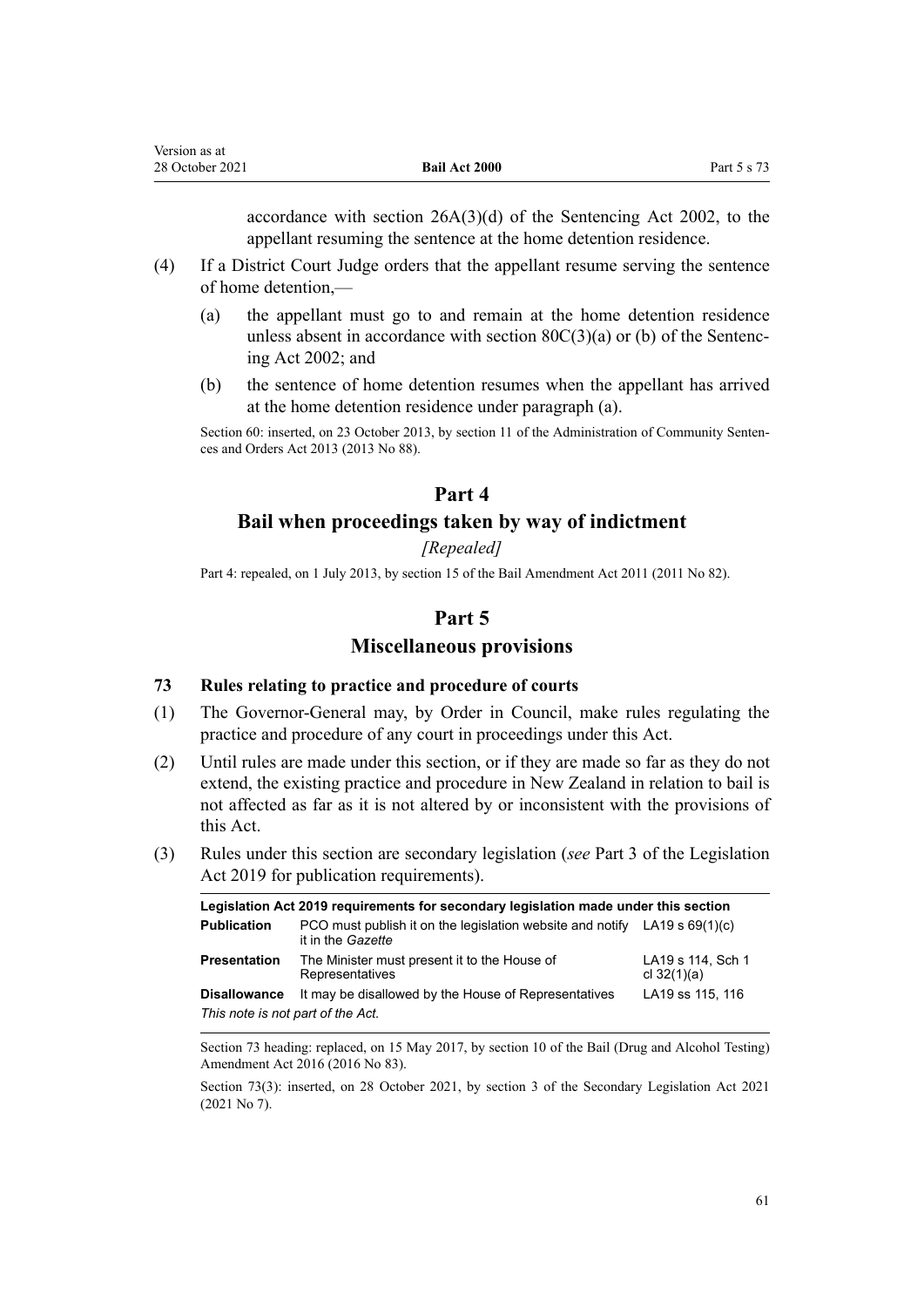### <span id="page-61-0"></span>**73AA Rules about drug and alcohol testing and monitoring**

- (1) The Commissioner may make rules for all or any of the following purposes:
	- (a) prescribing, for the purposes of section  $30T(1)(a)$  and (c), 1 or more types of testing procedure that defendants on bail with a drug or alcohol condition may be required to undergo:
	- (b) specifying how often each of the prescribed testing procedures may be carried out:
	- (c) prohibiting authorised persons from requiring a defendant to undergo certain testing procedures if other less intrusive testing procedures are available and are sufficient in the circumstances:
	- (d) prescribing, for the purposes of section  $30T(1)(b)$ , 1 or more types of drug or alcohol monitoring device that may be connected to a defendant on bail with a drug or alcohol condition:
	- (e) specifying restrictions as to how often, and for how long,—
		- (i) continuous monitoring may be carried out:
		- (ii) a defendant may be required to contact an automated system:
	- (f) prescribing, for any 1 or more of the following, minimum levels that must be present in a bodily sample collected from a defendant in order for the sample to be used as evidence that the defendant has breached a drug or alcohol condition:
		- (i) controlled drugs:
		- (ii) psychoactive substances:
		- (iii) alcohol.
- (2) In this section and in [sections 73AAB](#page-62-0) and [73AAC,](#page-62-0) **Commissioner** means the Commissioner of Police.
- (3) Rules under this section are secondary legislation (*see* [Part 3](http://legislation.govt.nz/pdflink.aspx?id=DLM7298343) of the Legislation Act 2019 for publication requirements).

|                                   | Legislation Act 2019 requirements for secondary legislation made under this section                                                                          |                                    |  |
|-----------------------------------|--------------------------------------------------------------------------------------------------------------------------------------------------------------|------------------------------------|--|
| <b>Publication</b>                | The maker must:                                                                                                                                              | LA19 ss 73, 74(1)(a),              |  |
|                                   | • publish it in the <i>Gazette</i>                                                                                                                           | Sch 1 cl 14                        |  |
|                                   | • publish it on a website maintained by, or on behalf of,<br>the New Zealand Police and that is, so far as practicable,<br>publicly available free of charge |                                    |  |
|                                   | • make it available for inspection free of charge                                                                                                            |                                    |  |
|                                   | • make it available for sale at a reasonable price                                                                                                           |                                    |  |
| <b>Presentation</b>               | The Minister must present it to the House of<br>Representatives                                                                                              | LA19 s 114. Sch 1<br>cl $32(1)(a)$ |  |
| <b>Disallowance</b>               | It may be disallowed by the House of Representatives                                                                                                         | LA19 ss 115, 116                   |  |
| This note is not part of the Act. |                                                                                                                                                              |                                    |  |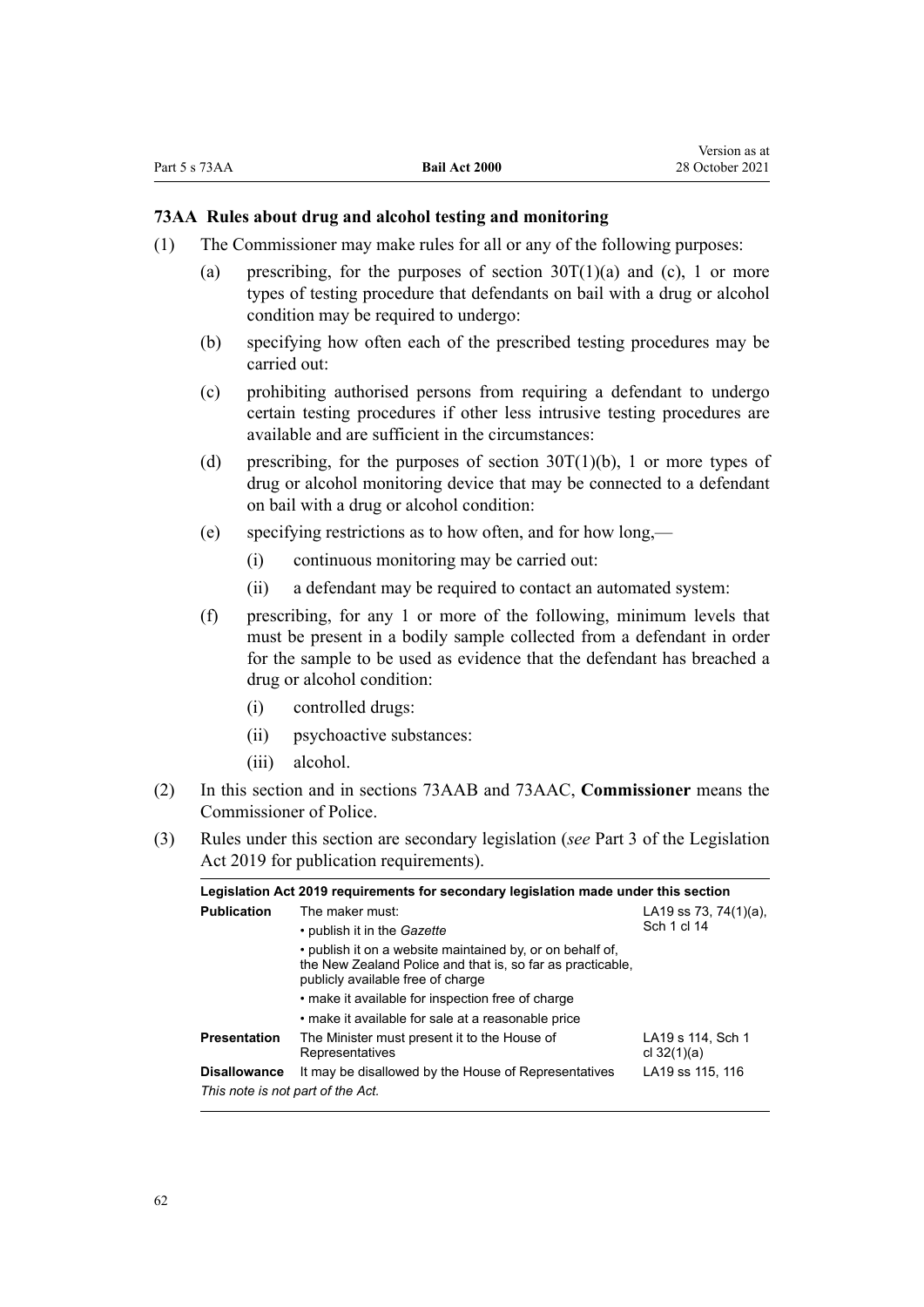<span id="page-62-0"></span>Section 73AA: inserted, on 15 May 2017, by [section 11](http://legislation.govt.nz/pdflink.aspx?id=DLM7017044) of the Bail (Drug and Alcohol Testing) Amendment Act 2016 (2016 No 83).

Section 73AA(1): amended, on 28 October 2021, by [section 3](http://legislation.govt.nz/pdflink.aspx?id=LMS268932) of the Secondary Legislation Act 2021 (2021 No 7).

Section 73AA(3): inserted, on 28 October 2021, by [section 3](http://legislation.govt.nz/pdflink.aspx?id=LMS268932) of the Secondary Legislation Act 2021 (2021 No 7).

## **73AAB Further provisions concerning rules about drug and alcohol testing and monitoring**

- (1) Rules made under section  $73AA(1)(a)$  may, without limitation, prescribe testing procedures that do all or any of the following:
	- (a) include, as part of the procedure, either or both of the following:
		- (i) breath screening:
		- (ii) the collection and analysis of a bodily sample:
	- (b) require a defendant to be supervised by a person of the same sex as the defendant during the collection of a bodily sample required for testing:
	- (c) provide for a defendant to elect, if the defendant meets in advance all actual and reasonable costs, to have part of a bodily sample (or 1 bodily sample from a set of samples collected at the same time) independently tested in a manner prescribed in the rules.
- (2) The Commissioner may make rules under [section 73AA\(1\)](#page-61-0) only if satisfied that the rules—
	- (a) prescribe testing procedures that are no more intrusive than is reasonably necessary to ensure compliance with a drug or alcohol condition; and
	- (b) allow for defendants to be tested no more often than is reasonably necessary to ensure compliance with a drug or alcohol condition; and
	- (c) ensure that defendants liable to testing and monitoring are afforded as much privacy and dignity as is reasonably practicable.

## (3) Subsection  $(1)(b)$  overrides subsection  $(2)(c)$ .

Section 73AAB: inserted, on 15 May 2017, by [section 11](http://legislation.govt.nz/pdflink.aspx?id=DLM7017044) of the Bail (Drug and Alcohol Testing) Amendment Act 2016 (2016 No 83).

### **73AAC Availability of rules about drug and alcohol testing and monitoring, and status under Legislation Act 2012**

## *[Repealed]*

Section 73AAC: repealed, on 28 October 2021, by [section 3](http://legislation.govt.nz/pdflink.aspx?id=LMS268932) of the Secondary Legislation Act 2021 (2021 No 7).

## **73A Authentication of documents**

(1) Any warrant issued under this Act must be authenticated by the judicial officer or Registrar who issues the warrant.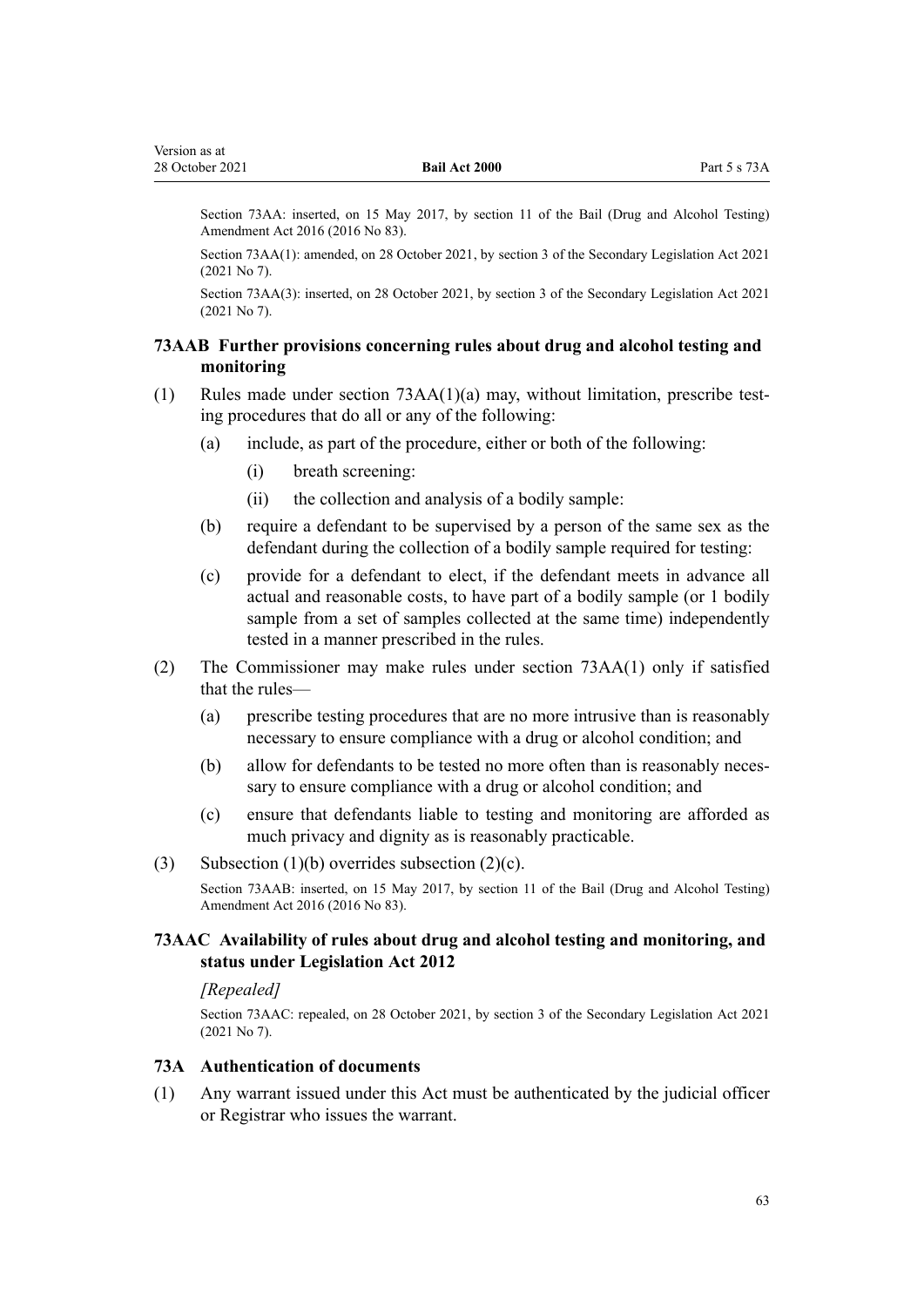<span id="page-63-0"></span>

| Part 5 s 74 | <b>Bail Act 2000</b> | $1.0101011$ as at<br>28 October 2021 |
|-------------|----------------------|--------------------------------------|
|             |                      |                                      |

Version as at

- (2) The person who is required to authenticate a document (including a notice of bail or bail bond) under this Act does so—
	- (a) by signing and dating the document; or
	- (b) in the case of a document in electronic form, by any electronic means that adequately identifies that person and the date of authentication.
- (3) However, an affidavit or other document required to be sworn must be signed and dated.
- (4) In the absence of evidence to the contrary, any document is to be treated as having been authenticated in accordance with this section.

Section 73A: inserted, on 4 September 2013, by [section 40](http://legislation.govt.nz/pdflink.aspx?id=DLM4869222) of the Bail Amendment Act 2013 (2013 No 66).

## **74 Repeal and enactments amended**

- (1) The Crimes Amendment Act (No 2) 1991 is repealed.
- (2) The enactments specified in [Schedule 2](#page-67-0) are amended in the manner indicated in that schedule.

## **75 Savings**

Despite the repeal of any enactment by this Act, where any notice of appeal has been filed in any office of a court under any such enactment before the date of the commencement of this Act, and the appeal is not finally determined before that date, the provisions of that enactment continue to apply to that appeal in all respects as if this Act had not been passed.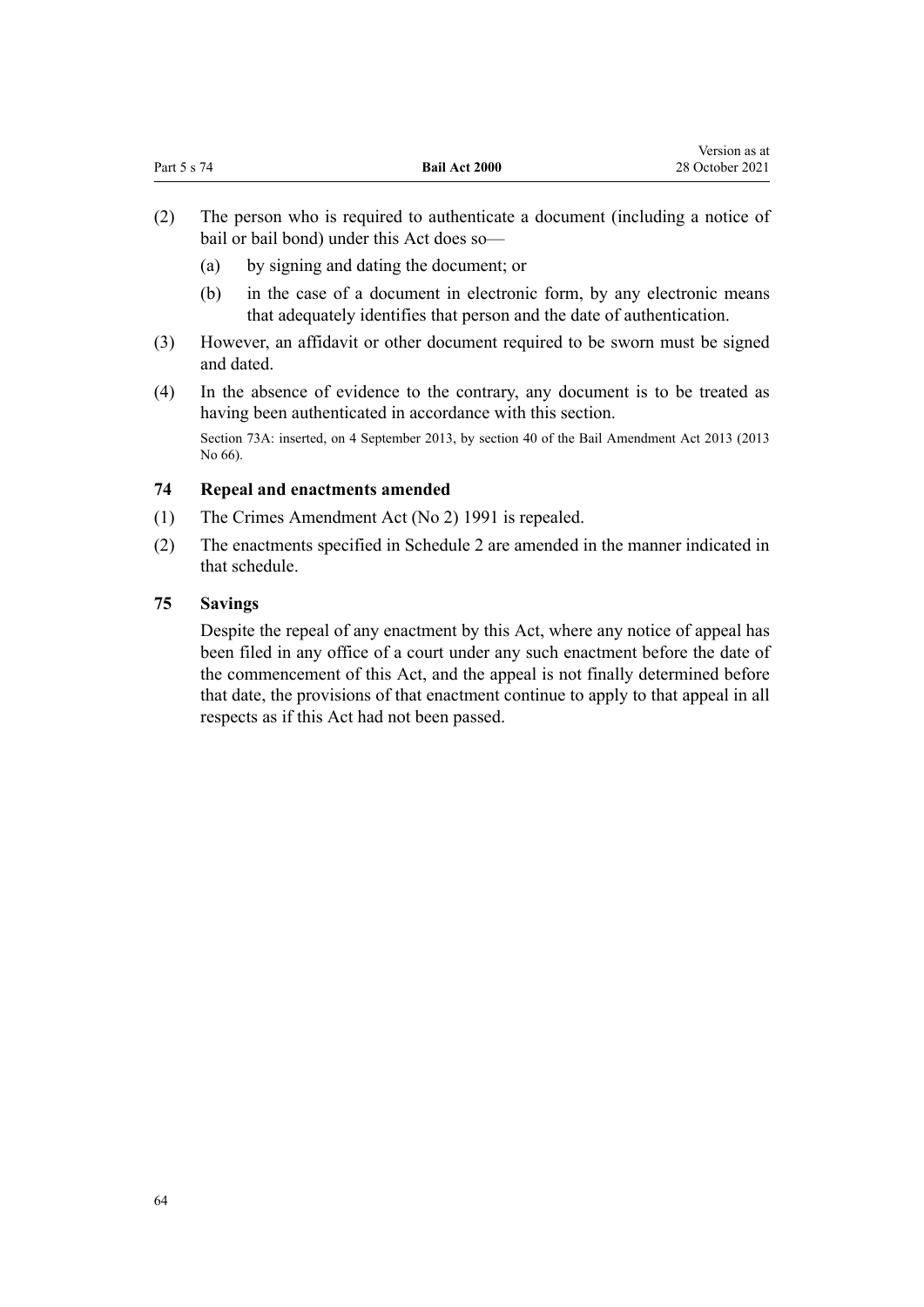## **Schedule 1AA Transitional, savings, and related provisions**

[s 3A](#page-9-0)

Schedule 1AA: inserted, on 15 May 2017, by [section 12](http://legislation.govt.nz/pdflink.aspx?id=DLM7017049) of the Bail (Drug and Alcohol Testing) Amendment Act 2016 (2016 No 83).

## **Part 1**

## **Provisions relating to Bail (Drug and Alcohol Testing) Amendment Act 2016**

Schedule 1AA Part 1: inserted, on 15 May 2017, by [section 12](http://legislation.govt.nz/pdflink.aspx?id=DLM7017049) of the Bail (Drug and Alcohol Testing) Amendment Act 2016 (2016 No 83).

### **1 Interpretation**

In this Part,—

**commencement date** means the date on which the [Bail \(Drug and Alcohol](http://legislation.govt.nz/pdflink.aspx?id=DLM6223130) [Testing\) Amendment Act 2016](http://legislation.govt.nz/pdflink.aspx?id=DLM6223130) comes into force

**pre-commencement drug or alcohol condition** means a condition—

- (a) that is imposed before the commencement date under [section 30\(4\)](#page-26-0) (alone or with any of sections  $40(4)$ ,  $53(4)$ , and  $54(4)$ ); and
- (b) that prohibits a defendant from doing 1 or more of the following:
	- (i) using (as defined in [section 3\)](#page-5-0) a controlled drug:
	- (ii) using a psychoactive substance:
	- (iii) consuming alcohol.

Schedule 1AA clause 1: inserted, on 15 May 2017, by [section 12](http://legislation.govt.nz/pdflink.aspx?id=DLM7017049) of the Bail (Drug and Alcohol Testing) Amendment Act 2016 (2016 No 83).

Schedule 1AA clause 1: amended, on 1 July 2019, by [section 27\(1\)](http://legislation.govt.nz/pdflink.aspx?id=LMS158695) of the Oranga Tamariki Legislation Act 2019 (2019 No 30).

## **2 Testing and monitoring of defendants on bail with pre-commencement drug or alcohol conditions**

- (1) This clause applies if a defendant is on bail with a pre-commencement drug or alcohol condition.
- (2) On and from the commencement date, [sections 30T to 30X,](#page-35-0) [73AA](#page-61-0), and [73AAB,](#page-62-0) and any rules made under section 73AA, apply in respect of the defendant—
	- (a) as if the pre-commencement drug or alcohol condition were a drug or alcohol condition imposed by a judicial officer or Registrar on or after the commencement date; and
	- (b) as if the judicial officer or Registrar had complied with [section 30AA\(3\)](#page-27-0) in respect of the condition.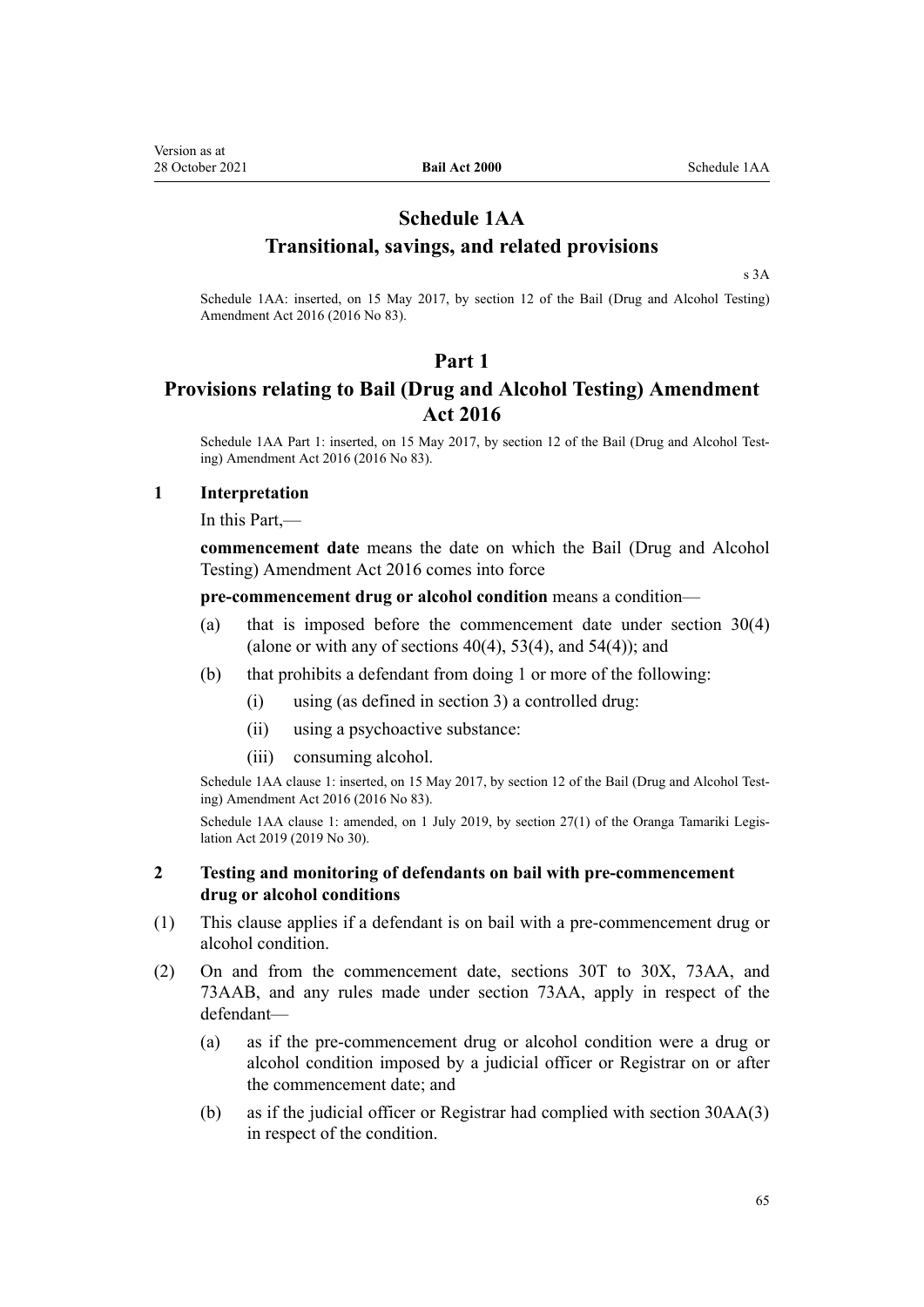## **Part 2**

## **Provisions relating to Oranga Tamariki Legislation Act 2019**

Schedule 1AA Part 2: inserted, on 1 July 2019, by [section 27\(2\)](http://legislation.govt.nz/pdflink.aspx?id=LMS158695) of the Oranga Tamariki Legislation Act 2019 (2019 No 30).

## **3 Interpretation**

In this Part,—

**2019 Act** means the [Oranga Tamariki Legislation Act 2019](http://legislation.govt.nz/pdflink.aspx?id=LMS158643)

**commencement date** means the date on which [subpart 1](http://legislation.govt.nz/pdflink.aspx?id=LMS158696) of Part 2 of the 2019 Act comes into force

### **proceeding**—

- (a) means a proceeding that has been commenced by—
	- (i) the filing of a charging document; or
	- (ii) the filing of a notice of hearing under, or in accordance with, sec[tion 21\(8\)](http://legislation.govt.nz/pdflink.aspx?id=DLM311346) of the Summary Proceedings Act 1957; and
- (b) includes an appeal against conviction or sentence.

Schedule 1AA clause 3: inserted, on 1 July 2019, by [section 27\(2\)](http://legislation.govt.nz/pdflink.aspx?id=LMS158695) of the Oranga Tamariki Legislation Act 2019 (2019 No 30).

## **4 Proceeding under way on commencement date against defendant aged 17 years**

- (1) This clause applies to any defendant aged 17 years in a proceeding that is under way in the District Court or the High Court on the commencement date.
- (2) The defendant must be dealt with by the court under this Act as if [subpart 1](http://legislation.govt.nz/pdflink.aspx?id=LMS158696) of Part 2 of the 2019 Act had not come into force.
- (3) This clause is subject to [clauses 6](#page-66-0) and [7.](#page-66-0)

Schedule 1AA clause 4: inserted, on 1 July 2019, by [section 27\(2\)](http://legislation.govt.nz/pdflink.aspx?id=LMS158695) of the Oranga Tamariki Legislation Act 2019 (2019 No 30).

## **5 Proceeding commenced on or after commencement date for offence committed before commencement date**

- (1) This clause applies to any defendant aged 17 years in a proceeding that—
	- (a) is commenced on or after the commencement date; and
	- (b) is for an offence, or an alleged offence, that was committed before the commencement date when the defendant was 17 years of age.
- (2) The defendant must be dealt with by the court under this Act as amended by [subpart 1](http://legislation.govt.nz/pdflink.aspx?id=LMS158696) of Part 2 of the 2019 Act.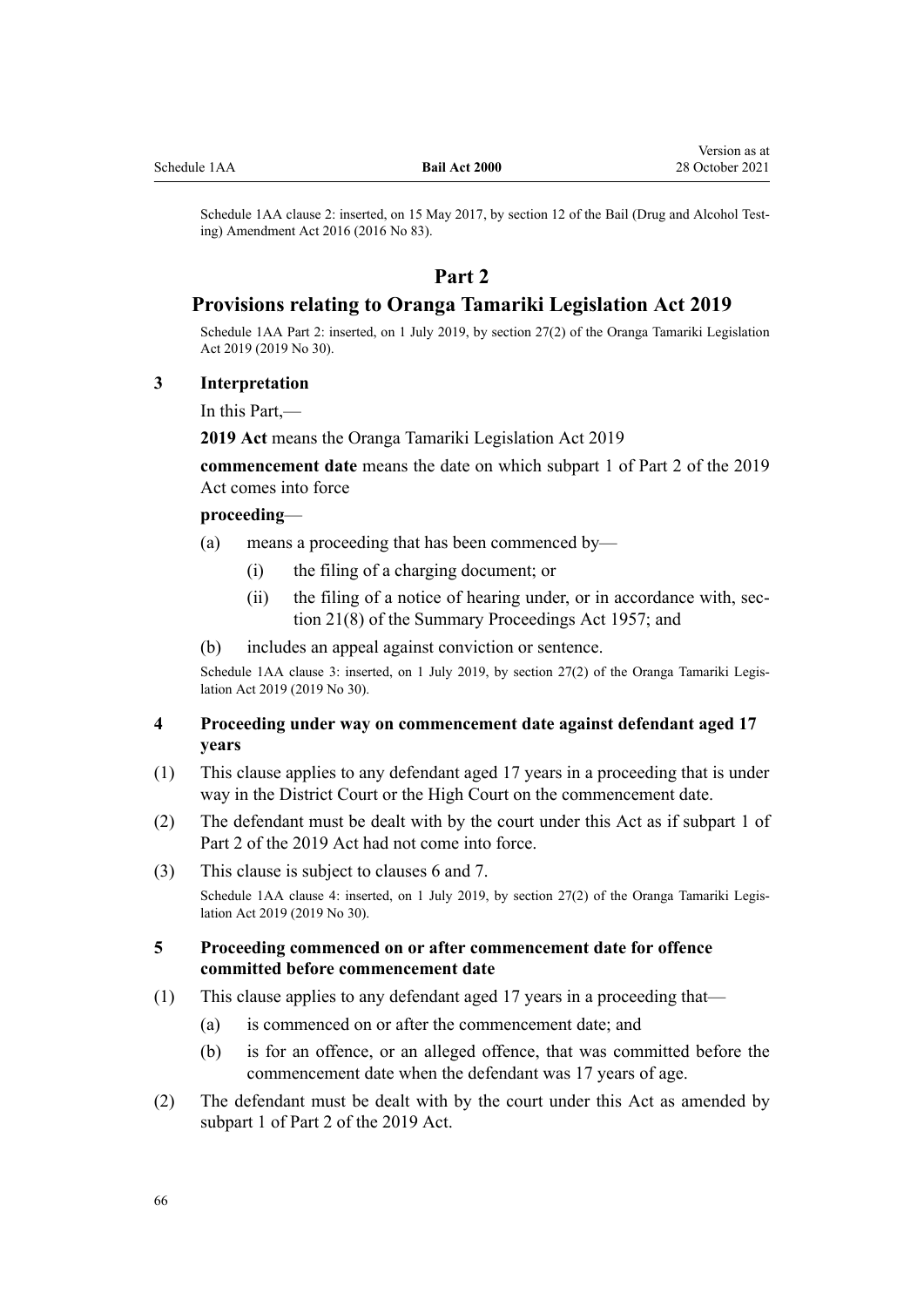<span id="page-66-0"></span>Schedule 1AA clause 5: inserted, on 1 July 2019, by section  $27(2)$  of the Oranga Tamariki Legislation Act 2019 (2019 No 30).

### **6 Arrest of person aged 17 years without warrant under section 35(1)**

[Section 35\(7\)](#page-43-0) applies to a person aged 17 years if—

- (a) the person—
	- (i) is a defendant in a proceeding for any offence (except a drug deal‐ ing offence), or any alleged offence, that is under way in the Dis‐ trict Court or the High Court on the commencement date; and
	- (ii) is released on bail (before, on, or after the commencement date) for the offence, or the alleged offence, by a court, a Registrar, or a Police employee; and
- (b) any of the circumstances set out in [section 35\(1\)](#page-43-0) apply to the person so as to empower the arrest without warrant of the person on or after the commencement date.

Schedule 1AA clause 6: inserted, on 1 July 2019, by [section 27\(2\)](http://legislation.govt.nz/pdflink.aspx?id=LMS158695) of the Oranga Tamariki Legislation Act 2019 (2019 No 30).

### **7 Arrest of person aged 17 years without warrant under section 36(1)**

[Section 36\(8\)](#page-44-0) applies to a person aged 17 years if—

- (a) the person—
	- (i) is a defendant in a proceeding for a drug dealing offence, or an alleged drug dealing offence, that is under way in the District Court or the High Court on the commencement date; and
	- (ii) is released on bail (before, on, or after the commencement date) for the offence, or the alleged offence, by a District Court Judge or a High Court Judge; and
- (b) any of the circumstances set out in section  $36(1)$  apply to the person so as to empower the arrest without warrant of the person on or after the commencement date.

Schedule 1AA clause 7: inserted, on 1 July 2019, by [section 27\(2\)](http://legislation.govt.nz/pdflink.aspx?id=LMS158695) of the Oranga Tamariki Legislation Act 2019 (2019 No 30).

## **Schedule 1**

## **Modifications of Part 3 where appeal is from District Court presided over by Community Magistrate or Community Magistrates to District Court presided over by District Court Judge**

*[Repealed]*

[s 40\(3\)](#page-49-0)

Schedule 1: repealed, on 1 July 2013, by [section 15](http://legislation.govt.nz/pdflink.aspx?id=DLM4057416) of the Bail Amendment Act 2011 (2011 No 82).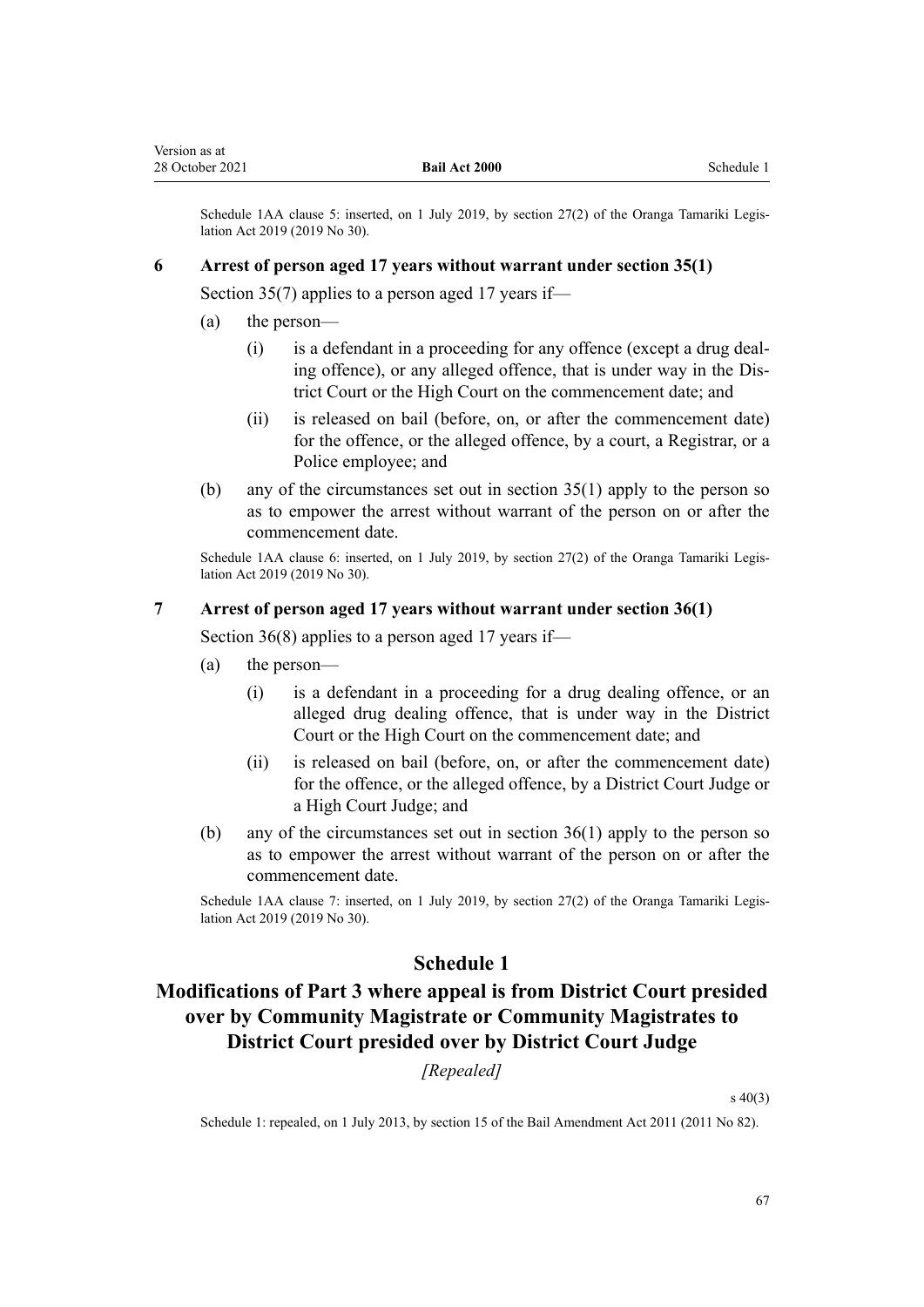<span id="page-67-0"></span>Schedule 2 **Bail Act 2000**

## **Schedule 2 Amendments to other enactments**

[s 74\(2\)](#page-63-0)

### **Antarctica (Environmental Protection) Act 1994 (1994 No 119)**

*Amendment(s) incorporated in the [Act\(s\).](http://legislation.govt.nz/pdflink.aspx?id=DLM343606)*

**Children, Young Persons, and Their Families Act 1989 (1989 No 24)** *Amendment(s) incorporated in the [Act\(s\).](http://legislation.govt.nz/pdflink.aspx?id=DLM147087)*

**Crimes Act 1961 (1961 No 43)** *Amendment(s) incorporated in the [Act\(s\).](http://legislation.govt.nz/pdflink.aspx?id=DLM327381)*

## **Crimes Amendment Act (No 2) 1980 (1980 No 85)**

*Amendment(s) incorporated in the Act(s).*

**Crimes Amendment Act (No 2) 1985 (1985 No 121)**

*Amendment(s) incorporated in the [Act\(s\).](http://legislation.govt.nz/pdflink.aspx?id=DLM79191)*

#### **Crimes Amendment Act (No 2) 1995 (1995 No 68)**

*Amendment(s) incorporated in the [Act\(s\).](http://legislation.govt.nz/pdflink.aspx?id=DLM371237)*

**Crimes Amendment Act 1998 (1998 No 35)**

*Amendment(s) incorporated in the [Act\(s\).](http://legislation.govt.nz/pdflink.aspx?id=DLM426415)*

**Crimes Amendment Act (No 2) 1998 (1998 No 79)**

*Amendment(s) incorporated in the [Act\(s\).](http://legislation.govt.nz/pdflink.aspx?id=DLM428123)*

### **Criminal Justice Act 1985 (1985 No 120)**

*Amendment(s) incorporated in the [Act\(s\).](http://legislation.govt.nz/pdflink.aspx?id=DLM78558)*

## **District Courts Act 1947 (1947 No 16)**

*Amendment(s) incorporated in the [Act\(s\).](http://legislation.govt.nz/pdflink.aspx?id=DLM242775)*

**District Courts Amendment Act 1998 (1998 No 76)** *Amendment(s) incorporated in the [Act\(s\).](http://legislation.govt.nz/pdflink.aspx?id=DLM427921)*

**Domestic Violence Act 1995 (1995 No 86)** *Amendment(s) incorporated in the [Act\(s\).](http://legislation.govt.nz/pdflink.aspx?id=DLM372400)*

**Extradition Act 1999 (1999 No 55)** *Amendment(s) incorporated in the [Act\(s\).](http://legislation.govt.nz/pdflink.aspx?id=DLM25627)*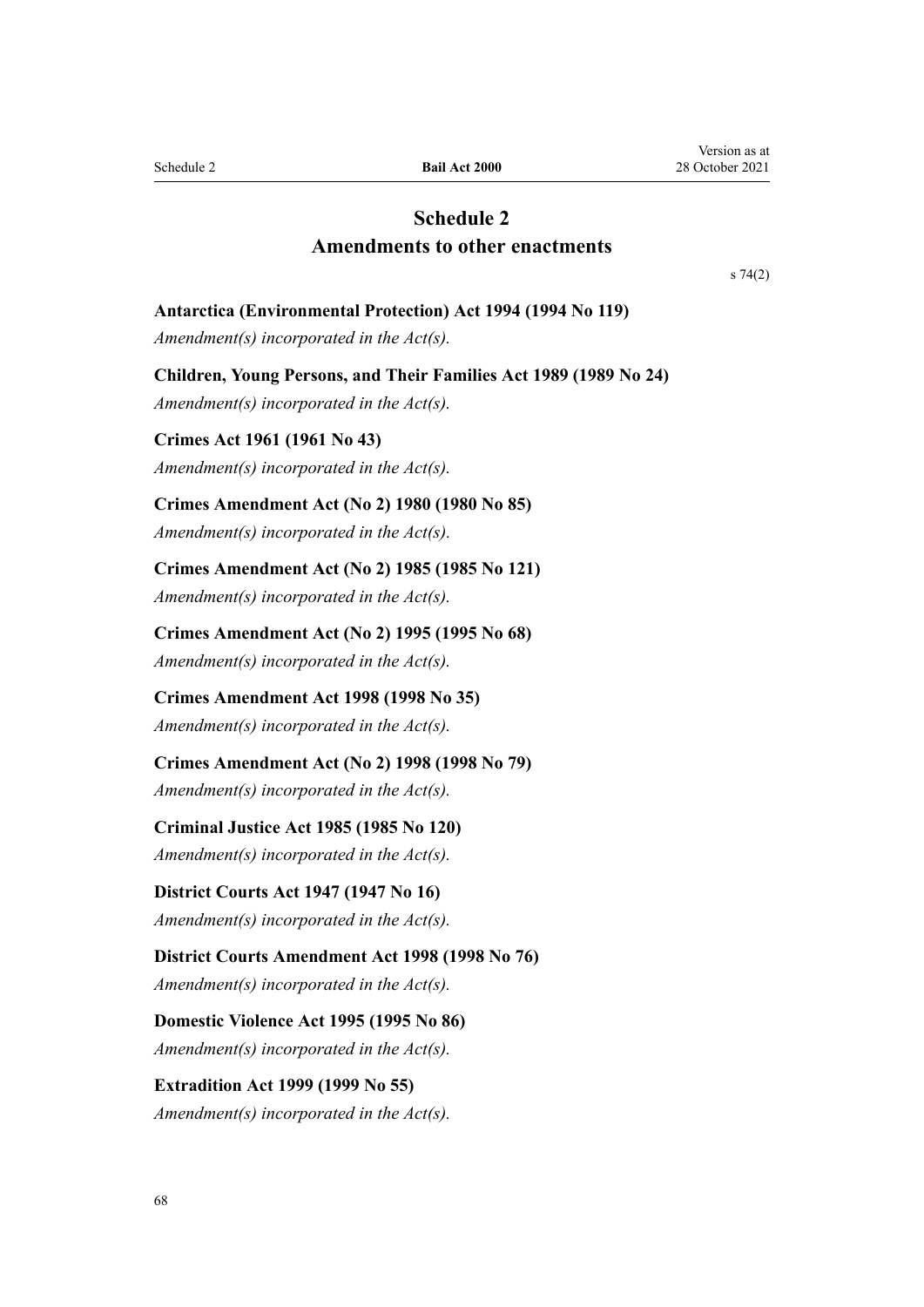## **International War Crimes Tribunal Act 1995 (1995 No 27)**

*Amendment(s) incorporated in the [Act\(s\).](http://legislation.govt.nz/pdflink.aspx?id=DLM365060)*

## **Misuse of Drugs Amendment Act 1978 (1975 No 116)**

*Amendment(s) incorporated in the [Act\(s\).](http://legislation.govt.nz/pdflink.aspx?id=DLM23690)*

**Misuse of Drugs Amendment Act 1998 (1998 No 14)**

*Amendment(s) incorporated in the [Act\(s\).](http://legislation.govt.nz/pdflink.aspx?id=DLM425332)*

**Privacy Act 1993 (1993 No 28)** *Amendment(s) incorporated in the [Act\(s\).](http://legislation.govt.nz/pdflink.aspx?id=DLM298798)*

**Summary Proceedings Act 1957 (1957 No 87)** *Amendment(s) incorporated in the [Act\(s\).](http://legislation.govt.nz/pdflink.aspx?id=DLM311134)*

**Summary Proceedings Amendment Act (No 2) 1987 (1987 No 172)** *Amendment(s) incorporated in the Act(s).*

**Summary Proceedings Amendment Act (No 2) 1991 (1991 No 105)** *Amendment(s) incorporated in the Act(s).*

**Summary Proceedings Amendment Act 1993 (1993 No 47)** *Amendment(s) incorporated in the [Act\(s\).](http://legislation.govt.nz/pdflink.aspx?id=DLM302508)*

**Summary Proceedings Amendment Act 1994 (1994 No 161)** *Amendment(s) incorporated in the Act(s).*

**Summary Proceedings Amendment Act 1995 (1995 No 64)** *Amendment(s) incorporated in the [Act\(s\).](http://legislation.govt.nz/pdflink.aspx?id=DLM371094)*

**Summary Proceedings Amendment Act (No 2) 1995 (1995 No 87)** *Amendment(s) incorporated in the Act(s).*

**Summary Proceedings Amendment Act (No 2) 1998 (1998 No 77)** *Amendment(s) incorporated in the [Act\(s\).](http://legislation.govt.nz/pdflink.aspx?id=DLM427945)*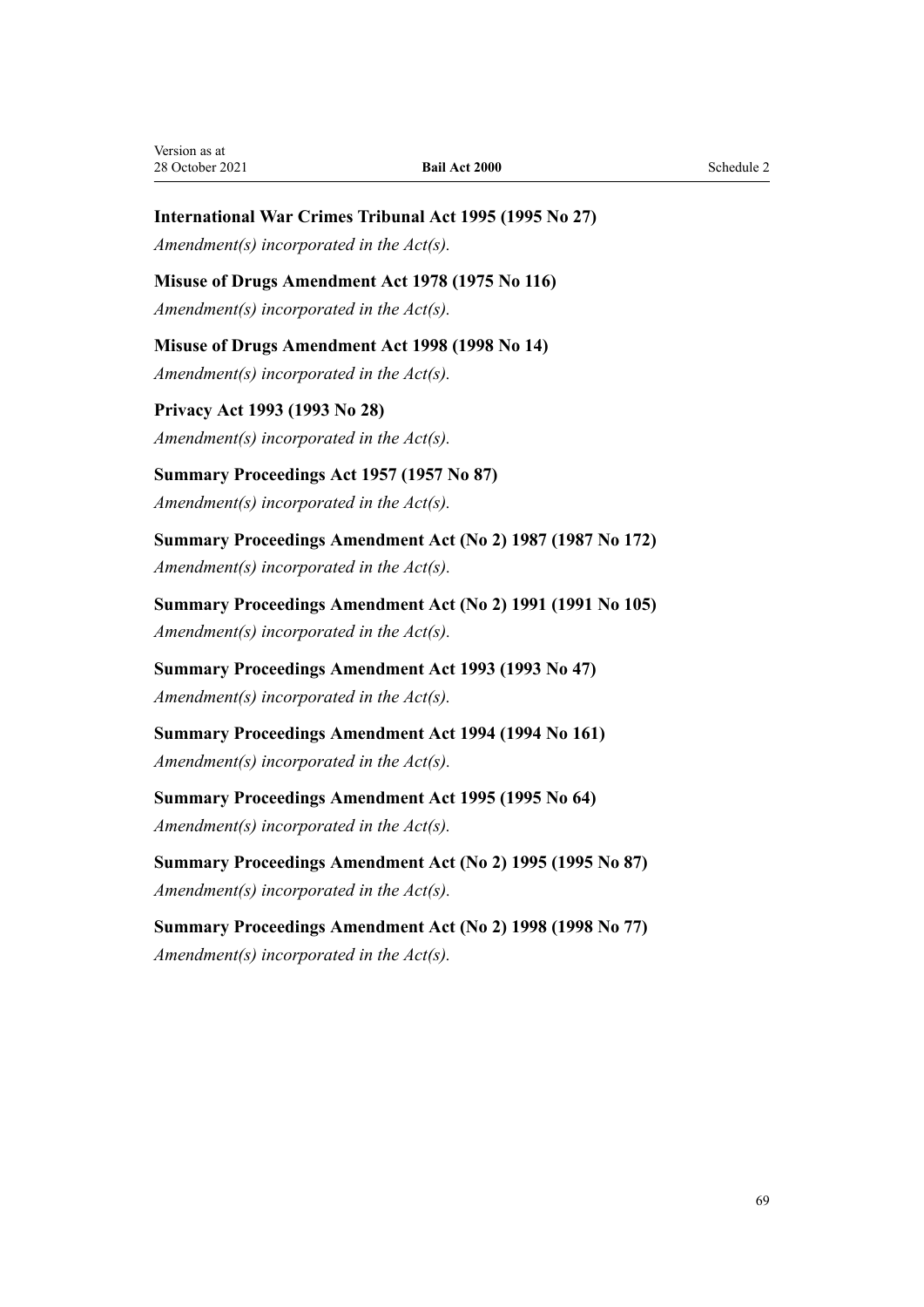# **Crimes Amendment Act (No 3) 2011**

|              | Public Act $2011$ No 79          |
|--------------|----------------------------------|
|              | Date of assent 19 September 2011 |
| Commencement | see section 2                    |

### **1 Title**

This Act is the [Crimes Amendment Act \(No 3\) 2011.](http://legislation.govt.nz/pdflink.aspx?id=DLM3650002)

## **2 Commencement**

This Act comes into force 6 months after the date on which it receives the Royal assent.

## **3 Principal Act amended**

This Act amends the Crimes Act 1961.

## **Part 2**

## **Amendments to other enactments and transitional provision**

### **12 Transitional provision**

- (1) The amendments and repeals made by this Act do not apply to any offence committed or alleged to have been committed (in whole or in part) before the commencement of this Act and the principal Act as in force before the commencement of this Act continues to apply to any such offence.
- (2) Section 414 of the principal Act has effect (with any necessary modifications) if the date on which the offence was committed cannot be established with sufficient certainty.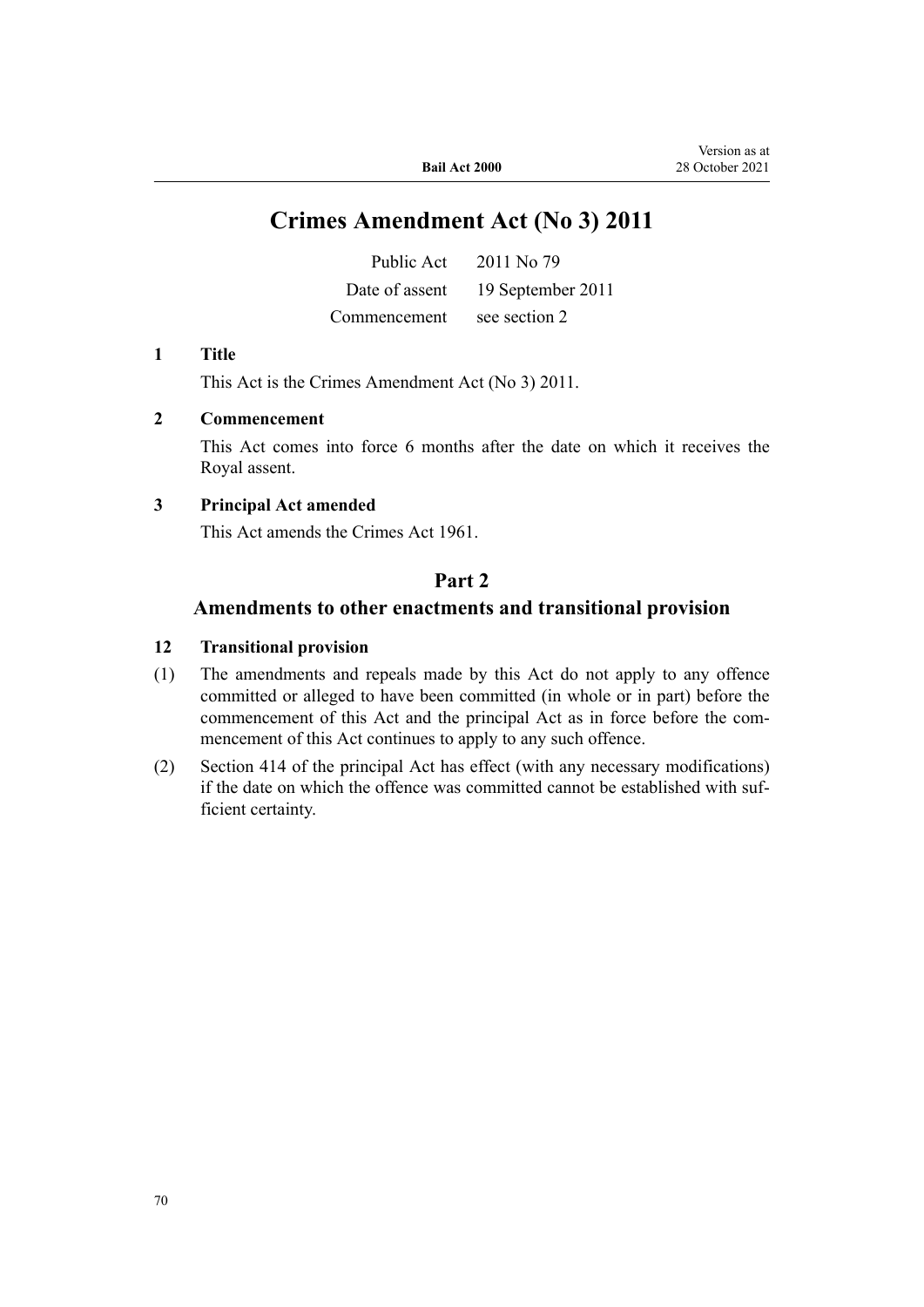# **Bail Amendment Act 2011**

| Public Act   | 2011 No 82                     |
|--------------|--------------------------------|
|              | Date of assent 17 October 2011 |
| Commencement | see section 2                  |

## **1 Title**

This Act is the [Bail Amendment Act 2011](http://legislation.govt.nz/pdflink.aspx?id=DLM4057400).

## **2 Commencement**

- (1) Sections 4, 5, and 7 to 14 come into force on a date appointed by the Governor-General by Order in Council.
- (2) The rest of this Act comes into force on a date appointed by the Governor-General by Order in Council.
- (3) Any provision that has not earlier been brought into force comes into force on the day that is 2 years after the date on which this Act receives the Royal assent.

Section 2(1): sections 4, 5, and 7–14 brought into force, on 5 March 2012, by [section 2](http://legislation.govt.nz/pdflink.aspx?id=DLM4153512) of the Bail Amendment Act 2011 Commencement Order 2011 (SR 2011/411).

## **3 Principal Act amended**

This Act amends the Bail Act 2000.

## **10 Transitional provision regarding offence provision under new section 19 of principal Act**

- (1) This section applies if an Order in Council is made under section 2(1) bringing section 5 into force before the date appointed under section 2(2) or provided by section 2(3).
- (2) Until the date appointed under section 2(2) or provided by section 2(3), section 19 of the principal Act must be read as if the offence prescribed in that section were punishable on summary conviction.

## **11 Transitional provision regarding section 5**

- (1) This section applies to any bail hearing if the proceedings for the offence with which the defendant is charged were commenced before the date on which section 5 came into force.
- (2) Section 19 of the principal Act, as it was before section 5 came into force, applies.
- (3) Section 397(3) of the Criminal Procedure Act 2011 (which sets out when a pro‐ ceeding has commenced) applies for the purpose of this section whether or not section 397(3) has itself been brought into force.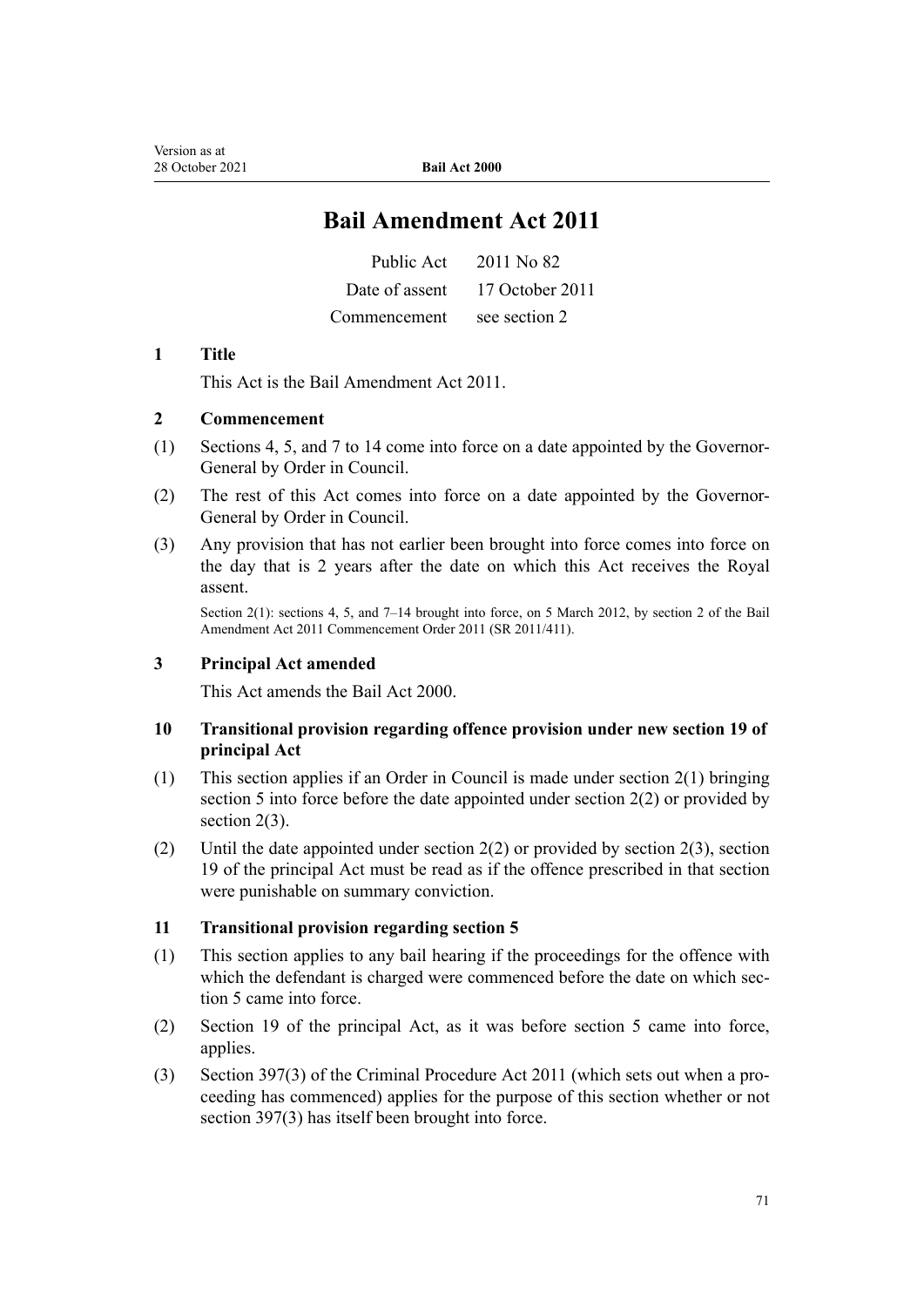Version as at

## **12 Transitional provision regarding sections 4 and 7**

(1) This section applies to any decision regarding the granting of bail if the pro‐ ceedings for the offence with which the defendant is charged were commenced before the date on which sections 4 and 7 came into force.

**Bail Act 2000**

- (2) Sections 13 and 31 of the principal Act, as they were before sections 4 and 7 came into force, apply.
- (3) Section 397(3) of the Criminal Procedure Act 2011 (which sets out when a pro‐ ceeding has commenced) applies for the purpose of this section whether or not section 397(3) has itself been brought into force.

## **13 Transitional provision regarding sections 8 and 9**

Sections 36(4) and 60(4) of the principal Act (as amended by sections 8 and 9) apply to the execution of any warrant of arrest on or after the date on which sections 8 and 9 come into force even if the warrant was issued before that date.

### **16 Application of amendments made by section 15**

The amendments made by section 15 apply in respect of any decision regarding the granting of bail to a defendant in relation to a proceeding for an offence that was commenced before section 15 came into force in accordance with the provisions of sections 397 and 399 to 401 of the Criminal Procedure Act 2011.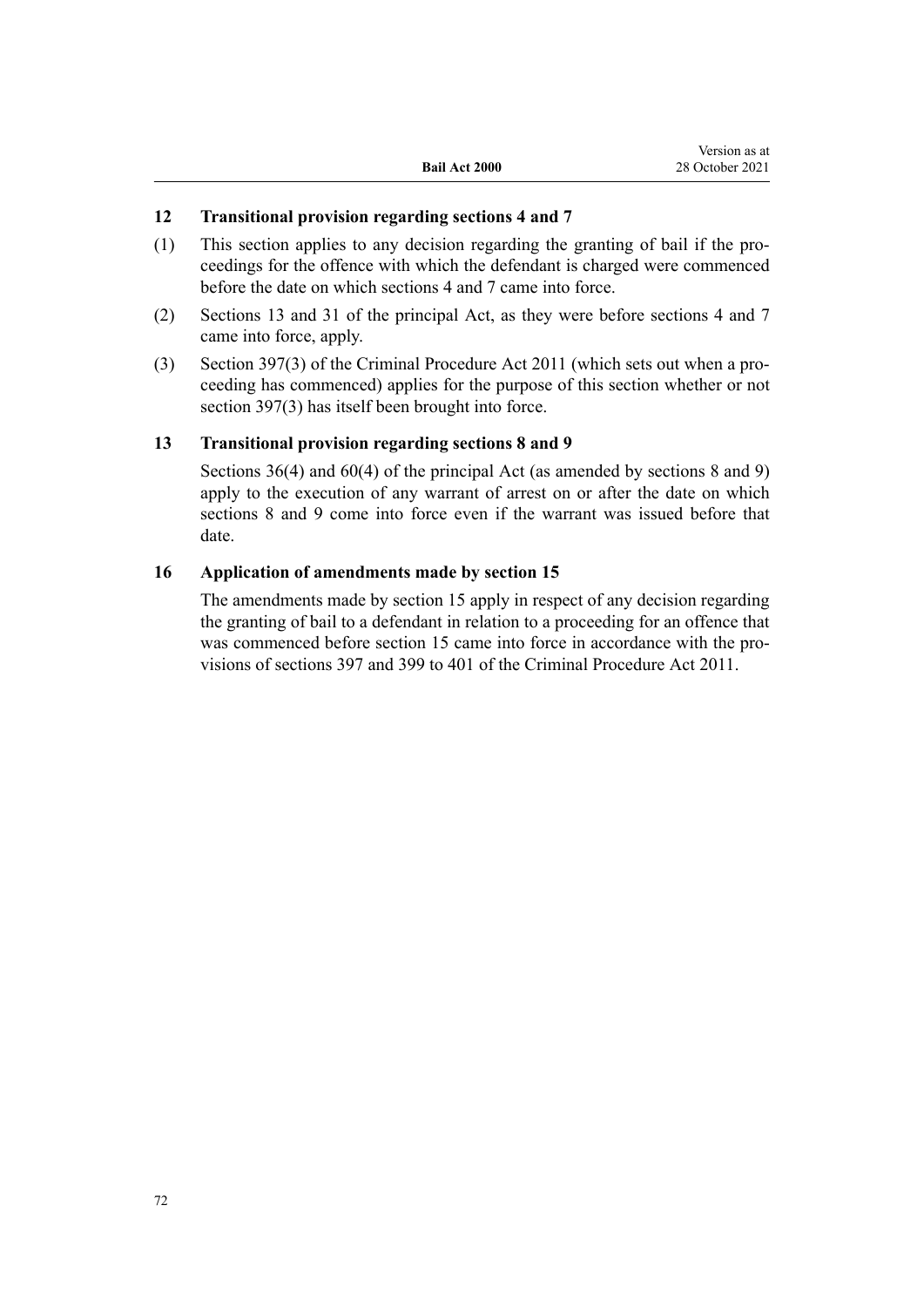# **Notes**

# *1 General*

This is a consolidation of the Bail Act 2000 that incorporates the amendments made to the legislation so that it shows the law as at its stated date.

### *2 Legal status*

A consolidation is taken to correctly state, as at its stated date, the law enacted or made by the legislation consolidated and by the amendments. This presump‐ tion applies unless the contrary is shown.

[Section 78](http://legislation.govt.nz/pdflink.aspx?id=DLM7298365) of the Legislation Act 2019 provides that this consolidation, pub‐ lished as an electronic version, is an official version. A printed version of legis‐ lation that is produced directly from this official electronic version is also an official version.

# *3 Editorial and format changes*

The Parliamentary Counsel Office makes editorial and format changes to consolidations using the powers under [subpart 2](http://legislation.govt.nz/pdflink.aspx?id=DLM7298371) of Part 3 of the Legislation Act 2019. See also [PCO editorial conventions for consolidations](http://www.pco.govt.nz/editorial-conventions/).

#### *4 Amendments incorporated in this consolidation*

Secondary Legislation Act 2021 (2021 No 7): [section 3](http://legislation.govt.nz/pdflink.aspx?id=LMS268932) Oranga Tamariki Legislation Act 2019 (2019 No 30): Part 2 [subpart 1](http://legislation.govt.nz/pdflink.aspx?id=LMS158696) Courts Matters Act 2018 (2018 No 50): Part 4 [subpart 1](http://legislation.govt.nz/pdflink.aspx?id=DLM7371790) Family Violence (Amendments) Act 2018 (2018 No 47): [Part 1](http://legislation.govt.nz/pdflink.aspx?id=LMS113459) Social Security Act 2018 (2018 No 32): [section 459](http://legislation.govt.nz/pdflink.aspx?id=DLM6784038) Statutes Amendment Act 2018 (2018 No 27): [section 39](http://legislation.govt.nz/pdflink.aspx?id=DLM7227102) Children, Young Persons, and Their Families (Oranga Tamariki) Legislation Act 2017 (2017 No 31): [section 149](http://legislation.govt.nz/pdflink.aspx?id=DLM151050) Statutes Amendment Act 2016 (2016 No 104): [Part 3](http://legislation.govt.nz/pdflink.aspx?id=DLM6623740) [Bail \(Drug and Alcohol Testing\) Amendment Act 2016](http://legislation.govt.nz/pdflink.aspx?id=DLM6223130) (2016 No 83) District Court Act 2016 (2016 No 49): [section 261](http://legislation.govt.nz/pdflink.aspx?id=DLM6942680) Administration of Community Sentences and Orders Act 2013 (2013 No 88): [Parts 1,](http://legislation.govt.nz/pdflink.aspx?id=DLM4088213) [2](http://legislation.govt.nz/pdflink.aspx?id=DLM5342102) Criminal Procedure (Consequential Amendments) Regulations 2013 (SR 2013/409): [section 3\(1\)](http://legislation.govt.nz/pdflink.aspx?id=DLM5642106) [Bail Amendment Act 2013](http://legislation.govt.nz/pdflink.aspx?id=DLM4454102) (2013 No 66) [Bail Amendment Act 2011](http://legislation.govt.nz/pdflink.aspx?id=DLM4057400) (2011 No 82) [Bail Amendment Act 2009](http://legislation.govt.nz/pdflink.aspx?id=DLM2473202) (2009 No 45) [Bail Amendment Act 2008](http://legislation.govt.nz/pdflink.aspx?id=DLM1764000) (2008 No 107) Policing Act 2008 (2008 No 72): [section 130\(1\)](http://legislation.govt.nz/pdflink.aspx?id=DLM1102383) Summary Proceedings Amendment Act (No 2) 2008 (2008 No 41): [section 18](http://legislation.govt.nz/pdflink.aspx?id=DLM1380050) [Bail Amendment Act 2007](http://legislation.govt.nz/pdflink.aspx?id=DLM410214) (2007 No 26) Sentencing Amendment Act 2004 (2004 No 68): [sections 20–24](http://legislation.govt.nz/pdflink.aspx?id=DLM304804)